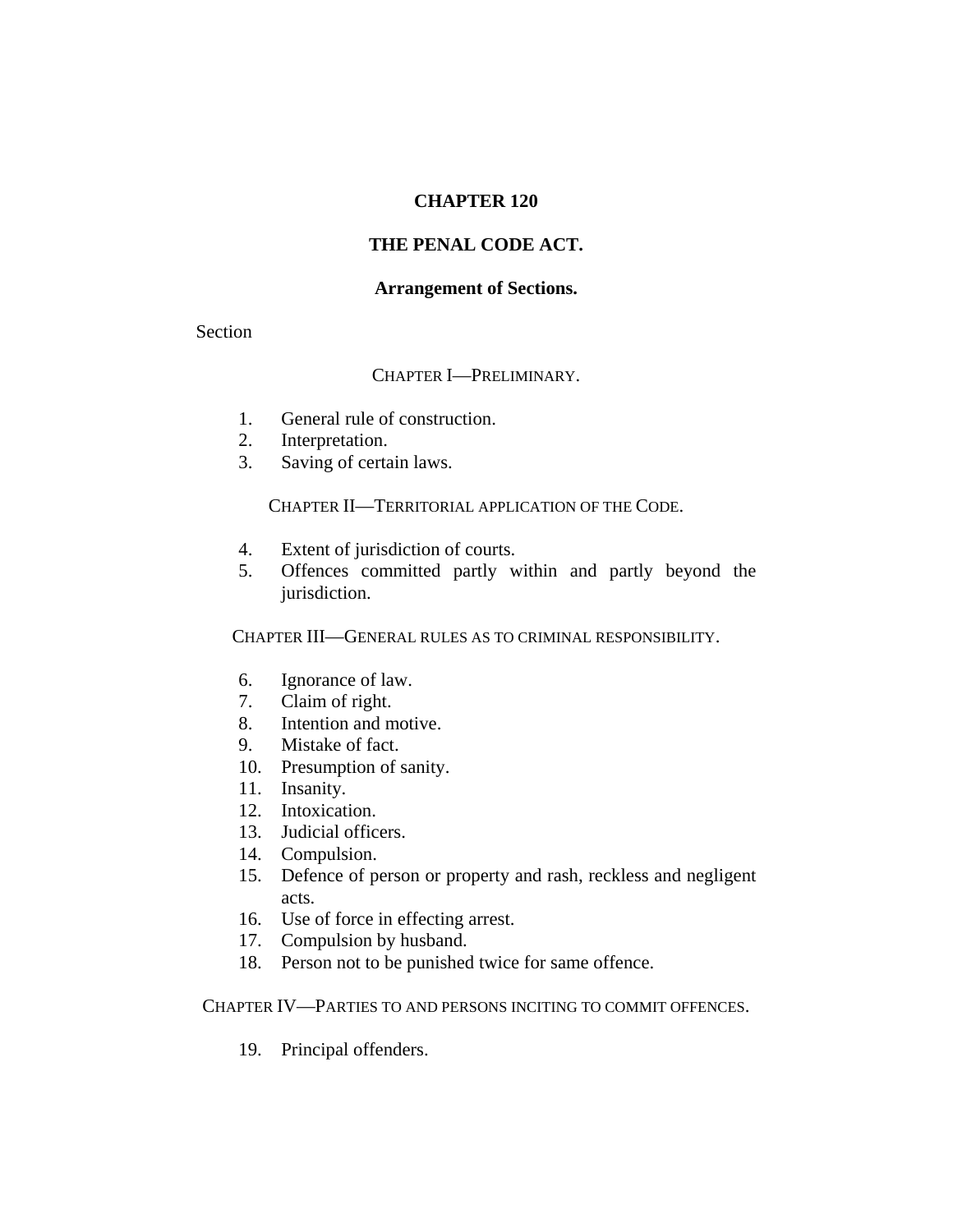- 20. Joint offenders in prosecution of common purpose.
- 21. Incitement to commit an offence.

CHAPTER V—PUNISHMENT FOR MISDEMEANOURS.

- 22. General punishment for misdemeanours.
- 23. Treason and offences against the State.
- 24. Penalty for acts intended to alarm, annoy or ridicule the President.

*Division 1—Offences against public order.*

CHAPTER VI—TREASON AND OFFENCES AGAINST THE STATE.

- 25. Concealment of treason.
- 26. Terrorism.
- 27. Promoting war on chiefs, etc.
- 28. Time within which to commence prosecution.
- 29. Aiding soldiers or policemen in acts of mutiny.
- 30. Inducing soldiers or policemen to desert.
- 31. Aiding prisoners of war to escape.
- 32. Definition of overt act.
- 33. Interpretation of import, publication, etc.
- 34. Power to prohibit importation of publications, etc.
- 35. Offences in relation to publications, the importation of which is prohibited.
- 36. Delivery of prohibited publications.
- 37. Publication of information prejudicial to security.
- 38. Power to examine packages.
- 39. Seditious intention.
- 40. Seditious offences.
- 41. Promoting sectarianism.
- 42. Power of courts to confiscate printing machines and prohibit publication.
- 43. Legal proceedings.
- 44. Evidence.
- 45. Unlawful oaths.
- 46. Other unlawful oaths.
- 47. Limitations on compulsion as a defence to unlawful oath or engagement.
- 48. Unlawful drilling.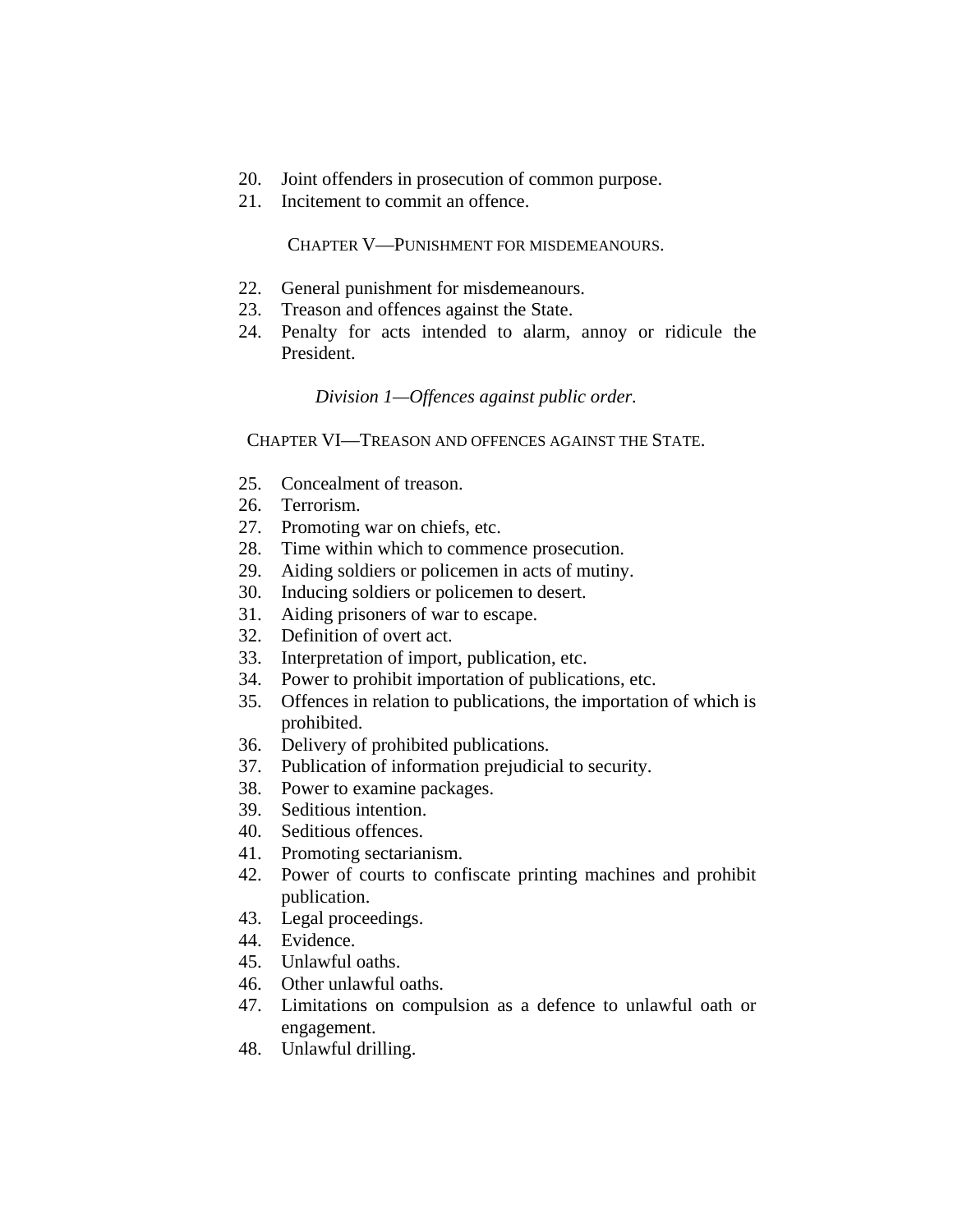- 49. Wrongfully inducing a boycott.
- 50. Publication of false news.
- 51. Incitement to violence.
- 52. Incitement to refuse or delay payment of tax.

# CHAPTER VII—OFFENCES AFFECTING RELATIONS WITH FOREIGN STATES AND EXTERNAL TRANQUILLITY.

- 53. Defamation of foreign princes.
- 54. Foreign enlistment.
- 55. Piracy.

# CHAPTER VIII—UNLAWFUL ASSEMBLIES, RIOTS AND OTHER OFFENCES AGAINST PUBLIC TRANQUILLITY.

- 56. Unlawful society.
- 57. Managing unlawful society.
- 58. Offences in relation to an unlawful society.
- 59. Restrictions on office bearers.
- 60. Definition of office bearer.
- 61. Miscellaneous provisions relating to unlawful societies.
- 62. Powers in relation to unlawful societies.
- 63. Disposition of property of unlawful societies.
- 64. Forfeiture of insignia, etc.
- 65. Definition of unlawful assembly and riot.
- 66. Punishment for unlawful assembly.
- 67. Punishment for riot.
- 68. Proclamation for rioters to disperse.
- 69. Dispersal of rioters.
- 70. Rioting after proclamation.
- 71. Preventing or obstructing the making of proclamation.
- 72. Rioters demolishing buildings, etc.
- 73. Rioters injuring buildings, machinery, etc.
- 74. Riotously preventing or hindering the loading, etc. of railway wagons, etc.
- 75. Going armed in certain places.
- 76. Going armed in public.
- 77. Forcible entry.
- 78. Forcible detainer.
- 79. Affray.
- 80. Challenge to fight a duel.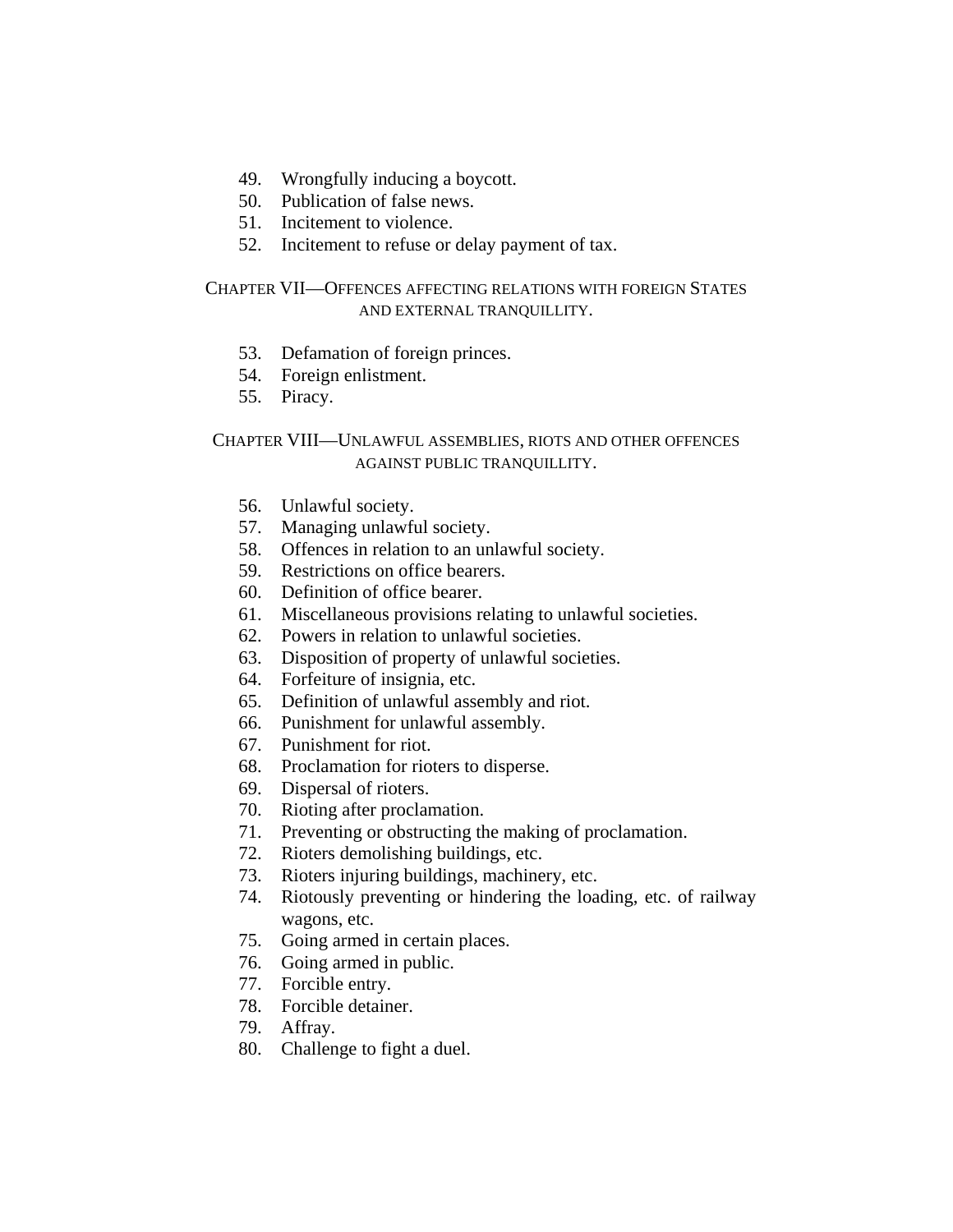- 81. Threatening violence.
- 82. Watching and besetting.
- 83. Incitement to violence.
- 84. Assembling for the purpose of smuggling.

*Division II—Offences against the administration of lawful authority.*

CHAPTER IX—CORRUPTION AND THE ABUSE OF OFFICE.

- 85. Officers charged with administration of property of a special character, etc.
- 86. False claims by officials.
- 87. Abuse of office.
- 88. Consent of the Director of Public Prosecutions.
- 89. False certificates by public officers.
- 90. Unauthorised administration of oaths.
- 91. False assumption of authority.
- 92. Personating public officers.
- 93. Threat of injury to persons employed in public service.

CHAPTER X—OFFENCES RELATING TO THE ADMINISTRATION OF JUSTICE.

- 94. Perjury and subornation of perjury.
- 95. Contradictory statements.
- 96. False statements by interpreters.
- 97. Punishment of perjury.
- 98. Evidence on charge of perjury.
- 99. Fabricating evidence.
- 100. False swearing.
- 101. Deceiving witnesses.
- 102. Destroying evidence.
- 103. Conspiracy to defeat justice and interference with witnesses.
- 104. Compounding felonies.
- 105. Compounding penal actions.
- 106. Advertisements for stolen property.
- 107. Offences relating to judicial proceedings.

CHAPTER XI—RESCUES, ESCAPES AND OBSTRUCTING OFFICERS OF COURT OF LAW.

108. Rescue.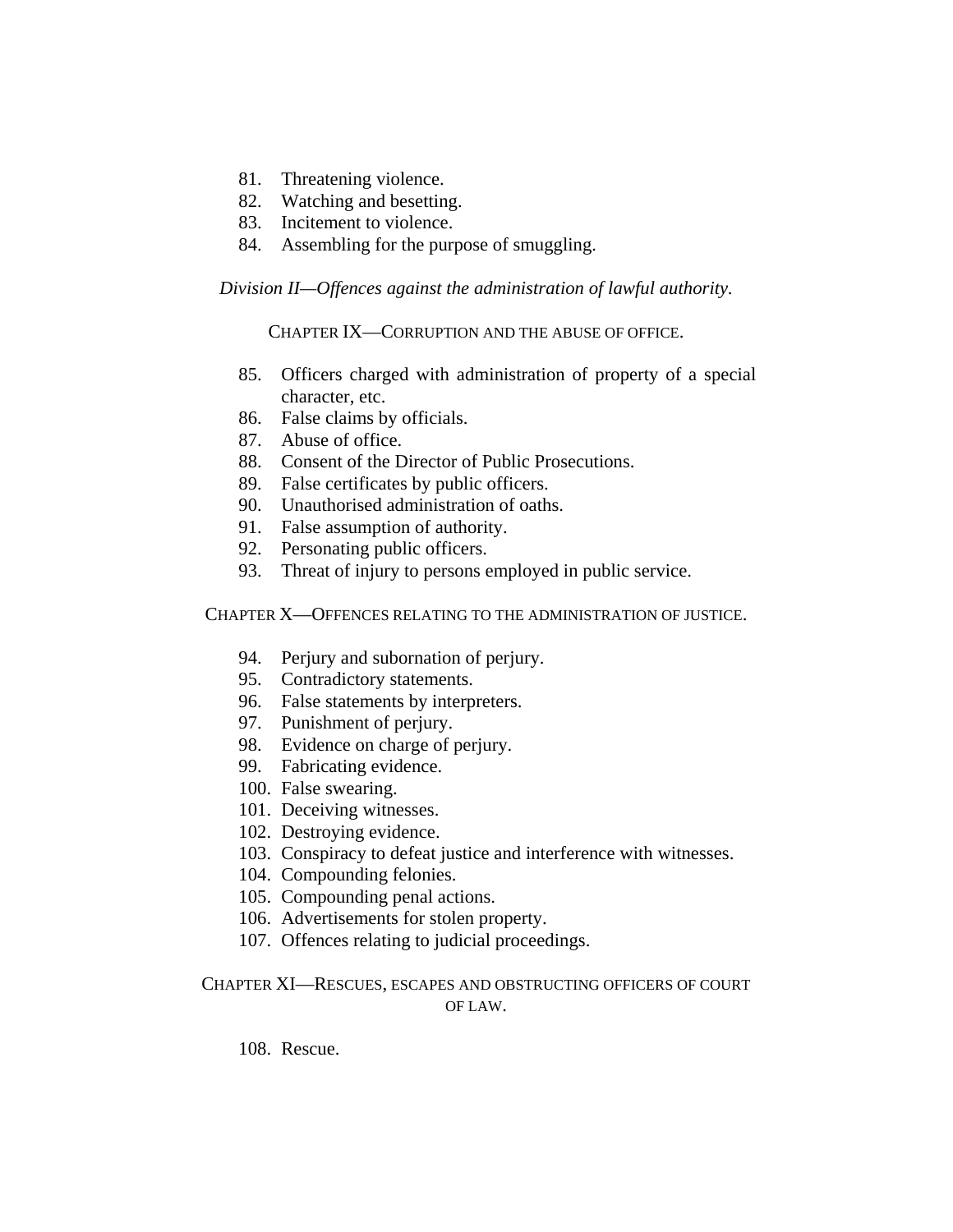- 109. Escape.
- 110. Aiding prisoners to escape.
- 111. Removal, etc. of property under lawful seizure.
- 112. Obstructing court officers.

CHAPTER XII—MISCELLANEOUS OFFENCES AGAINST PUBLIC AUTHORITY.

- 113. Frauds and breaches of trust by person employed in the public service.
- 114. Neglect of duty.
- 115. False information.
- 116. Disobedience of statutory duty.
- 117. Disobedience of lawful orders.

*Division III—Offences injurious to the public in general.*

CHAPTER XIII—OFFENCES RELATING TO RELIGION.

- 118. Insult to religion.
- 119. Disturbing religious assemblies.
- 120. Trespassing on burial places.
- 121. Hindering burial of dead body, etc.
- 122. Writing or uttering words with intent to wound religious feelings.

CHAPTER XIV—OFFENCES AGAINST MORALITY.

- 123. Definition of rape.
- 124. Punishment for rape.
- 125. Attempt to commit rape.
- 126. Abduction.
- 127. Elopement.
- 128. Indecent assaults, etc.
- 129. Defilement of girl under the age of eighteen.
- 130. Defilement of idiots or imbeciles.
- 131. Procuration.
- 132. Procuring defilement of women by threats, etc.
- 133. Householder, etc. permitting defilement of girl under the age of eighteen.
- 134. Detention with sexual intent.
- 135. Power of search.
- 136. Person living on earnings of prostitution.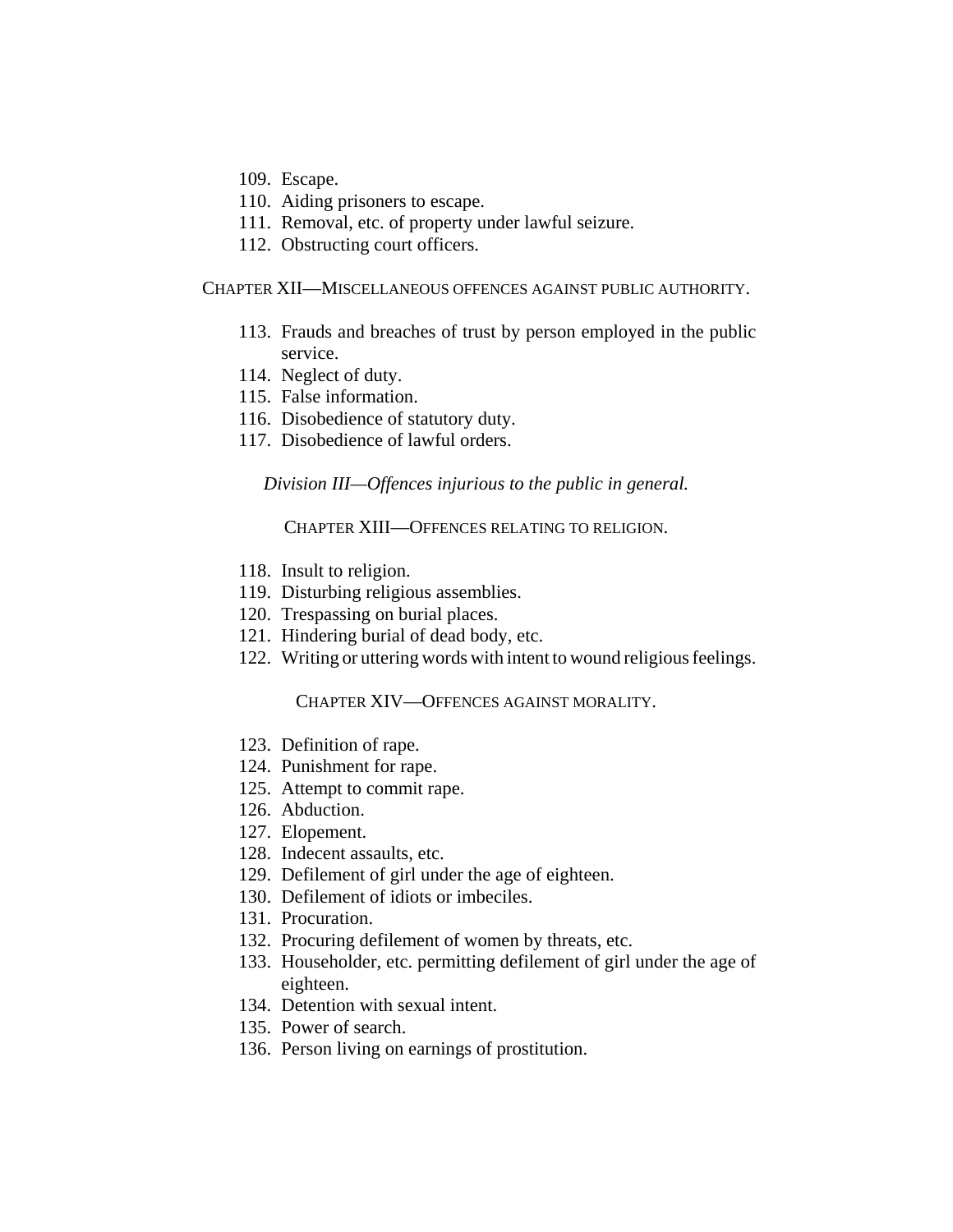- 137. Brothels.
- 138. Definition of prostitute and prostitution.
- 139. Prohibition of prostitution.
- 140. Conspiracy to defile.
- 141. Attempts to procure abortion.
- 142. Procuring miscarriage.
- 143. Supplying drugs, etc. to procure abortion.
- 144. Knowledge of age of female immaterial.
- 145. Unnatural offences.
- 146. Attempt to commit unnatural offences.
- 147. Indecent assaults on boys under eighteen.
- 148. Indecent practices.
- 149. Incest.
- 150. Test of relationship.
- 151. Consent to prosecution.

#### CHAPTER XV—OFFENCES RELATING TO MARRIAGE AND DOMESTIC OBLIGATIONS.

- 152. Fraudulent pretence of marriage.
- 153. Bigamy.
- 154. Adultery.
- 155. Fraudulent marriage ceremony.
- 156. Desertion of children.
- 157. Neglecting to provide food, etc. for children.
- 158. Master not providing for servants or apprentices.
- 159. Child stealing.

#### CHAPTER XVI—NUISANCES AND OFFENCES AGAINST HEALTH AND CONVENIENCE.

- 160. Common nuisance.
- 161. Gaming houses.
- 162. Gaming machines.
- 163. Betting houses.
- 164. Keeper of premises defined.
- 165. Chain letters.
- 166. Traffic in obscene publications.
- 167. Idle and disorderly persons.
- 168. Rogues and vagabonds.
- 169. Offences in relation to uniforms.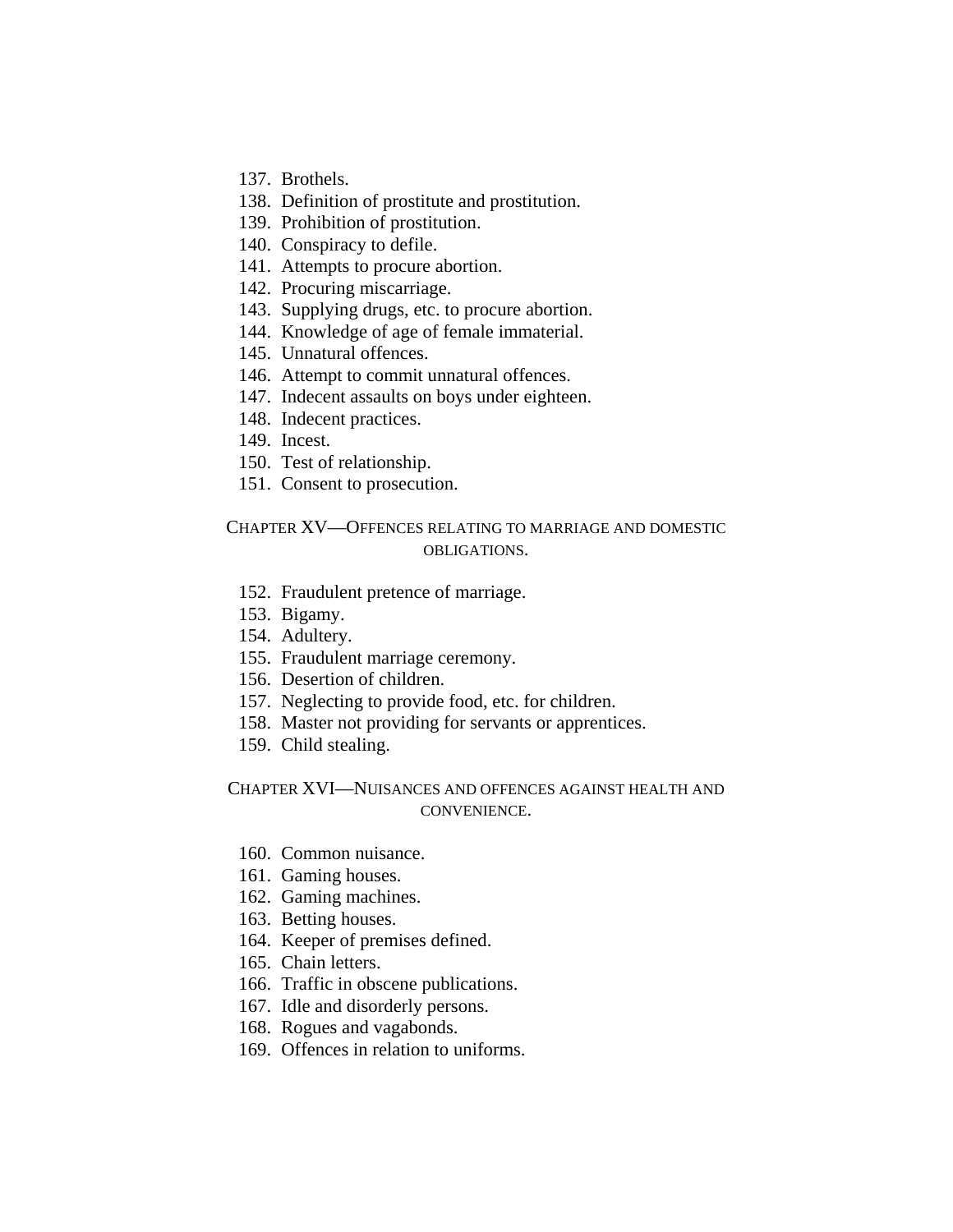- 170. Wearing of uniform declared to be for the exclusive use of persons performing services in the public interest.
- 171. Negligent act likely to spread infection of disease.
- 172. Adulteration of food or drink.
- 173. Sale of noxious food or drink.
- 174. Adulteration of drugs.
- 175. Sale of adulterated drugs.
- 176. Fouling water.
- 177. Fouling air.
- 178. Offensive trades.

#### CHAPTER XVII—DEFAMATION.

- 179. Definition of libel.
- 180. Definition of defamatory matter.
- 181. Definition of publication.
- 182. Definition of unlawful publication.
- 183. Absolute privilege of defamatory matter.
- 184. Conditional privilege of defamatory matter.
- 185. Good faith defined.
- 186. Presumption as to good faith.

*Division IV—Offences against the person.*

CHAPTER XVIII—MURDER AND MANSLAUGHTER.

- 187. Manslaughter.
- 188. Murder.
- 189. Punishment of murder.
- 190. Punishment of manslaughter.
- 191. Malice aforethought.
- 192. Killing on provocation.
- 193. Provocation defined.
- 194. Diminished responsibility.
- 195. Suicide pacts.
- 196. Causing death defined.
- 197. When child deemed a person.
- 198. Limitation as to time of death.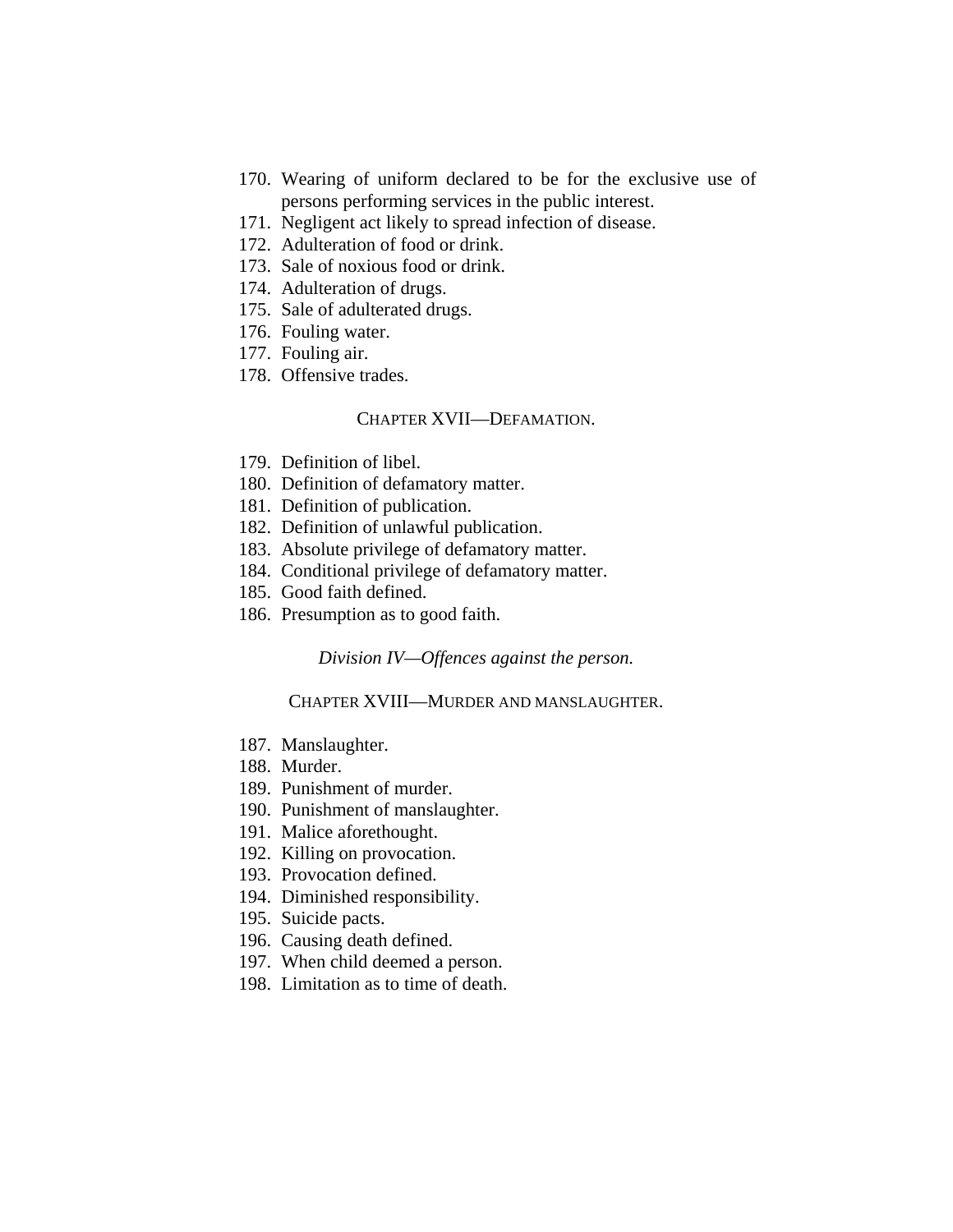## CHAPTER XIX—DUTIES RELATING TO THE PRESERVATION OF LIFE AND HEALTH.

- 199. Responsibility of person who has charge of another.
- 200. Duty of head of family.
- 201. Duty of masters.
- 202. Duty of persons doing dangerous acts.
- 203. Duty of persons in charge of dangerous things.

CHAPTER XX—OFFENCES CONNECTED WITH MURDER AND SUICIDE.

- 204. Attempt to murder.
- 205. Attempt to murder by convict.
- 206. Accessory after the fact to murder.
- 207. Written threats to murder.
- 208. Conspiracy to murder.
- 209. Aiding suicide.
- 210. Attempting suicide.
- 211. Concealing birth of child.
- 212. Killing unborn child.
- 213. Infanticide.

#### CHAPTER XXI—OFFENCES ENDANGERING LIFE OR HEALTH.

- 214. Disabling in order to commit felony or misdemeanour.
- 215. Stupefying in order to commit felony or misdemeanour.
- 216. Acts intended to cause grievous harm or prevent arrest.
- 217. Preventing escape from wreck.
- 218. Intentionally endangering safety of persons travelling by railway.
- 219. Doing grievous harm.
- 220. Attempting to injure by explosive substances.
- 221. Maliciously administering poison with intent to harm.
- 222. Wounding and similar acts.
- 223. Failure to supply necessaries.
- 224. Surgical operation.
- 225. Excess of force.
- 226. Consent.

CHAPTER XXII—CRIMINAL RECKLESSNESS AND NEGLIGENCE.

227. Rash or negligent act causing death.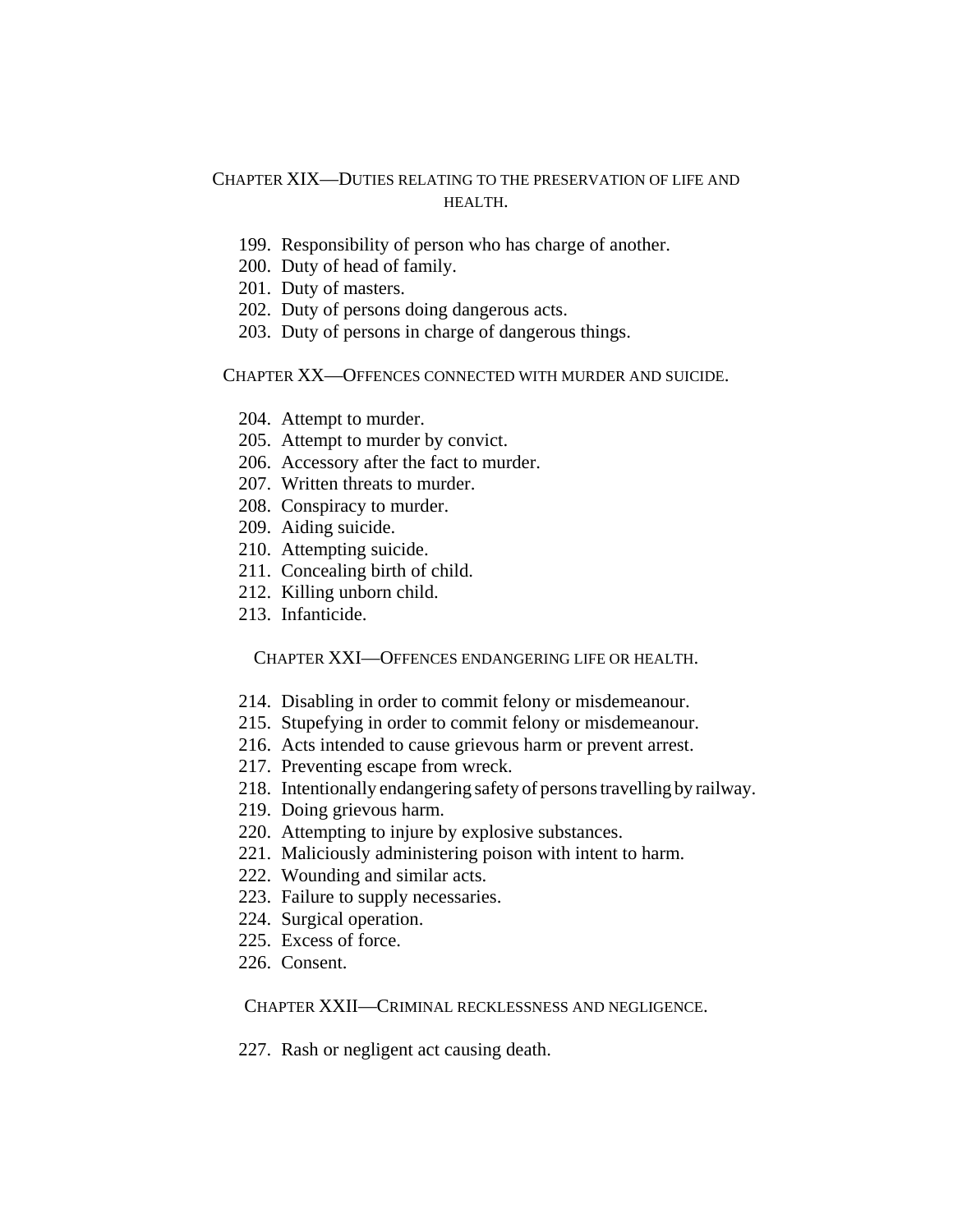- 228. Specific rash and negligent acts.
- 229. Other rash and negligent acts.
- 230. Dealing in poisonous substances in negligent manner.
- 231. Endangering safety of persons travelling by railway.
- 232. Exhibition of false light, mark or buoy.
- 233. Conveying person by water for hire in unsafe vessel.
- 234. Danger or obstruction in public way, etc.

#### CHAPTER XXIII—ASSAULTS.

- 235. Common assault.
- 236. Assaults causing actual bodily harm.
- 237. Assaults on persons protecting wreck.
- 238. Assaults punishable with two years' imprisonment.

#### CHAPTER XXIV—OFFENCES AGAINST LIBERTY.

- 239. Definition of kidnapping from Uganda.
- 240. Definition of kidnapping from lawful guardianship.
- 241. Definition of abduction.
- 242. Punishment for kidnapping.
- 243. Kidnapping or detaining with intent to murder, etc.
- 244. Kidnapping or abducting with intent to confine person.
- 245. Kidnapping or abducting in order to subject person to grievous harm, slavery, etc.
- 246. Wrongfully concealing or confining kidnapped or abducted person.
- 247. Kidnapping or abducting child under fourteen years.
- 248. Wrongful confinement.
- 249. Buying, etc. of any person as a slave.
- 250. Habitual dealing in slaves.
- 251. Inducing a person to give up himself or herself as a slave.
- 252. Unlawful compulsory labour.

## *Division V—Offences relating to property.*

## CHAPTER XXV—THEFT.

- 253. Things capable of being stolen.
- 254. Definition of theft.
- 255. Special cases.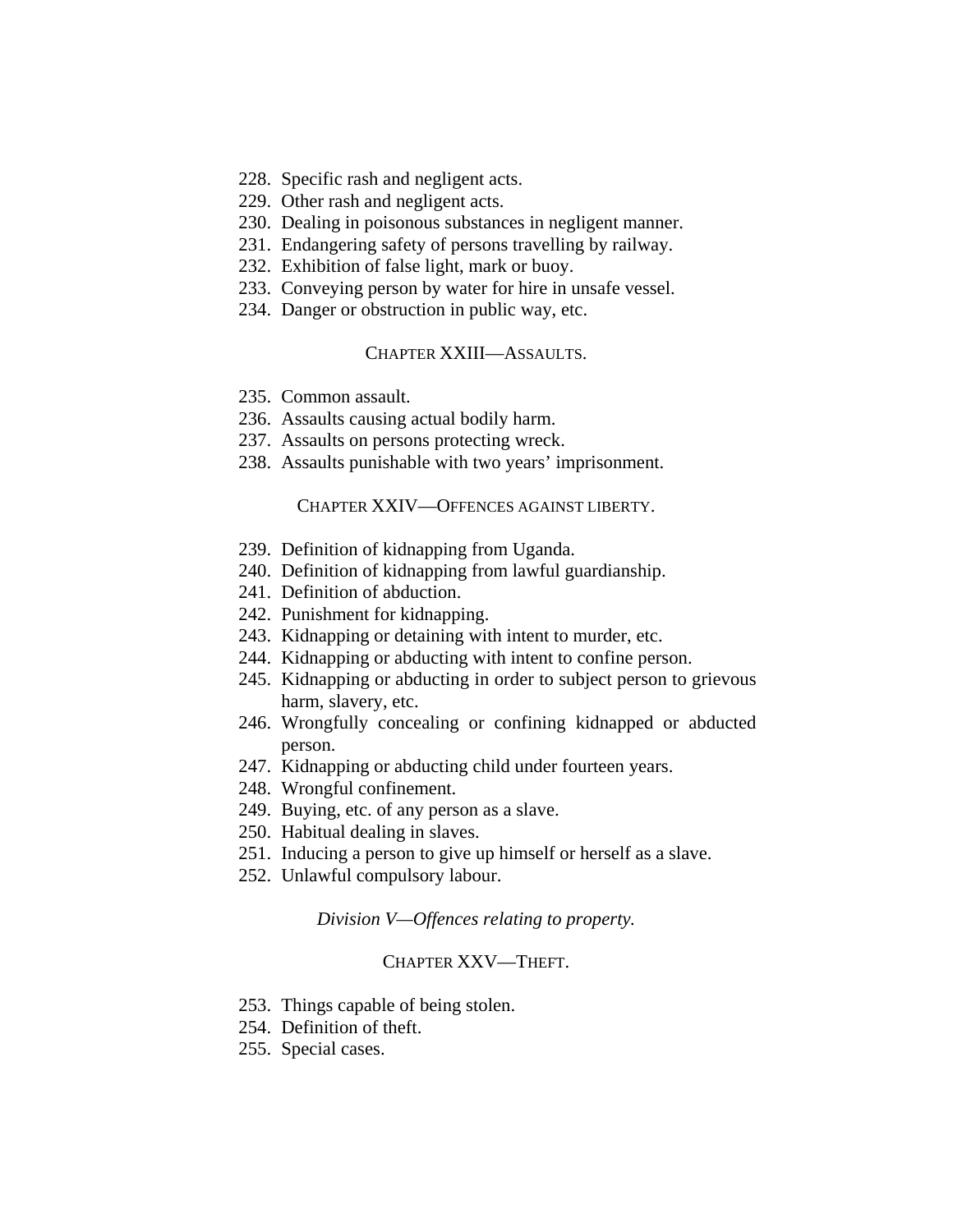- 256. Funds, etc. held under direction.
- 257. Funds, etc. received by agents for sale.
- 258. Money received for another.
- 259. Theft by persons having an interest in the thing stolen.
- 260. Husband and wife.
- 261. General punishment for theft.
- 262. Stealing wills.
- 263. Stealing postal matter, etc.
- 264. Stealing cattle.
- 265. Stealing vehicle.
- 266. Cattle rustling.
- 267. Stealing from the person; stealing goods in transit, etc.
- 268. Embezzlement.
- 269. Causing financial loss.
- 270. Compensation.
- 271. Stealing by agents, etc.
- 272. Stealing by tenants or lodgers.
- 273. Stealing after previous conviction.
- 274. Application of Director of Public Prosecutions' powers under certain sections of the Prevention of Corruption Act.
- 275. Court to restrict disposal of assets or bank accounts of accused.

#### CHAPTER XXVI—OFFENCES ALLIED TO STEALING.

- 276. Concealing registers.
- 277. Concealing wills.
- 278. Concealing deeds.
- 279. Killing animal with intent to steal.
- 280. Severing with intent to steal.
- 281. Fraudulent disposition of mortgaged goods.
- 282. Fraudulent dealing in minerals.
- 283. Fraudulent appropriation of power.
- 284. Unlawful use of vehicles, animals, etc.

# CHAPTER XXVII—ROBBERY AND EXTORTION.

- 285. Definition of robbery.
- 286. Punishment for robbery.
- 287. Attempted robbery.
- 288. Corporal punishment.
- 289. Assault with intent to steal.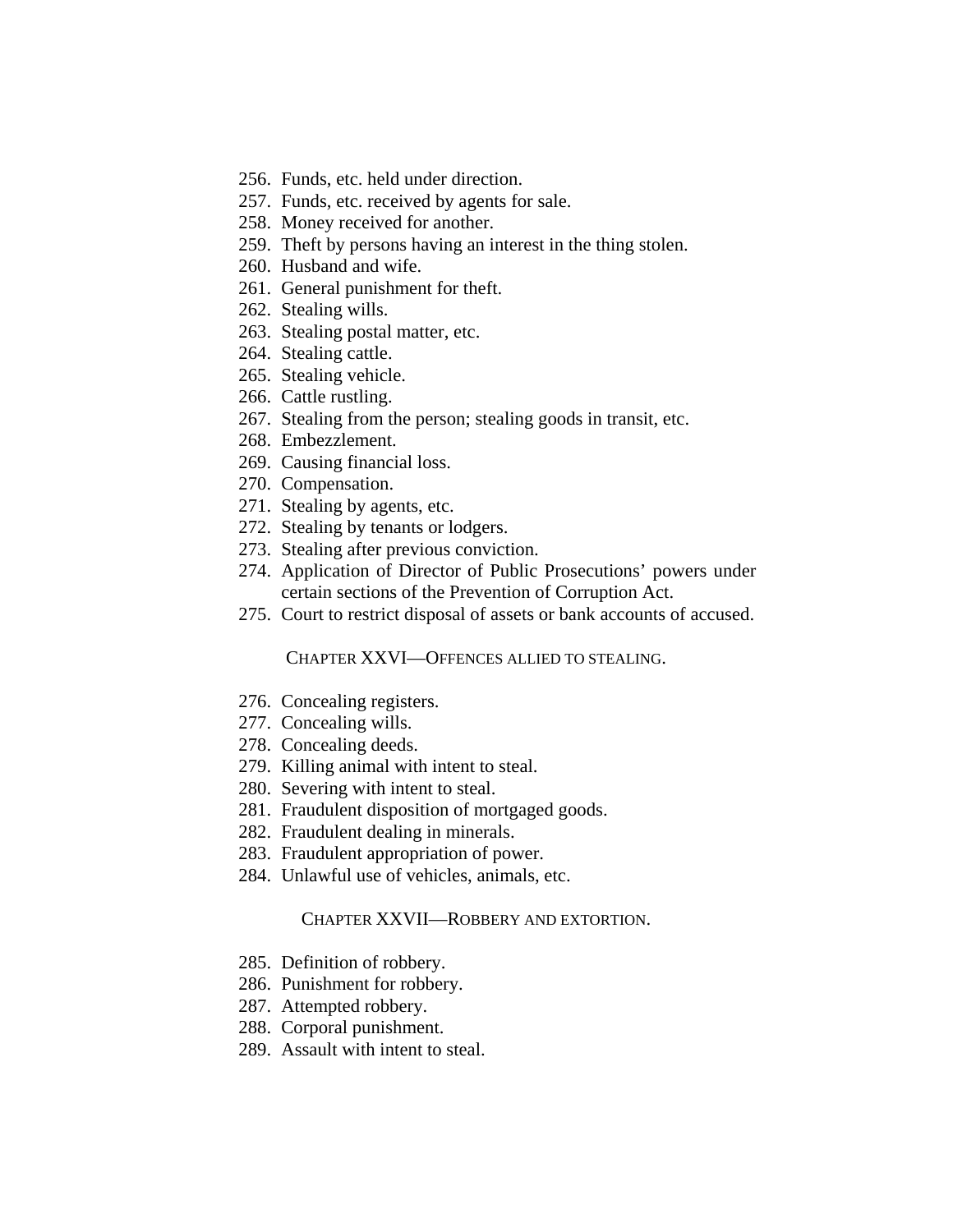- 290. Demanding property by written threats.
- 291. Attempts at extortion by threats.
- 292. Procuring execution of deeds, etc. by threats.
- 293. Demanding property with menaces.

#### CHAPTER XXVIII—BURGLARY, HOUSEBREAKING AND SIMILAR OFFENCES.

- 294. Definition of breaking and entering.
- 295. Housebreaking and burglary.
- 296. Entering dwelling house with intent to commit felony.
- 297. Breaking into building and committing felony.
- 298. Breaking into building with intent to commit felony.
- 299. Penalty in case of breaking, etc. by armed persons.
- 300. Persons found, etc. with intent to commit felony.
- 301. Persons found loitering, etc. with intent.
- 302. Criminal trespass.
- 303. Forfeiture.

#### CHAPTER XXIX—FALSE PRETENCES.

- 304. Definition of false pretence.
- 305. Obtaining goods by false pretences.
- 306. Obtaining execution of a security by false pretences.
- 307. Cheating.
- 308. Obtaining credit, etc. by false pretences.
- 309. Conspiracy to defraud.
- 310. Frauds on sale or mortgage of property.
- 311. Pretending to tell fortunes.
- 312. Obtaining registration, etc. by false pretence.
- 313. False declaration for passport.

#### CHAPTER XXX—RECEIVING PROPERTY STOLEN OR UNLAWFULLY OBTAINED AND LIKE OFFENCES.

- 314. Receiving stolen property, etc.
- 315. Persons suspected of having or conveying stolen property.
- 316. Unlawful possession of Government stores.
- 317. Receiving goods stolen outside Uganda.
- 318. Prohibition of exportation without licence.
- 319. Smuggling.
- 320. Possession of goods suspected to have been smuggled.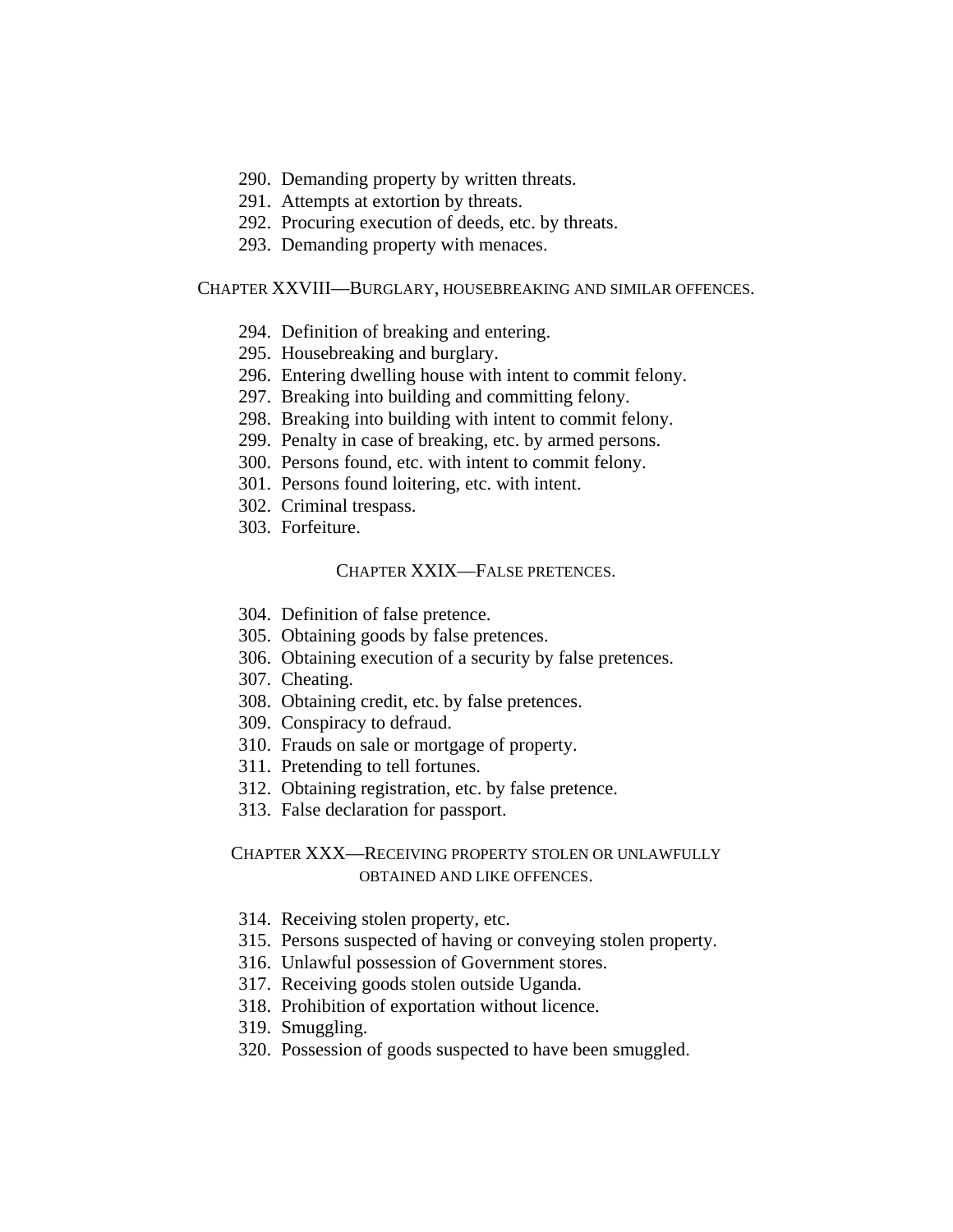#### 321. Attempting to smuggle.

## CHAPTER XXXI—FRAUDS BY TRUSTEES AND PERSONS IN A POSITION OF TRUST, AND FALSE ACCOUNTING.

- 322. Fraudulent disposal of trust property.
- 323. Fraudulent offences by directors and officers of corporations or companies.
- 324. False statements by officials of companies.
- 325. Fraudulent false accounting.
- 326. False accounting by public officer.

*Division VI—Malicious injuries to property.*

CHAPTER XXXII—OFFENCES CAUSING INJURY TO PROPERTY.

- 327. Arson.
- 328. Attempt to commit arson.
- 329. Setting fire, etc. to crops and growing plants.
- 330. Attempt to set fire to crops, etc.
- 331. Prevention and control of fires.
- 332. Casting away ships.
- 333. Attempt to cast away ships.
- 334. Injuring animals.
- 335. Punishment for malicious injuries in general.
- 336. Attempt to destroy property by explosives.
- 337. Communicating infectious diseases to animals.
- 338. Removing boundary marks.
- 339. Wilful damage, etc. to survey and boundary marks.
- 340. Penalties for damage, etc. to railway works.
- 341. Threats to burn, etc.

*Division VII—Forgery, coining, counterfeiting and similar offences.*

#### CHAPTER XXXIII—DEFINITIONS.

- 342. Forgery.
- 343. Document.
- 344. Bank note and currency note.
- 345. Making a false document.
- 346. Intent to defraud.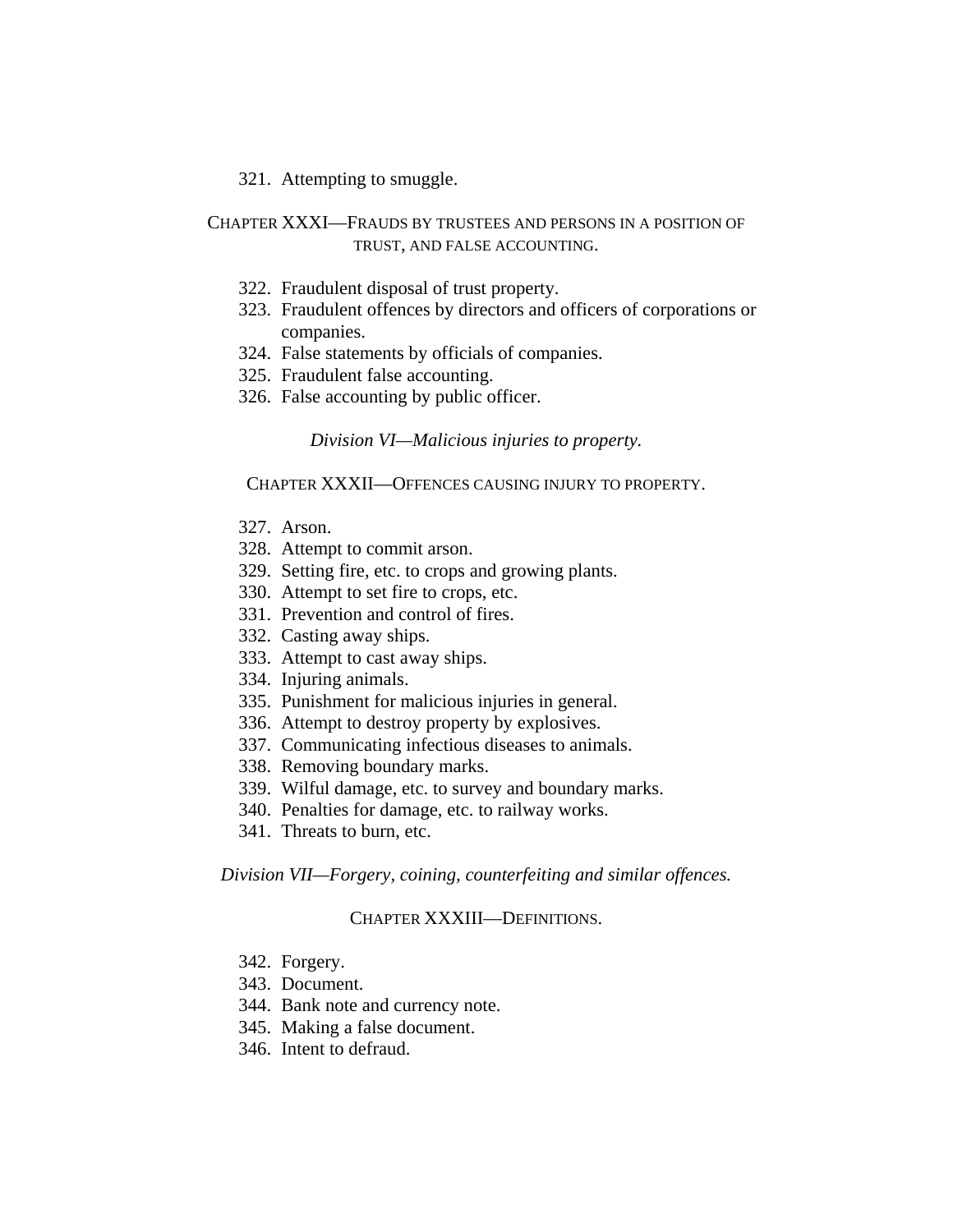#### CHAPTER XXXIV—PUNISHMENT FOR FORGERY.

- 347. General punishment for forgery.
- 348. Forgery of wills, etc.
- 349. Forgery of judicial or official document.
- 350. Forgery of and other offences in relation to stamps.
- 351. Uttering false documents.
- 352. Uttering cancelled or exhausted documents.
- 353. Procuring execution of documents by false pretences.
- 354. Obliterating crossings on cheques.
- 355. Making documents without authority.
- 356. Demanding property upon forged testamentary instruments.
- 357. Purchasing forged bank or currency notes.
- 358. Falsifying warrant for money payable under public authority.
- 359. Falsification of register.
- 360. Sending false certificate of marriage to registrar.
- 361. False statements for registers of births, deaths and marriages.

#### CHAPTER XXXV—OFFENCES RELATING TO COIN AND BANK AND CURRENCY NOTES.

- 362. Definitions.
- 363. Counterfeiting coin.
- 364. Preparations for coining.
- 365. Making or having in possession paper or implements for forgery.
- 366. Clipping.
- 367. Melting down of currency.
- 368. Possession of clippings.
- 369. Uttering counterfeit coin.
- 370. Repeated uttering.
- 371. Uttering metal or coin not current as coin.
- 372. Exporting counterfeit coin.
- 373. Selling articles bearing designs in imitation of currency.
- 374. Forfeiture.

#### CHAPTER XXXVI—COUNTERFEIT STAMPS.

- 375. Possession of die used for purpose of making stamps.
- 376. Paper and dies for postage stamps.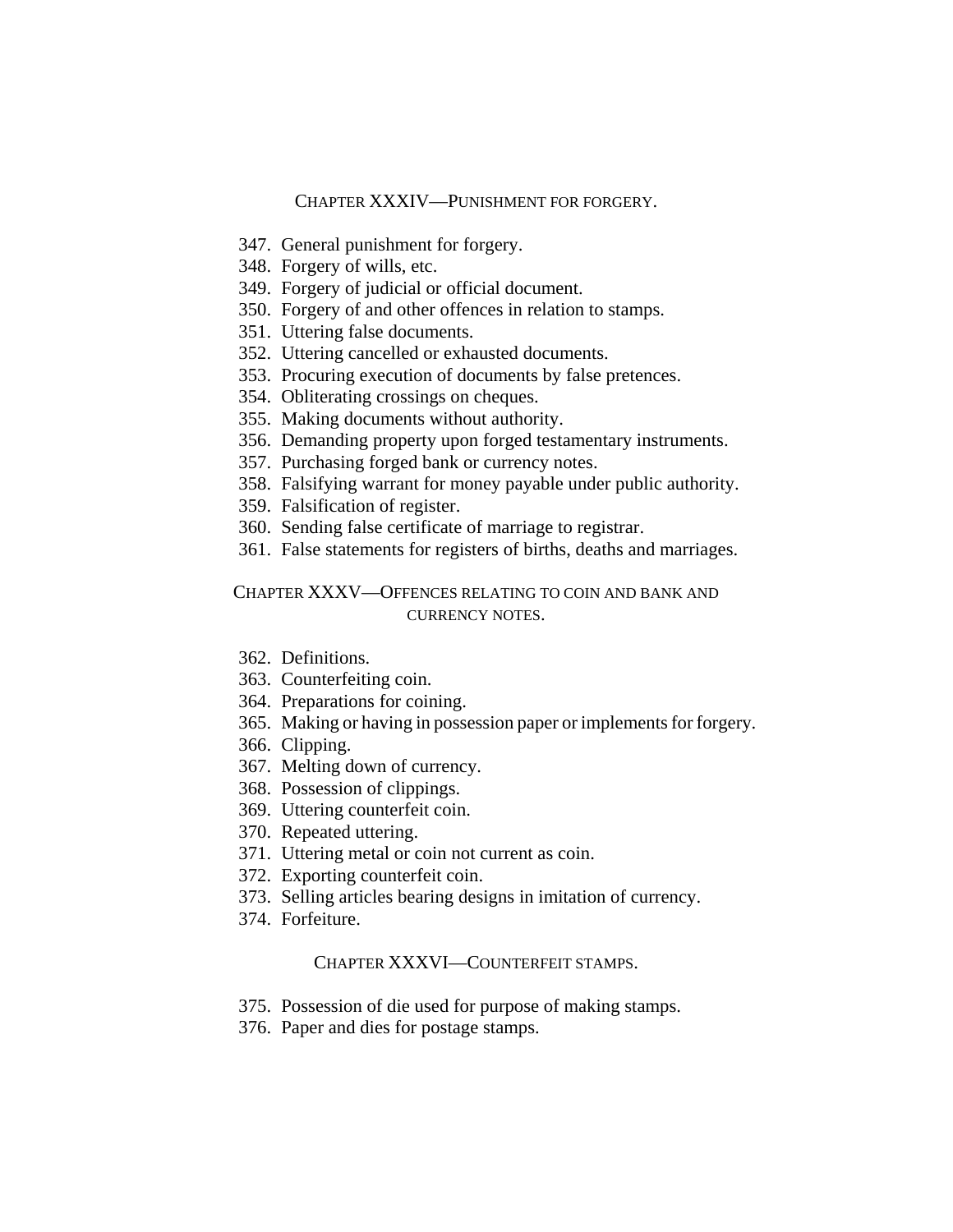#### CHAPTER XXXVII—COUNTERFEITING TRADEMARKS.

- 377. Trademarks defined.
- 378. Counterfeiting trademarks.
- 379. Selling goods marked with a counterfeit trademark.
- 380. Forfeiture of goods marked with counterfeit trademark.

#### CHAPTER XXXVIII—PERSONATION.

- 381. Personation in general.
- 382. Falsely acknowledging deeds, recognisances, etc.
- 383. Personation of a person named in a certificate.
- 384. Personation of a person named in a testimonial of character.

#### CHAPTER XXXIX—CHEQUES.

385. Issue of false cheques.

#### *Division VIII—Attempts and conspiracies to commit crimes, and accessories after the fact.*

#### CHAPTER XL—ATTEMPTS.

- 386. Attempt defined.
- 387. Attempts to commit offences.
- 388. Punishment of attempts to commit certain felonies.
- 389. Neglect to prevent felony.

#### CHAPTER XLI—CONSPIRACIES.

- 390. Conspiracy to commit felony.
- 391. Conspiracy to commit misdemeanour.
- 392. Other conspiracies.

## CHAPTER XLII—ACCESSORIES AFTER THE FACT.

- 393. Definition of accessories after the fact.
- 394. Punishment of accessories after the fact to felonies.
- 395. Punishment of accessories after the fact to misdemeanours.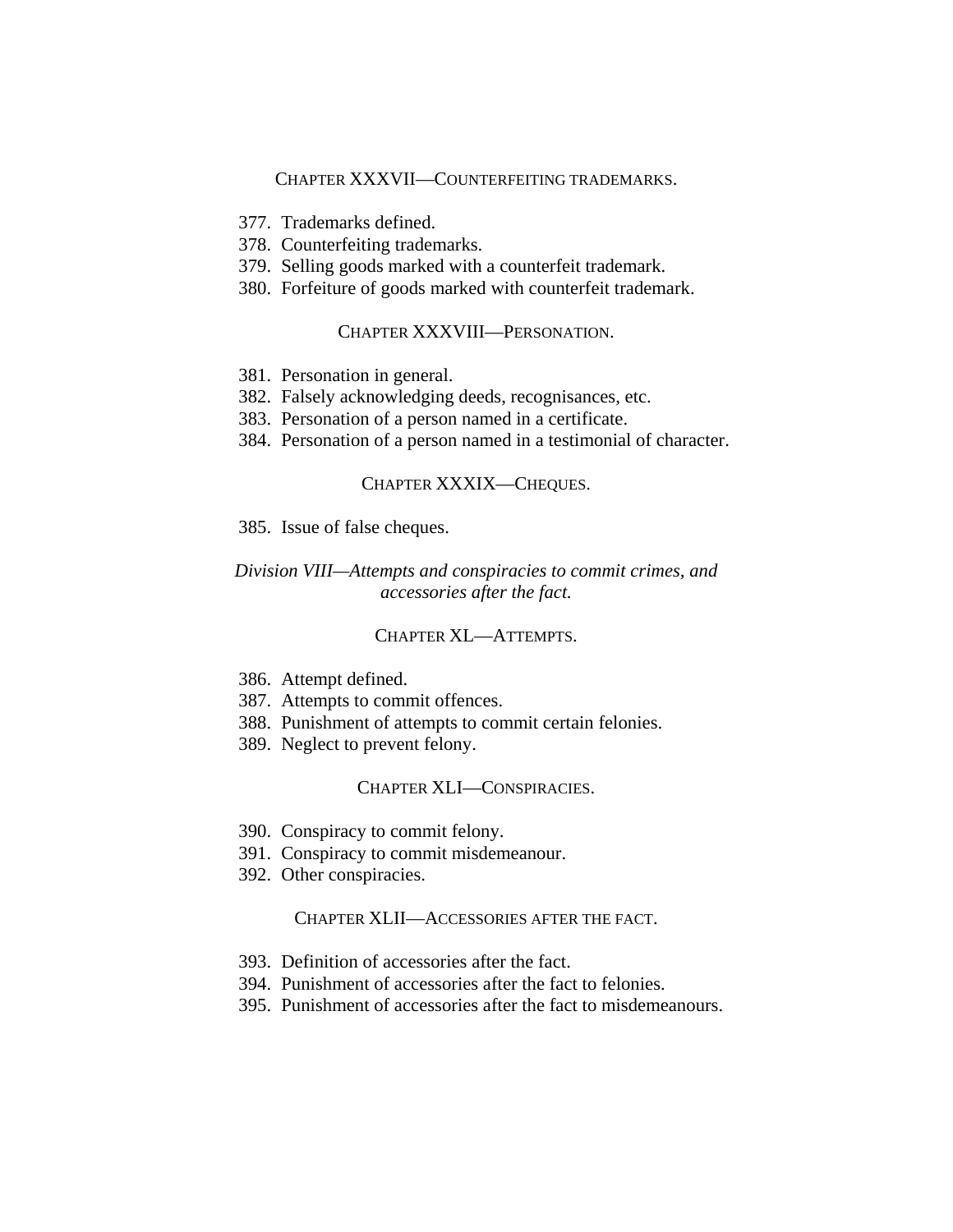## **CHAPTER 120**

#### **THE PENAL CODE ACT.**

*Commencement*: 15 June, 1950.

#### **An Act to establish a code of criminal law.**

#### CHAPTER I—PRELIMINARY.

#### **1. General rule of construction.**

This Code shall be interpreted in accordance with the principles of legal interpretation obtaining in England, and expressions used in it shall be presumed, so far as is consistent with their context, and except as may be otherwise expressly provided, to be used with the meaning attaching to them in English criminal law and shall be construed in accordance therewith.

#### **2. Interpretation.**

In this Code, unless the context otherwise requires—

- (a) "Code" means this Penal Code;
- (b) "court" means a court of competent jurisdiction;
- (c) "dangerous harm" means harm endangering life;
- (d) "dwelling house" includes any building or structure or part of a building or structure which is for the time being kept by the owner or occupier for his or her residence or that of his or her family or servants or any of them, and it is immaterial that it is from time to time uninhabited; a building or structure adjacent to or occupied with a dwelling house is deemed to be part of the dwelling house if there is a communication between such building or structure and the dwelling house, either immediate or by means of a covered and enclosed passage leading from the one to the other, but not otherwise;
- (e) "felony" means an offence which is declared by law to be a felony or, if not declared to be a misdemeanour, is punishable, without proof of previous conviction, with death or with imprisonment for three years or more;
- (f) "grievous harm" means any harm which amounts to a maim or dangerous harm, or seriously or permanently injures health or which is likely so to injure health, or which extends to permanent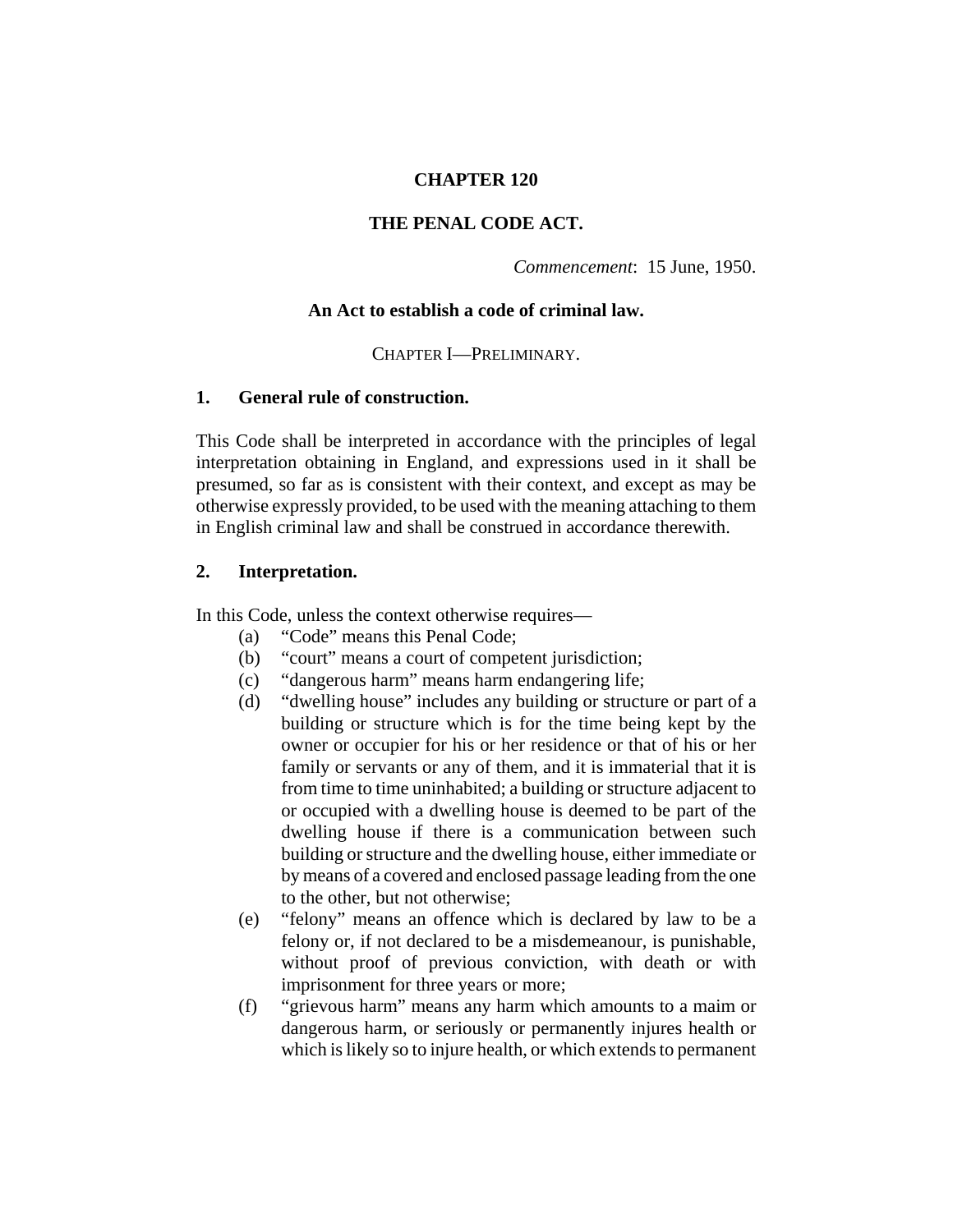disfigurement, or to any permanent or serious injury to any external or internal organ, membrane or sense;

- (g) "harm" means any bodily hurt, disease or disorder whether permanent or temporary;
- (h) "husband" means husband of a monogamous marriage;
- (i) "judicial proceeding" includes any proceeding had or taken in or before any court, tribunal, commission of inquiry or person, in which evidence may be taken on oath;
- (j) "knowingly", used in connection with any term denoting uttering or using, implies knowledge of the character of the thing uttered or used;
- (k) "local authority" means a local authority established under any written law;
- (l) "maim" means the destruction or permanent disabling of any external or internal organ, membrane or sense;
- (m) "Minister" means Attorney General;
- (n) "misdemeanour" means any offence which is not a felony;
- (o) "money" includes bank notes, bank drafts, cheques and any other orders, warrants or requests for the payment of money;
- (p) "monogamous marriage" means a marriage which is by law necessarily monogamous and binding during the lifetime of both parties unless dissolved by a valid judgment of the court;
- (q) "night" or "nighttime" means the interval between half-past six o'clock in the evening and half-past six o'clock in the morning;
- (r) "oath" includes affirmation or declaration;
- (s) "offence" is an act, attempt or omission punishable by law;
- (t) "person" and "owner" and other like terms when used with reference to property include corporations of all kinds and any other association of persons capable of owning property, and also when so used include the Government;
- (u) "person employed in the public service" means any person holding any of the following offices or performing the duty of the office, whether as a deputy or otherwise—
	- (i) any civil office the power of appointing a person to which or of removing from which is vested in any person or in any public commission or board;
	- (ii) any office to which a person is appointed or nominated by any written law;
	- (iii) any civil office, the power of appointing to which or removing from which is vested in any person or persons holding an office of any kind included in paragraph (i) or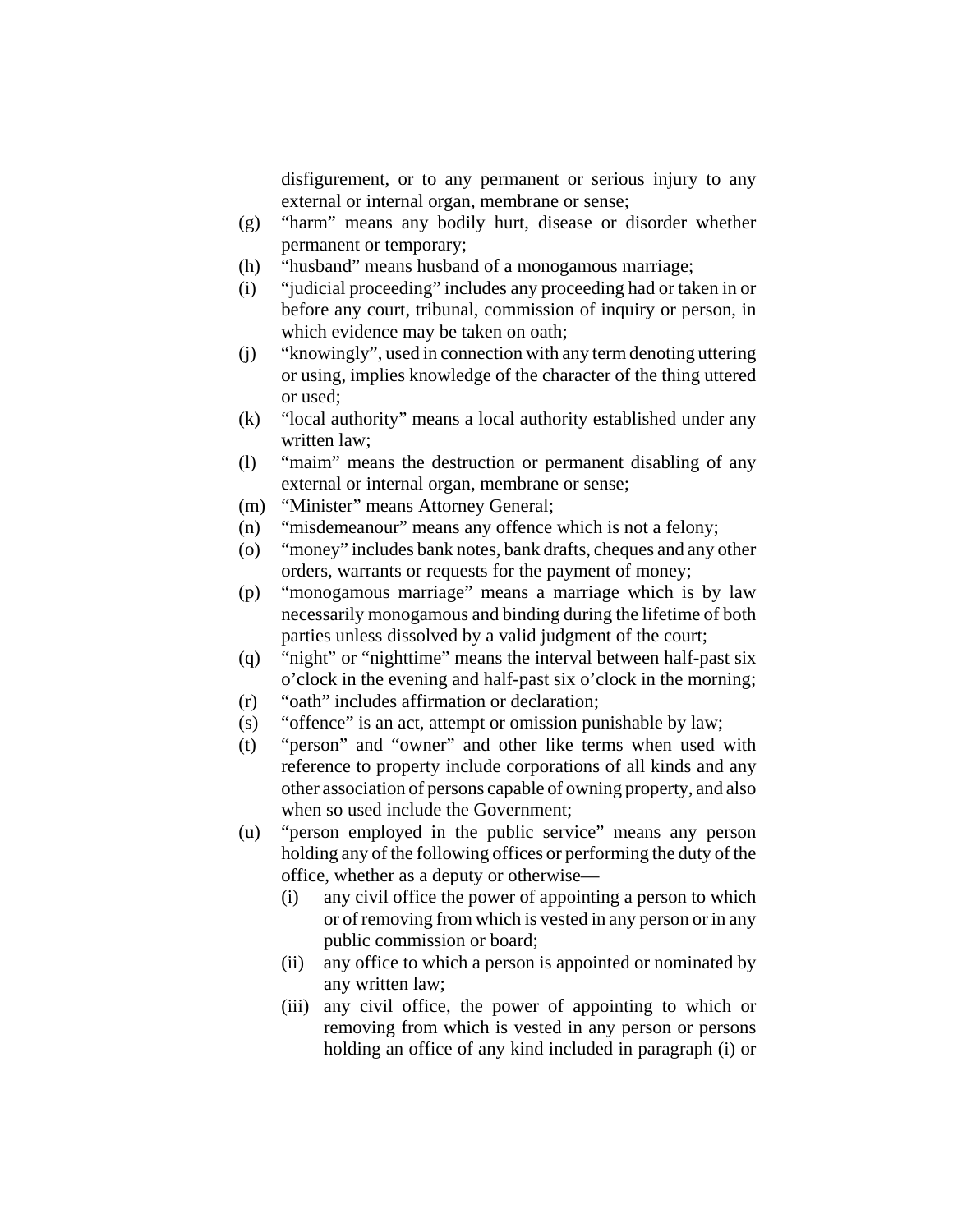- (ii) of this definition; or
- (iv) any office of arbitrator or umpire in any proceeding or matter submitted to arbitration by order or with the sanction of any court, or in pursuance of any written law,

and the term further includes—

- (v) a justice of the peace;
- (vi) a member of a commission of inquiry appointed under or in pursuance of any written law;
- (vii) any person employed to execute any process of a court;
- (viii) all persons belonging to the armed forces of Uganda;
- (ix) all persons in the employment of the Government or the administration of a district;
- (x) a person acting as a minister of religion of any denomination insofar as he or she performs functions in respect of the notification of intending marriage or in respect of the solemnisation of marriage or in respect of the making or keeping of any register or certificate of marriage, birth, baptism, death or burial, but not in any other respect;
- (xi) a person in the employ of an urban authority;
- (v) "possession", "be in possession of" or "have in possession" includes not only having in one's own personal possession, but also having anything in the actual possession or custody of any other person, or having anything in any place (whether belonging to or occupied by oneself or not) for the use or benefit of oneself or of any other person; if there are two or more persons and any one or more of them with the knowledge and consent of the rest has or have anything in his or her or their custody or possession, it shall be deemed and taken to be in the custody and possession of each and all of them;
- (w) "property" includes everything animate or inanimate capable of being the subject of ownership;
- (x) "public" refers not only to all persons within Uganda, but also to the persons inhabiting or using any particular place, or any number of such persons, and also to such indeterminate persons as may happen to be affected by the conduct in respect to which that expression is used;
- (y) "public body" has the meaning assigned to it under section 1 of the Prevention of Corruption Act;
- (z) "publicly", when applied to acts done, means either—
	- (i) that they are so done in any public place as to be seen by any person whether such person is or is not in a public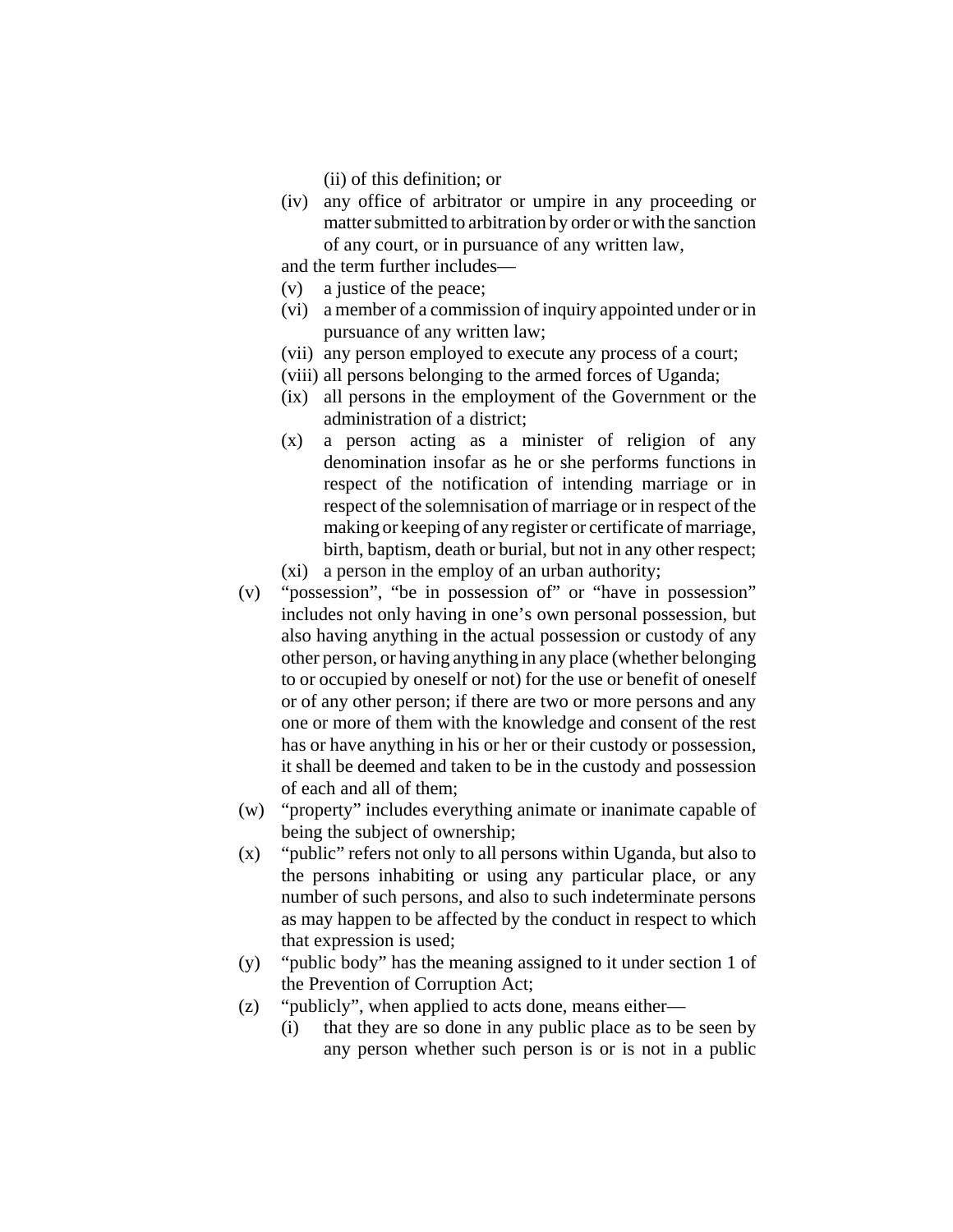place; or

- (ii) that they are so done in any place not being a public place as to be likely to be seen by any person in a public place;
- (aa) "public place" or "public premises" includes any public way and any building, place or conveyance to which, for the time being, the public are entitled or permitted to have access either without any condition or upon condition of making any payment, and any building or place which is for the time being used for any public or religious meetings or assembly or as an open court;
- (bb) "public way" includes any highway, marketplace, square, street, bridge or other way which is lawfully used by the public;
- (cc) "utter" means and includes using or dealing with and attempting to use or deal with and attempting to induce any person to use, deal with or act upon the thing in question;
- (dd) "valuable security" includes any document which is the property of any person, and which is evidence of the ownership of any property or of the right to recover or receive any property;
- (ee) "vehicle" includes any kind of bicycle or tricycle;
- (ff) "vessel" includes a ship, a boat and every other kind of vessel used in navigation either on the sea or in inland waters, and includes aircraft;
- (gg) "wife" means wife of a monogamous marriage;
- (hh) "wound" means any incision or puncture which divides or pierces any exterior membrane of the body, and any membrane is exterior for the purpose of this definition which can be touched without dividing or piercing any other membrane.

## **3. Saving of certain laws.**

Nothing in this Code shall affect—

- (a) the liability, trial or punishment of a person for an offence against any other written law in force in Uganda other than this Code;
- (b) the liability of a person to be tried or punished for an offence under the provisions of any law in force in Uganda relating to the jurisdiction of Uganda courts in respect of acts done beyond the ordinary jurisdiction of such courts;
- (c) the power of any court to punish a person for contempt of such court;
- (d) the liability or trial of a person, or the punishment of a person under any sentence passed or to be passed, in respect of any act done or commenced before the commencement of this Code;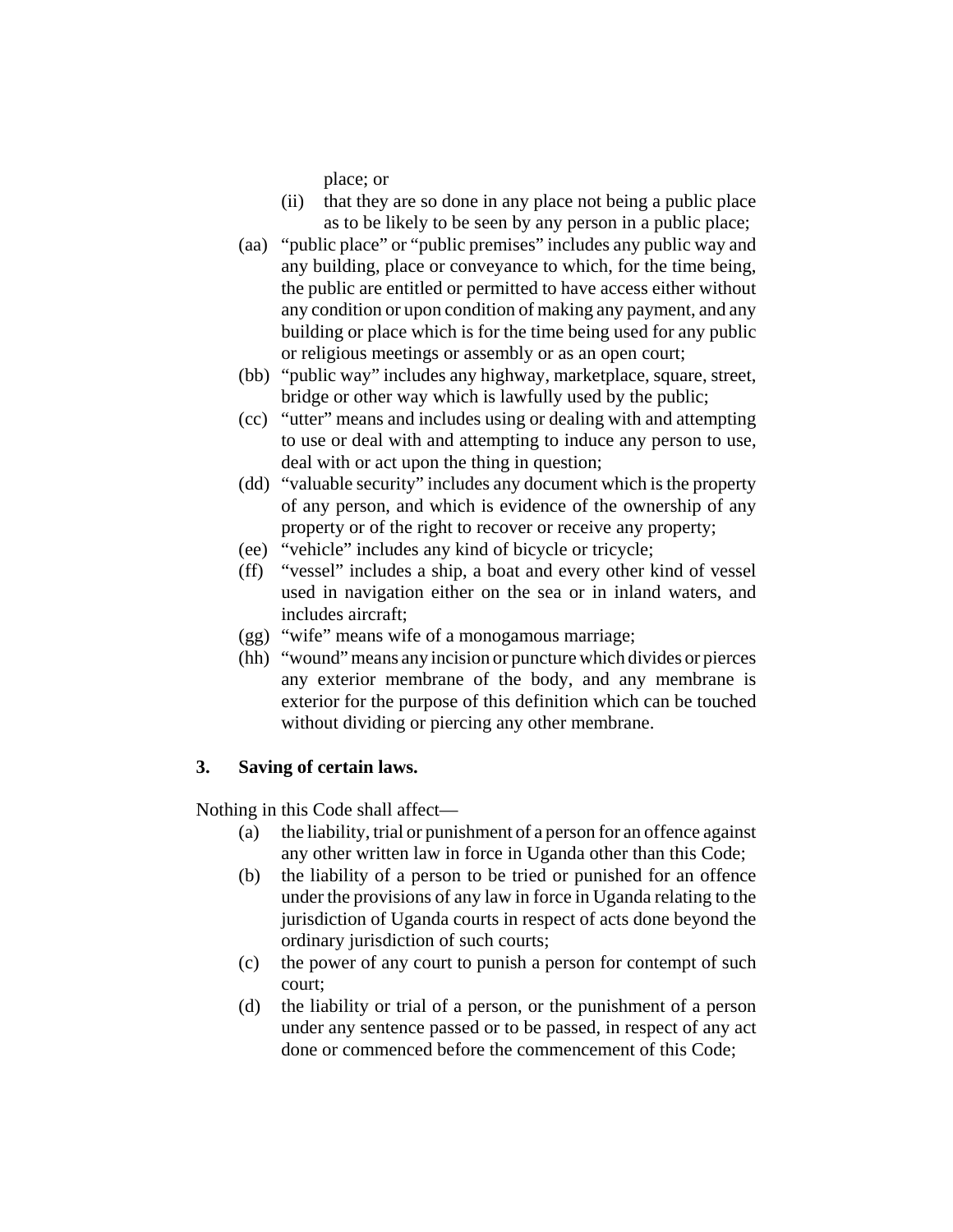- (e) any power of the President to grant any pardon or to remit or commute in whole or in part or to respite the execution of any sentence passed or to be passed; or
- (f) any of the written laws for the time being in force for the government of the armed forces of Uganda or any police force established in Uganda,

except that if a person does an act which is punishable under this Code and is also punishable under another written law of any of the kinds mentioned in this section, he or she shall not be punished for that act both under that written law and also under this Code.

CHAPTER II—TERRITORIAL APPLICATION OF THE CODE.

## **4. Extent of jurisdiction of courts.**

(1) The jurisdiction of the courts of Uganda for the purposes of this Code extends to every place within Uganda.

(2) Notwithstanding subsection (1), the courts of Uganda shall have jurisdiction to try offences created under sections 23, 24, 25, 26, 27 and 28 committed outside Uganda by a Uganda citizen or person ordinarily resident in Uganda.

(3) For the avoidance of doubt, the offences referred to in subsection (2) committed outside Uganda by a Ugandan citizen or a person ordinarily resident in Uganda shall be dealt with as if they had been committed in Uganda.

# **5. Offences committed partly within and partly beyond the jurisdiction.**

When an act which, if wholly done within the jurisdiction of the court, would be an offence against this Code is done partly within and partly beyond the jurisdiction, every person who within the jurisdiction does or makes any part of such act may be tried and punished under this Code in the same manner as if such act had been done wholly within the jurisdiction.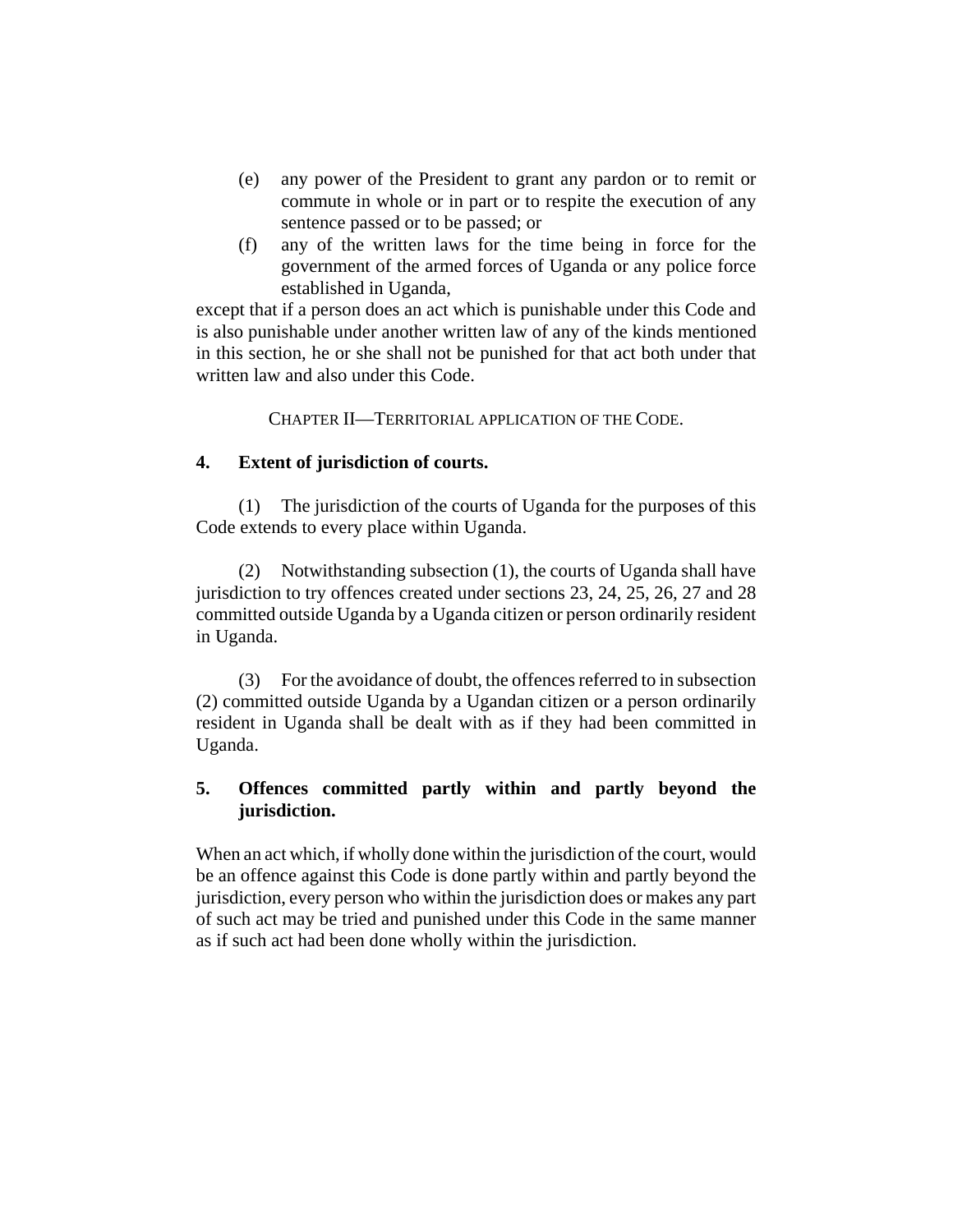## CHAPTER III—GENERAL RULES AS TO CRIMINAL RESPONSIBILITY.

#### **6. Ignorance of law.**

Ignorance of the law does not afford any excuse for any act or omission which would otherwise constitute an offence unless knowledge of the law by the offender is expressly declared to be an element of the offence.

## **7. Claim of right.**

A person is not criminally responsible in respect of an offence relating to property if the act done or omitted to be done by the person with respect to the property was done in the exercise of an honest claim of right and without intention to defraud.

## **8. Intention and motive.**

(1) Subject to the express provisions of this Code relating to negligent acts and omissions, a person is not criminally responsible for an act or omission which occurs independently of the exercise of his or her will or for an event which occurs by accident.

(2) Unless the intention to cause a particular result is expressly declared to be an element of the offence constituted, in whole or in part, by an act or omission, the result intended to be caused by an act or omission is immaterial.

(3) Unless otherwise expressly declared, the motive by which a person is induced to do or omit to do an act, or to form an intention, is immaterial so far as regards criminal responsibility.

## **9. Mistake of fact.**

(1) A person who does or omits to do an act under an honest and reasonable, but mistaken, belief in the existence of any state of things is not criminally responsible for the act or omission to any greater extent than if the real state of things had been such as he or she believed to exist.

(2) The operation of this section may be excluded by the express or implied provisions of the law relating to the subject.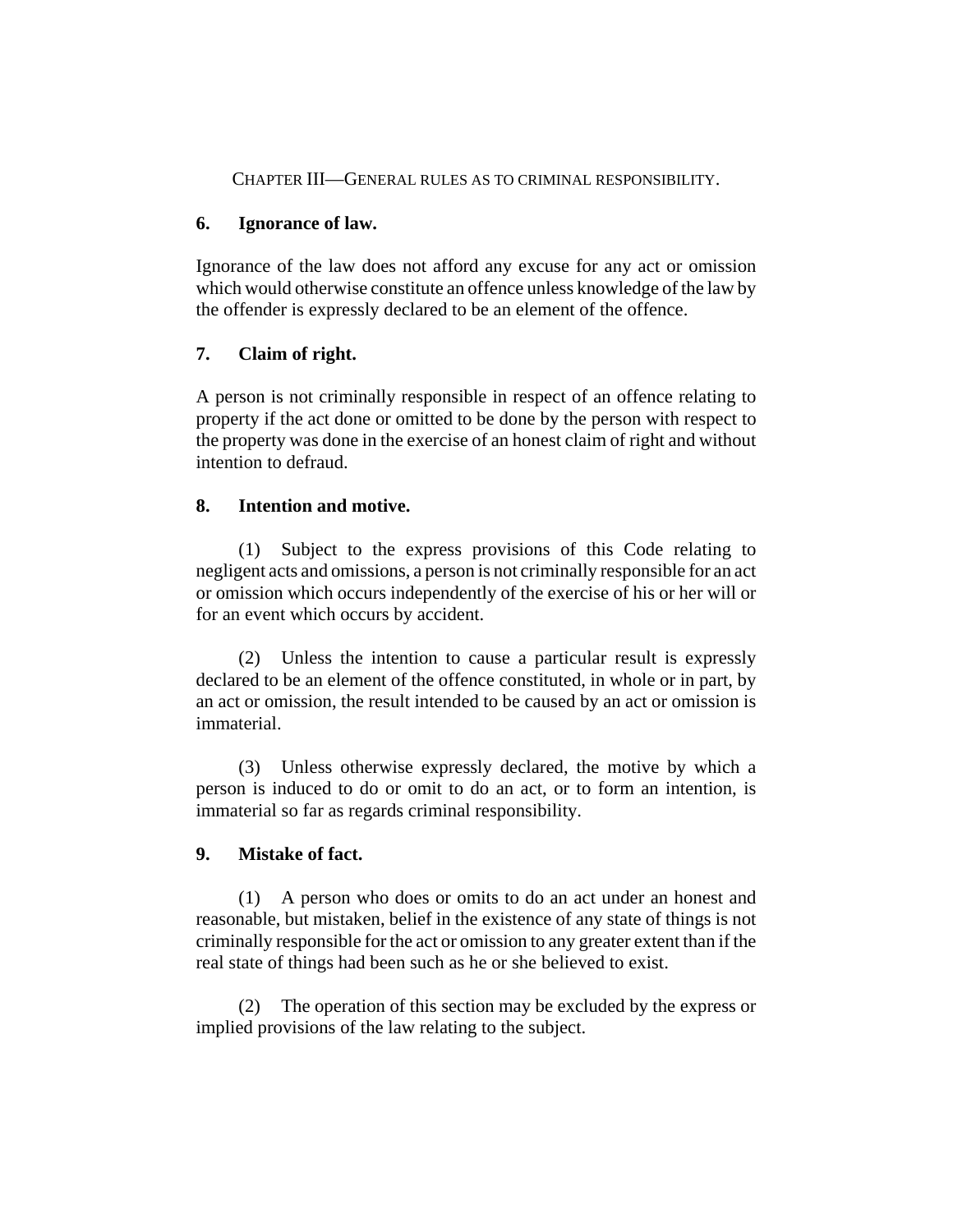#### **10. Presumption of sanity.**

Every person is presumed to be of sound mind, and to have been of sound mind at any time which comes in question, until the contrary is proved.

#### **11. Insanity.**

A person is not criminally responsible for an act or omission if at the time of doing the act or making the omission he or she is through any disease affecting his or her mind incapable of understanding what he or she is doing or of knowing that he or she ought not to do the act or make the omission; but a person may be criminally responsible for an act or omission, although his or her mind is affected by disease, if that disease does not in fact produce upon his or her mind one or other of the effects mentioned in this section in reference to that act or omission.

## **12. Intoxication.**

(1) Except as provided in this section, intoxication shall not constitute a defence to any criminal charge.

(2) Intoxication shall be a defence to any criminal charge if by reason of the intoxication the person charged at the time of the act or omission complained of did not know that the act or omission was wrong or did not know what he or she was doing and—

- (a) the state of intoxication was caused without his or her consent by the malicious or negligent act of another person; or
- (b) the person charged was by reason of intoxication insane, temporarily or otherwise, at the time of such act or omission.

(3) Where the defence under subsection (2) is established, then in a case falling under subsection (2)(a) the accused person shall be discharged; and in a case falling under subsection (2)(b), the provisions of the Magistrates Court Act relating to insanity shall apply.

(4) Intoxication shall be taken into account for the purpose of determining whether the person charged had formed any intention, specific or otherwise, in the absence of which he or she would not be guilty of the offence.

(5) For the purposes of this section, "intoxication" shall be deemed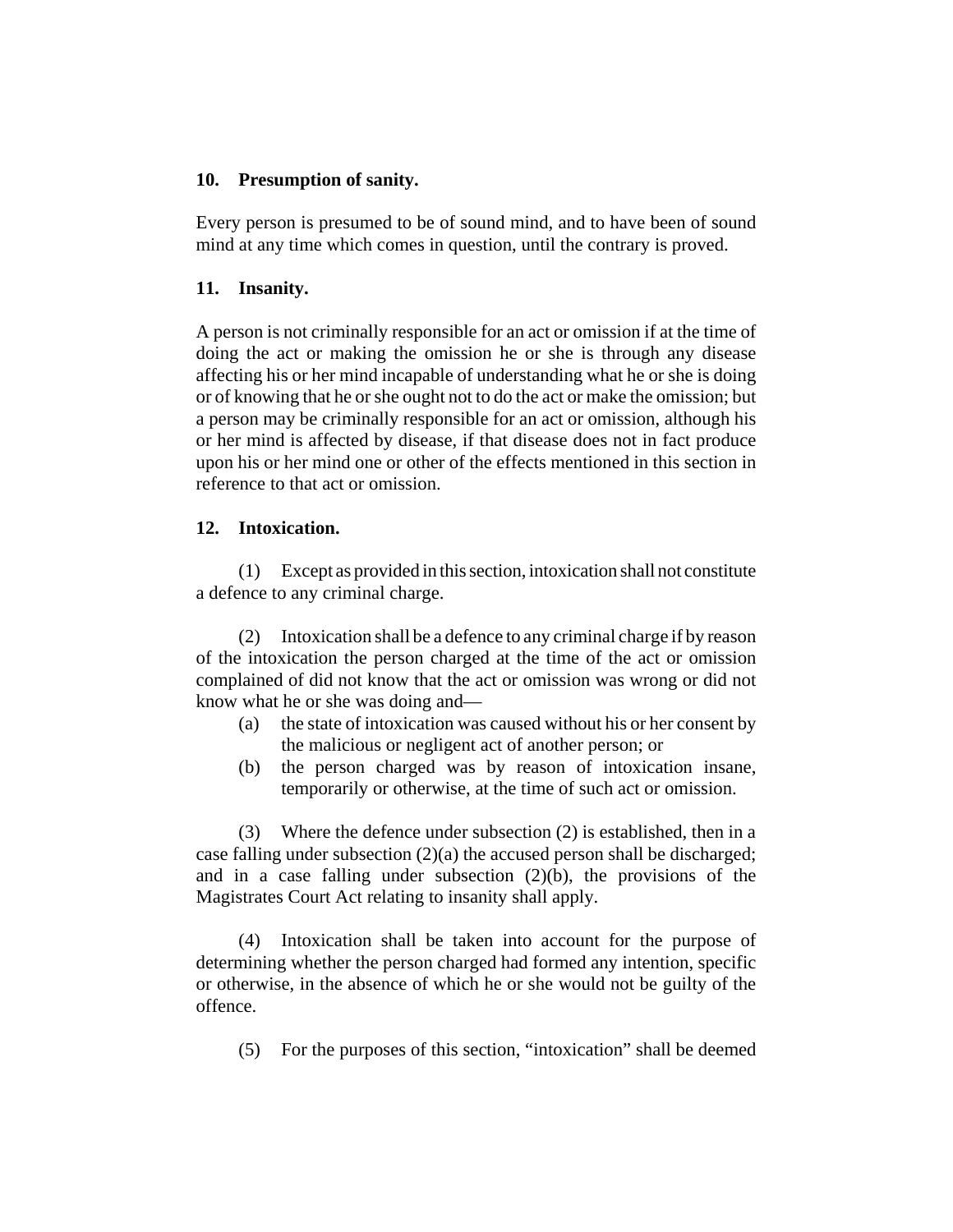to include a state produced by narcotics or drugs.

# **13. Judicial officers.**

Except as expressly provided by this Code, a judicial officer is not criminally responsible for anything done or omitted to be done by him or her in the exercise of his or her judicial functions, although the act done is in excess of his or her judicial authority or although he or she is bound to do the act omitted to be done.

# **14. Compulsion.**

A person is not criminally responsible for an offence if it is committed by two or more offenders and if the act is done or omitted only because during the whole of the time in which it is being done or omitted the person is compelled to do or omit to do the act by threats on the part of the other offender or offenders instantly to kill him or her or do him or her grievous bodily harm if he or she refuses; but threats of future injury do not excuse any offence.

# **15. Defence of person or property and rash, reckless and negligent acts.**

Subject to any express provisions in this Code or any other law in force in Uganda, criminal responsibility—

- (a) for the use of force in the defence of person and property; and
- (b) in respect of rash, reckless or negligent acts,

shall be determined according to the principles of English law.

# **16. Use of force in effecting arrest.**

Where any person is charged with a criminal offence arising out of the arrest, or attempted arrest, by him or her of a person who forcibly resists the arrest or attempts to evade being arrested, the court shall, in considering whether the means used were necessary, or the degree of force used was reasonable, for the apprehension of that person, have regard to the gravity of the offence which had been or was being committed by the person and the circumstances in which the offence had been or was being committed by the person.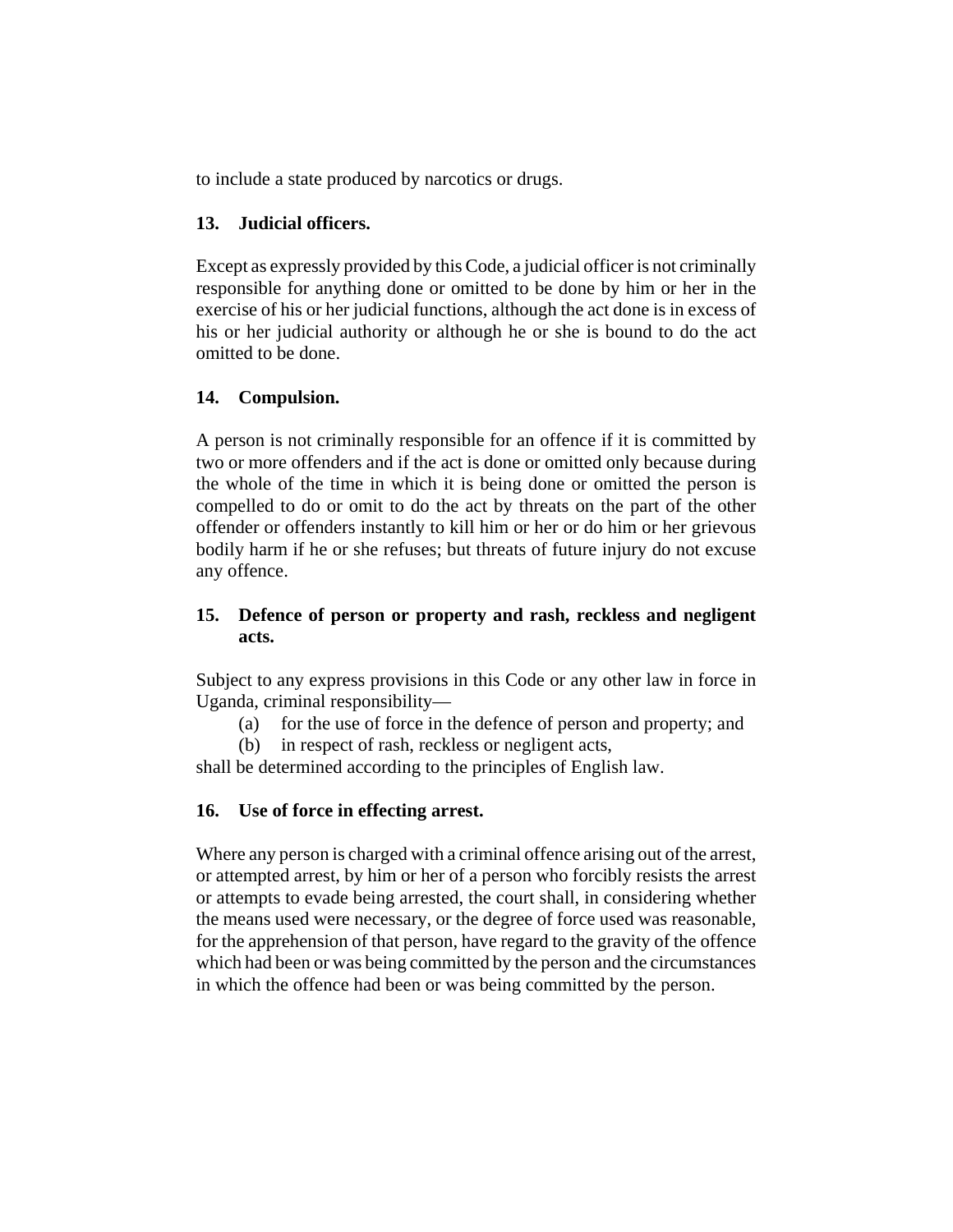# **17. Compulsion by husband.**

A married woman is not free from criminal responsibility for doing or omitting to do an act merely because the act or omission takes place in the presence of her husband; but on a charge against a wife for any offence other than treason or murder, it shall be a good defence to prove that the offence was committed in the presence of, and under the coercion of, the husband.

## **18. Person not to be punished twice for same offence.**

A person shall not be punished twice either under this Code or under any other law for the same offence.

CHAPTER IV—PARTIES TO AND PERSONS INCITING TO COMMIT OFFENCES.

## **19. Principal offenders.**

(1) When an offence is committed, each of the following persons is deemed to have taken part in committing the offence and to be guilty of the offence and may be charged with actually committing it—

- (a) every person who actually does the act or makes the omission which constitutes the offence;
- (b) every person who does or omits to do any act for the purpose of enabling or aiding another person to commit the offence;
- (c) every person who aids or abets another person in committing the offence.

(2) Any person who procures another to do or omit to do any act of such a nature that if he or she had done the act or made the omission the act or omission would have constituted an offence on his or her part, is guilty of an offence of the same kind and is liable to the same punishment as if he or she had done the act or made the omission; and he or she may be charged with doing the act or making the omission.

## **20. Joint offenders in prosecution of common purpose.**

When two or more persons form a common intention to prosecute an unlawful purpose in conjunction with one another, and in the prosecution of that purpose an offence is committed of such a nature that its commission was a probable consequence of the prosecution of that purpose, each of them is deemed to have committed the offence.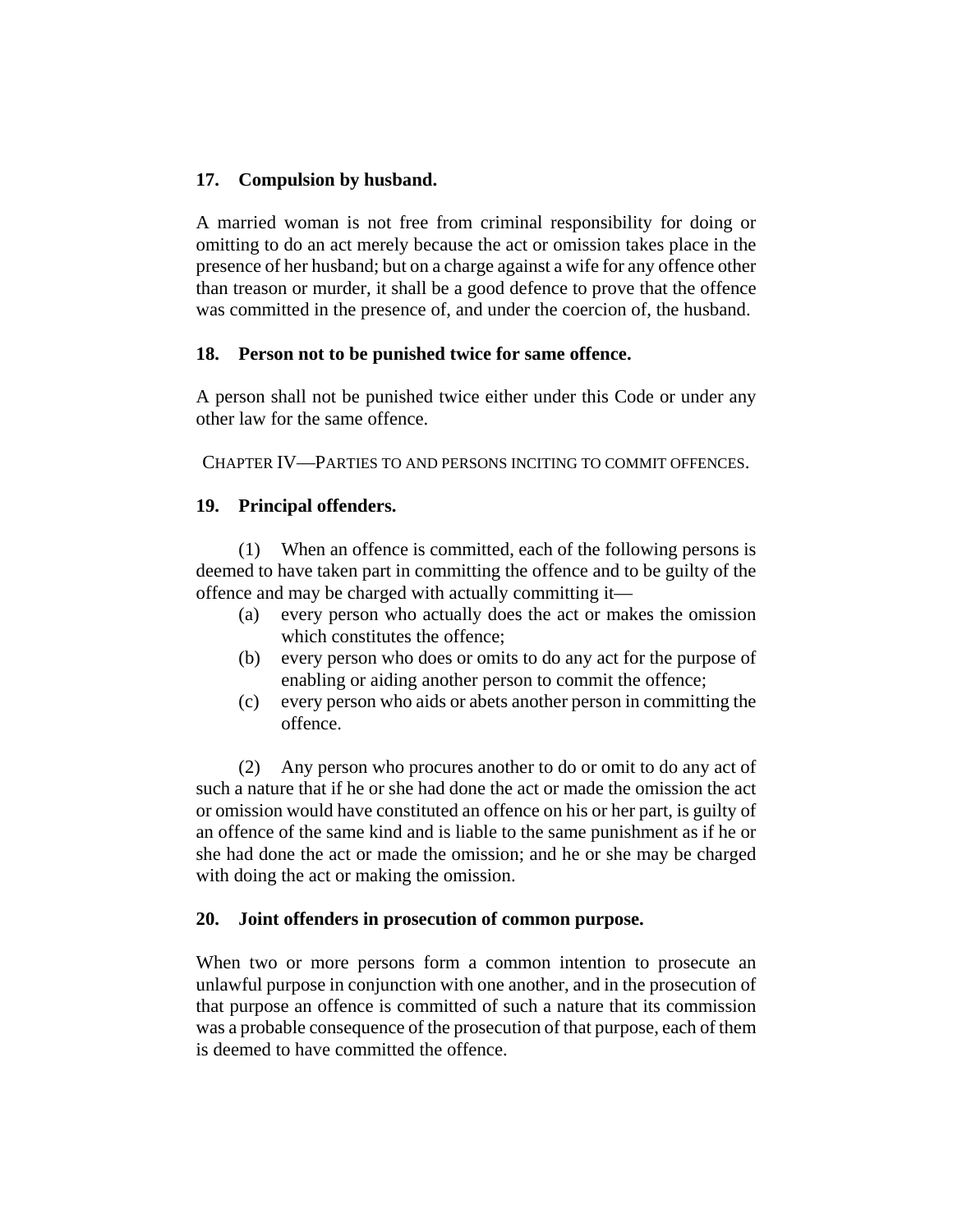#### **21. Incitement to commit an offence.**

(1) When a person incites any other person to commit an offence punishable with death, whether or not any offence is committed in consequence of the incitement, and no express provision is made by this Code or any other law for the punishment of that incitement, he or she is liable to imprisonment for ten years.

(2) When a person incites any other person to commit an offence punishable other than by death, whether or not any offence is committed in consequence of the incitement, and no express provision is made by this Code or any other law for the punishment of the incitement, he or she is liable to a term of imprisonment not exceeding one-fourth of the term of imprisonment provided for the offence which he or she incited the other person to commit or when the offence is punishable by a fine only by such fine as is provided for the offence or when the offence is punishable by both a fine and imprisonment by both one-fourth of the imprisonment provided for and the fine.

(3) Notwithstanding subsection (2), if the person who incites the commission of an offence under that subsection is a public servant whose duty it is to prevent the commission of that offence, he or she is liable to a term of imprisonment not exceeding one-half of the term of imprisonment provided for the offence which he or she incited the other person to commit or when the offence is punishable by a fine only by such fine as is provided for the offence or when the offence is punishable by both a fine and imprisonment by both one-half of the imprisonment provided for and the fine.

CHAPTER V—PUNISHMENT FOR MISDEMEANOURS.

## **22. General punishment for misdemeanours.**

When in this Code no punishment is specially provided for any misdemeanour, it shall be punishable with imprisonment for a period not exceeding two years.

## **23. Treason and offences against the State.**

(1) Any person who—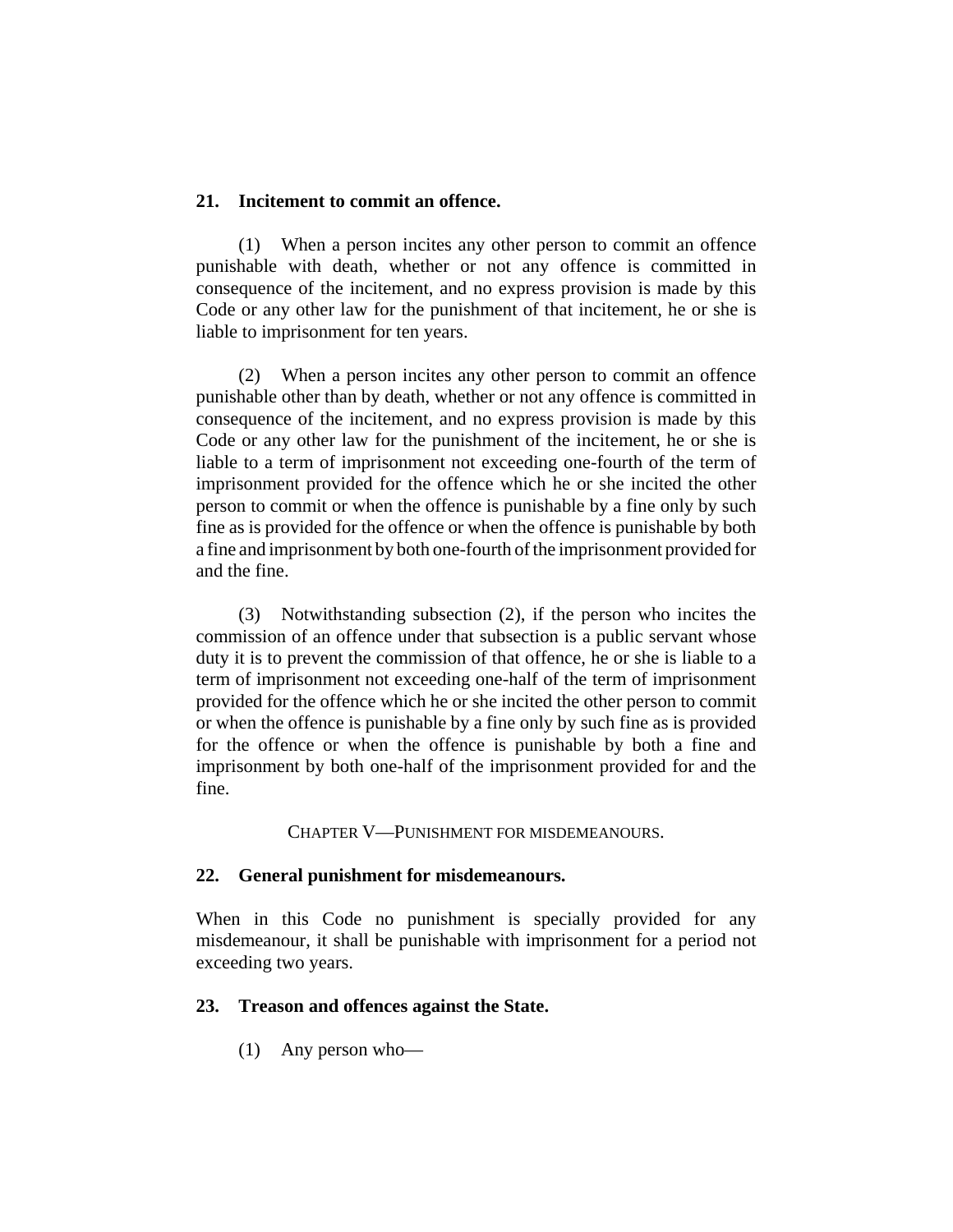- (a) levies war against the Republic of Uganda;
- (b) unlawfully causes or attempts to cause the death of the President or, with intent to maim or disfigure or disable, unlawfully wounds or does any harm to the person of the President, or aims at the person of the President any gun, offensive weapon, pistol or any description of firearm, whether it contains any explosive or destructive substance or not;
- (c) contrives any plot, act or matter and expresses or declares such plot, act or matter by any utterance or by any overt act in order, by force of arms, to overturn the Government as by law established;
- (d) aids or abets another person in the commission of the foregoing acts, or becomes an accessory before or after the fact to any of the foregoing acts or conceals any of those acts,

commits an offence and shall suffer death.

(2) Any person who forms an intention to effect any of the following purposes—

- (a) to compel by force or constrain the Government as by law established to change its measures or counsels or to intimidate or overawe Parliament; or
- (b) to instigate any person to invade the Republic of Uganda with an armed force,

and manifests any such intention by an overt act or by any utterance or by publishing any printing or writing, commits an offence and shall suffer death.

(3) Any person who advisedly attempts to effect any of the following purposes—

- (a) to incite any person to commit an act of mutiny or any treacherous or mutinous act; or
- (b) to incite any such person to make or endeavour to make a mutinous assembly,

commits an offence and is liable to suffer death.

(4) Any person who advisedly attempts to seduce any person serving in the armed forces or any member of the police force or prison services or any other security service, by whatever name called, from his or her duty and allegiance to the Constitution commits an offence and is liable to suffer death.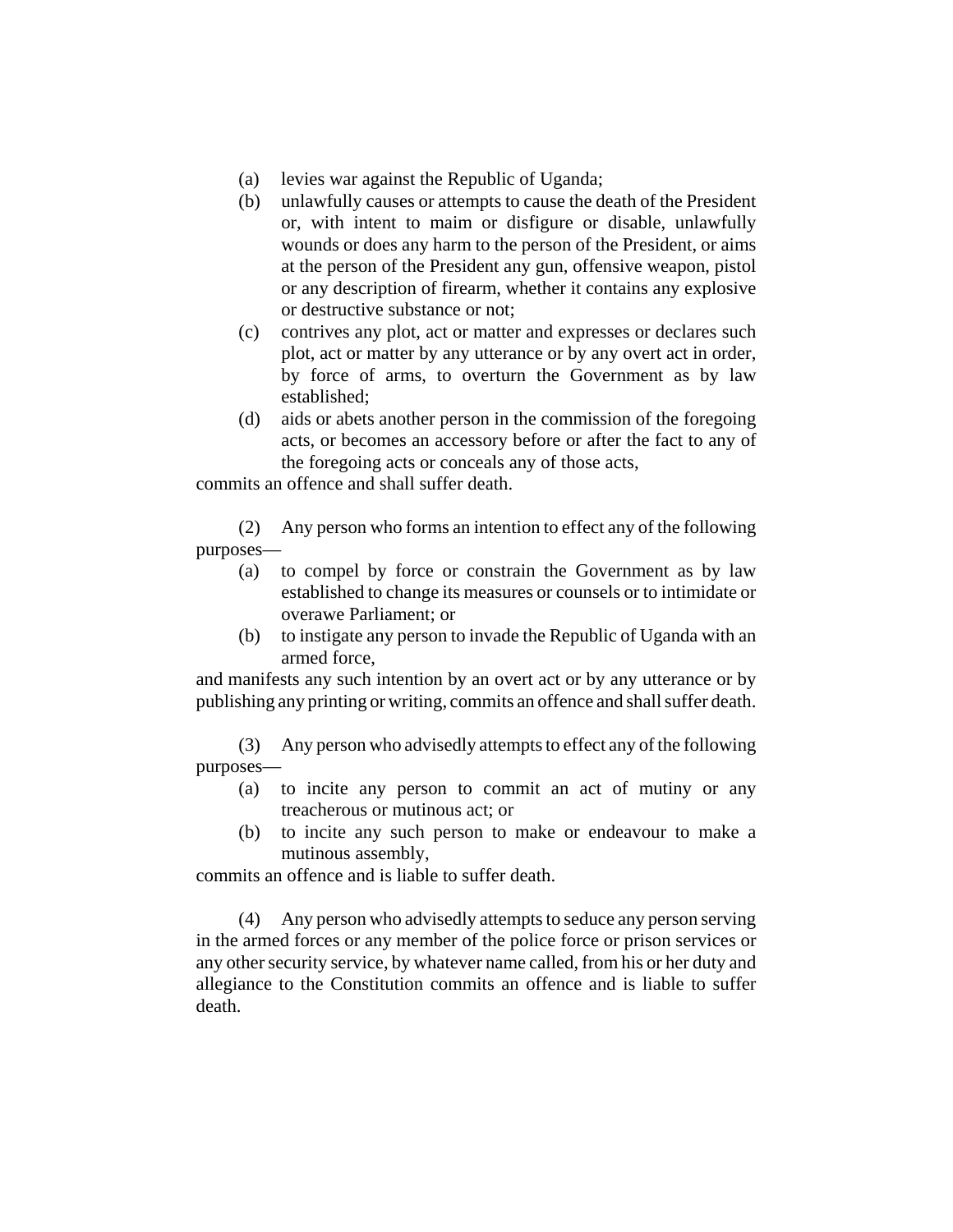## **24. Penalty for acts intended to alarm, annoy or ridicule the President.**

Any person who, with intent to alarm or annoy or ridicule the President—

- (a) wilfully throws any matter or substance at or upon the person of the President;
- (b) wilfully strikes the person of the President; or
- (c) assaults or wrongfully restrains the person of the President,

commits an offence and is liable to imprisonment for life.

*Division I—Offences against public order.*

CHAPTER VI—TREASON AND OFFENCES AGAINST THE STATE.

## **25. Concealment of treason.**

Any person who knowing that any person intends to commit treason does not give information thereof with all reasonable dispatch to the Minister, an administrative officer, a magistrate or an officer in charge of a police station, or use all reasonable endeavours to prevent the commission of the offence of treason commits the offence of misprision of treason and is liable on conviction to imprisonment for life.

## **26. Terrorism.**

(1) Any person who engages in or carries out acts of terrorism commits an offence and is liable to imprisonment for life.

(2) Any person who aids, finances, harbours or in any other way renders support to any other person, knowing or having reason to believe that such support will be applied or used for or in connection with the commission, preparation or instigation of acts of terrorism, commits an offence and is liable to imprisonment for life.

- (3) Any person who either—
- (a) belongs or professes to belong to a terrorist organisation; or
- (b) solicits or invites financial or other support for a terrorist organisation or knowingly makes or receives any contribution in money or otherwise to the resources of a terrorist organisation,

commits an offence and is liable to imprisonment for ten years; except that a person belonging to a terrorist organisation shall not be guilty of an offence under this subsection by reason of belonging to the organisation if he or she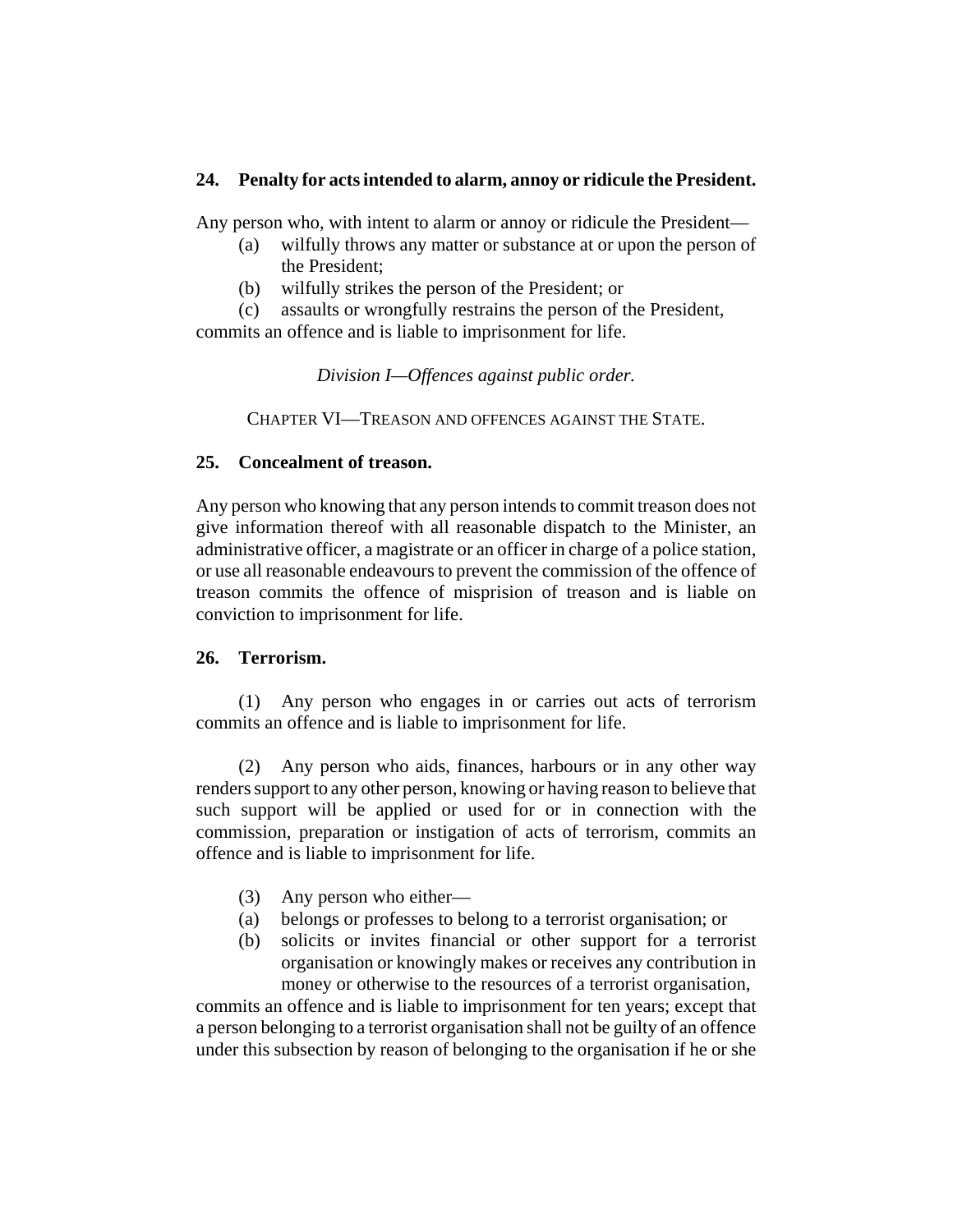shows that he or she became a member when it was not a terrorist organisation and that he or she has not since he or she became a member taken part in any of its activities at any time while it was a terrorist organisation.

(4) Without prejudice to the right to adduce evidence in rebuttal, any person who imports, sells, distributes, manufactures or is in possession of any firearm, explosives or ammunition without a valid licence or reasonable excuse shall be deemed to be engaged in acts of terrorism.

(5) The Minister responsible for internal security may, with the prior approval of the Cabinet, declare any organisation engaged in or carrying out acts of terrorism to be a terrorist organisation for the purposes of this section.

(6) In this section, "terrorism" means the use of violence or a threat of the use of violence with intent to promote or achieve political ends in an unlawful manner and includes the use of violence or a threat of the use of violence calculated to put the public in such fear as may cause discontent against the Government.

## **27. Promoting war on chiefs, etc.**

Any person who, without lawful authority, or by reason of his or her office, carries on, or makes preparation for carrying on, or aids in or advises the carrying on of, or preparation for, any war or warlike undertaking with, for, by or against any chief, body or group of persons commits an offence and is liable on conviction to imprisonment for life.

## **28. Time within which to commence prosecution.**

No person shall be tried for an offence under section 23, except an offence under section 23(1)(b), 24, 25 or 27, unless the prosecution is commenced within five years after the commission of the offence.

# **29. Aiding soldiers or policemen in acts of mutiny.**

Any person who—

- (a) aids, abets or is accessory to any act of mutiny by; or
- (b) incites to sedition or to disobedience to any lawful order given by a superior officer,

any noncommissioned officer or member of the armed forces of Uganda or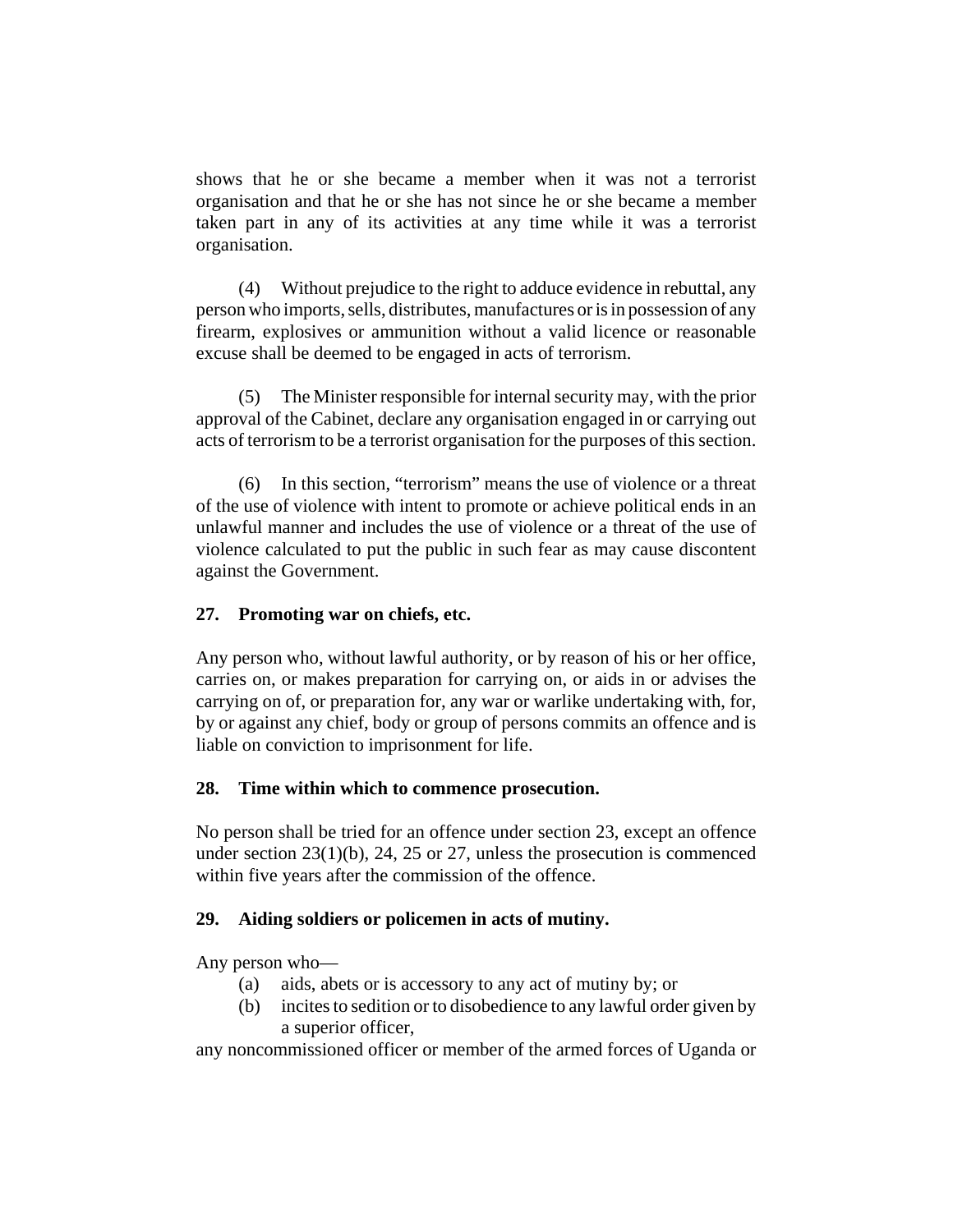any police officer commits an offence and is liable to imprisonment for a term not exceeding five years.

# **30. Inducing soldiers or policemen to desert.**

Any person who, by any means, directly or indirectly—

- (a) procures or persuades or attempts to procure or persuade to desert;
- (b) aids, abets or is accessory to the desertion of; or
- (c) having reason to believe he or she is a deserter, harbours or aids in concealing,

any noncommissioned officer or member of the armed forces of Uganda or any police officer commits an offence and is liable to imprisonment for a term not exceeding five years.

# **31. Aiding prisoners of war to escape.**

(1) Any person who knowingly and advisedly aids an alien enemy of the Republic of Uganda, being a prisoner of war in Uganda, whether the prisoner is confined in a prison or elsewhere or is suffered to be at large on parole, to escape from that prison or place of confinement or, if he or she is at large on parole, to escape from Uganda, commits an offence and is liable on conviction to imprisonment for life.

(2) Any person who negligently and unlawfully permits the escape of any person as described in subsection (1) commits an offence and is liable on conviction to imprisonment for a term not exceeding five years.

# **32. Definition of overt act.**

For the purposes of any offence defined in this Chapter, when the manifestation by an overt act of an intention to effect any purpose is an element of the offence, every act in furtherance of the commission of the offence defined or every act of conspiring with any person to effect that purpose and every act done in furtherance of the purpose by any of the persons conspiring shall be deemed to be an overt act manifesting the intention.

# **33. Interpretation of import, publication, etc.**

For the purposes of sections 34, 35, 36, 38, 39, 40, 42, 43 and 44—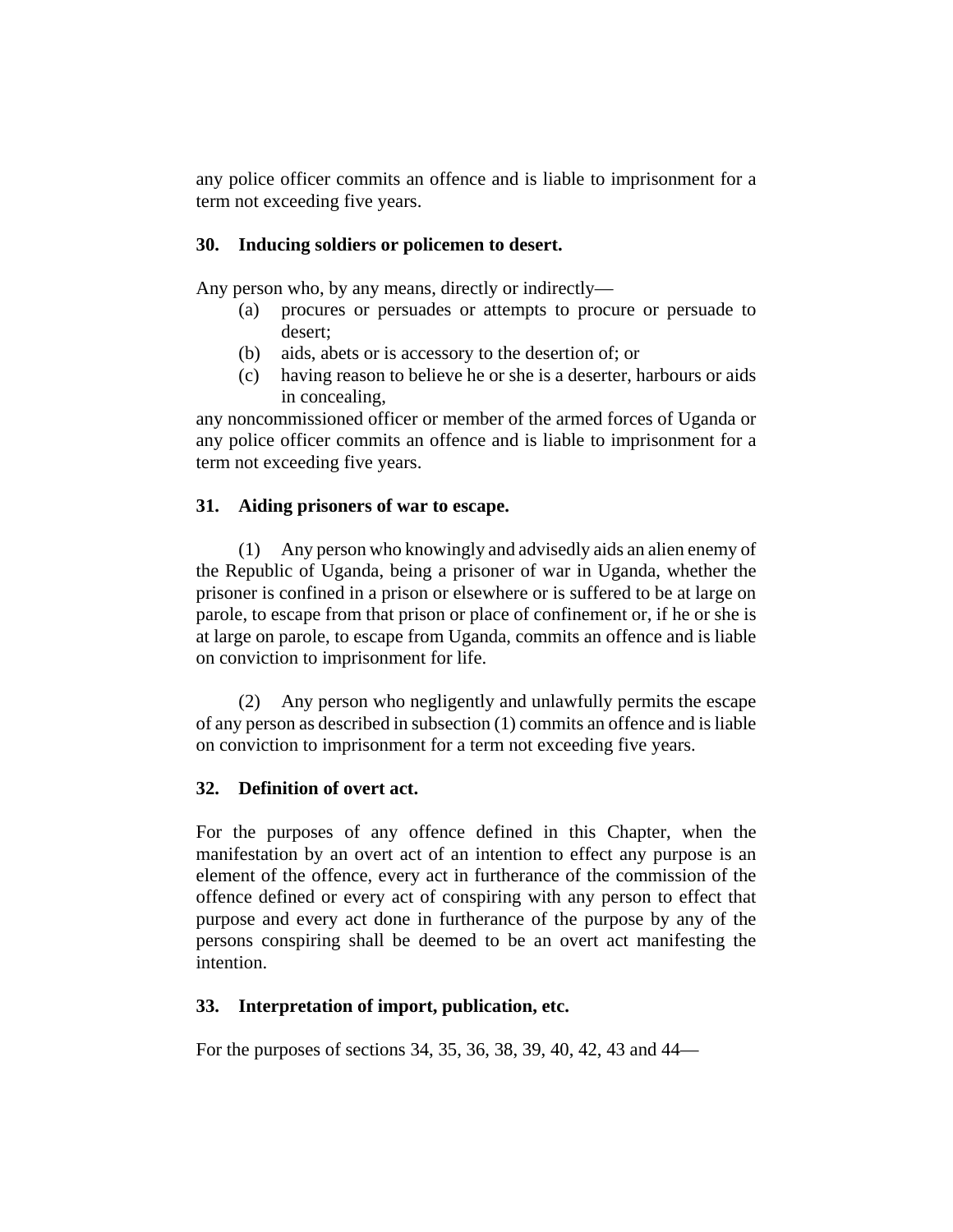- (a) "import" includes—
	- (i) to bring into Uganda; and
	- (ii) to bring within the inland waters of Uganda, whether or not the publication is brought ashore and whether or not there is an intention to bring the publication ashore;
- (b) "inland waters" includes all lakes, rivers, creeks and lagoons of Uganda;
- (c) "periodical publication" includes every publication issued periodically or in parts or numbers at intervals whether regular or irregular;
- (d) "publication" includes all written and printed matter and any gramophone or other record, perforated roll, cinematograph film or other contrivance by means of which any words or ideas may be mechanically produced, represented or conveyed, and everything whether of a nature similar to the foregoing or not, containing any visible representation or by its form, shape or in any manner capable of producing, representing or conveying words or ideas, and every copy and reproduction of any publication so defined;
- (e) "seditious publication" means a publication having a seditious intention.

## **34. Power to prohibit importation of publications, etc.**

(1) Whenever the Minister considers it in the public interest so to do, he or she may, in his or her absolute discretion, prohibit, by statutory order, the importation of all publications or any of them, periodical or otherwise; and where the prohibition is in respect of any periodical publications, the same or any subsequent order may relate to all or any of the past or future issues of a periodical publication.

(2) The Minister may, by writing under his or her hand, at any time, and from time to time, exempt any of the publications the importation of which has been prohibited under this section, or permit any person or class of persons to import all or any of such publications.

# **35. Offences in relation to publications, the importation of which is prohibited.**

(1) Any person who imports, publishes, sells, offers for sale, distributes or reproduces any publication, the importation of which has been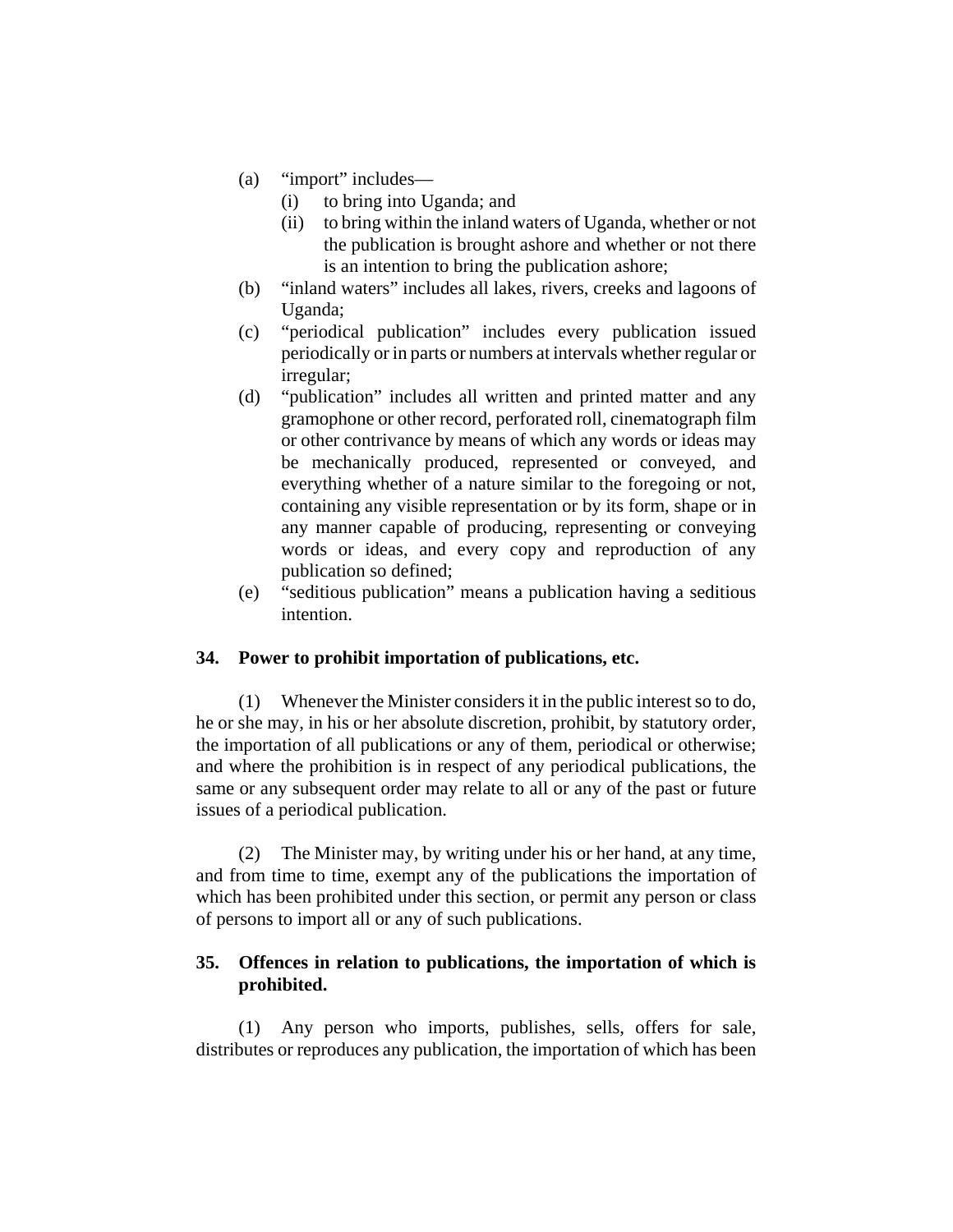prohibited under section 34, or any extract from such publication, commits an offence and is liable for a first offence to imprisonment for two years or to a fine not exceeding two thousand shillings or to both such imprisonment and fine, and for a subsequent offence to imprisonment for three years; and such publication or extract from it shall be forfeited to the Government.

(2) Any person who without lawful excuse has in his or her possession any publication the importation of which has been prohibited under section 34, or any extract from such publication, commits an offence and is liable for a first offence to imprisonment for one year or to a fine not exceeding one thousand shillings or to both such imprisonment and fine, and for a subsequent offence to imprisonment for two years; and such publication or extract from it shall be forfeited to the Government.

## **36. Delivery of prohibited publications.**

- (1) Any person—
- (a) to whom any publication, the importation of which has been prohibited under section 34, or any extract from such publication, is sent without his or her knowledge or privity, or in response to a request made before the prohibition of the importation of such publication came into effect; or
- (b) who has any such publication or extract from such publication in his or her possession at the time when the prohibition of its importation comes into effect,

shall forthwith, if or as soon as the nature of its contents has become known to him or her, or in the case of a publication or extract from such publication coming into the possession of such person before the order prohibiting its importation has been made, forthwith upon the coming into effect of an order prohibiting the importation of the publication, deliver such publication or extract from it to the nearest administrative officer or to the officer in charge of the nearest police station.

(2) Any person who contravenes any provision of subsection (1) commits an offence and is liable on conviction to imprisonment for a term not exceeding three years or to a fine not exceeding thirty thousand shillings or to both such imprisonment and fine.

(3) Any publication or extract from it which is the subject matter of a conviction under subsection (2) shall be forfeited to the Government.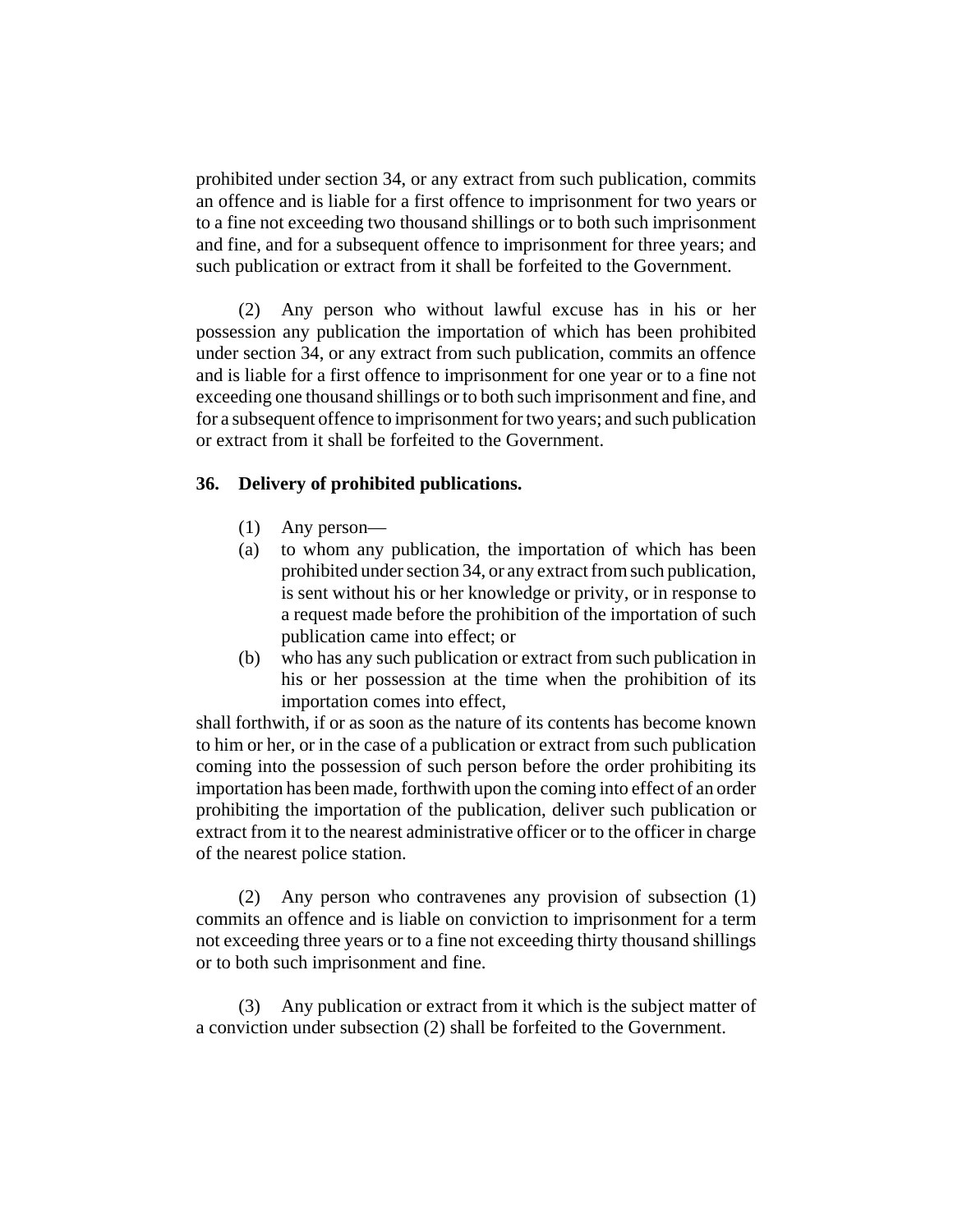(4) Any person who complies with subsection (1), or who is convicted of an offence under that subsection, shall not be liable to be convicted for having imported or having in his or her possession the same publication or extract from it.

#### **37. Publication of information prejudicial to security.**

(1) A person who publishes or causes to be published in a book, newspaper, magazine, article or any other printed matter, information regarding military operations, strategies, troop location or movement, location of military supplies or equipment of the armed forces or of the enemy, which publication is likely to—

- (a) endanger the safety of any military installations, equipment or supplies or of the members of the armed forces of Uganda;
- (b) assist the enemy in its operations; or
- (c) disrupt public order and security,

commits an offence and is liable on conviction to imprisonment for a term not exceeding seven years.

(2) For the purposes of this section, "enemy" includes a person or group of persons engaged in waging war or war-like activities against the Republic of Uganda.

(3) A person shall not be prosecuted for an offence under this section without the written consent of the Director of Public Prosecutions.

## **38. Power to examine packages.**

- (1) Any of the following officers—
- (a) any police officer not below the rank of inspector;
- (b) any other officer authorised in that behalf by the Minister,

may detain, open and examine any package or article which he or she suspects to contain any publication or extract from a publication which it is an offence under section 35 to import, publish, sell, offer for sale, distribute, reproduce or possess and during such examination may detain any person importing, distributing or posting such package or article or in whose possession such package or article is found.

(2) If any such publication or extract from it is found in such package or article, the whole package or article may be impounded and retained by the officer; and the person importing, distributing or posting it or in whose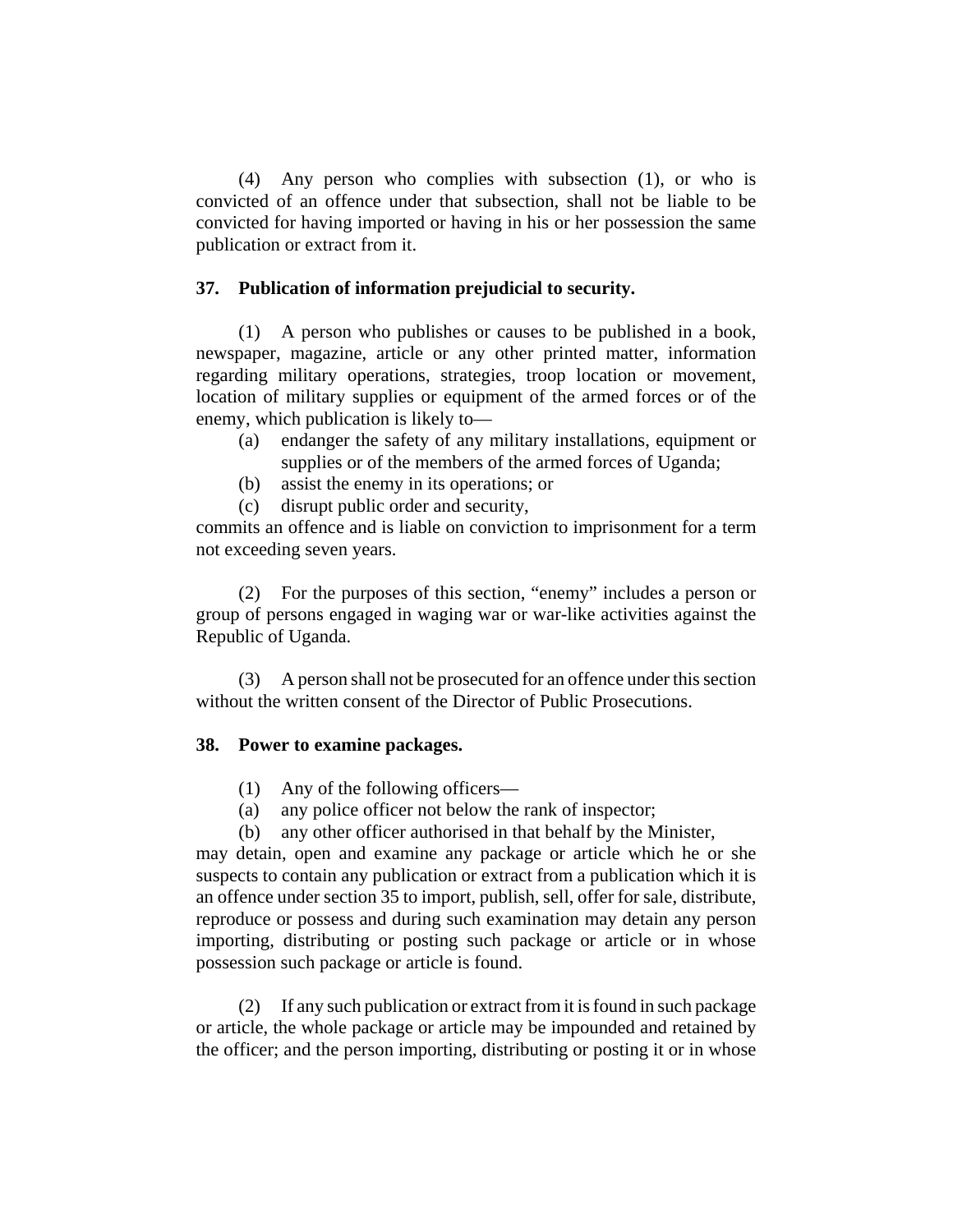possession it is found may forthwith be arrested and proceeded against for the commission of an offence under section 35 or 36, as the case may be.

# **39. Seditious intention.**

- (1) A seditious intention shall be an intention—
- (a) to bring into hatred or contempt or to excite disaffection against the person of the President, the Government as by law established or the Constitution;
- (b) to excite any person to attempt to procure the alteration, otherwise than by lawful means, of any matter in state as by law established;
- (c) to bring into hatred or contempt or to excite disaffection against the administration of justice;
- (d) to subvert or promote the subversion of the Government or the administration of a district.

(2) For the purposes of this section, an act, speech or publication shall not be deemed to be seditious by reason only that it intends—

- (a) to show that the Government has been misled or mistaken in any of its measures;
- (b) to point out errors or defects in the Government or the Constitution or in legislation or in the administration of justice with a view to remedying such errors or defects;
- (c) to persuade any person to attempt to procure by lawful means the alteration of any matter as by law established.

(3) For the purposes of this section, in determining whether the intention with which any act was done, any words were spoken or any document was published was or was not seditious, every person shall be deemed to intend the consequences which would naturally follow from his or her conduct at the time and in the circumstances in which he or she was conducting himself or herself.

## **40. Seditious offences.**

- (1) Any person who—
- (a) does or attempts to do or makes any preparation to do, or conspires with any person to do, any act with a seditious intention;
- (b) utters any words with a seditious intention;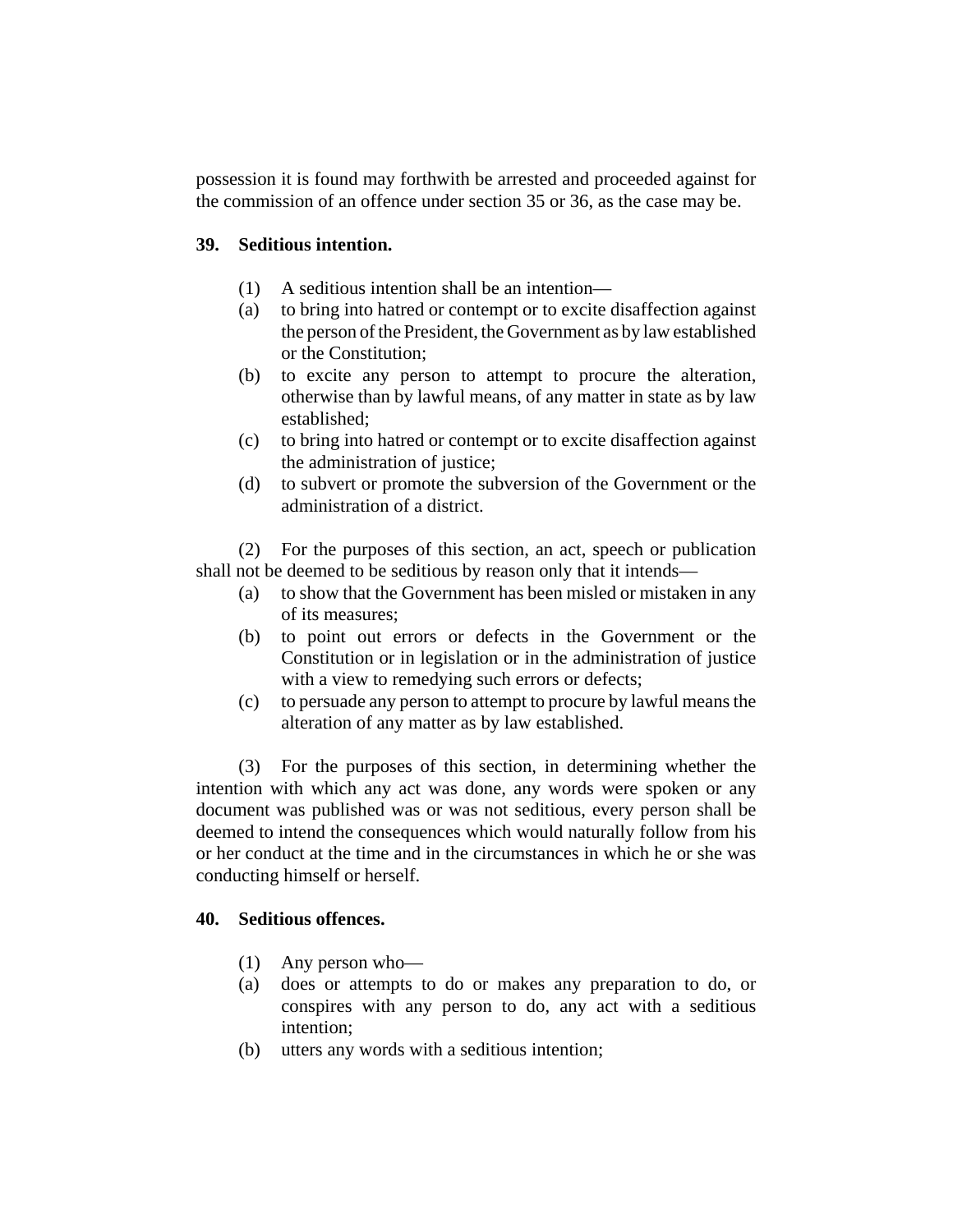- (c) prints, publishes, sells, offers for sale, distributes or reproduces any seditious publication;
- (d) imports any seditious publication, unless he or she has no reason to believe, the proof of which shall lie on him or her, that it is seditious,

commits an offence and is liable on first conviction to imprisonment for a term not exceeding five years or to a fine not exceeding fifty thousand shillings or to both such imprisonment and fine, and for a subsequent conviction to imprisonment for a term not exceeding seven years.

(2) Any person who, without lawful excuse, has in his or her possession any seditious publication commits an offence and is liable on first conviction to imprisonment for a term not exceeding three years or to a fine not exceeding thirty thousand shillings or to both such imprisonment and fine, and on a subsequent conviction to imprisonment for five years.

(3) Any publication in respect of a conviction under subsection (1) or (2) shall be forfeited to the Government.

(4) It shall be a defence to a charge under subsection (2) that if the person charged did not know that the publication was seditious when it came into his or her possession, he or she did, as soon as the nature of the publication became known to him or her, deliver the publication to the nearest administrative officer or to the officer in charge of the nearest police station.

## **41. Promoting sectarianism.**

(1) A person who prints, publishes, makes or utters any statement or does any act which is likely to—

- (a) degrade, revile or expose to hatred or contempt;
- (b) create alienation or despondency of;
- (c) raise discontent or disaffection among; or
- (d) promote, in any other way, feelings of ill will or hostility among or against,

any group or body of persons on account of religion, tribe or ethnic or regional origin commits an offence and is liable on conviction to imprisonment for a term not exceeding five years.

(2) It shall be a defence to a charge under subsection (1) if the statement was printed, published, made or uttered, or the act was done with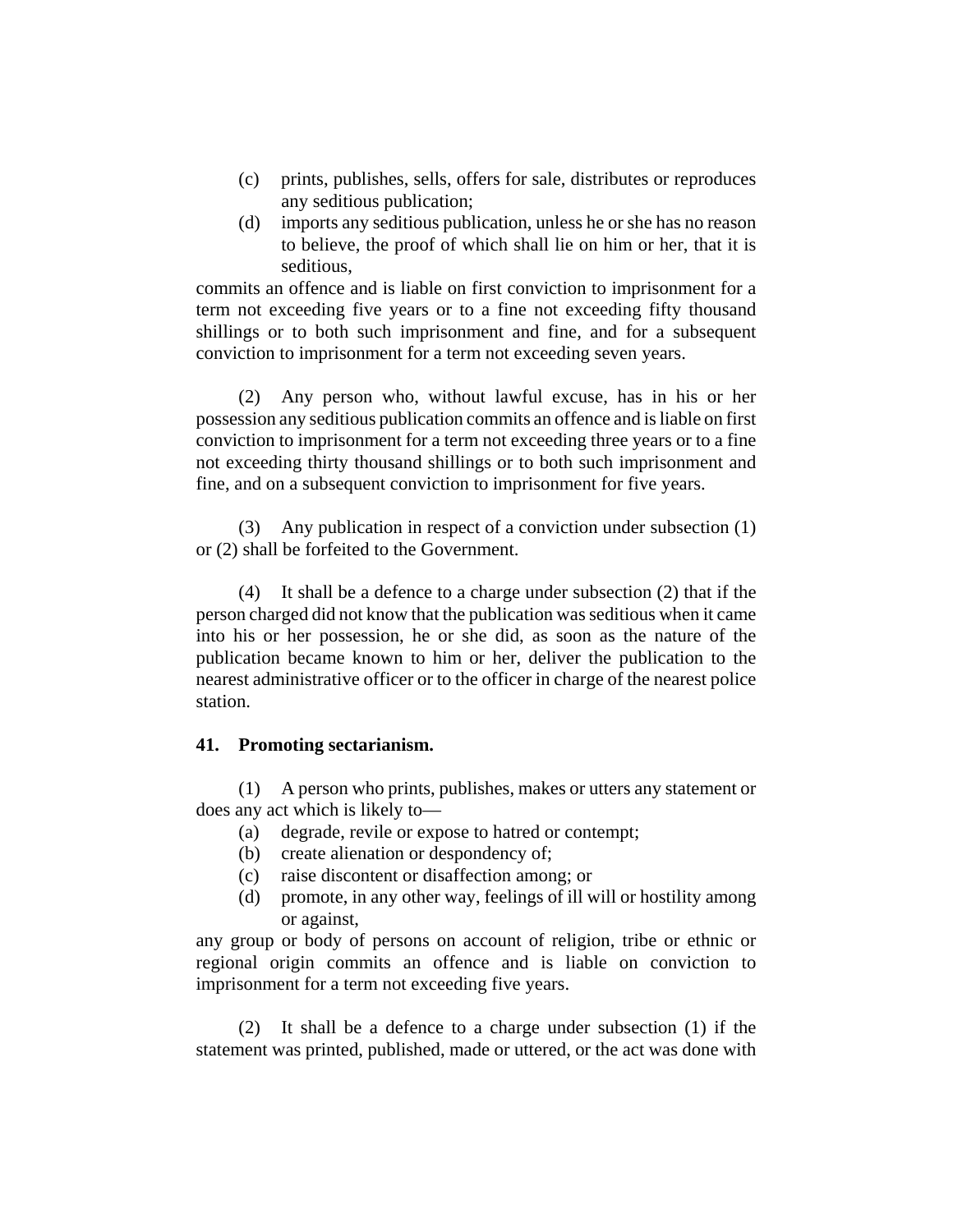a view to exposing, discouraging or eliminating matters which promote or have a tendency to promote sectarianism.

(3) Sections 42, 43 and 44 shall apply to a charge under subsection (1).

## **42. Power of courts to confiscate printing machines and prohibit publication.**

(1) When any person is convicted of printing a seditious publication, the court may, in addition to any other penalty it may impose, order the printing machine on which the publication was printed to be confiscated for a period not exceeding one year, whether or not the person convicted is the owner of the machine.

(2) When any proprietor, publisher, printer or editor of a newspaper, as defined in the Press and Journalist Act, is convicted of printing or publishing a seditious publication in a newspaper, the court may, in addition to any other punishment it may impose and in addition to ordering the confiscation of the printing machine, make an order prohibiting any further publication of the newspaper for a period not exceeding one year.

(3) A court may, at any time, on the application of the Director of Public Prosecutions, revoke any order made by it confiscating a printing machine or prohibiting further publication of a newspaper.

(4) A court before ordering the confiscation of a printing machine under subsection (1) shall satisfy itself by evidence on oath as to the machine on which the seditious publication was printed.

(5) For the purposes of this section, "printing machine" includes all the machines and type used in producing or reproducing the seditious publication.

(6) In any case where the printing machine has been ordered to be confiscated under this section, the Inspector General of Police may in his or her discretion cause—

(a) the machine or any part of it to be removed; or

(b) any part of the machine to be sealed so as to prevent its use, but the owner of the machine or his or her agents shall be entitled to reasonable access to the machine to maintain it in proper working order.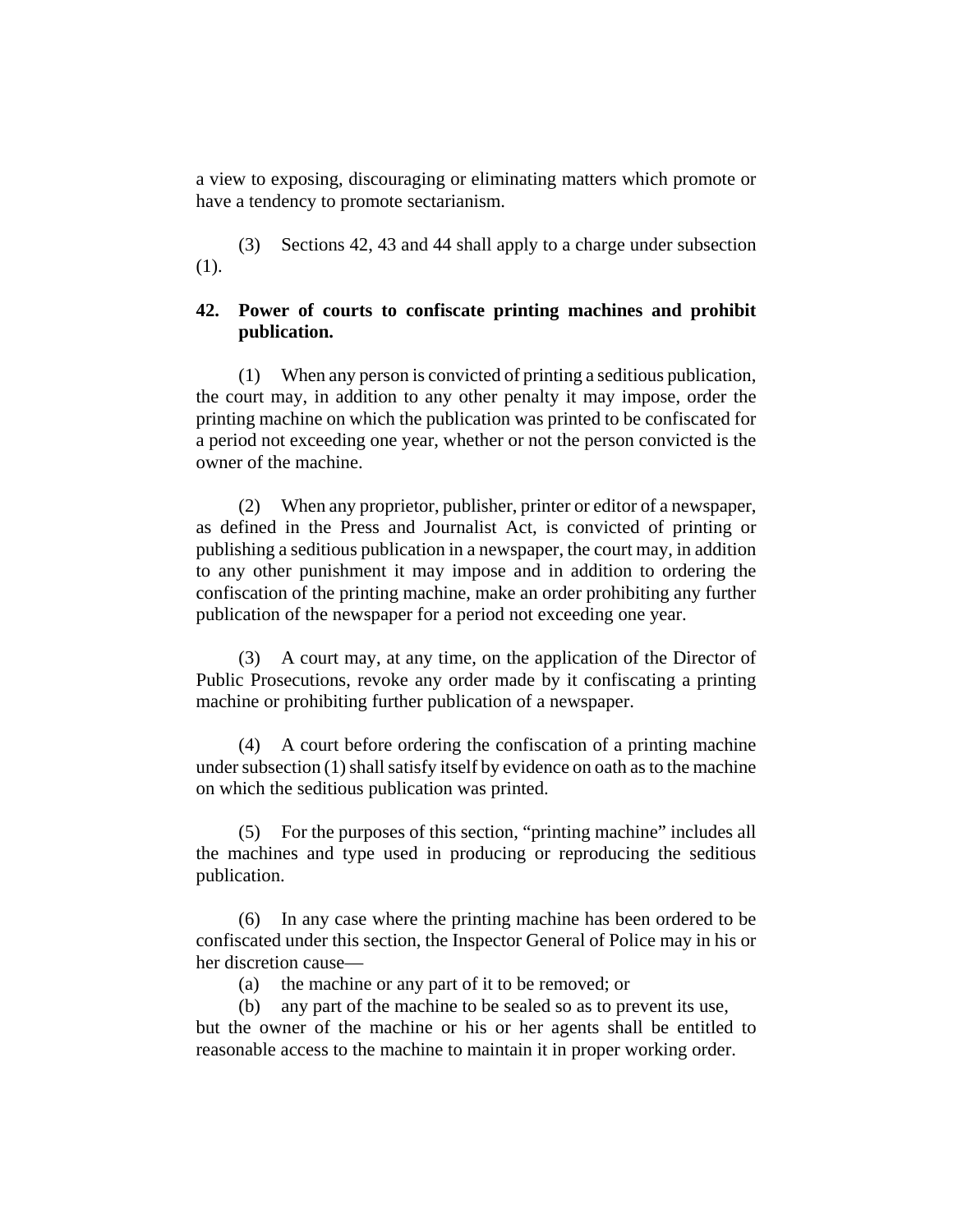(7) The Inspector General of Police shall not be liable for any damage caused to the machine under subsection (6) either by neglect or otherwise except where he or she or his or her agents have wilfully damaged the machine.

(8) Any person who uses or attempts to use a printing machine confiscated under subsection (1) commits an offence and is liable on conviction to imprisonment for a period not exceeding three years.

(9) Any person who prints or publishes a newspaper in contravention of an order made under subsection (2) commits an offence and is liable on conviction to imprisonment for a period not exceeding three years.

## **43. Legal proceedings.**

(1) No prosecution for an offence under section 40 shall be begun except within six months after the offence is committed; except that where a person—

(a) commits such an offence from outside Uganda; or

(b) leaves Uganda within six months of committing such an offence, then the prosecution for the offence may be begun within six months from the date when the person first arrives in or returns to Uganda after committing the offence or leaving Uganda, as the case may be.

(2) A person shall not be prosecuted for an offence under section 40 without the written consent of the Director of Public Prosecutions.

## **44. Evidence.**

No person shall be convicted of an offence under section 40 on the uncorroborated testimony of one witness.

## **45. Unlawful oaths.**

Any person who—

- (a) administers or is present at and consents to the administering of, any oath or engagement in the nature of an oath, purporting to bind the person who takes it to commit any offence punishable with death; or
- (b) takes any such oath or engagement, not being compelled to do so,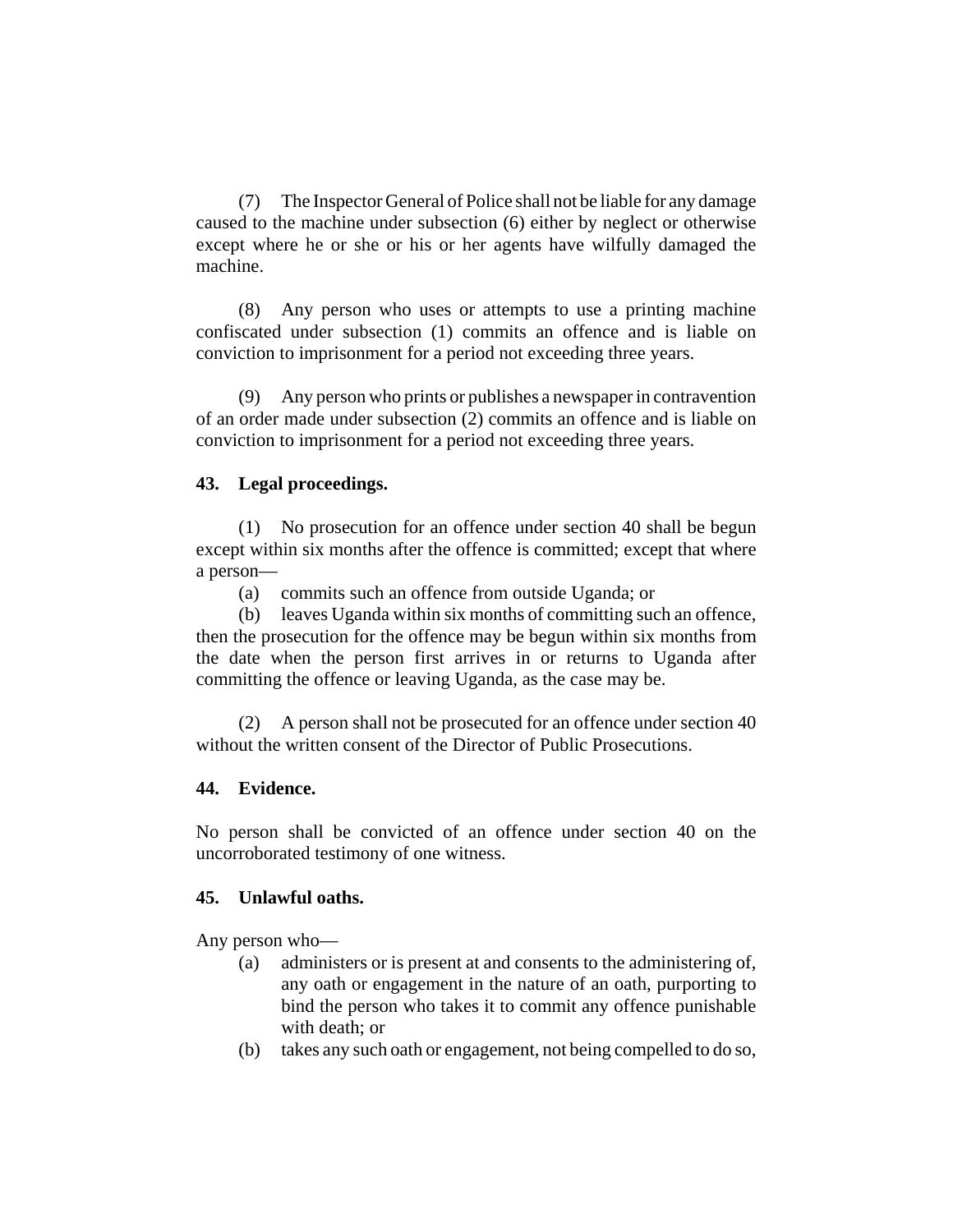commits a felony and is liable to imprisonment for life.

#### **46. Other unlawful oaths.**

Any person who—

- (a) administers or is present at and consents to the administering of, any oath or engagement in the nature of an oath, purporting to bind the person who takes it to act in any of the following ways—
	- (i) to engage in any mutinous or seditious enterprise;
	- (ii) to commit any offence not punishable with death;
	- (iii) to disturb the public peace;
	- (iv) to be of any association, society or confederacy, formed for the purpose of doing any such act as aforesaid;
	- (v) to obey the orders or commands of any committee or body of men not lawfully constituted, or of any leader or commander or other person not having authority by law for that purpose;
	- (vi) not to inform or give evidence against any associate, confederate or other person;
	- (vii) not to reveal or discover any unlawful association, society or confederacy, or any illegal act done or to be done, or any illegal oath or engagement that may have been administered or tendered to or taken by himself or herself or any other person, or the import of any such oath or engagement; or

(b) takes any such oath or engagement, not being compelled to do so, commits a felony and is liable to imprisonment for seven years.

# **47. Limitations on compulsion as a defence to unlawful oath or engagement.**

A person who takes any such oath or engagement as is mentioned in section 45 or 46 cannot set up as a defence that he or she was compelled to do so, unless within fourteen days after taking it, or, if he or she is prevented by actual force or sickness, within fourteen days after the termination of such prevention, he or she declares by information on oath before a magistrate, or, if he or she is on actual service in the armed forces of Uganda, or in a police force, either by such information or by information to his or her commanding officer, the whole of what he or she knows concerning the matter, including the person or persons by whom and in whose presence, and the place where,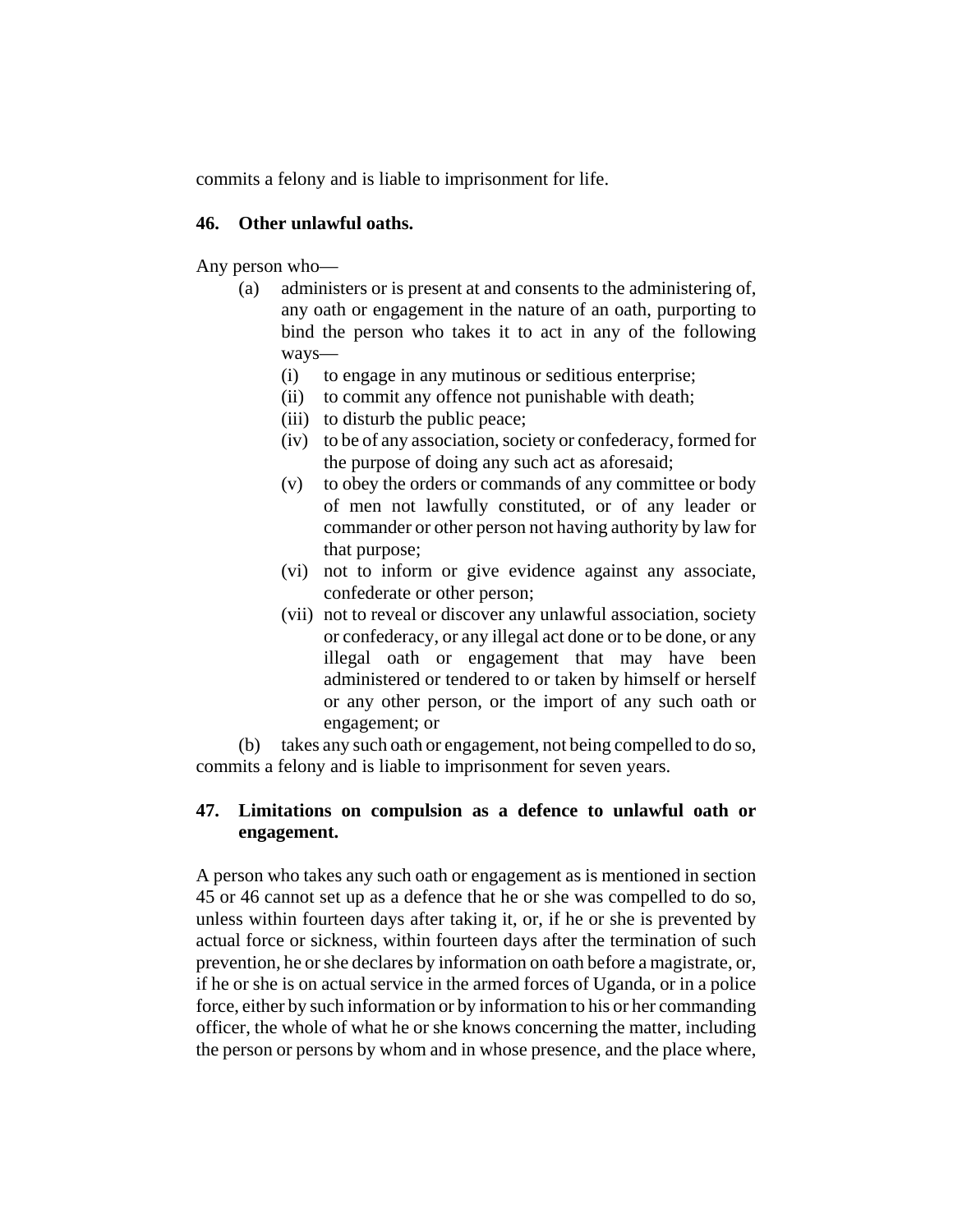and the time when, the oath or engagement was administered or taken.

## **48. Unlawful drilling.**

- (1) Any person who—
- (a) without the permission of the Minister trains or drills any other person to the use of arms or the practice of military exercises, movements or evolutions;
- (b) is present at any meeting or assembly of persons, held without the permission of the Minister, for the purpose of training or drilling any other persons to the use of arms or the practice of military exercises, movements or evolutions,

commits a felony and is liable to imprisonment for seven years.

(2) Any person who, at any meeting or assembly held without the permission of the Minister, is trained or drilled to the use of arms or the practice of military exercises, movements or evolutions, or who is present at any such meeting or assembly for the purpose of being so trained or drilled, commits an offence and is liable to imprisonment for a term not exceeding five years.

## **49. Wrongfully inducing a boycott.**

(1) Whenever the Minister is satisfied that any boycott is being conducted or is threatened or is likely to be conducted in Uganda with the intention or effect of—

- (a) bringing into hatred or contempt, exciting disaffection against or undermining the lawful authority of the Government or the administration of a district; or of persuading any such body to alter any written law, to appoint any commission or committee or to take any action which it is not by law required to take;
- (b) bringing the economic life of Uganda into jeopardy; or
- (c) raising discontent or disaffection among the inhabitants, or engendering feelings of ill will or hostility between different classes or different races of the population of Uganda,

and he or she is satisfied that the boycott is resulting, or will be likely to result, in acts leading to violence or intimidation or the destruction of or damage to property, the Minister may, by statutory order, designate that boycott for the purposes of this section and may, by the same or any subsequent order, specify in relation to a designated boycott any action which he or she is satisfied is likely to further that boycott, including (but without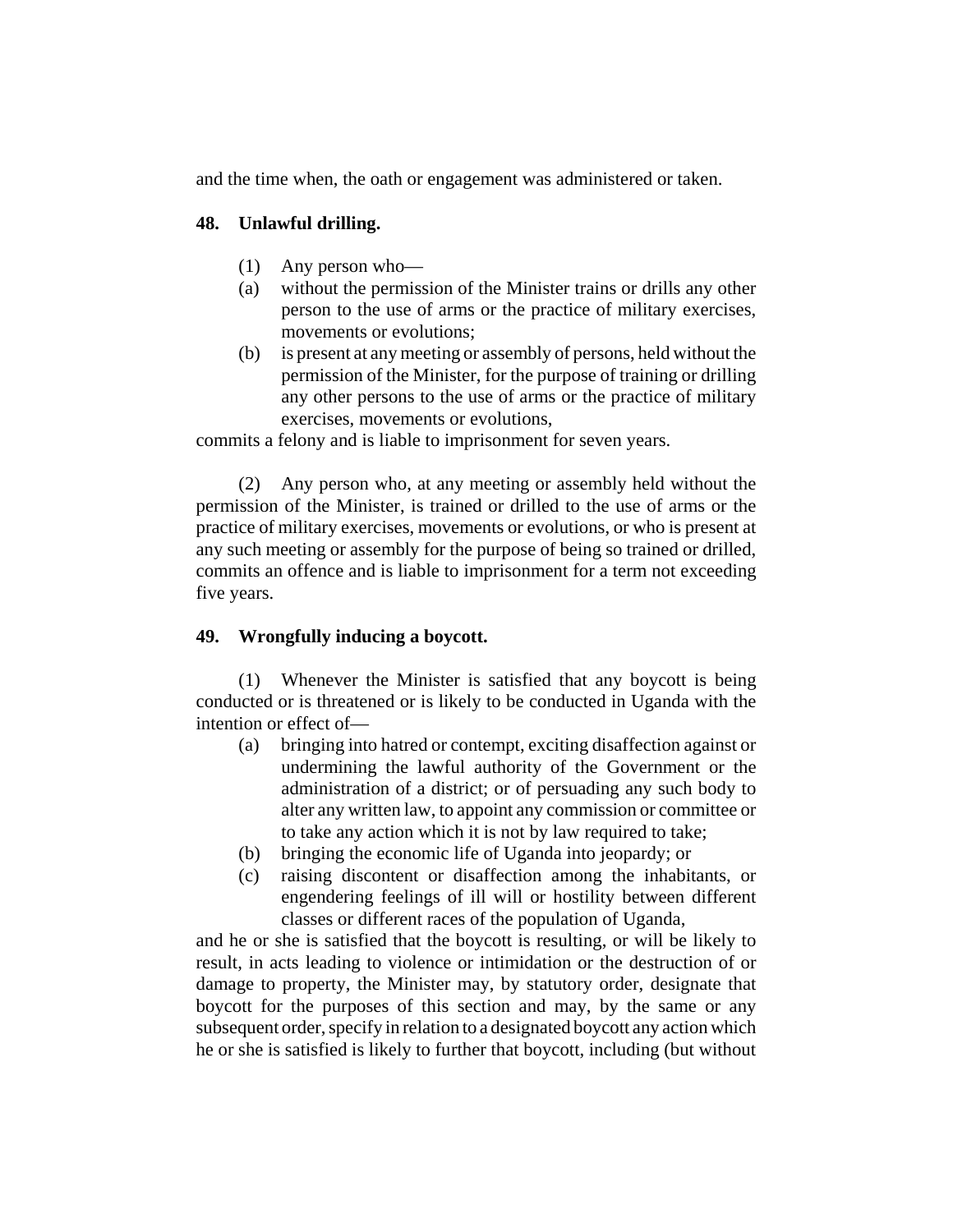prejudice to the generality of that power) any action falling within any of the following classes of action—

- (d) abstaining from buying goods from or selling goods to any person or class of person;
- (e) abstaining from buying or selling any goods or class of goods;
- (f) abstaining from entering or approaching or dealing at any premises at which any person or class of person carries on trade or business;
- (g) abstaining from dealing with any person or class of person in the course of his or her trade or business;
- (h) abstaining from using or providing any service or class of service;
- (i) abstaining from working for or employing any person or class of person; or
- (j) abstaining from doing any other act which may lawfully be done.
- (2) Any person who with intent to further any designated boycott—
- (a) by word of mouth publicly; or
- (b) by making a publication as defined in subsection (7),

advises, induces or persuades or attempts to persuade any person or class of person to take any action which has been specified in relation to that boycott commits an offence and is liable on conviction to imprisonment for a period not exceeding six months.

(3) For the purposes of this section, in determining whether any words were spoken or any publication was made with intent to further a designated boycott, every person shall, unless the contrary is proved, be deemed to intend the consequences which would naturally follow from his or her conduct at the time and in the circumstances in which he or she so conducted himself or herself.

(4) Nothing in this section shall be construed so as to make unlawful any action lawfully taken by a party to a trade dispute as defined in the Trade Unions Act in contemplation or in furtherance of that dispute.

(5) Where any person is charged before any court with an offence under this section, no further proceedings in respect of the offence shall be taken against him or her without the consent of the Director of Public Prosecutions, except such as the court may think necessary by remand, whether in custody or on bail, or otherwise to secure the due appearance of the person charged so, however, that if that person is remanded in custody,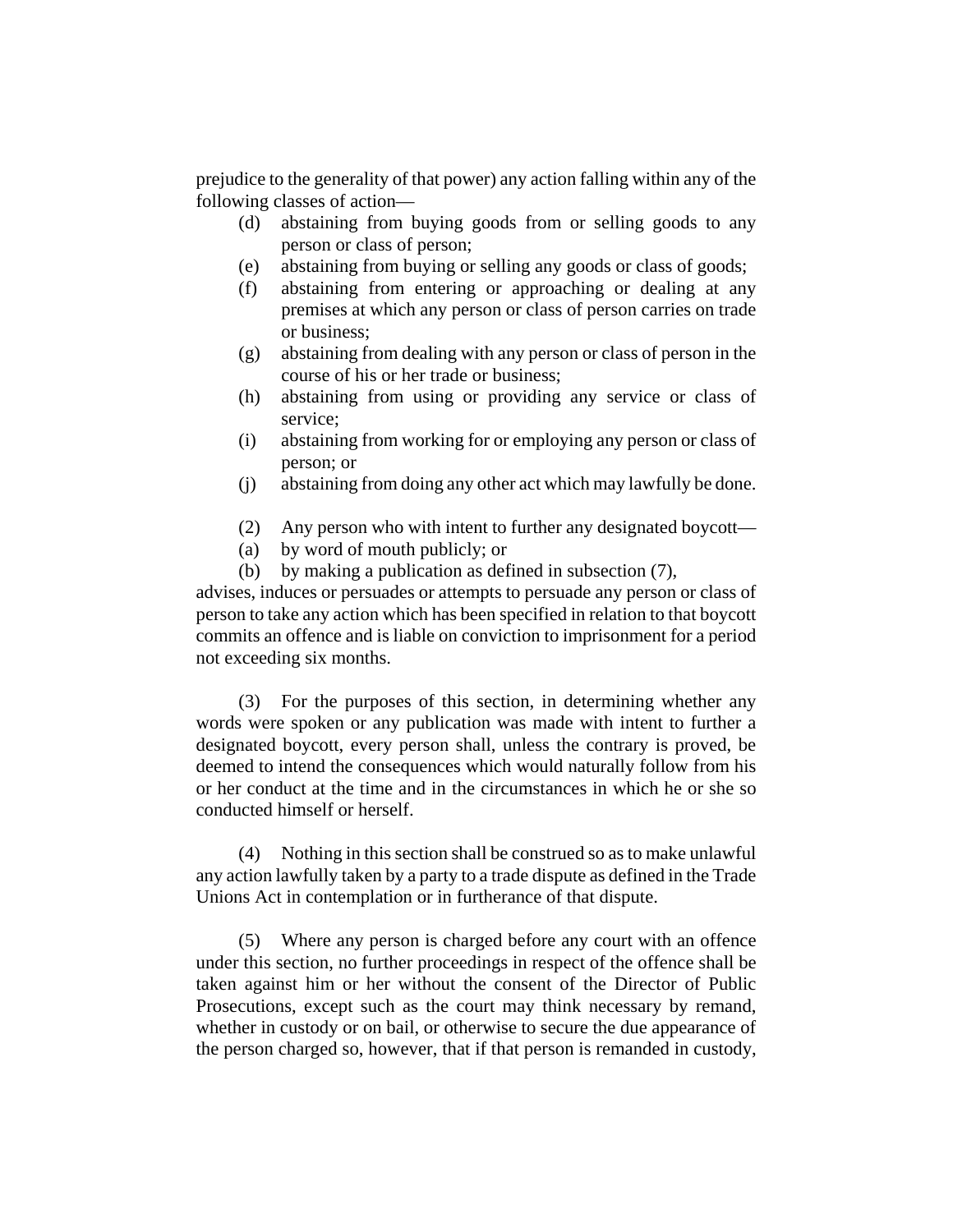he or she shall, after the expiration of a period of fourteen days from the date on which he or she was so remanded, be entitled to be discharged from custody on entering into a recognisance without sureties unless within that period the Director of Public Prosecutions has consented to such further proceedings.

(6) Any order made under this section may at any time be amended, varied, suspended or revoked by a further order so made.

(7) For the purpose of this section, "publication" has the meaning given to it by section 33, and a person shall be deemed to make a publication if he or she prints, publishes, sells, offers for sale, distributes or reproduces it.

#### **50. Publication of false news.**

(1) Any person who publishes any false statement, rumour or report which is likely to cause fear and alarm to the public or to disturb the public peace commits a misdemeanour.

(2) It shall be a defence to a charge under subsection (1) if the accused proves that prior to publication, he or she took such measures to verify the accuracy of such statement, rumour or report as to lead him or her reasonably to believe that it was true.

## **51. Incitement to violence.**

(1) Any person who, without lawful excuse, prints, publishes or to any assembly makes any statement indicating or implying that it would be incumbent or desirable—

- (a) to do any acts calculated to bring death or physical injury to any person or to any class or community of persons; or
- (b) to do any acts calculated to lead to destruction or damage to any property,

commits an offence and is liable to imprisonment for three years.

(2) A person shall not be prosecuted for an offence under this section without the written consent of the Director of Public Prosecutions.

(3) For the purpose of this section, "assembly" means a gathering of three or more persons.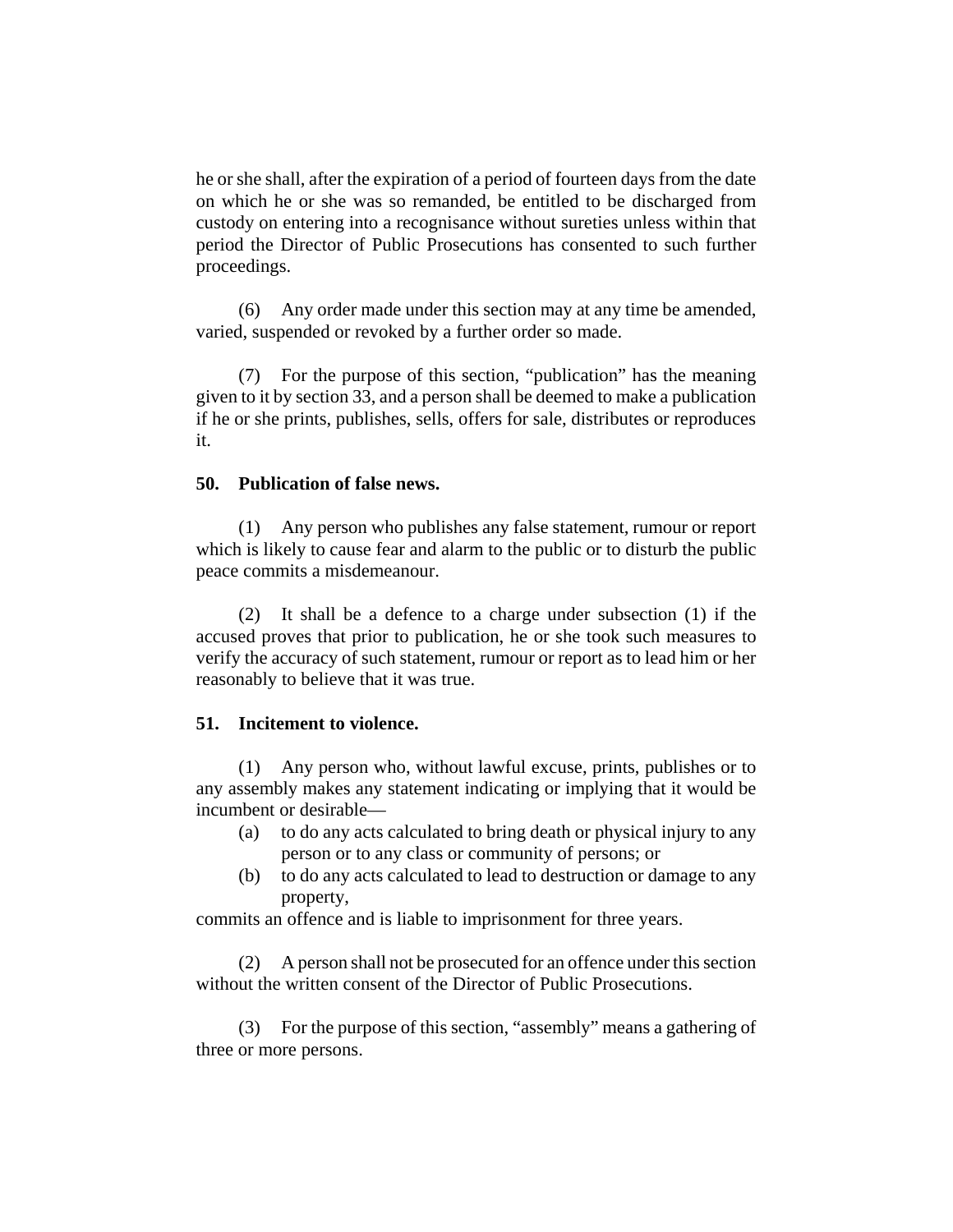# **52. Incitement to refuse or delay payment of tax.**

- (1) Any person who—
- (a) by word of mouth or by making a publication as defined in section 49(7) incites any other person or any class or body of persons—
	- (i) to refuse or to threaten to refuse to pay any lawful tax, however described; or
	- (ii) to delay, prevent or obstruct, or to threaten to delay, prevent or obstruct, the assessment or collection of any lawful tax, however described; or
- (b) conspires with another to do any act mentioned in paragraph  $(a)(i)$  or  $(ii)$  of this subsection,

commits an offence and is liable on conviction to imprisonment for a period not exceeding three years.

(2) A person shall not be prosecuted for an offence under this section without the written consent of the Director of Public Prosecutions.

CHAPTER VII—OFFENCES AFFECTING RELATIONS WITH FOREIGN STATES AND EXTERNAL TRANQUILLITY.

# **53. Defamation of foreign princes.**

Any person who, without such justification or excuse as would be sufficient in the case of the defamation of a private person, publishes anything intended to be read, or any sign or visible representation, tending to degrade, revile or expose to hatred or contempt any foreign prince, potentate, ambassador or other foreign dignitary with intent to disturb peace and friendship between Uganda and the country to which such prince, potentate, ambassador or dignitary belongs, commits a misdemeanour.

## **54. Foreign enlistment.**

Any person commits a misdemeanour who does any of the following acts without the licence of the President—

(a) who prepares or fits out any naval or military expedition to proceed against the dominions of any friendly State, or is engaged in such preparation or fitting-out, or assists in it, or is employed in any capacity in such expedition;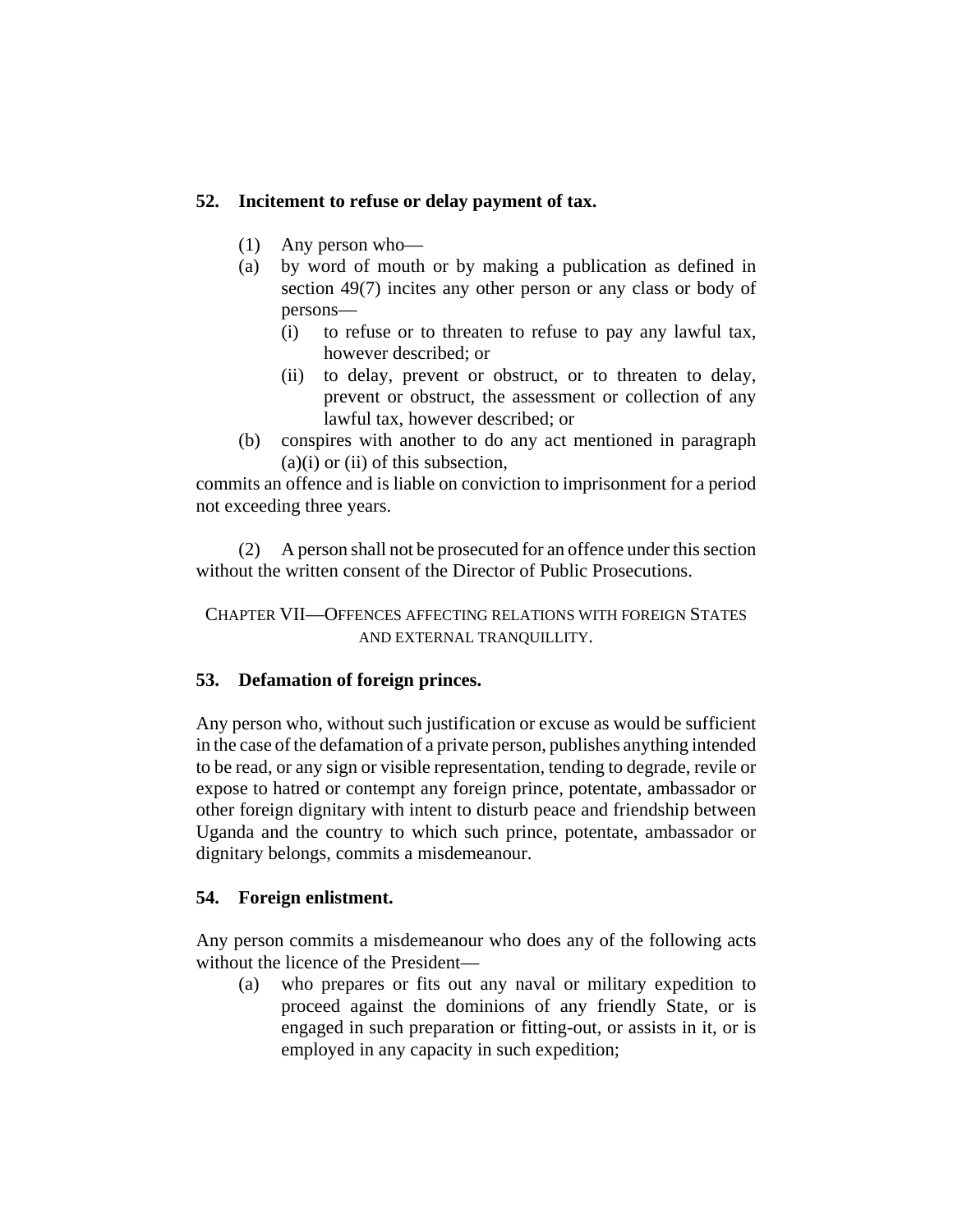- (b) who, being a citizen of Uganda, accepts or agrees to accept any commission or engagement in the military or naval service of any foreign State at war with any friendly State, or whether a citizen of Uganda or not, induces any other person to accept or agree to accept any commission or engagement in the military or naval service of any such foreign State;
- (c) who, being a citizen of Uganda, quits or goes on board any vessel with a view of quitting Uganda, with intent to accept any commission or engagement in the military or naval service of any foreign State at war with a friendly State, or, whether a citizen of Uganda or not, induces any other person to quit or to go on board any vessel with a view of quitting Uganda with the like intent;
- (d) who, being the master or owner of any vessel, knowingly either takes on board, or engages to take on board or has on board such vessel any illegally enlisted person; or
- (e) who, with intent or knowledge, or having reasonable cause to believe that the same will be employed in the military or naval service of any foreign State at war with any friendly State builds, agrees to build, causes to be built, equips, dispatches, or causes or allows to be dispatched, any vessel, or issues or delivers any commission for any vessel; except that a person building, causing to be built, or equipping a vessel in any of the cases aforesaid, in pursuance of a contract made before the commencement of such war as aforesaid, is not liable to any of the penalties specified in this section in respect of such building or equipping if—
	- (i) upon a proclamation of neutrality being issued by the President, he or she forthwith gives notice to the Minister that he or she is so building, causing to be built, or equipping such vessel, and furnishes such particulars of the contract and of any matters relating to, or done, or to be done under the contract as may be required by the Minister; and
	- (ii) he or she gives such security, and takes and permits to be taken such other measures, if any, as the Minister may prescribe for ensuring that such vessel shall not be dispatched, delivered or removed without the licence of the President until the termination of such war as aforesaid.

#### **55. Piracy.**

Any person who is guilty of piracy or any crime connected with or relating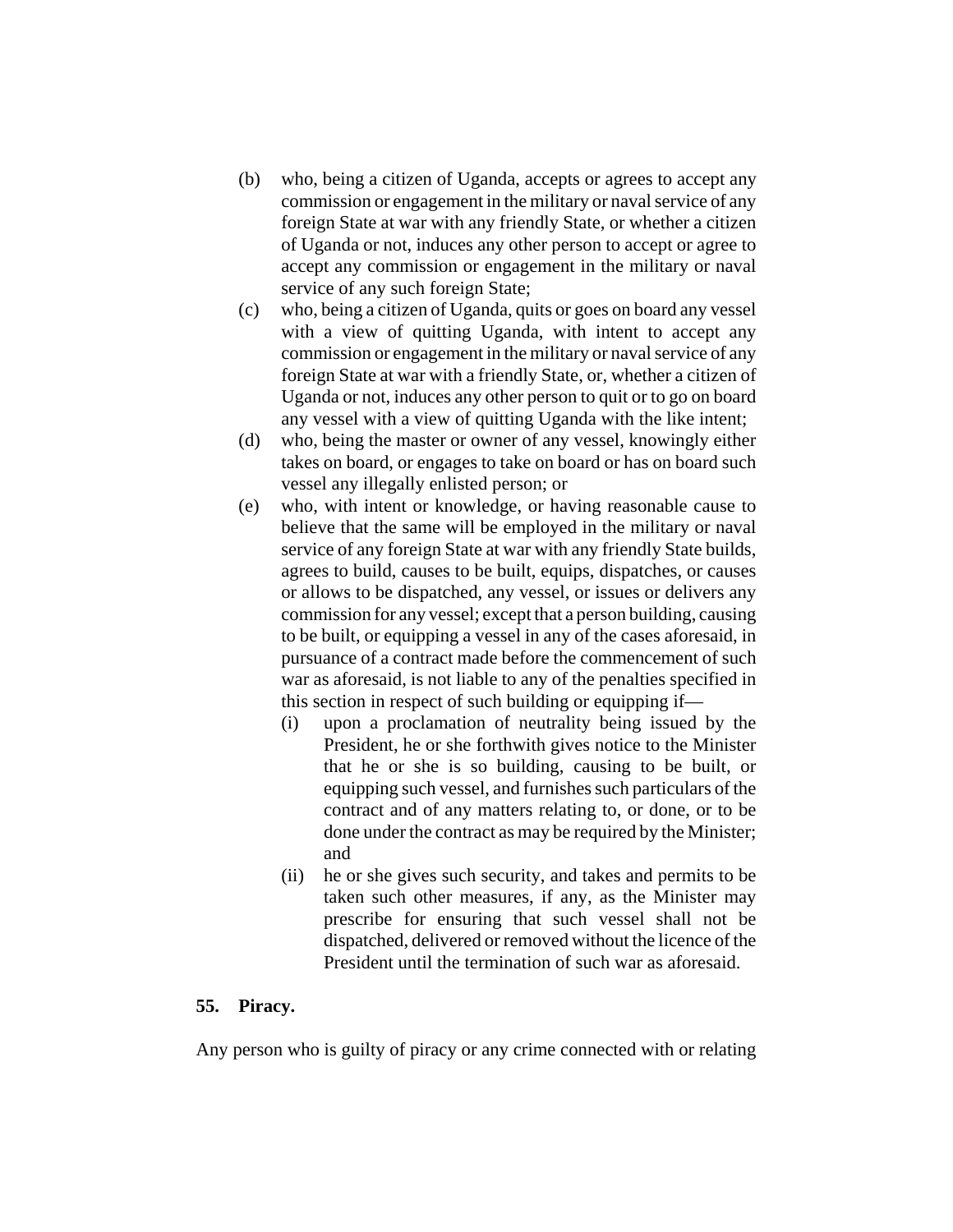or akin to piracy is liable to be tried and punished according to the law of England for the time being in force.

CHAPTER VIII—UNLAWFUL ASSEMBLIES, RIOTS AND OTHER OFFENCES AGAINST PUBLIC TRANQUILLITY.

#### **56. Unlawful society.**

(1) A society means any combination of two or more persons whether the society is known by any name or not.

- (2) A society is an unlawful society—
- (a) if formed for any of the following purposes or if it encourages or supports any such purpose—
	- (i) levying war or encouraging or assisting any person to levy war on the Government or the inhabitants of any part of Uganda;
	- (ii) killing or injuring or inciting to the killing or injuring of any person;
	- (iii) destroying or injuring or inciting to the destruction or injuring of any property;
	- (iv) subverting or promoting the subversion of the Government or of its officials;
	- (v) committing or inciting to acts of violence or intimidation;
	- (vi) interfering with or resisting or inciting to interference with or resistance to the administration of the law; or
	- (vii) disturbing or inciting to the disturbance of peace and order in any part of Uganda; or
- (b) if prior to the 1st October, 1959, it was declared by an order of the Governor in Council to be a society dangerous to the good government of Uganda; or
- (c) if declared by a statutory order of the Minister to be a society dangerous to peace and order in Uganda.

(3) Where a society is an unlawful society by virtue of a declaration by an order of the Minister made under subsection (2)(c) and another society is formed after such declaration—

- (a) having, subject to section  $61(5)$ , any of the same office bearers as the unlawful society;
- (b) having a name similar to that of the unlawful society; or
- (c) having substantially the same membership as the unlawful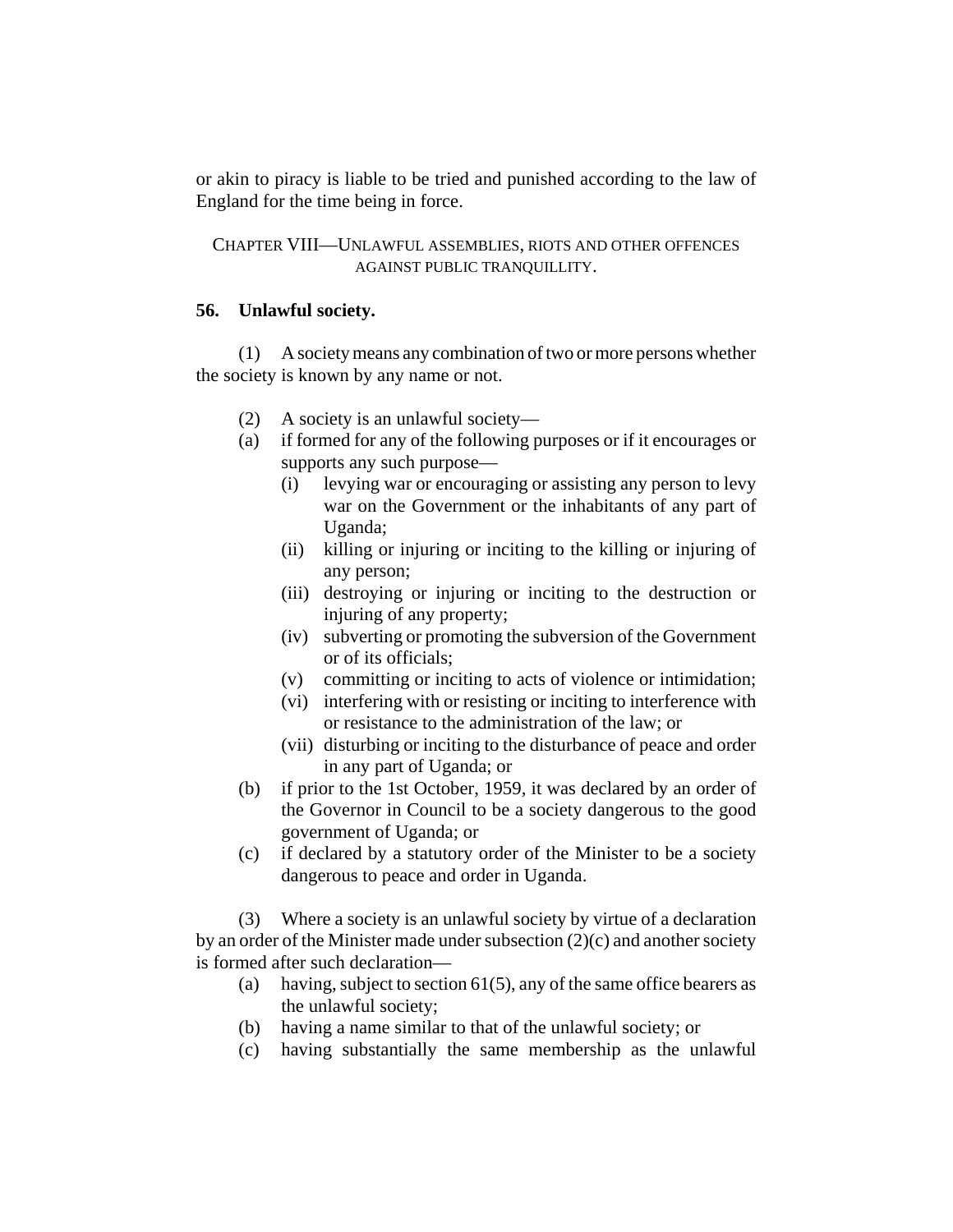society,

such society shall be deemed to be an unlawful society.

## **57. Managing unlawful society.**

Any person who manages or assists in the management of an unlawful society commits a felony and is liable to imprisonment for seven years.

## **58. Offences in relation to an unlawful society.**

Any person who—

- (a) is or holds himself or herself out as being a member of an unlawful society;
- (b) knowingly allows a meeting of an unlawful society or of any members of an unlawful society to be held in any house, building or enclosed or unenclosed place belonging to or occupied by him or her or over which he or she has control; or
- (c) utters any speech or prints, publishes, sells, offers or exposes for sale or distributes any publication as defined by section 33, which, in the opinion of the court is likely or calculated to encourage the support of an unlawful society,

commits an offence and is liable to imprisonment for a period not exceeding three years.

## **59. Restrictions on office bearers.**

(1) Subject to section 61(5), no person who at the time of the declaration of a society to be a society dangerous to peace and order in Uganda under section 56(2)(c) was an office bearer of that society shall be, remain or become an office bearer in or shall otherwise manage or assist in the management of any other society, other than a society solely concerned with trade or commerce.

(2) Any person who contravenes subsection (1) commits an offence and is liable to imprisonment for a period not exceeding two years.

#### **60. Definition of office bearer.**

For the purpose of this Chapter, "office bearer", in relation to a society, means any person who—

(a) is the patron, president, vice president, chairman, deputy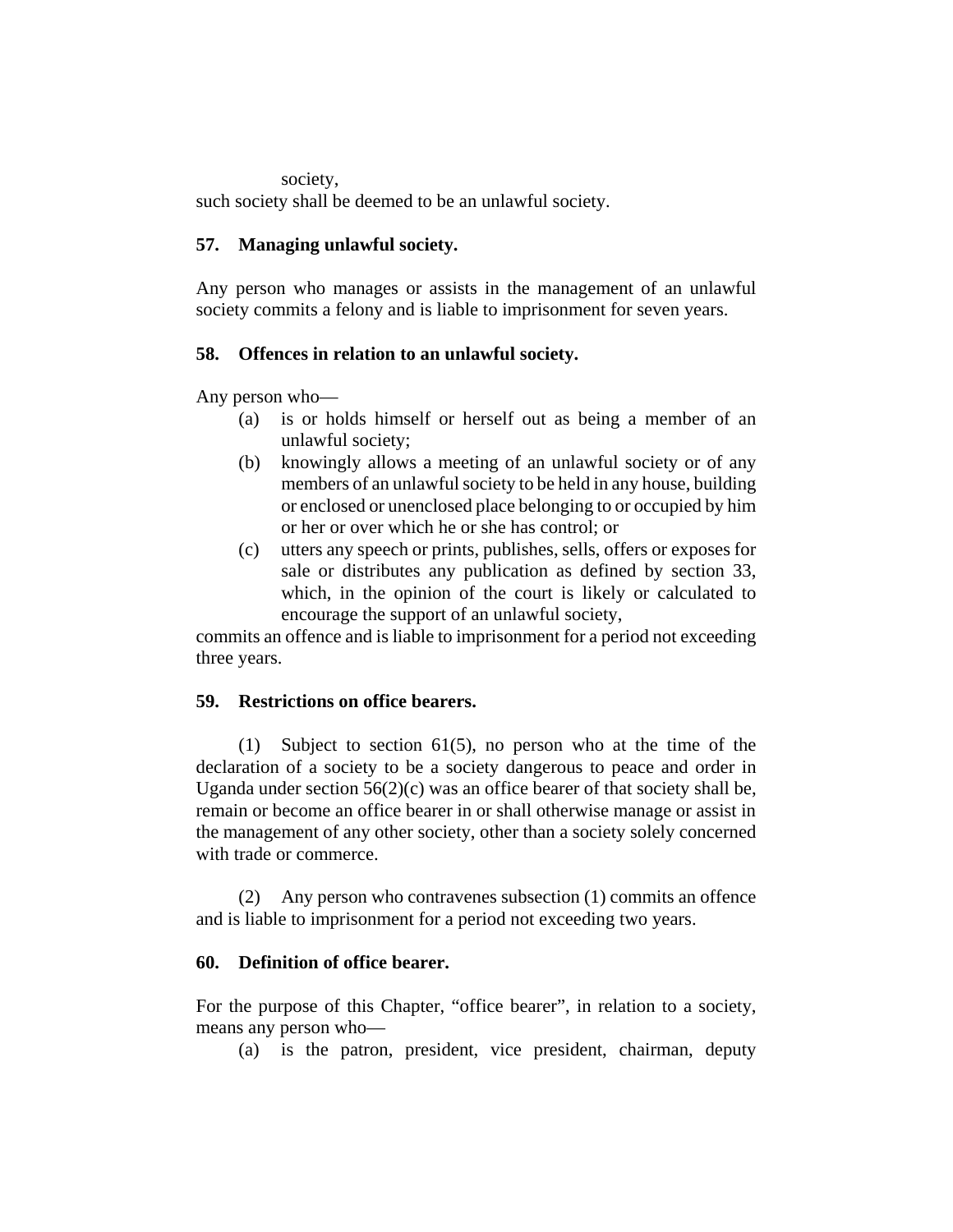chairman, secretary or treasurer of such society;

- (b) is a member of the committee or governing or executive body of the society; or
- (c) holds in that society any office or position analogous to any office or position specified in this section.

### **61. Miscellaneous provisions relating to unlawful societies.**

(1) A prosecution for an offence under section 57, 58 or 59 shall not be instituted except with the consent of the Director of Public Prosecutions; except that a person charged with such an offence may be arrested, or a warrant for his or her arrest may be issued and executed, and any such person may be remanded in custody or on bail, notwithstanding that the consent of the Director of Public Prosecutions to the institution of a prosecution for the offence has not been obtained; but no further or other proceedings shall be taken until that consent has been obtained.

(2) Notwithstanding any rule of law or practice to the contrary, in any prosecution for an offence mentioned in subsection (1), for the purpose of establishing the existence of a society, evidence may be adduced and shall be admitted which—

- (a) shows that any person is reputed to be a member of such society;
- (b) shows that any announcement has been made, whether by the person charged or by any other person, by any means, that the society has been formed or is in existence; or
- (c) shows that by repute such society is in existence.

(3) Any person who attends a meeting of an unlawful society shall be presumed, unless the contrary is proved, to be a member of the society.

(4) Any person who has in his or her possession or custody or under his or her control any of the insignia, banners, arms, books, papers, documents or other property belonging to an unlawful society, or wears any of the insignia, or is marked with any mark of the society, shall be presumed, unless the contrary is proved, to be a member of the society.

(5) Any office bearer of an unlawful society shall be permitted to become an office bearer of another society or may manage or assist in the management of another society two years after the date on which the unlawful society became unlawful or at any time if the Minister gives him or her permission.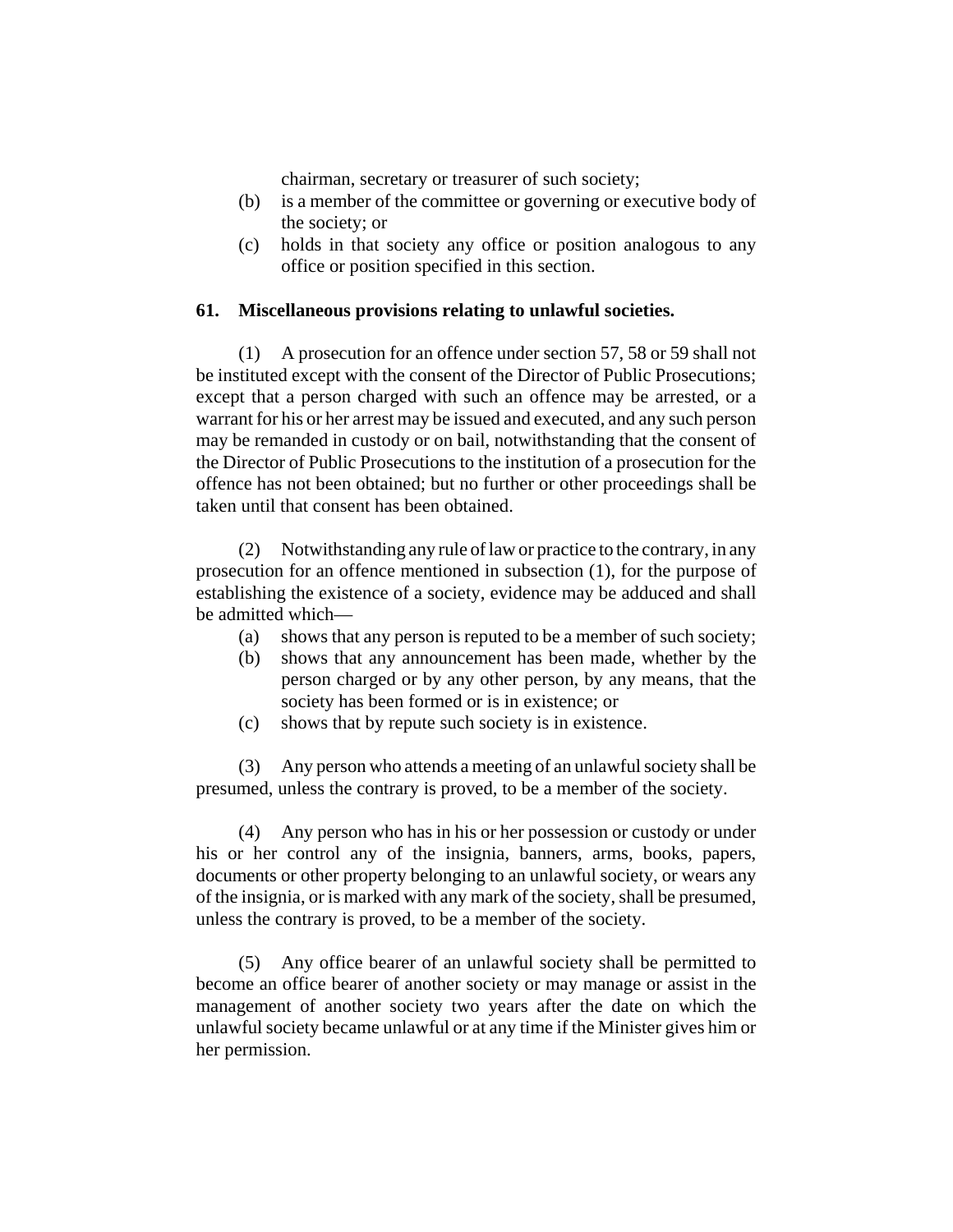### **62. Powers in relation to unlawful societies.**

(1) Any peace officer, and any police officer authorised in writing by a peace officer, may enter with or without assistance any house or building or into any place in which he or she has reason to believe that a meeting of an unlawful society, or of persons who are members of an unlawful society, is being held, and arrest or cause to be arrested all persons found therein and search such house, building or place, and seize or cause to be seized all insignia, banners, arms, books, papers, documents and other property which he or she may have reasonable cause to believe to belong to any unlawful society or to be in any way connected with the purpose of the meeting.

(2) For the purposes of this section, "peace officer" means any magistrate or any police officer not below the rank of assistant superintendent of police.

### **63. Disposition of property of unlawful societies.**

(1) When a society is declared to be an unlawful society by an order of the Minister, the following consequences shall ensue—

- (a) the property of the society within Uganda shall forthwith vest in an officer appointed by the Minister;
- (b) the officer appointed by the Minister shall proceed to wind up the affairs of the society, and after satisfying and providing for all debts and liabilities of the society and the cost of the winding up, if there shall then be any surplus assets shall prepare and submit to the Minister a scheme for the application of such surplus assets;
- (c) such scheme, when submitted for approval, may be amended by the Minister in such way as he or she shall think proper in the circumstances of the case;
- (d) the approval of the Minister to such scheme shall be denoted by the endorsement thereon of a memorandum of such approval signed by him or her, and upon this being done, the surplus assets, the subject of the scheme, shall be held by such officer upon the terms and to the purposes thereby prescribed;
- (e) for the purpose of the winding up, the officer appointed by the Minister shall have all the powers vested in the official receiver for the purpose of the discovering of the property of a debtor and the realisation thereof.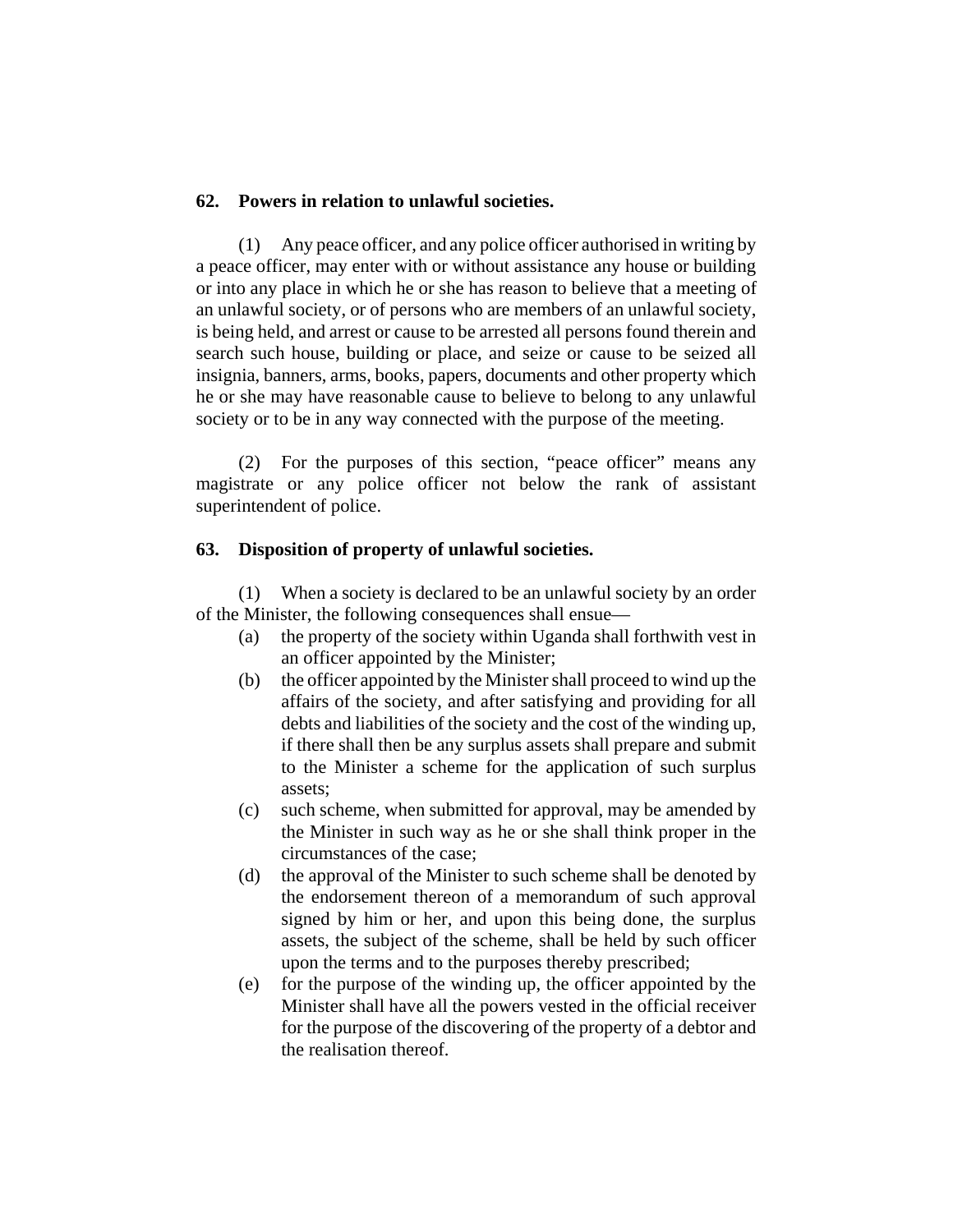(2) The Minister may, for the purposes of enabling a society to wind up its own affairs, suspend the operation of this section for such period as to him or her shall seem expedient.

(3) Subsection (1) shall not apply to any property seized at any time under section 62.

### **64. Forfeiture of insignia, etc.**

Subject to section 63, the insignia, banners, arms, books, papers, documents and other property belonging to an unlawful society shall be forfeited to the Government, and shall be dealt with in such manner as the Minister may direct.

## **65. Definition of unlawful assembly and riot.**

(1) When three or more persons assemble with intent to commit an offence, or being assembled with intent to carry out some common purpose, conduct themselves in such a manner as to cause persons in the neighbourhood reasonably to fear that the persons so assembled will commit a breach of the peace or will by such assembly needlessly and without any reasonable occasion provoke other persons to commit a breach of the peace, they are an unlawful assembly.

(2) It is immaterial that the original assembling was lawful if, being assembled, they conduct themselves with a common purpose in the manner described in subsection (1).

(3) When an unlawful assembly has begun to execute the purpose for which it assembled by a breach of the peace and to the terror of the public, the assembly is called a riot, and the persons assembled are said to be riotously assembled.

## **66. Punishment for unlawful assembly.**

Any person who takes part in an unlawful assembly commits a misdemeanour and is liable to imprisonment for one year.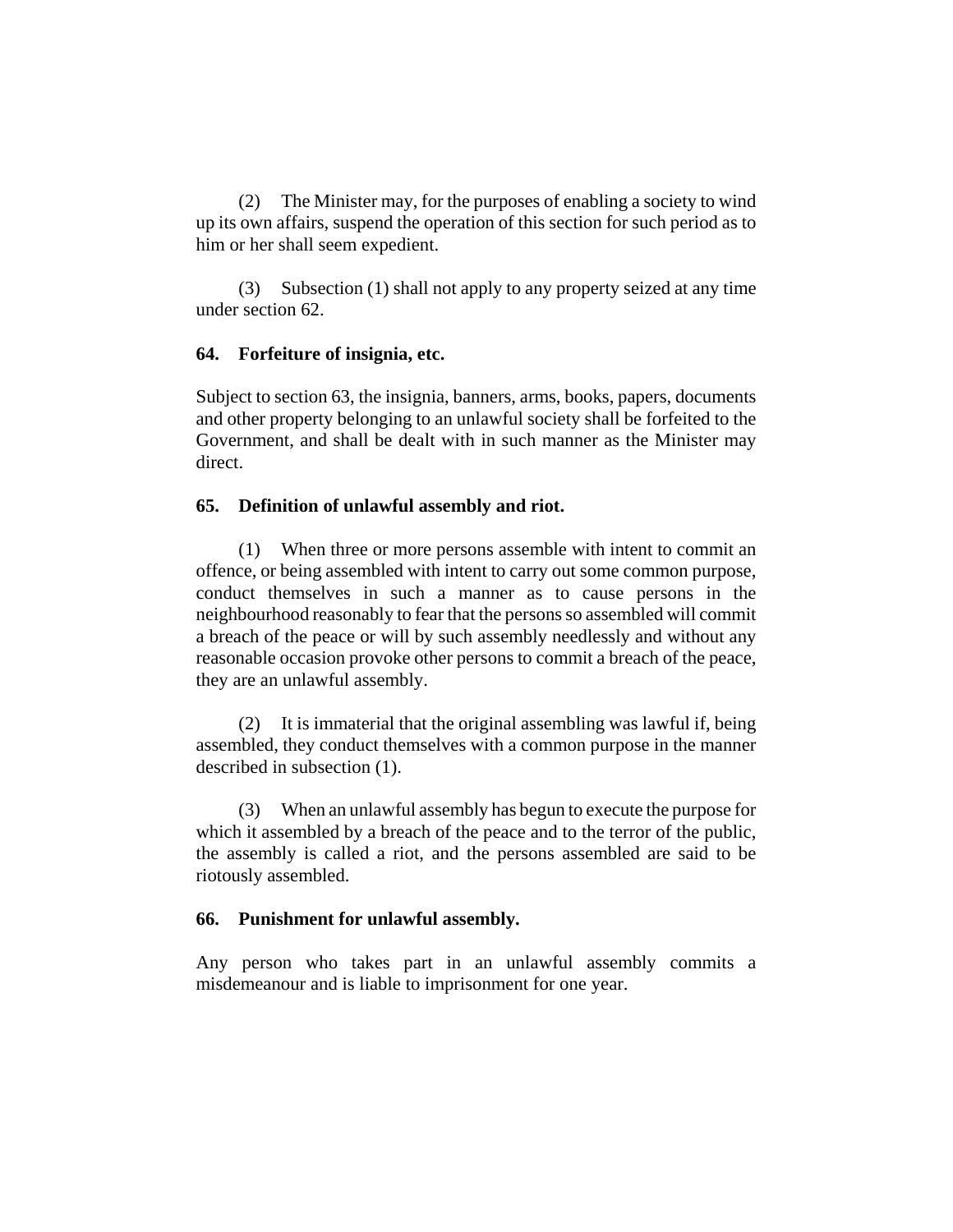# **67. Punishment for riot.**

Any person who takes part in a riot commits a misdemeanour.

## **68. Proclamation for rioters to disperse.**

Any magistrate or, in his or her absence, any police officer of or above the rank of inspector, or any commissioned officer in the armed forces of Uganda, in whose view twelve or more persons are riotously assembled, or who apprehends that a riot is about to be committed by twelve or more persons assembled within his or her view, may make or cause to be made a proclamation in the President's name, in such form as he or she thinks fit, commanding the rioters or persons so assembled to disperse peaceably.

## **69. Dispersal of rioters.**

If upon the expiration of a reasonable time after the proclamation is made, or after the making of the proclamation has been prevented by force, twelve or more persons continue riotously assembled together, any person authorised to make the proclamation, or any police officer or any other person acting in aid of that person or police officer, may do all things necessary for dispersing the persons so continuing assembled or for apprehending them or any of them, and if any person makes resistance, may use all such force as is reasonably necessary for overcoming such resistance and shall not be liable in any criminal or civil proceeding for having, by the use of such force, caused harm or death to any person.

# **70. Rioting after proclamation.**

If a proclamation is made commanding the persons engaged in a riot or assembled with the purpose of committing a riot to disperse, every person who, at or after the expiration of a reasonable time from the making of the proclamation, takes or continues to take part in the riot or assembly, commits a felony and is liable to imprisonment for five years.

# **71. Preventing or obstructing the making of proclamation.**

Any person who forcibly prevents or obstructs any person making a proclamation under section 68 commits a felony and is liable to imprisonment for ten years; and if the making of the proclamation is so prevented, every person who knowing that it has been so prevented takes or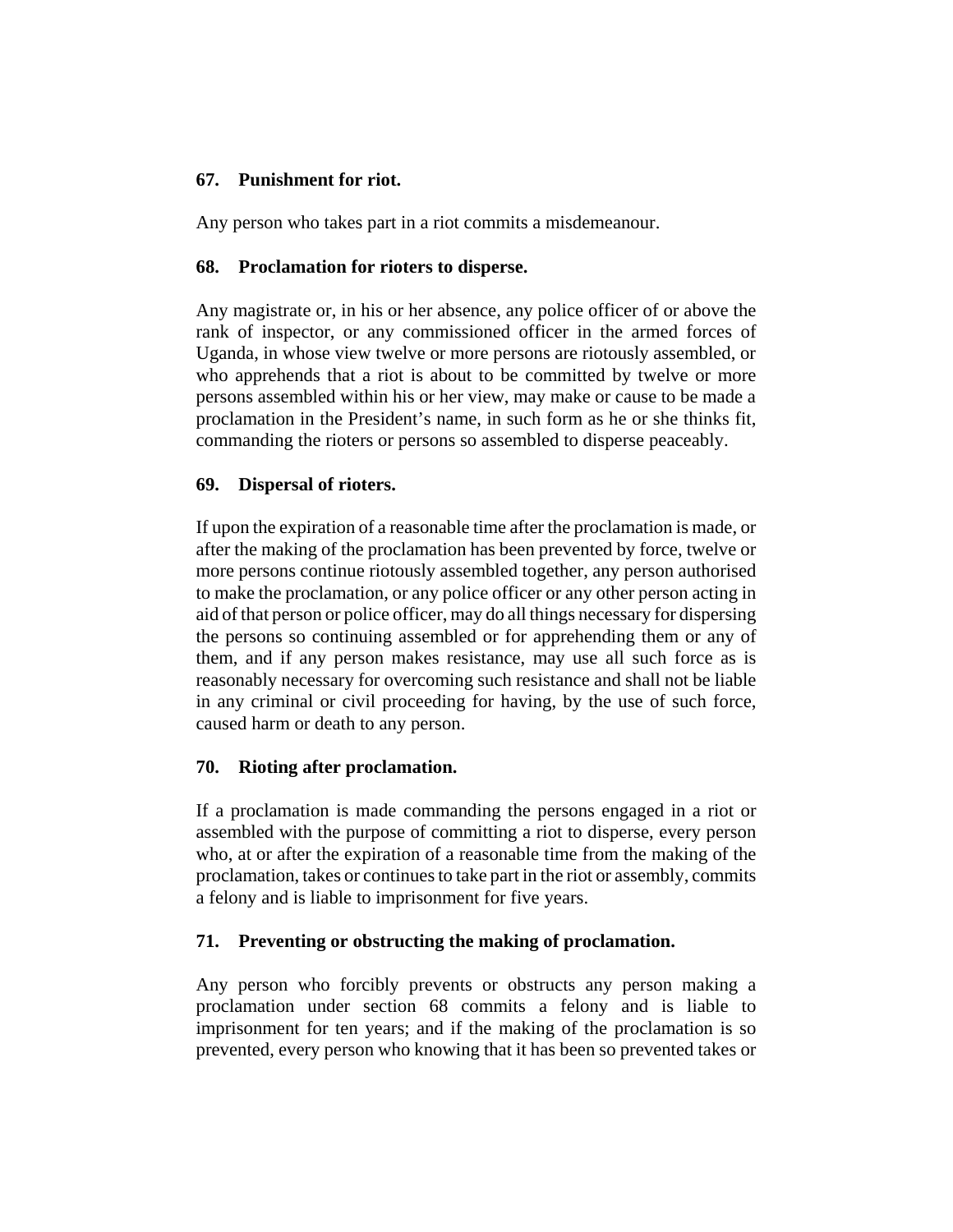continues to take part in the riot or assembly is liable to imprisonment for five years.

# **72. Rioters demolishing buildings, etc.**

Any persons who, being riotously assembled together, unlawfully pull down or destroy or begin to pull down or destroy any building, railway, machinery, structure or property commits a felony and each of them is liable to imprisonment for life.

# **73. Rioters injuring buildings, machinery, etc.**

Any persons who, being riotously assembled together, unlawfully damage any of the things mentioned in section 72 commits a felony, and each of them is liable to imprisonment for seven years.

# **74. Riotously preventing or hindering the loading, etc. of railway wagons, etc.**

All persons are guilty of a misdemeanour who, being riotously assembled, unlawfully and with force prevent, hinder or obstruct the loading or unloading of any railway wagon or coach or vehicle or vessel, or the starting or transit of any railway wagon or coach or vehicle or the sailing or navigating of any vessel, or unlawfully and with force board any railway wagon or coach or vehicle or vessel with intent so to do.

# **75. Going armed in certain places.**

Any person who carries a dangerous or offensive weapon—

- (a) at any public gathering; or
- (b) in any place where intoxicating liquor is normally or is being consumed,

commits an offence and on first conviction is liable to imprisonment for a term not exceeding six months or to a fine not exceeding five thousand shillings or to both such imprisonment and fine; and on any subsequent conviction, the offender is liable on conviction to a term of imprisonment not exceeding five years or to a fine not exceeding fifty thousand shillings or to both such imprisonment and fine.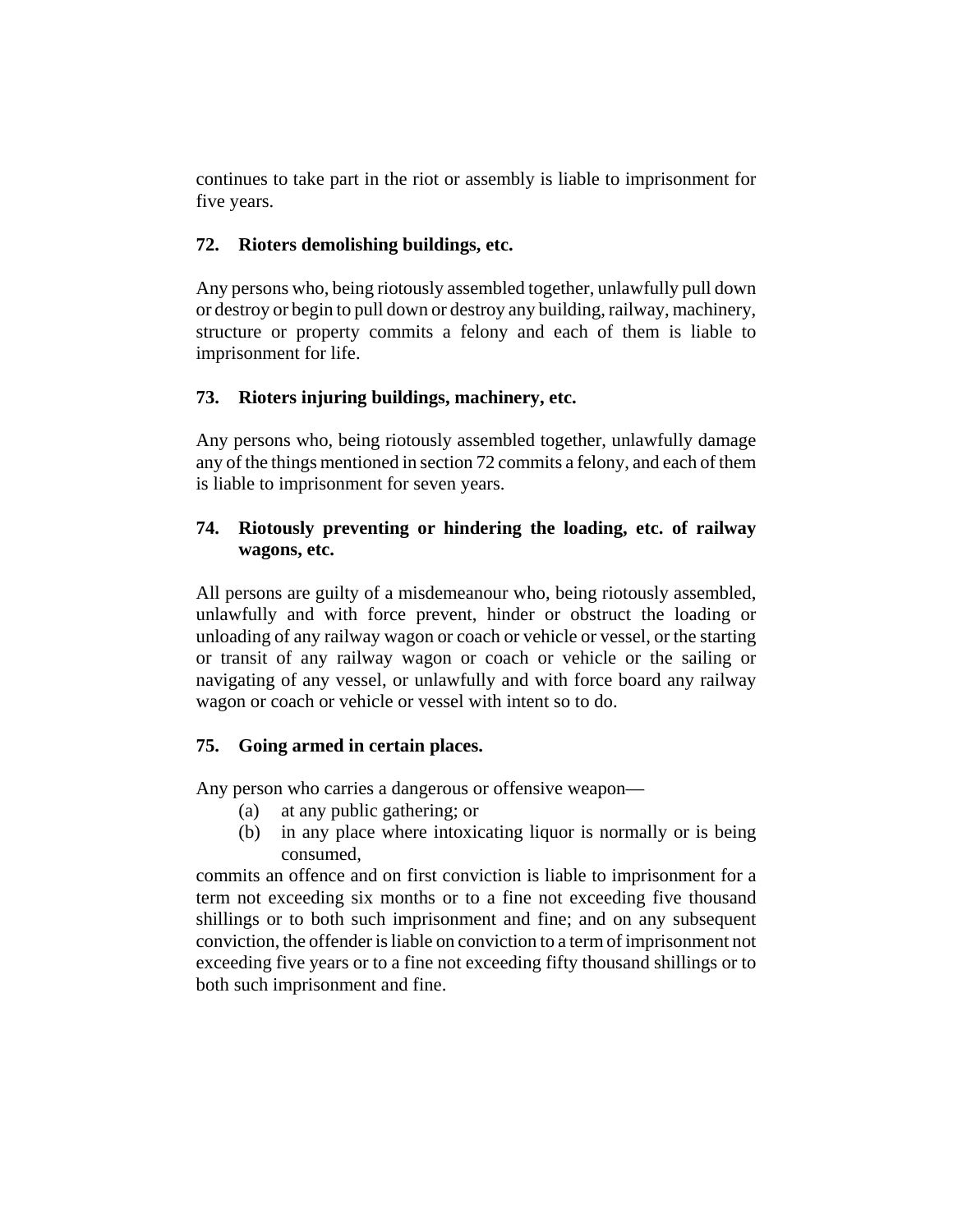## **76. Going armed in public.**

Any person who carries an offensive weapon in public without lawful occasion in such a manner as to be liable to cause terror to any person commits an offence and is liable to imprisonment for five years.

# **77. Forcible entry.**

Any person who, in order to take possession thereof, enters on any lands or tenements in a violent manner, whether such violence consists in actual force applied to any other person or in threats or in breaking open any house or in collecting an unusual number of people, commits the misdemeanour termed forcible entry; it is immaterial whether he or she is entitled to enter on the land or not; except that a person who enters upon lands or tenements of his or her own, but which are in the custody of his or her servant or bailiff, does not commit the offence of forcible entry.

## **78. Forcible detainer.**

Any person who, being in actual possession of land without colour of right, holds possession of it in a manner likely to cause a breach of the peace, or reasonable apprehension of a breach of the peace, against a person entitled by law to the possession of the land commits the misdemeanour termed forcible detainer.

## **79. Affray.**

Any person who takes part in a fight in a public place commits a misdemeanour and is liable to imprisonment for one year.

# **80. Challenge to fight a duel.**

Any person who challenges another to fight a duel, or attempts to provoke another to fight a duel or attempts to provoke any person to challenge another to fight a duel, commits a misdemeanour.

# **81. Threatening violence.**

Any person who—

(a) with intent to intimidate or annoy any person, threatens to injure, assault, shoot or kill any person, or to burn, break or injure any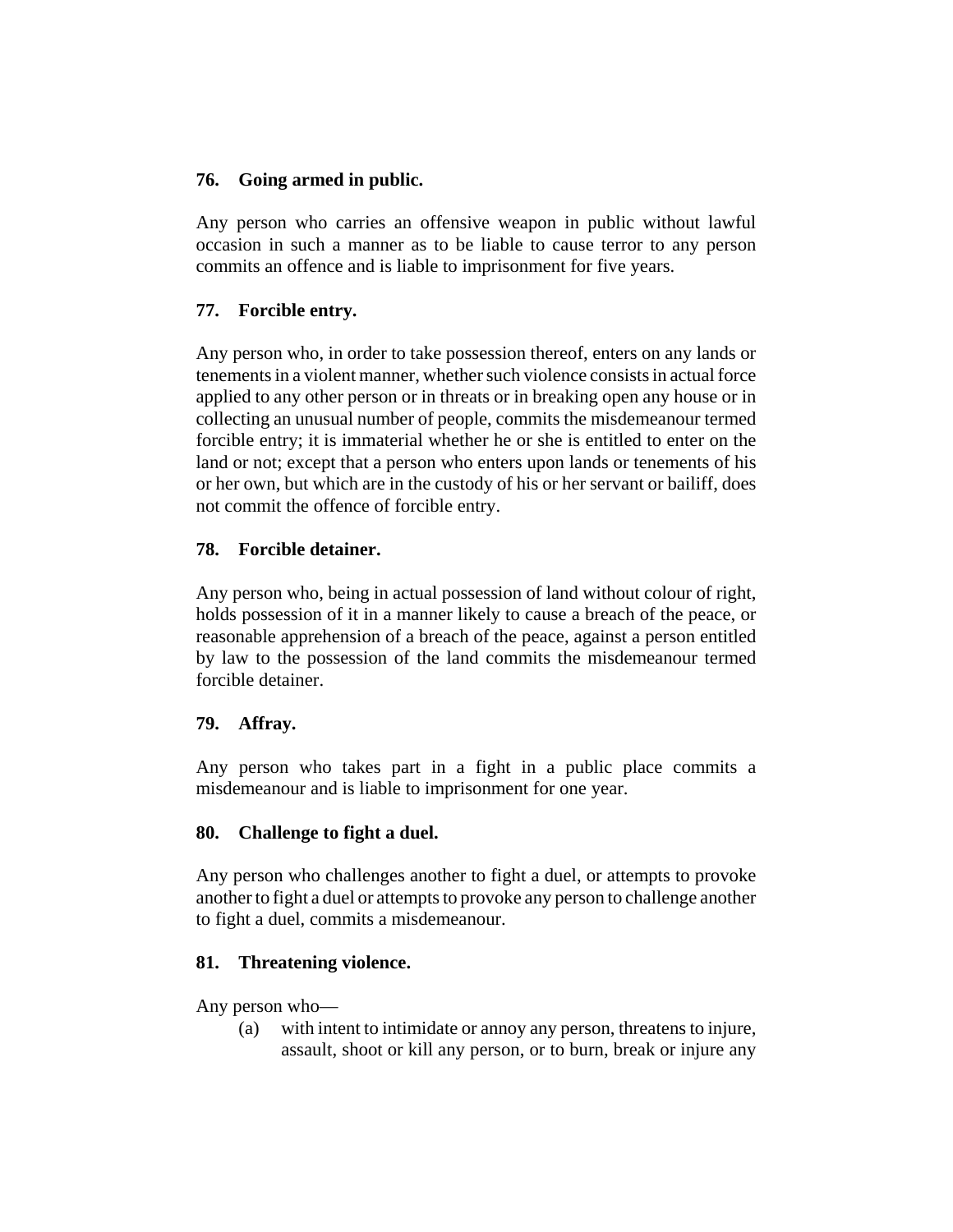property; or

(b) with intent to alarm any person, discharges a firearm or commits any other breach of the peace,

commits an offence and is liable to imprisonment for a period not exceeding four years.

## **82. Watching and besetting.**

- (1) Any person who watches or besets—
- (a) any premises or the approaches to the premises with a view to preventing any other person from doing any act which the other person has a legal right to do thereat; or
- (b) the house or other place where any other person resides or works or carries on business, or happens to be, or the approaches to that house or place with a view to preventing the other person from doing or compelling him or her to do any act which the other person has a legal right to do or abstain from doing,

commits an offence and is liable to a fine not exceeding two thousand shillings or to imprisonment for a period not exceeding six months or to both such fine and imprisonment; except that this section shall not apply to any watching or besetting which is lawful under the provisions of any law relating to trade unions or trade disputes.

(2) A person shall not be prosecuted for an offence under this section without the written consent of the Director of Public Prosecutions.

## **83. Incitement to violence.**

(1) Any person who incites any other person to do an act of violence against any person by reason of his or her race, place of origin, political opinions, colour, creed or sex or office commits an offence and is liable on conviction to imprisonment for a term not exceeding fourteen years.

(2) For the purposes of subsection (1), "office" means the office of a Minister of the Government, a member of Parliament or a councillor, a public office, employment in the service of the administration of a district or the council or board of a municipality or town, any religious office and employment as a director, officer or other official in or by any body corporate established by or under the auspices of or controlled by the Government.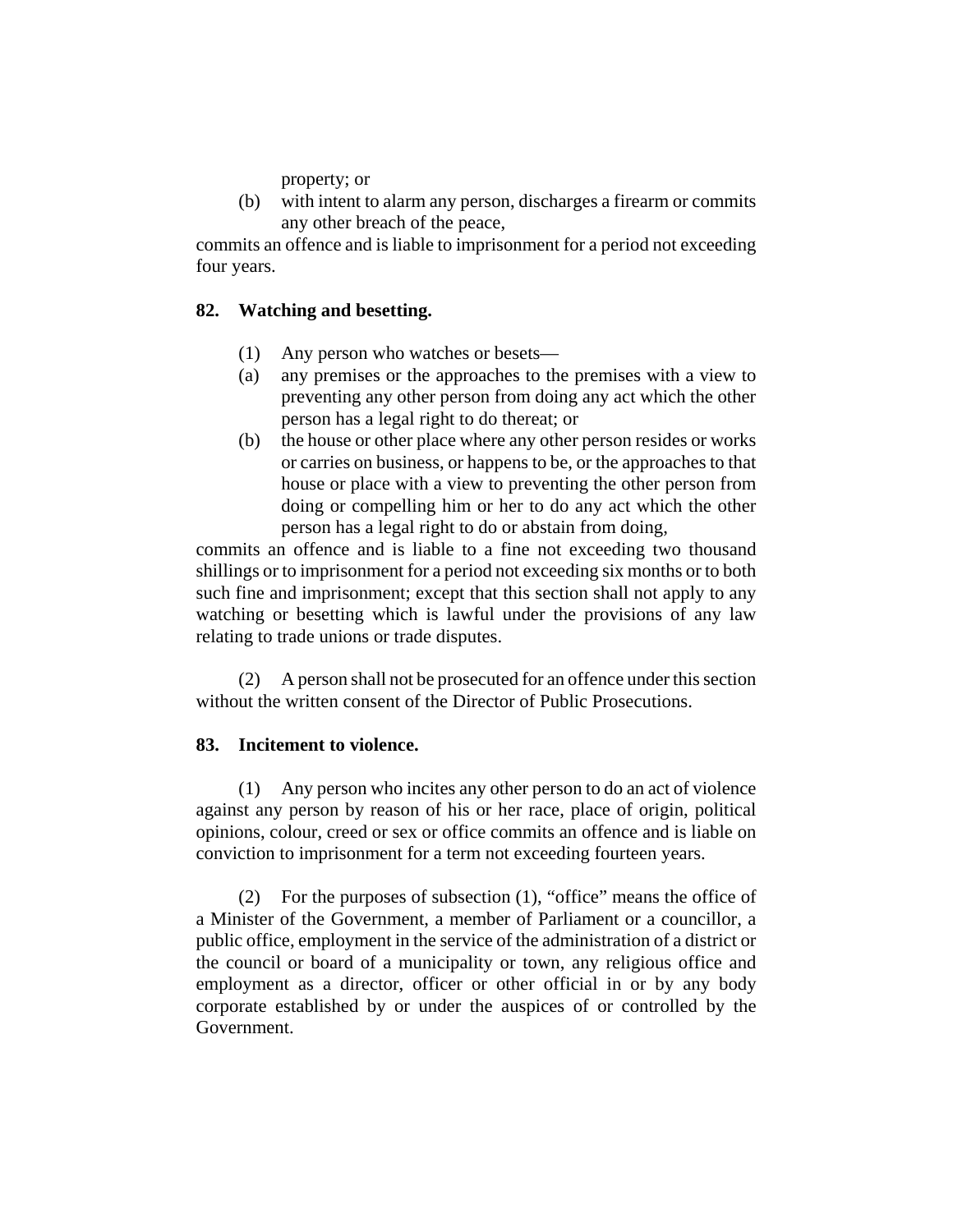## **84. Assembling for the purpose of smuggling.**

Any persons who assemble together to the number of two or more for the purpose of unshipping, carrying or concealing any goods subject to customs duty and liable to forfeiture under any law relating to the customs commits a felony, and each of them is liable to imprisonment for five years.

## *Division II—Offences against the administration of lawful authority.*

CHAPTER IX—CORRUPTION AND THE ABUSE OF OFFICE.

# **85. Officers charged with administration of property of a special character, etc.**

Any person who, being employed in the public service and being charged by virtue of that employment with any judicial or administrative duties respecting property of a special character, or respecting the carrying on of any manufacture, trade or business of a special character, and having acquired or holding, directly or indirectly, a private interest in any such property, manufacture, trade or business, discharges any such duties with respect to the property, manufacture, trade or business in which he or she has such interest or with respect to the conduct of any person in relation thereto commits a misdemeanour and is liable to imprisonment for one year.

# **86. False claims by officials.**

Any person who, being employed in the public service in such a capacity as to require him or her or to enable him or her to furnish returns or statements touching any sum payable or claimed to be payable to himself or herself or to any other person, or touching any other matter required to be certified for the purpose of any payment of money or delivery of goods to be made to any person, makes a return or statement touching any such matter which is, to his or her knowledge, false in any material particular, commits a misdemeanour.

# **87. Abuse of office.**

(1) A person who, being employed in a public body or a company in which the Government has shares, does or directs to be done an arbitrary act prejudicial to the interests of his or her employer or of any other person, in abuse of the authority of his or her office, commits an offence and is liable on conviction to imprisonment for a term not exceeding seven years.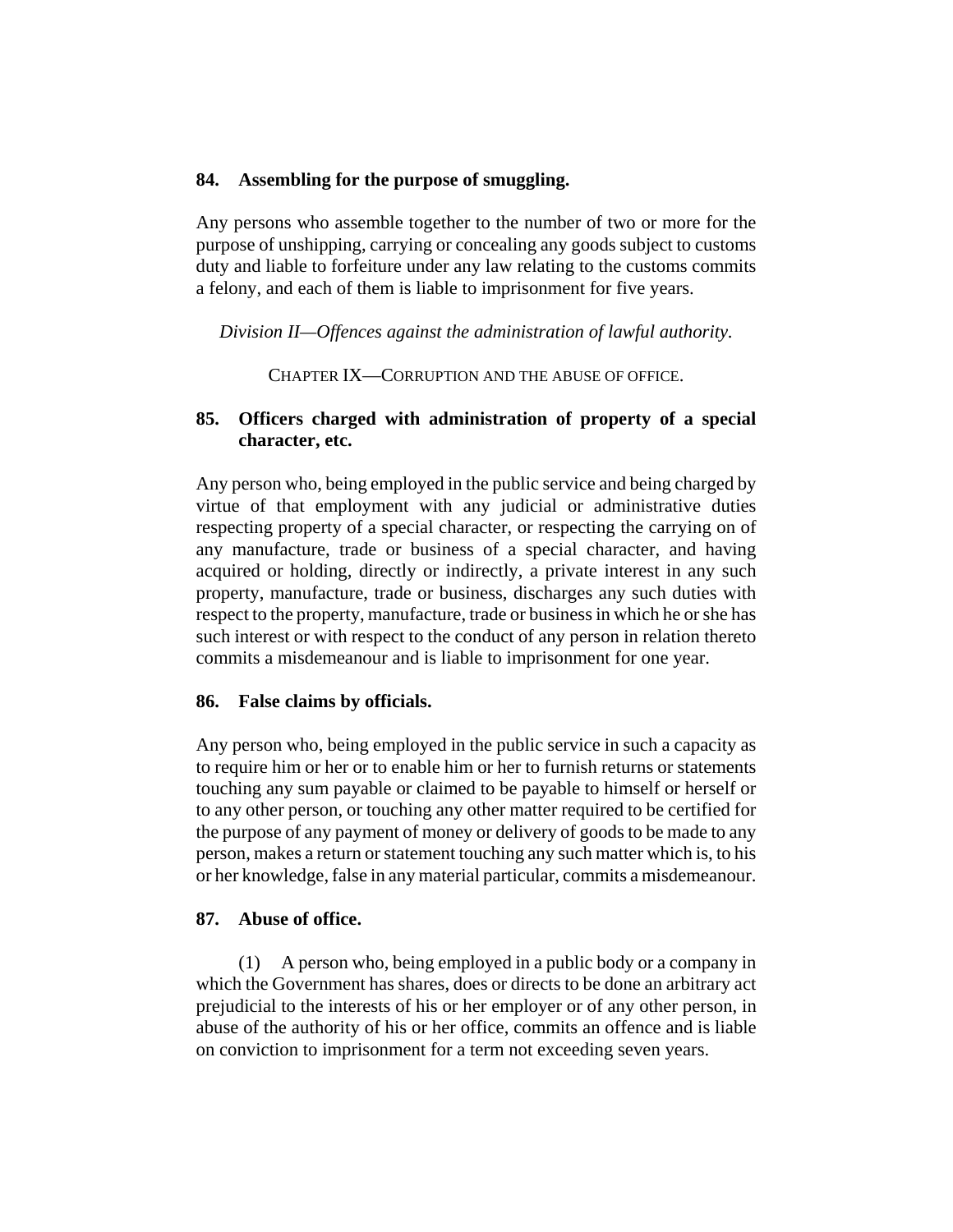(2) Where a person is convicted of an offence under subsection (1) and the act constituting the offence was done for the purposes of gain, the court shall, in addition to any other penalty it may impose, order that anything received as a consequence of the act be forfeited to the Government.

## **88. Consent of the Director of Public Prosecutions.**

A person shall not be prosecuted for an offence under section 85, 86 or 87 without the written consent of the Director of Public Prosecutions.

# **89. False certificates by public officers.**

Any person who, being authorised or required by law to give any certificate touching any matter by virtue whereof the rights of any person may be prejudicially affected, gives a certificate which is, to his or her knowledge, false in any material particular commits a misdemeanour.

# **90. Unauthorised administration of oaths.**

Any person who administers an oath or takes a solemn declaration or affirmation or affidavit, touching any matter with respect to which he or she has not by law any authority to do so commits a misdemeanour and is liable to imprisonment for one year; except that this section shall not apply to an oath, declaration, affirmation or affidavit administered by or taken before a magistrate or a justice of the peace in any matter relating to the preservation of the peace or the punishment of offences or relating to inquiries respecting sudden deaths, nor to an oath, declaration, affirmation or affidavit administered or taken for some purpose which is lawful under the laws of another country, or for the purpose of giving validity to an instrument in writing which is intended to be used in another country.

# **91. False assumption of authority.**

Any person who—

- (a) not being a judicial officer, assumes to act as a judicial officer;
- (b) without authority assumes to act as a person having authority by law to administer an oath or take a solemn declaration or affirmation or affidavit or to do any other act of a public nature which can only be done by persons authorised by law to do so; or
- (c) represents himself or herself to be a person authorised by law to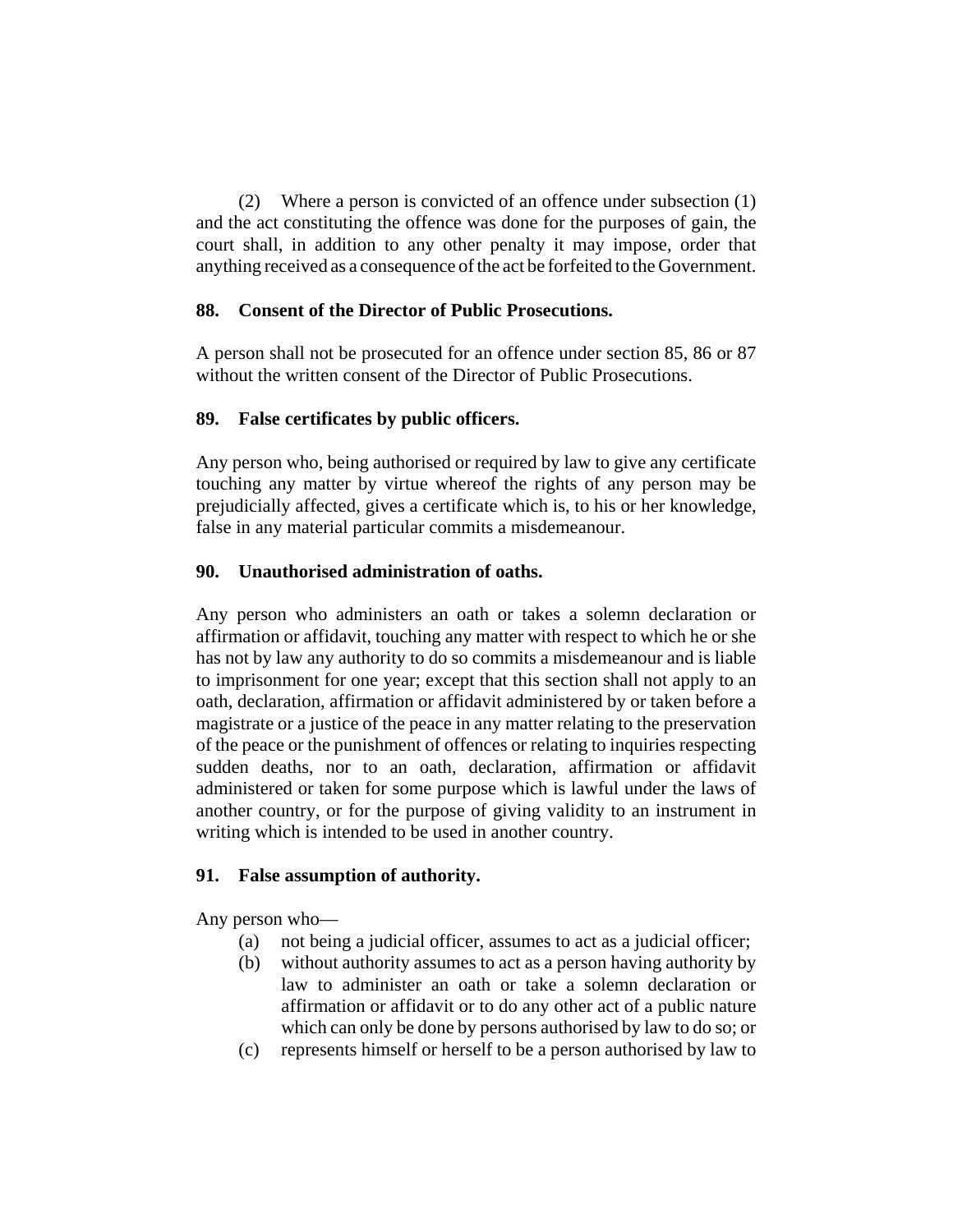sign a document testifying to the contents of any register or record kept by lawful authority, or testifying to any fact or event, and signs such document as being so authorised, when he or she is not, and knows that he or she is not, in fact, so authorised, commits a misdemeanour.

### **92. Personating public officers.**

Any person who—

- (a) personates any person employed in the public service on an occasion when the latter is required to do any act or attend in any place by virtue of his or her employment; or
- (b) falsely represents himself or herself to be a person employed in the public service and assumes to do any act or to attend in any place for the purpose of doing any act by virtue of such employment,

commits a misdemeanour and is liable to imprisonment for three years.

### **93. Threat of injury to persons employed in public service.**

Whoever holds out any threat of injury to any person employed in the public service or to any person in whom he or she believes that person employed in the public service to be interested, for the purpose of inducing that person employed in the public service to do any act or to forbear or delay to do any act connected with the exercise of the public functions of such person employed in the public service, commits a misdemeanour.

CHAPTER X—OFFENCES RELATING TO THE ADMINISTRATION OF JUSTICE.

## **94. Perjury and subornation of perjury.**

(1) Any person who in any judicial proceeding or for the purpose of instituting any judicial proceeding knowingly gives false testimony touching any matter which is material to any question then pending in that proceeding or intended to be raised in that proceeding commits the misdemeanour termed perjury.

- (2) For the purposes of this section—
- (a) it is immaterial whether—
	- (i) the testimony is given on oath or under any other sanction authorised by law;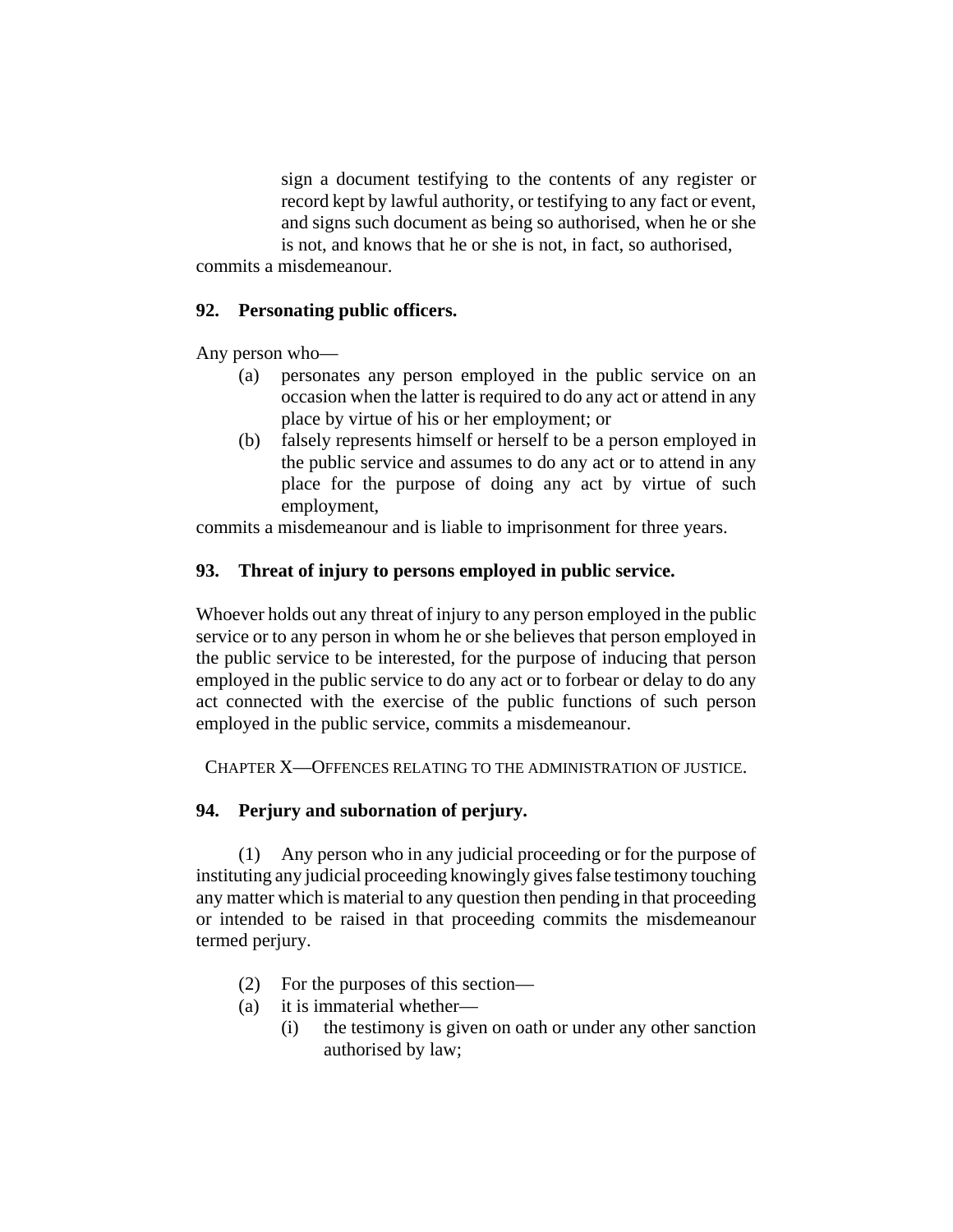- (ii) the false testimony is given orally or in writing;
- (iii) the court or tribunal is properly constituted, or is held in the proper place, or not, if it actually acts as a court or tribunal in the proceeding in which the testimony is given;
- (iv) the person who gives the testimony is a competent witness or not, or whether the testimony is admissible in the proceeding or not;
- (b) the forms and ceremonies used in administering the oath or in otherwise binding the person giving the testimony to speak the truth are immaterial, if he or she assents to the forms and ceremonies actually used.

(3) Any person who aids, abets, counsels, procures or suborns another person to commit perjury is guilty of the misdemeanour termed subornation of perjury.

#### **95. Contradictory statements.**

(1) Where a witness in any judicial proceedings, other than a person accused of an offence to which the proceedings relate, makes a statement on oath or affirmation of some fact relevant in the proceedings contradicting in a material particular a previous statement made by the witness on oath or affirmation before a court during the same or any other judicial proceedings, the witness, if the court is satisfied that either of the statements made was made with intent to deceive, commits an offence and is liable on conviction to a fine not exceeding ten thousand shillings or to imprisonment for a term not exceeding twelve months or to both such fine and imprisonment.

(2) Upon the trial of any person for an offence under this section, it shall not be necessary to prove the falsity of his or her statement mentioned in subsection (1).

(3) No prosecution under this section shall be commenced unless with the consent in writing of the Director of Public Prosecutions.

(4) In this section, "statement" includes a statement of evidence given during a criminal proceeding and certified by a magistrate.

#### **96. False statements by interpreters.**

Any person who, lawfully sworn as an interpreter in a judicial proceeding,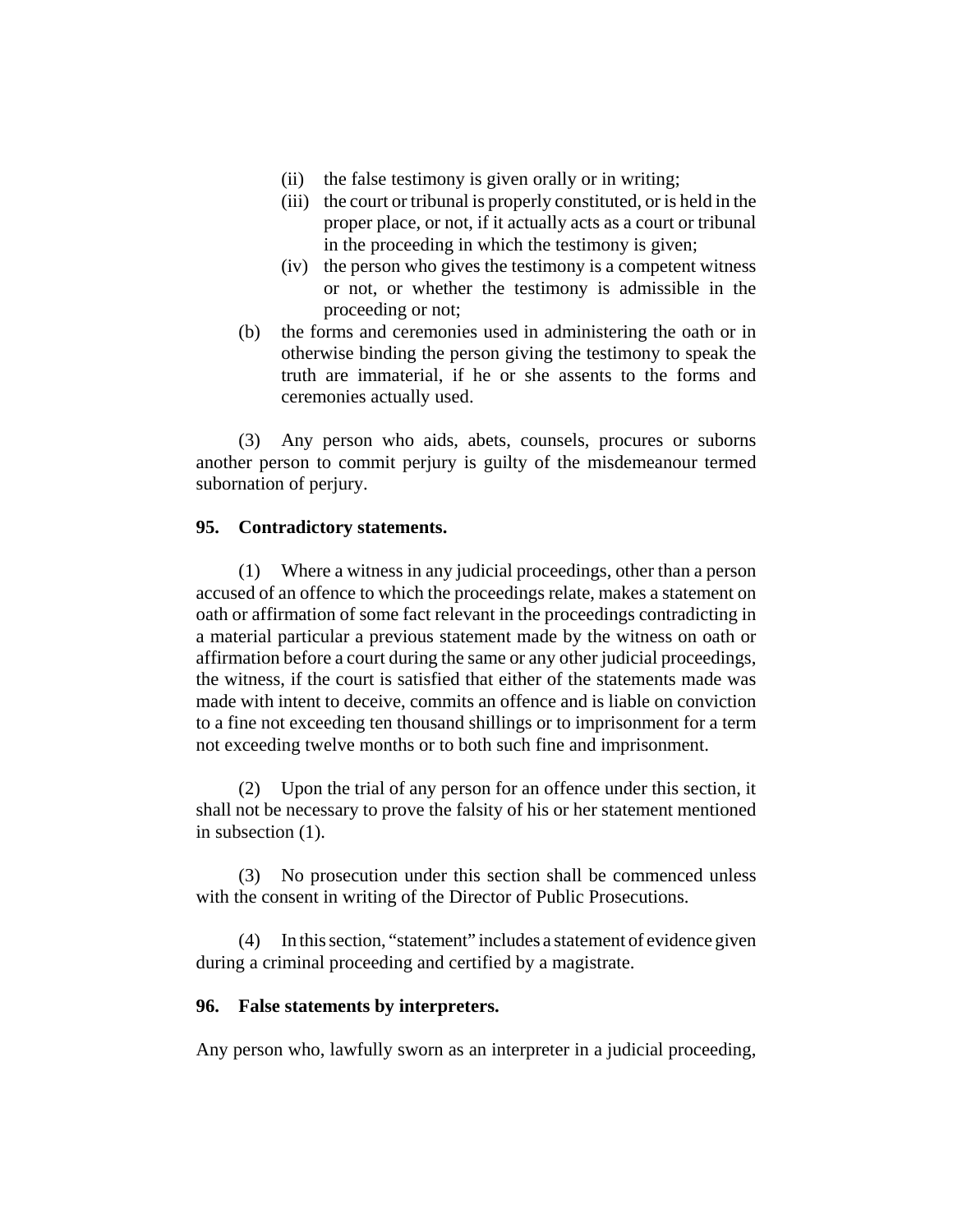wilfully makes a statement material in the proceeding which he or she knows to be false, or does not believe to be true, commits perjury.

# **97. Punishment of perjury.**

Any person who commits perjury or suborns perjury is liable to imprisonment for seven years.

## **98. Evidence on charge of perjury.**

A person shall not be convicted of committing perjury or of subornation of perjury solely upon the evidence of one witness as to the falsity of any statement alleged to be false.

## **99. Fabricating evidence.**

Any person who, with intent to mislead any tribunal in any judicial proceeding—

- (a) fabricates evidence by any means other than perjury or subornation of perjury; or
- (b) knowingly makes use of such fabricated evidence,

commits a misdemeanour and is liable to imprisonment for seven years.

# **100. False swearing.**

Any person who swears falsely or makes a false affirmation or declaration before any person authorised to administer an oath or take a declaration upon a matter of public concern under such circumstances that the false swearing or declaration, if committed in a judicial proceeding, would have amounted to perjury commits a misdemeanour.

## **101. Deceiving witnesses.**

Any person who practises any fraud or deceit or knowingly makes or exhibits any false statement, representation, token or writing, to any person called or to be called as a witness in any judicial proceeding, with intent to affect the testimony of such person as a witness, commits a misdemeanour.

## **102. Destroying evidence.**

Any person who, knowing that any book, document or thing of any kind is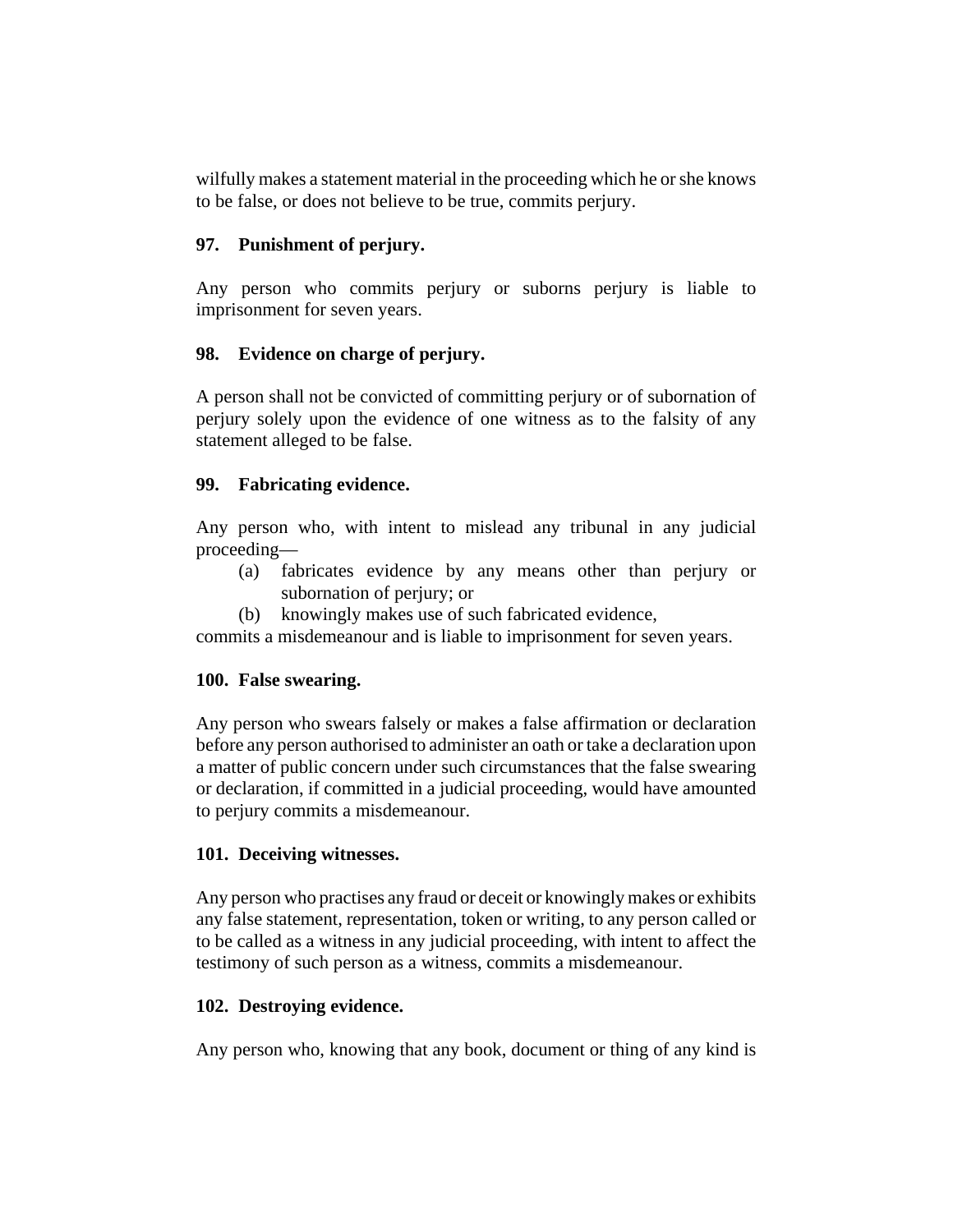or may be required in evidence in a judicial proceeding, removes or destroys it or renders it illegible or undecipherable or incapable of identification, with intent thereby to prevent it from being used in evidence, commits an offence and is liable to imprisonment for a term not exceeding seven years.

# **103. Conspiracy to defeat justice and interference with witnesses.**

Any person who—

- (a) conspires with any other person to accuse any person falsely of any crime or to do anything to obstruct, prevent, pervert or defeat the course of justice;
- (b) in order to obstruct the due course of justice, dissuades, hinders or prevents any person lawfully bound to appear and give evidence as a witness from so appearing and giving evidence, or endeavours to do so; or
- (c) obstructs or in any way interferes with or knowingly prevents the execution of any legal process, civil or criminal,

commits an offence and is liable to imprisonment for a term not exceeding five years.

# **104. Compounding felonies.**

Any person who asks, receives or obtains, or agrees or attempts to receive or obtain, any property or benefit of any kind for himself or herself or any other person upon any agreement or understanding that he or she will compound or conceal a felony, or will abstain from, discontinue or delay a prosecution for a felony, or will withhold any evidence thereof, commits a misdemeanour.

## **105. Compounding penal actions.**

Any person who, having brought or under pretence of bringing, an action against another person upon a penal written law in order to obtain from him or her a penalty for any offence committed or alleged to have been committed by him or her, compounds the action without the order or consent of the court in which the action is brought, or is to be brought, commits a misdemeanour.

## **106. Advertisements for stolen property.**

Any person who—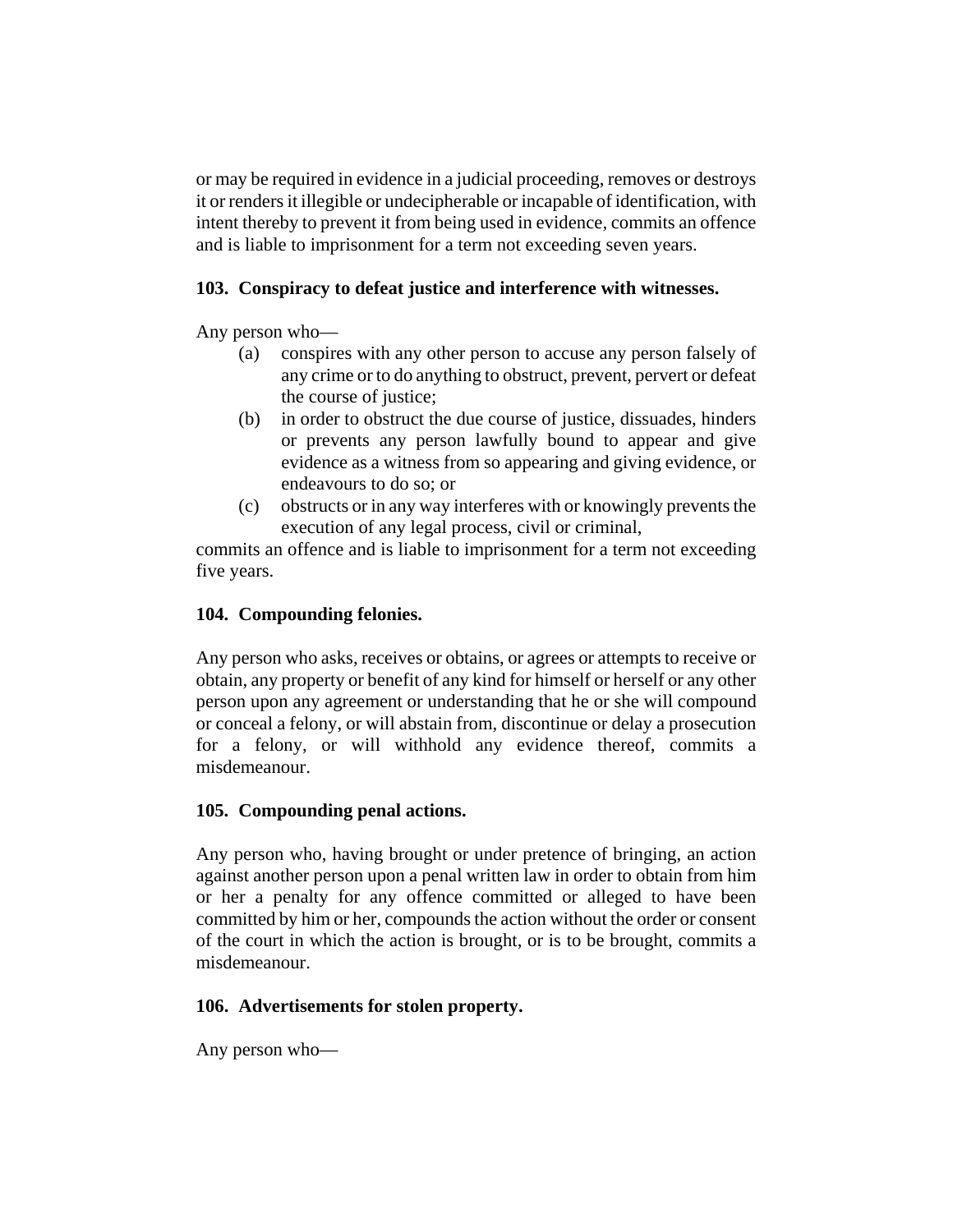- (a) publicly offers a reward for the return of any property which has been stolen or lost, and in the offer makes use of any words purporting that no questions will be asked, or that the person producing such property will not be seized or molested;
- (b) publicly offers to return to any person who may have bought or advanced money by way of loan upon any stolen or lost property the money so paid or advanced, or any other sum of money or reward for the return of such property; or
- (c) prints or publishes any such offer,

commits a misdemeanour.

### **107. Offences relating to judicial proceedings.**

- (1) Any person who—
- (a) within the premises in which any judicial proceeding is being had or taken, or within the precincts of the same, shows disrespect in speech or manner to or with reference to such proceeding, or any person before whom such proceeding is being had or taken;
- (b) having been called upon to give evidence in a judicial proceeding, fails to attend or having attended, refuses to be sworn or to make an affirmation or having been sworn or affirmed, refuses without lawful excuse to answer a question or to produce a document, or remains in the room in which such proceeding is being had or taken, after the witnesses have been ordered to leave such room;
- (c) causes an obstruction or disturbance in the course of a judicial proceeding;
- (d) while a judicial proceeding is pending, makes use of any speech or writing misrepresenting such proceeding or capable of prejudicing any person in favour of or against any parties to such proceeding, or calculated to lower the authority of any person before whom such proceeding is being had or taken;
- (e) publishes a report of the evidence taken in any judicial proceeding which has been directed to be held in private;
- (f) attempts wrongfully to interfere with or influence a witness in a judicial proceeding, either before or after he or she has given evidence, in connection with such evidence;
- (g) dismisses a servant because he or she has given evidence on behalf of a certain party to a judicial proceeding;
- (h) wrongfully retakes possession of land from any person who has recently obtained possession by a writ of court; or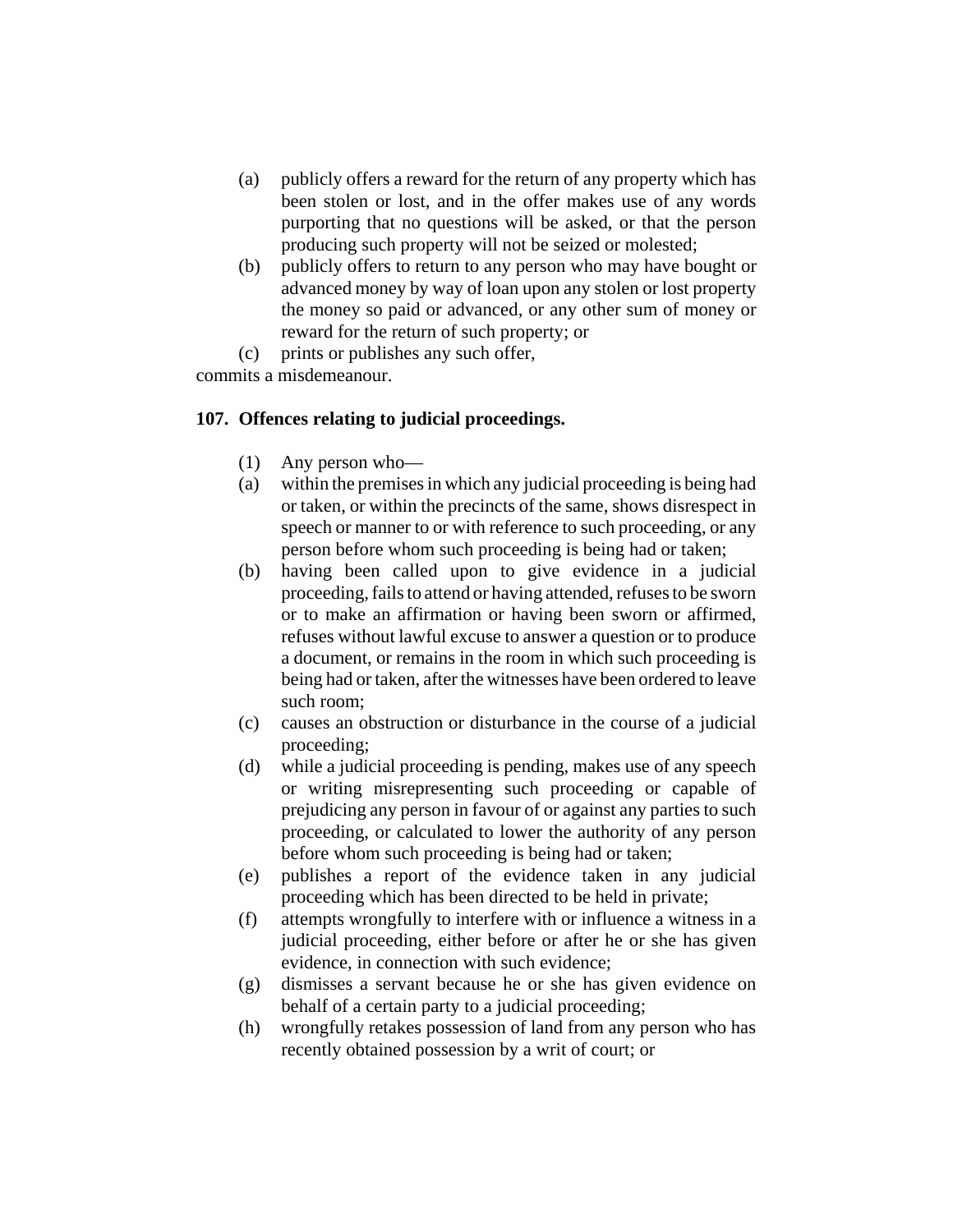(i) commits any other act of intentional disrespect to any judicial proceeding or to any person before whom such proceeding is being had or taken,

commits a misdemeanour.

(2) When any offence against subsection  $(1)(a)$ ,  $(b)$ ,  $(c)$ ,  $(d)$  or  $(i)$  is committed in view of the court, the court may cause the offender to be detained in custody, and at any time before the rising of the court on the same day may take cognisance of the offence and sentence the offender to a fine not exceeding one thousand shillings or in default of payment to imprisonment for a period not exceeding one month.

(3) The provisions of this section shall be deemed to be in addition to and not in derogation of the power of the High Court to punish for contempt of court.

## CHAPTER XI—RESCUES, ESCAPES AND OBSTRUCTING OFFICERS OF COURT OF LAW.

### **108. Rescue.**

(1) Any person who by force rescues or attempts to rescue from lawful custody any other person—

- (a) who is under sentence of death or imprisonment for life, or charged with an offence punishable with death or imprisonment for life, commits a felony and is liable to imprisonment for life;
- (b) who is imprisoned on a charge or under sentence for any offence other than those specified in subsection (1)(a) commits a felony and is liable to imprisonment for seven years; and
- (c) in any other case, commits a misdemeanour.

(2) If the person rescued is in the custody of a private person, the offender must have notice of the fact that the person rescued is in such custody.

#### **109. Escape.**

Any person who, being in lawful custody, escapes from custody commits a misdemeanour.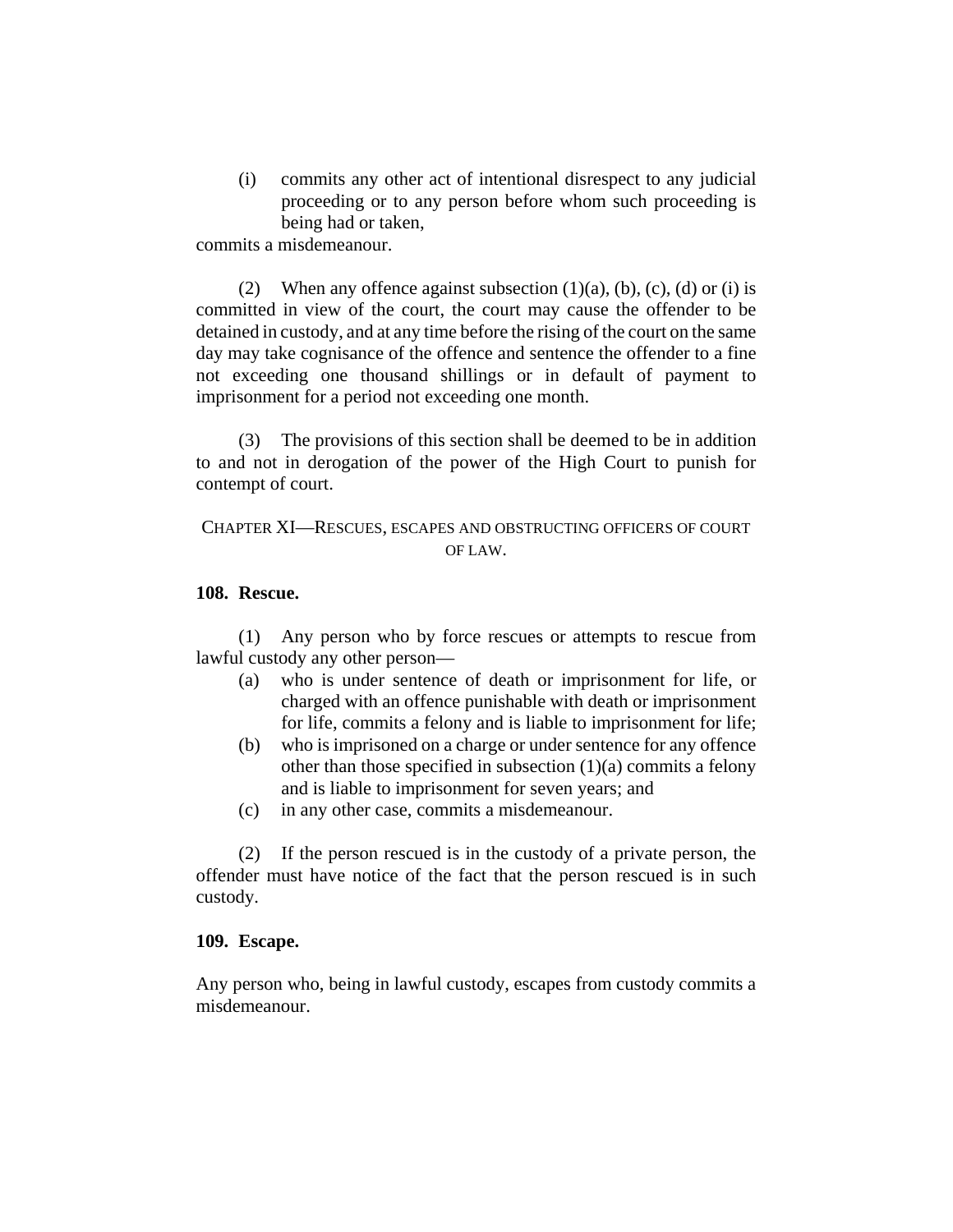## **110. Aiding prisoners to escape.**

Any person who—

- (a) aids a prisoner in escaping or attempting to escape from lawful custody; or
- (b) conveys anything or causes anything to be conveyed into a prison with intent to facilitate the escape of a prisoner,

commits a felony and is liable to imprisonment for seven years.

# **111. Removal, etc. of property under lawful seizure.**

Any person who, when any property has been attached or taken under the process of authority of any court, knowingly, and with intent to hinder or defeat the attachment or process, receives, removes, retains, conceals or disposes of such property, commits a felony and is liable to imprisonment for three years.

## **112. Obstructing court officers.**

Any person who wilfully obstructs or resists any person lawfully charged with the execution of an order or warrant of any court commits a misdemeanour and is liable to imprisonment for one year.

CHAPTER XII—MISCELLANEOUS OFFENCES AGAINST PUBLIC AUTHORITY.

# **113. Frauds and breaches of trust by person employed in the public service.**

Any person employed in the public service who, in the discharge of the duties of his or her office, commits any fraud or breach of trust affecting the public, whether such fraud or breach of trust would have been criminal or not if committed against a private person, commits a misdemeanour.

# **114. Neglect of duty.**

(1) A person who, being employed in a public body or a company in which the Government has shares, neglects to perform any duty which he or she is required to perform by virtue of such employment, commits an offence and is liable on conviction to imprisonment for a term not exceeding five years.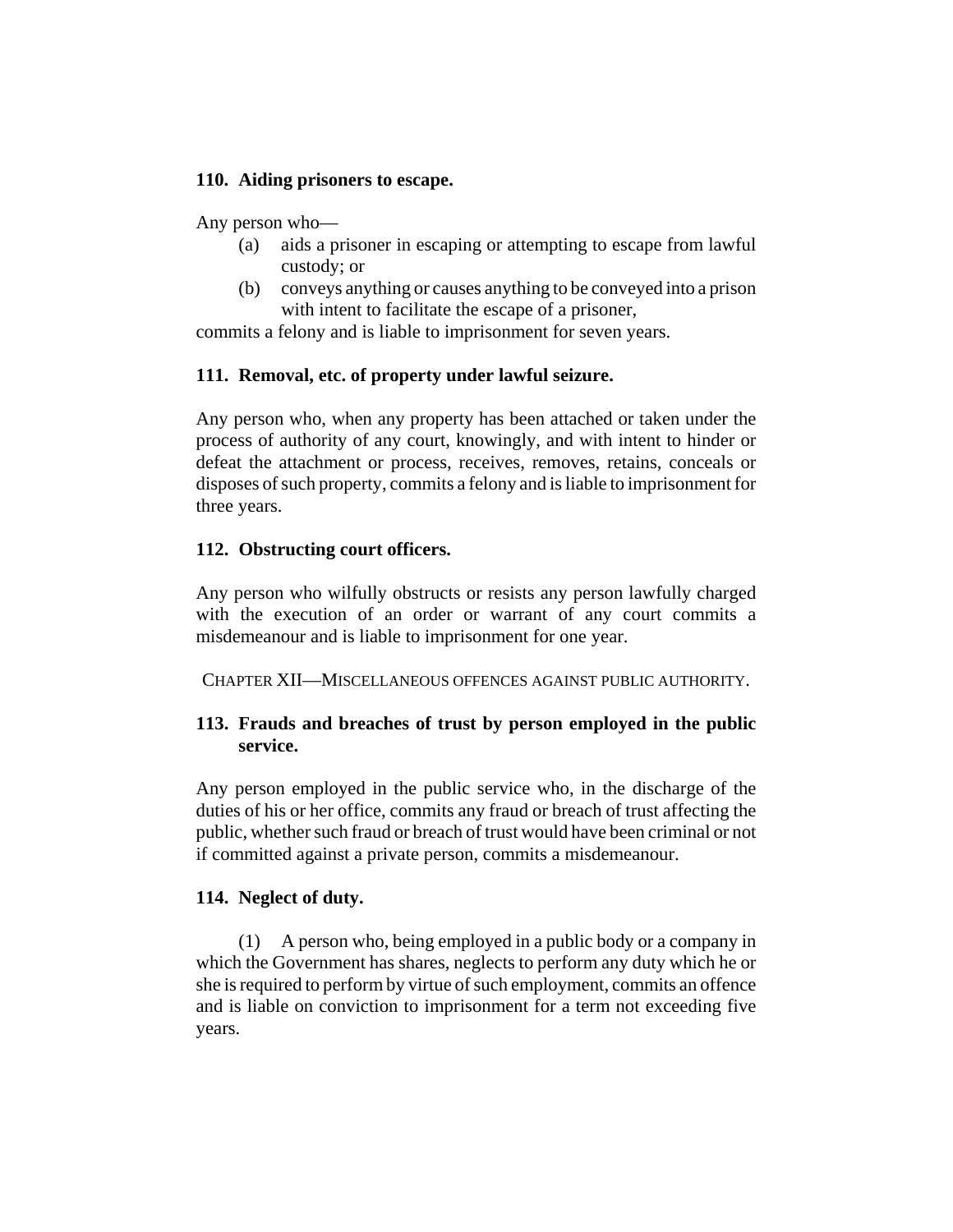(2) It shall be a defence to a charge under subsection (1) that the discharge of the duty in question was impeded by reasonable cause.

## **115. False information.**

Whoever gives to any person employed in the public service any information which he or she knows or believes to be false, intending thereby to cause, or knowing it to be likely that he or she will thereby cause, any person employed in the public service—

- (a) to do or omit anything which the person employed in the public service ought not to do or omit if the true state of facts respecting which such information is given were known to him or her;
- (b) to use the lawful power of the person employed in the public service to the injury or annoyance of any person; or
- (c) to devote his or her time and services to the investigation of such information,

commits a misdemeanour.

# **116. Disobedience of statutory duty.**

Any person who wilfully disobeys any written law by doing any act which it forbids, or by omitting to do any act which it requires to be done, and which concerns the public or any part of the public, commits a misdemeanour and is liable, unless it appears from such written law that it was the intention of the legislature to provide some other penalty for such disobedience, to imprisonment for two years.

# **117. Disobedience of lawful orders.**

Any person who disobeys any order, warrant or command duly made, issued or given by any court, officer or person acting in any public capacity and duly authorised in that behalf commits a misdemeanour and is liable, unless any other penalty or mode of proceeding is expressly prescribed in respect of such disobedience, to imprisonment for two years.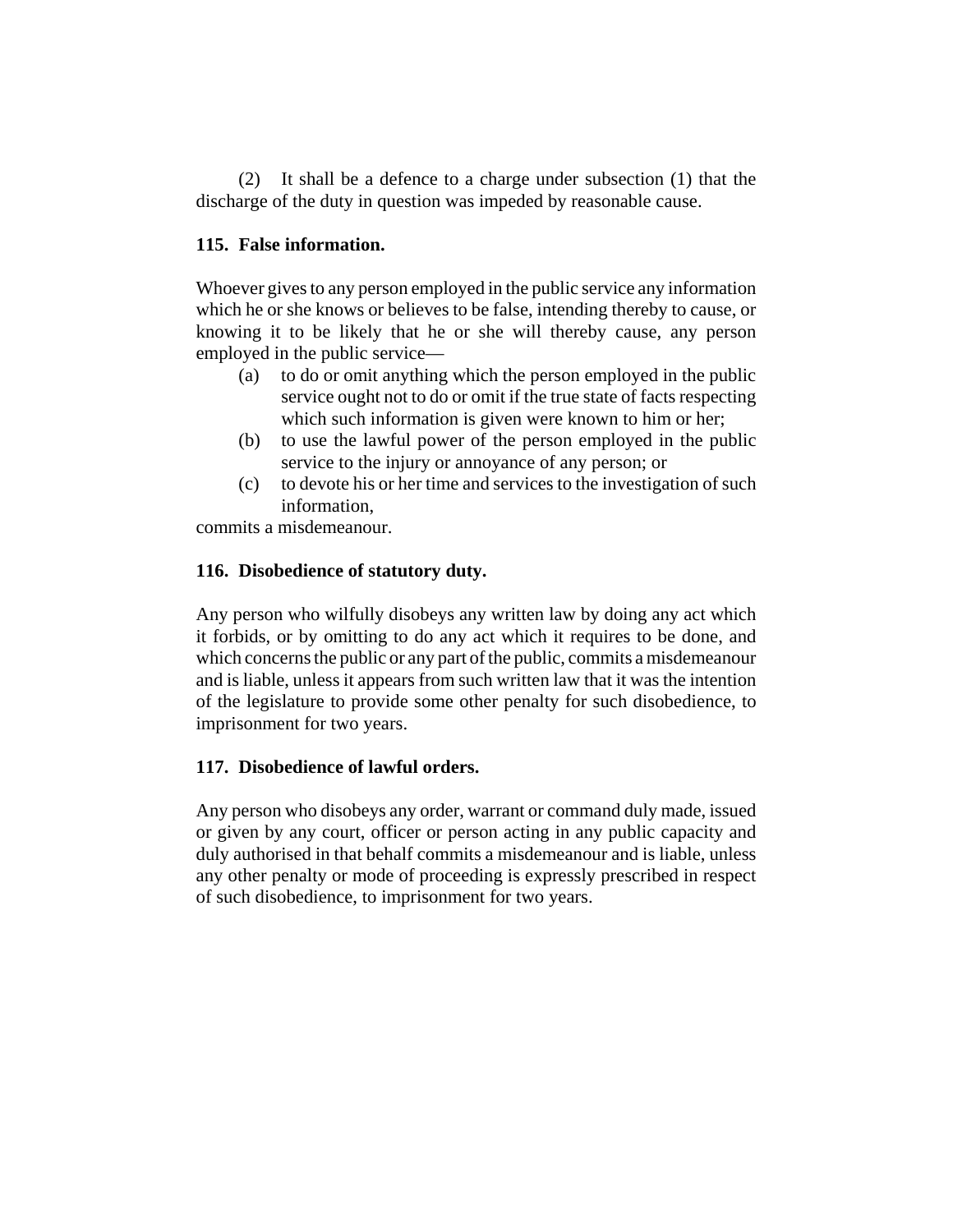*Division III—Offences injurious to the public in general.*

CHAPTER XIII—OFFENCES RELATING TO RELIGION.

## **118. Insult to religion.**

Any person who destroys, damages or defiles any place of worship or any object which is held sacred by any class of persons, with the intention of thereby insulting the religion of any class of persons, or with the knowledge that any class of persons is likely to consider such destruction, damage or defilement as an insult to its religion, commits a misdemeanour.

## **119. Disturbing religious assemblies.**

Any person who voluntarily causes disturbance to any assembly lawfully engaged in the performance of religious worship or religious ceremony commits a misdemeanour.

## **120. Trespassing on burial places.**

Every person who with the intention of wounding the feelings of any person or of insulting the religion of any person, or with the knowledge that the feelings of any person are likely to be wounded, or that the religion of any person is likely to be insulted thereby, commits any trespass in any place of worship or in any place of sepulture or in any place set apart for the performance of funeral rites or as a depository for the remains of the dead, or offers any indignity to any human corpse, or causes disturbance to any persons assembled for the purpose of funeral ceremonies, commits a misdemeanour.

# **121. Hindering burial of dead body, etc.**

Whoever unlawfully hinders the burial of the dead body of any person, or without lawful authority in that behalf or otherwise than in accordance with rules made by the Minister disinters, dissects or harms the dead body of any person or, being under a duty to cause the dead body of any person to be buried, fails to perform such duty, commits a misdemeanour.

## **122. Writing or uttering words with intent to wound religious feelings.**

Any person who, with the deliberate intention of wounding the religious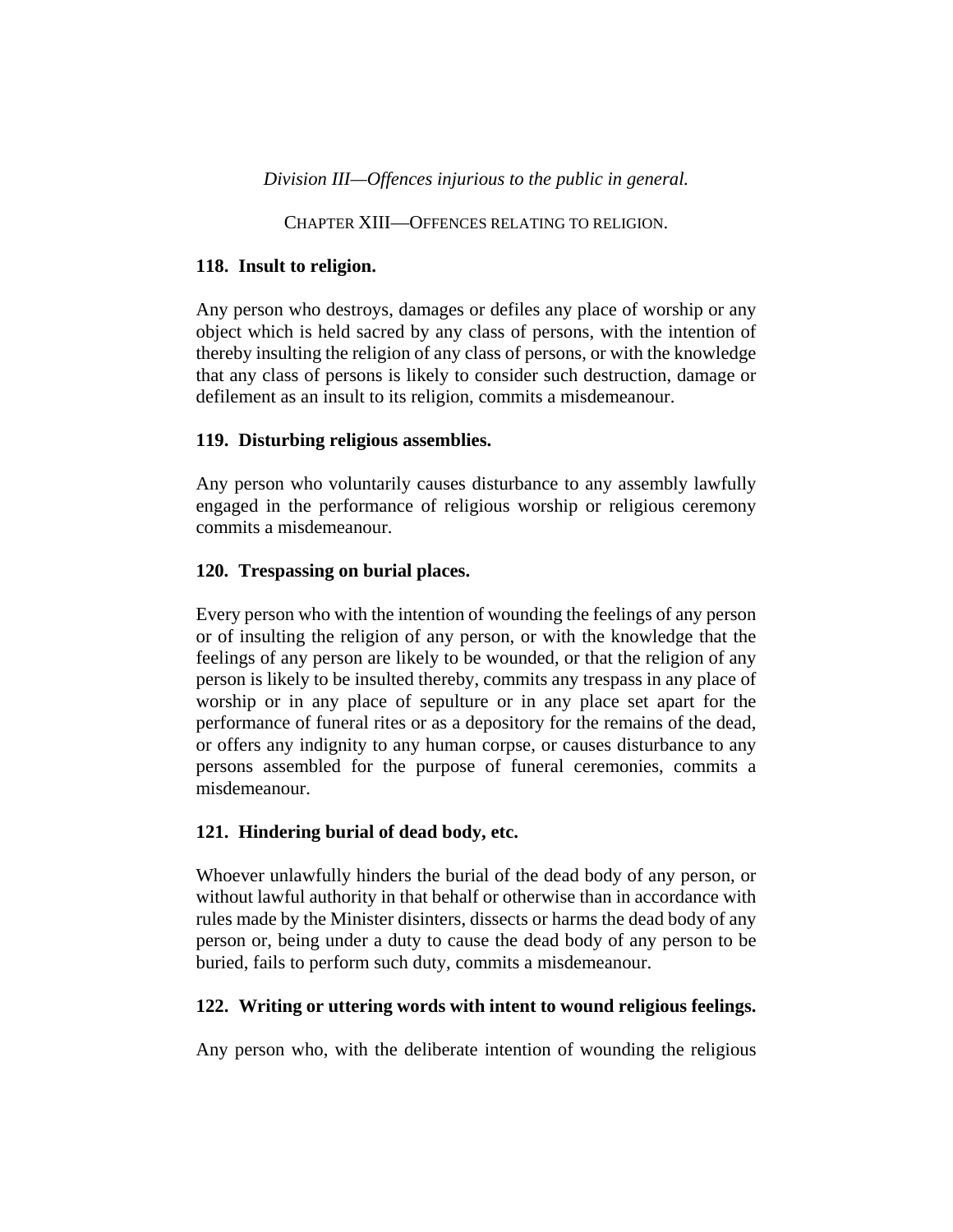feelings of any other person, writes any word, or any person who, with the like intention, utters any word or makes any sound in the hearing of any other person or makes any gesture or places any object in the sight of any other person, commits a misdemeanour and is liable to imprisonment for one year.

CHAPTER XIV—OFFENCES AGAINST MORALITY.

## **123. Definition of rape.**

Any person who has unlawful carnal knowledge of a woman or girl, without her consent, or with her consent, if the consent is obtained by force or by means of threats or intimidation of any kind or by fear of bodily harm, or by means of false representations as to the nature of the act, or in the case of a married woman, by personating her husband, commits the felony termed rape.

# **124. Punishment for rape.**

A person convicted of rape is liable to suffer death.

# **125. Attempt to commit rape.**

Any person who attempts to commit rape commits a felony and is liable to imprisonment for life with or without corporal punishment.

## **126. Abduction.**

Any person, whether male or female, who—

- (a) with intent to marry or be married to or to have sexual intercourse with another person or to cause that person to marry, be married or have sexual intercourse, takes that other person away or detains him or her against his or her will; or
- (b) unlawfully takes another person under the age of eighteen years out of the custody of any of the parents or of any other person having lawful care or charge over that person,

commits an offence and is liable to imprisonment for seven years.

# **127. Elopement.**

(1) Any person who elopes with a married woman or entices or causes a married woman to elope with him commits an offence and is liable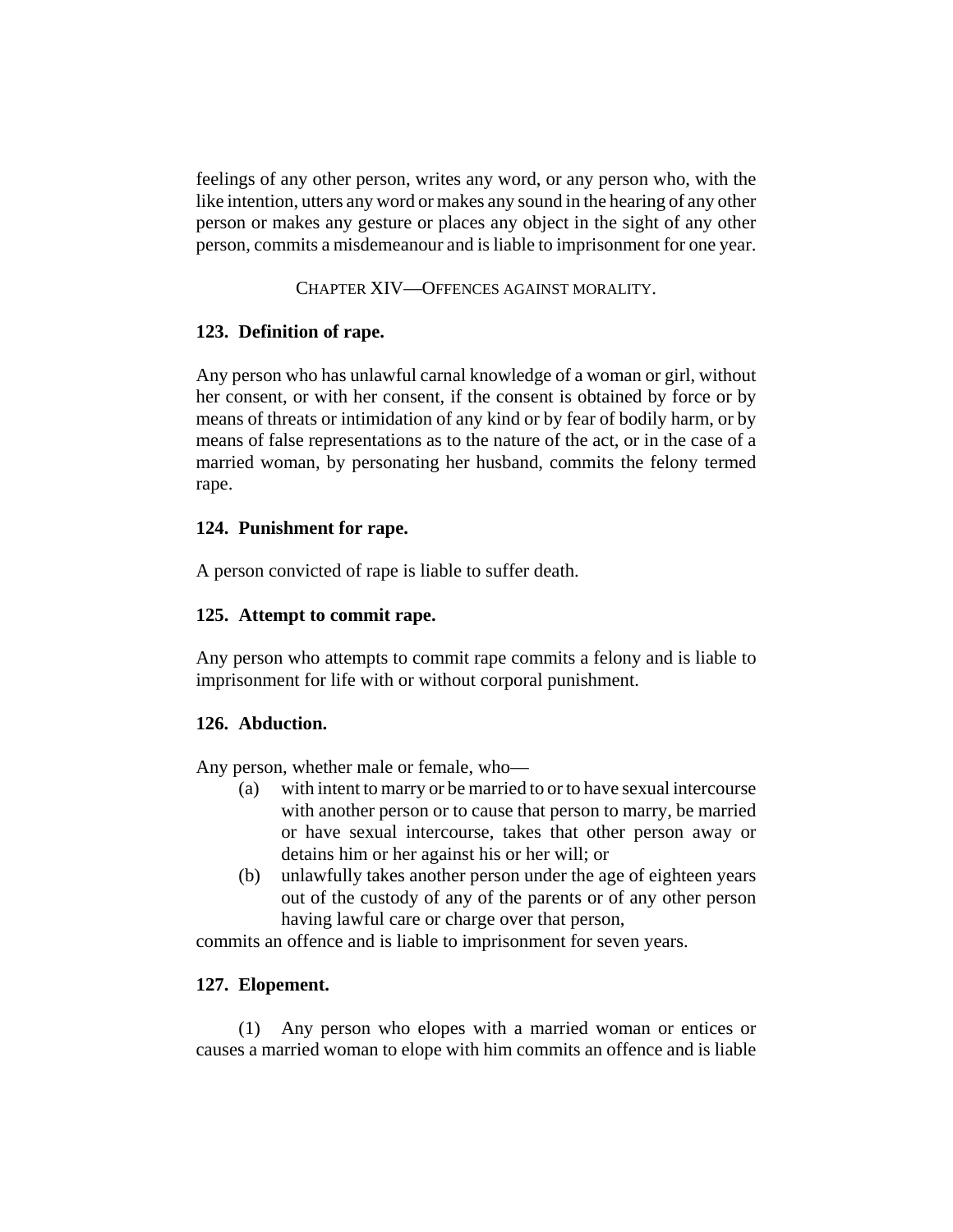on conviction to imprisonment for a term not exceeding twelve months or to a fine not exceeding two hundred shillings; and, in addition, the court shall order any such person on first conviction to pay the aggrieved party compensation of six hundred shillings, and on a subsequent conviction compensation not exceeding twelve hundred shillings.

(2) Any female who elopes with a married man or entices or causes a married man to elope commits an offence and is liable on first conviction to imprisonment for a term not exceeding twelve months or to a fine not exceeding two hundred shillings; and, in addition, the court shall order any such person on first conviction to pay the aggrieved party compensation of six hundred shillings, and on a subsequent conviction compensation not exceeding twelve hundred shillings.

(3) Any person who agrees to elope with another person commits an offence and is liable on first conviction to a caution by the court and on a subsequent conviction to imprisonment for a term not exceeding six months or to a fine not exceeding six hundred shillings.

#### **128. Indecent assaults, etc.**

(1) Any person who unlawfully and indecently assaults any woman or girl commits a felony and is liable to imprisonment for fourteen years, with or without corporal punishment.

(2) It shall be no defence to a charge for an indecent assault on a girl under the age of eighteen years to prove that she consented to the act of indecency.

(3) Any person who, intending to insult the modesty of any woman or girl, utters any word, makes any sound or gesture or exhibits any object, intending that such word or sound shall be heard, or that such gesture or object shall be seen by such woman or girl, or intrudes upon the privacy of such woman or girl, commits a misdemeanour and is liable to imprisonment for one year.

### **129. Defilement of girl under the age of eighteen.**

(1) Any person who unlawfully has sexual intercourse with a girl under the age of eighteen years commits an offence and is liable to suffer death.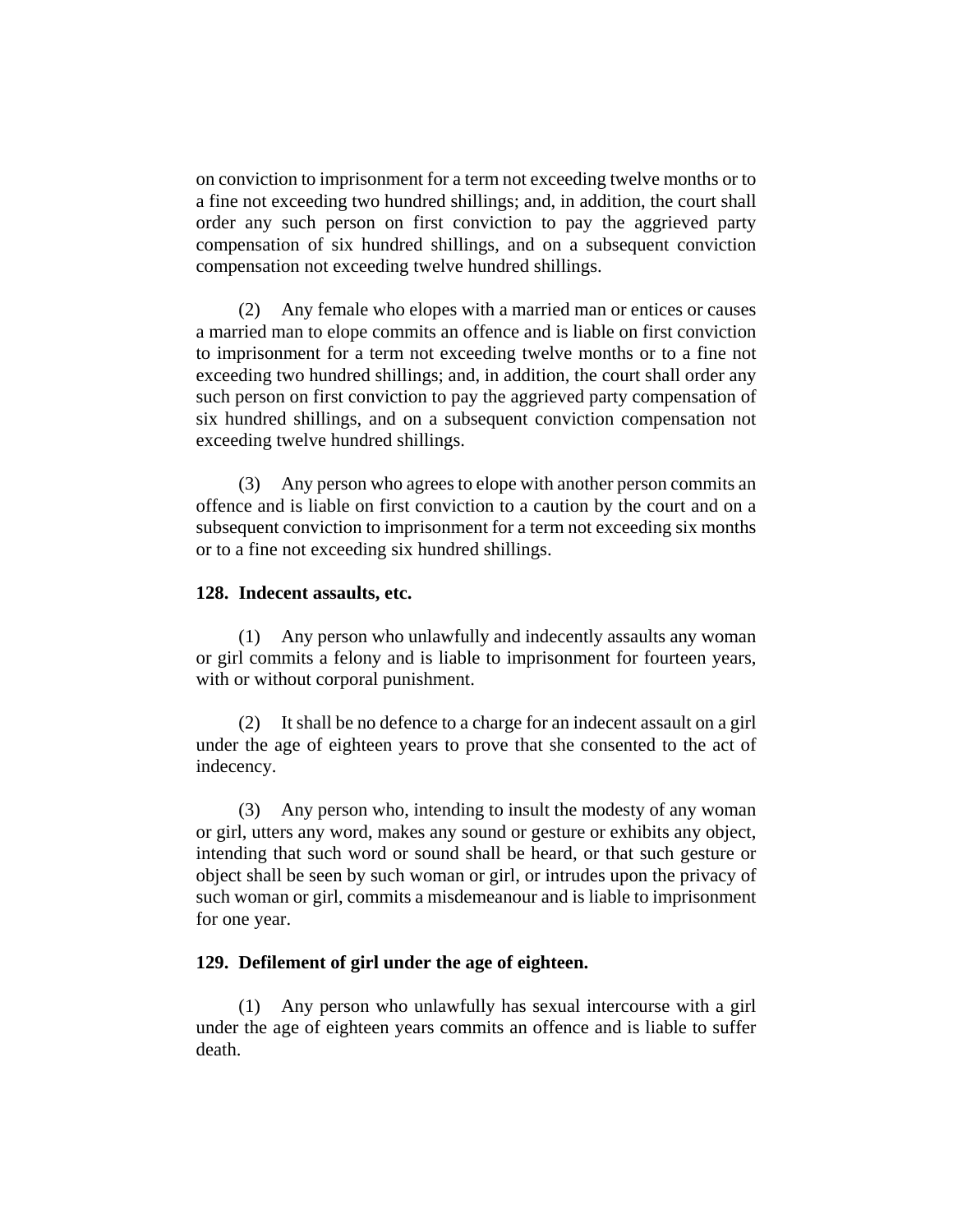(2) Any person who attempts to have unlawful sexual intercourse with a girl under the age of eighteen years commits an offence and is liable to imprisonment for eighteen years, with or without corporal punishment.

## **130. Defilement of idiots or imbeciles.**

Any person who, knowing a woman or girl to be an idiot or imbecile, has or attempts to have unlawful carnal knowledge of her under circumstances not amounting to rape, but which prove that the offender knew at the time of the commission of the offence that the woman or girl was an idiot or imbecile, commits a felony and is liable to imprisonment for fourteen years.

## **131. Procuration.**

- (1) Any person who—
- (a) procures or attempts to procure any girl or woman under the age of twenty-one years to have unlawful carnal connection, either in Uganda or elsewhere, with any other person or persons;
- (b) procures or attempts to procure any woman or girl to become, either in Uganda or elsewhere, a common prostitute;
- (c) procures or attempts to procure any woman or girl to leave Uganda, with intent that she may become an inmate of or frequent a brothel elsewhere; or
- (d) procures or attempts to procure any woman or girl to leave her usual place of abode in Uganda, such place not being a brothel, with intent that she may, for the purposes of prostitution, become an inmate of or frequent a brothel either in Uganda or elsewhere,

commits an offence and is liable to imprisonment for seven years.

(2) No person shall be convicted of any offence under this section upon the evidence of one witness only, unless that witness is corroborated in some material particular by evidence implicating the accused.

## **132. Procuring defilement of women by threats, etc.**

- (1) Any person who—
- (a) by threats or intimidation procures or attempts to procure any woman or girl to have any unlawful carnal connection, either in Uganda or elsewhere;
- (b) by false pretences or false representations procures any woman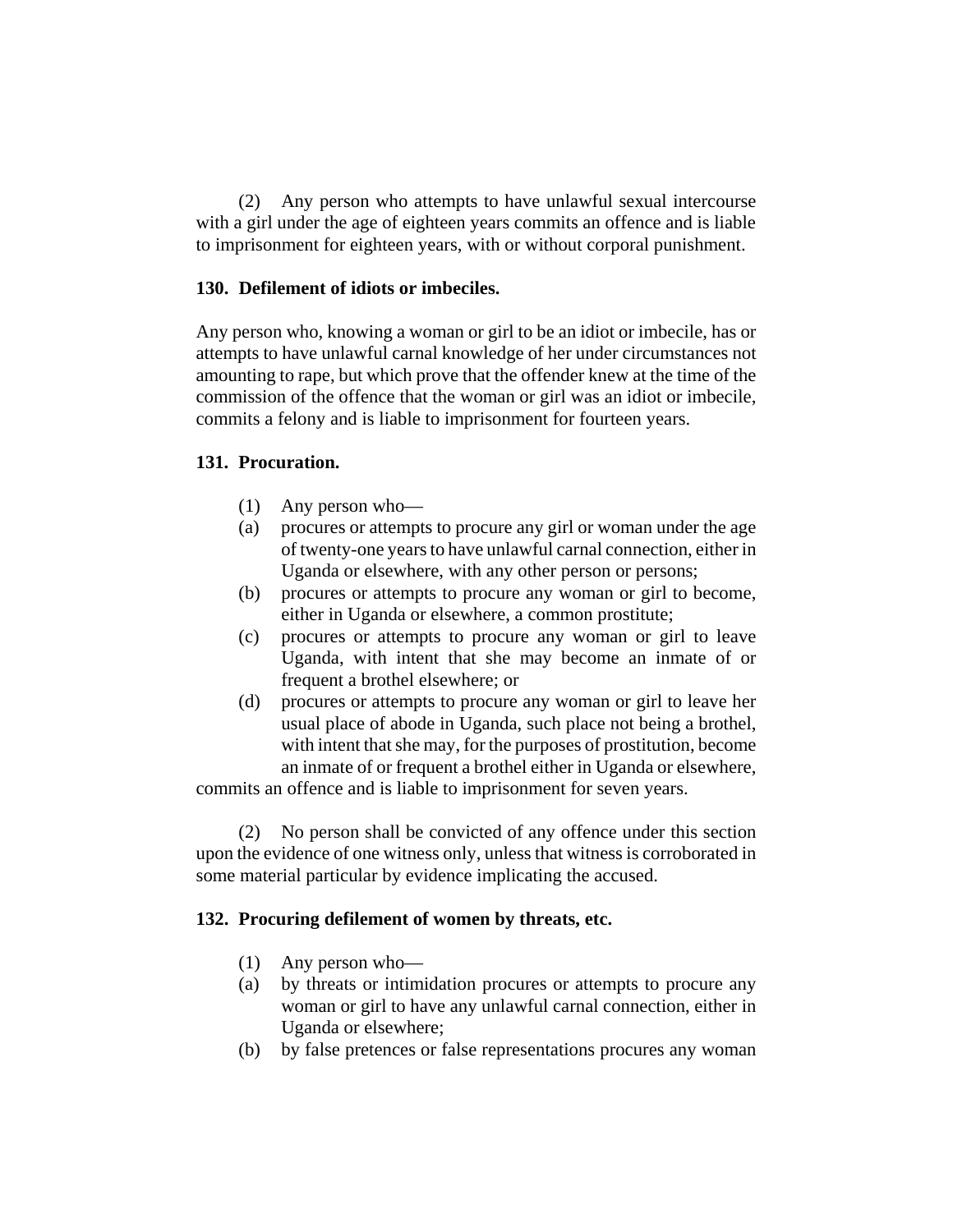or girl to have any unlawful carnal connection, either in Uganda or elsewhere; or

(c) applies, administers to or causes to be taken by any woman or girl any drug, matter or thing with intent to stupefy or overpower her so as to thereby enable any person to have unlawful carnal connection with that woman or girl,

commits a misdemeanour.

(2) No person shall be convicted of an offence under this section upon the evidence of one witness only, unless that witness is corroborated in some material particular by evidence implicating the accused.

## **133. Householder, etc. permitting defilement of girl under the age of eighteen.**

Any person who, being the owner or occupier of premises or having or acting or assisting in the management or control of the premises, induces or knowingly suffers any girl under the age of eighteen years to resort to or be upon such premises for the purpose of being unlawfully and carnally known by any man, whether such carnal knowledge is intended to be with any particular man or generally, commits a felony and is liable to imprisonment for five years.

## **134. Detention with sexual intent.**

(1) Any person who unlawfully detains another person for the purpose of sexual intercourse commits an offence.

(2) Where a person is in any place or in a brothel for the purpose of having unlawful sexual intercourse, a person shall be deemed to have unlawfully detained that person if, with intent to induce him or her to remain in that place or brothel, such person withholds from the person detained any wearing apparel or other property belonging to the person detained or where wearing apparel has been lent or supplied by that person, such person in any manner threatens that other person if he or she takes away the wearing apparel.

(3) No legal proceedings, whether civil or criminal, shall be taken against any person unlawfully detained under this section for taking away or being found in possession of any wearing apparel as was necessary to enable that person to leave the place or brothel where the detention occurred.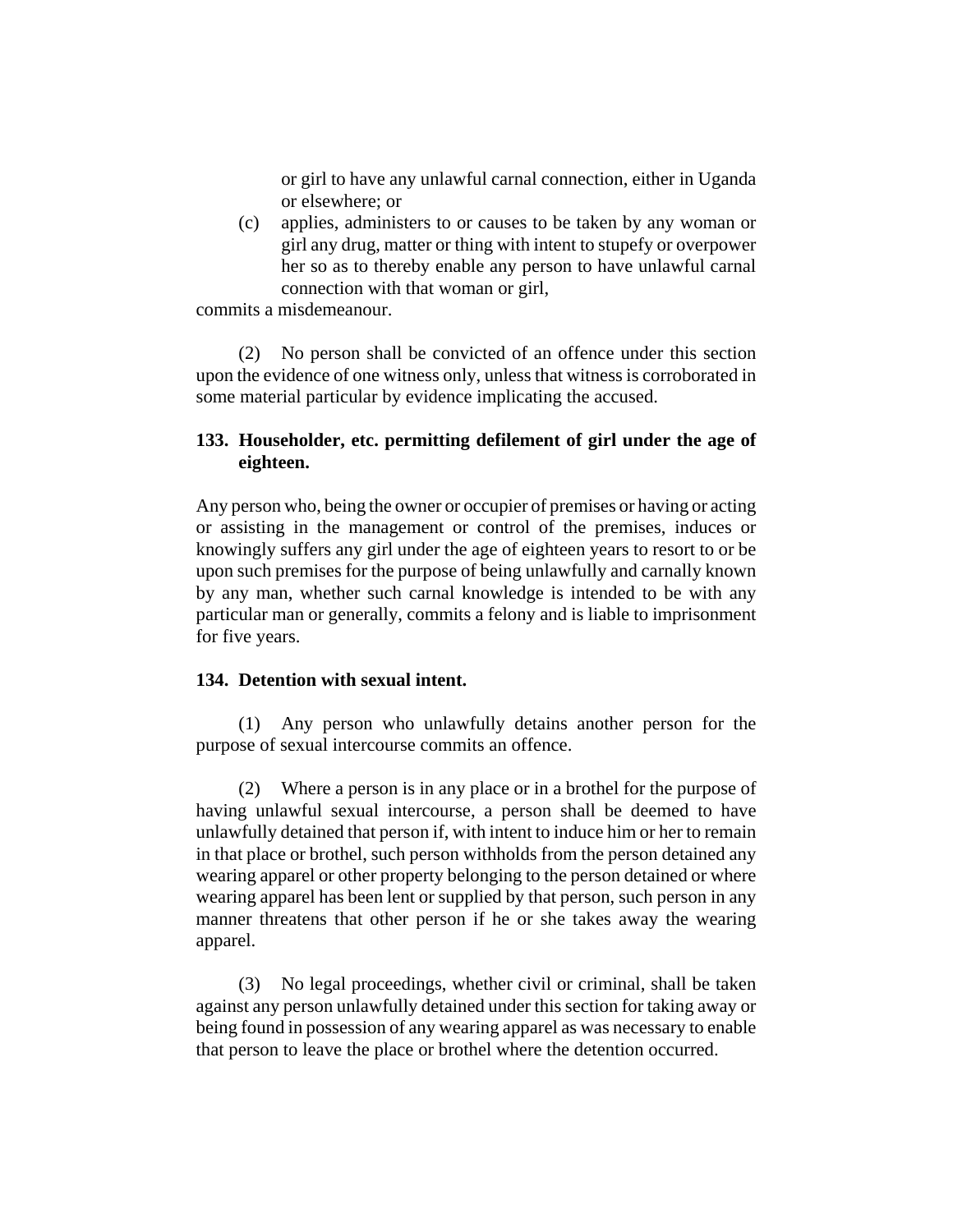(4) A person convicted of an offence under subsection (1) or (3) is liable to imprisonment for seven years.

(5) Where a person is detained in custody, any person having authority to detain or keep that person in custody and any inmate or other person who procures, participates in, compels, facilitates or has unlawful sexual intercourse with the person detained commits an offence and is liable to suffer death.

#### **135. Power of search.**

(1) If it appears to a magistrate, on information made before him or her on oath by any person who, in the opinion of the magistrate, is acting bona fide in the interests of any other person, that there is reasonable cause to suspect that that person is unlawfully detained for immoral purposes in any place within the jurisdiction of that magistrate, the magistrate may issue a warrant authorising the person named in it to search for, and, when found, to keep in a place of safety the person unlawfully detained until he or she can be brought before a magistrate; and the magistrate before whom a person unlawfully detained is brought may cause that person to be delivered up to the parents or guardian or otherwise dealt with as the circumstances may permit and require.

(2) A magistrate issuing such warrant may, by the same or any other warrant, cause any person accused of so unlawfully detaining such person to be apprehended and brought before a magistrate and proceedings to be taken for punishing that person according to law.

(3) A person shall be deemed to be unlawfully detained for immoral purposes if he or she is so detained for the purpose of sexual intercourse or other sexual gratification with any particular person or generally.

(4) Any person authorised by warrant under this section to search for a person unlawfully detained for immoral purposes may enter, if need be by force, any house, building or other place mentioned in the warrant, and may remove that person from it.

#### **136. Person living on earnings of prostitution.**

(1) Every person who knowingly lives wholly or in part on the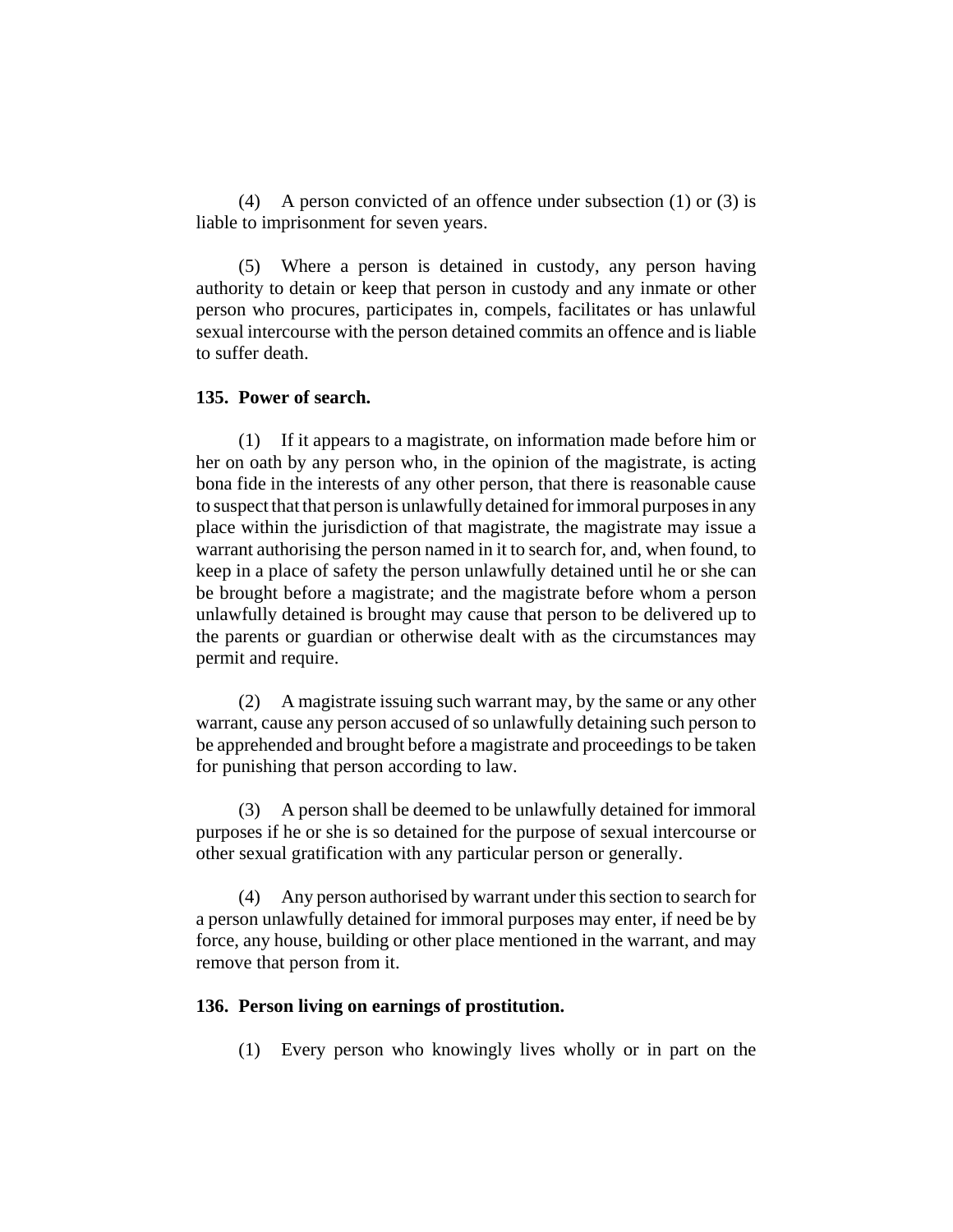earnings of prostitution and every person who in any place solicits or importunes for immoral purposes commits an offence and is liable to imprisonment for seven years.

(2) Where a person is proved to live with or to be habitually in the company of a prostitute or is proved to have exercised control, direction or influence over the movements of a prostitute in such a manner as to show that he or she is aiding, abetting or compelling his or her prostitution with any other person, or generally, that person shall, unless he or she shall satisfy the court to the contrary, be deemed to be knowingly living on the earnings of prostitution.

## **137. Brothels.**

Any person who keeps a house, room, set of rooms or place of any kind for purposes of prostitution commits an offence and is liable to imprisonment for seven years.

## **138. Definition of prostitute and prostitution.**

In this Code, "prostitute" means a person who, in public or elsewhere, regularly or habitually holds himself or herself out as available for sexual intercourse or other sexual gratification for monetary or other material gain, and "prostitution" shall be construed accordingly.

## **139. Prohibition of prostitution.**

Any person who practises or engages in prostitution commits an offence and is liable to imprisonment for seven years.

## **140. Conspiracy to defile.**

Any person who conspires with another to induce any woman or girl, by means of any false pretence or other fraudulent means, to permit any man to have unlawful carnal knowledge of her commits a felony and is liable to imprisonment for three years.

## **141. Attempts to procure abortion.**

Any person who, with intent to procure the miscarriage of a woman whether she is or is not with child, unlawfully administers to her or causes her to take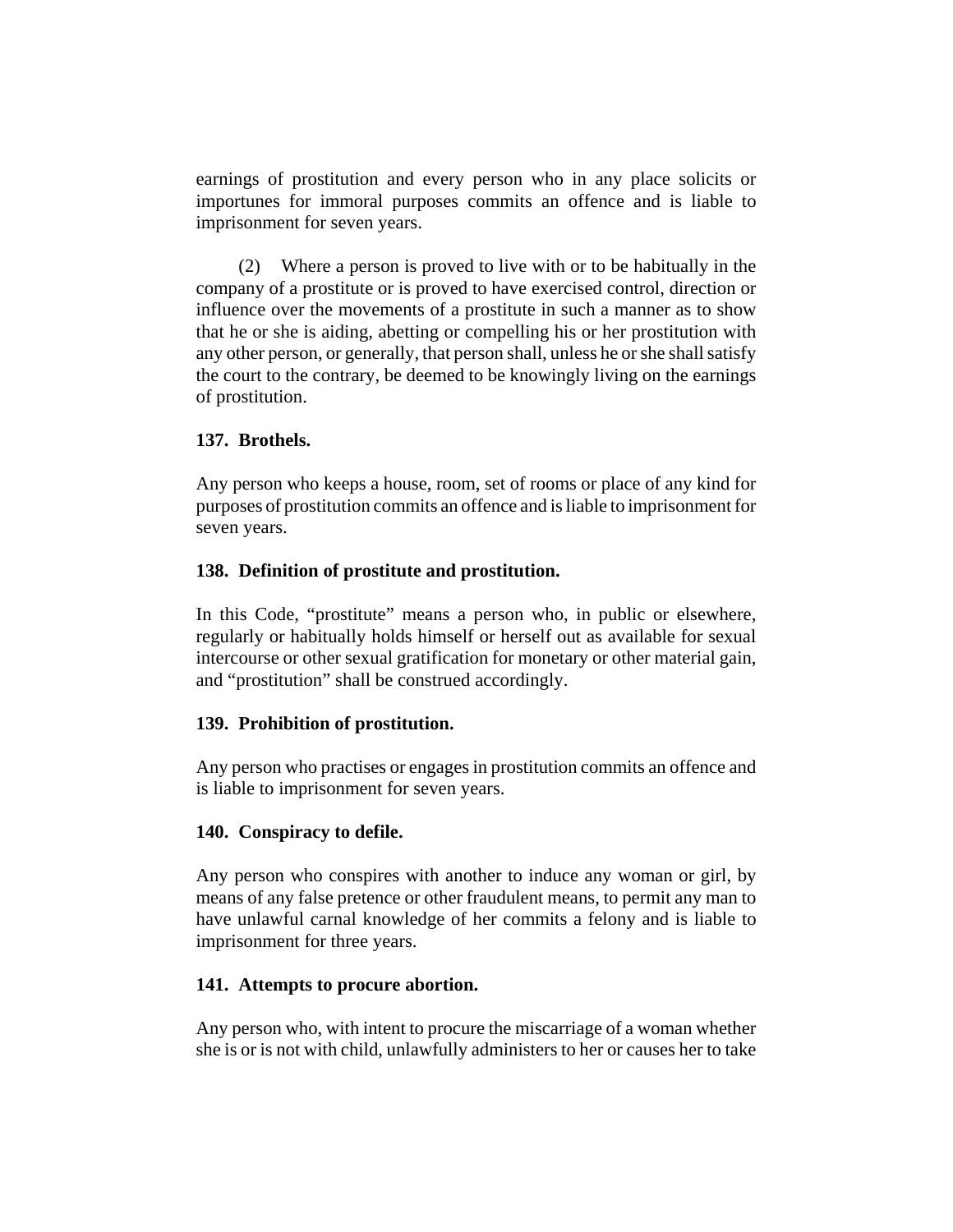any poison or other noxious thing, or uses any force of any kind, or uses any other means, commits a felony and is liable to imprisonment for fourteen years.

## **142. Procuring miscarriage.**

Any woman who, being with child, with intent to procure her own miscarriage, unlawfully administers to herself any poison or other noxious thing, or uses any force of any kind, or uses any other means, or permits any such things or means to be administered to or used on her, commits a felony and is liable to imprisonment for seven years.

## **143. Supplying drugs, etc. to procure abortion.**

Any person who unlawfully supplies to or procures for any person any thing, knowing that it is intended to be unlawfully used to procure the miscarriage of a woman, whether she is or is not with child, commits a felony and is liable to imprisonment for three years.

## **144. Knowledge of age of female immaterial.**

Except as otherwise expressly stated, it is immaterial in the case of any of the offences committed with respect to a woman or girl under a specified age that the accused person did not know that the woman or girl was under that age, or believed that she was not under that age.

# **145. Unnatural offences.**

Any person who—

- (a) has carnal knowledge of any person against the order of nature;
- (b) has carnal knowledge of an animal; or
- (c) permits a male person to have carnal knowledge of him or her against the order of nature,

commits an offence and is liable to imprisonment for life.

## **146. Attempt to commit unnatural offences.**

Any person who attempts to commit any of the offences specified in section 145 commits a felony and is liable to imprisonment for seven years.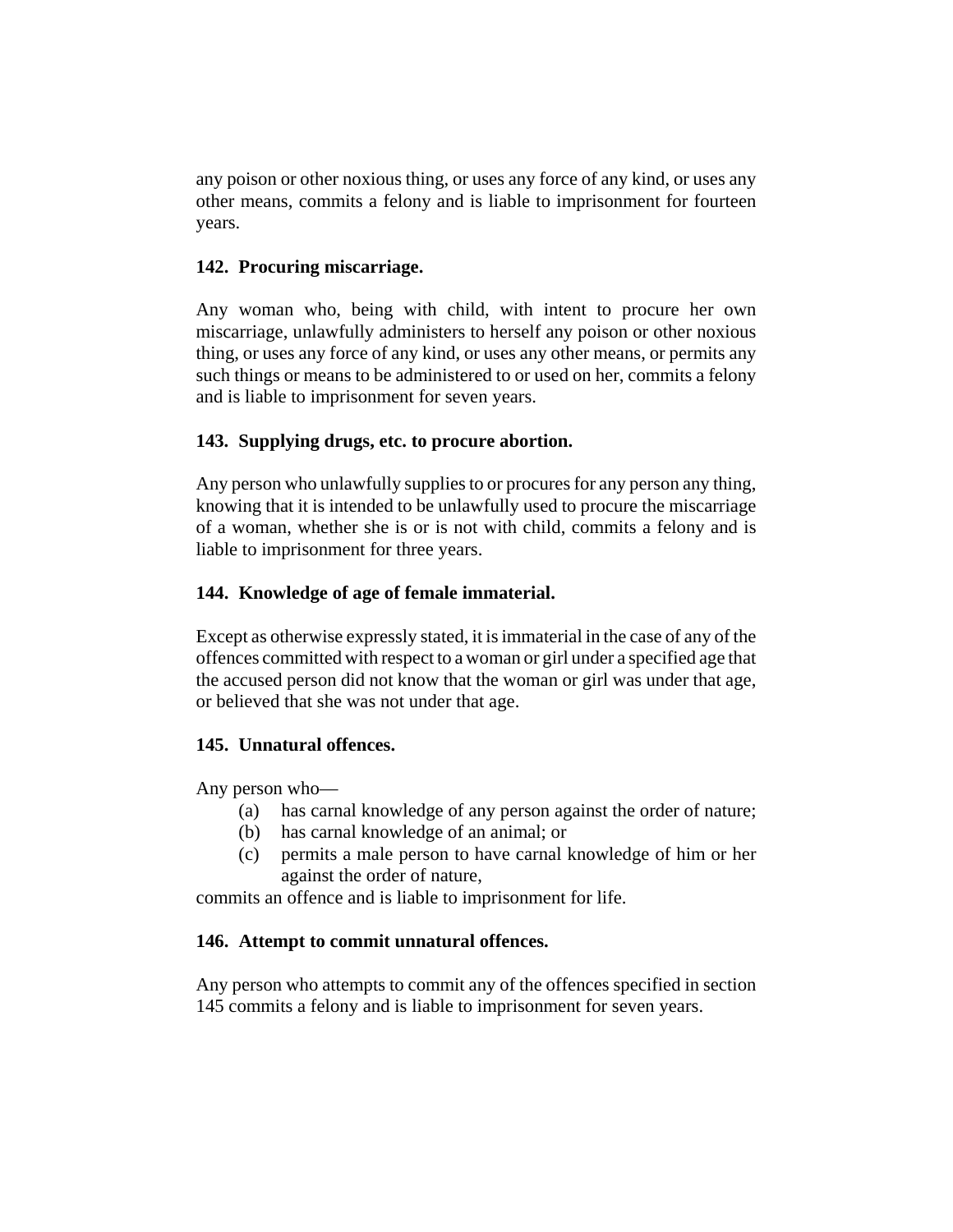### **147. Indecent assaults on boys under eighteen.**

Any person who unlawfully and indecently assaults a boy under the age of eighteen years commits a felony and is liable to imprisonment for fourteen years, with or without corporal punishment.

### **148. Indecent practices.**

Any person who, whether in public or in private, commits any act of gross indecency with another person or procures another person to commit any act of gross indecency with him or her or attempts to procure the commission of any such act by any person with himself or herself or with another person, whether in public or in private, commits an offence and is liable to imprisonment for seven years.

### **149. Incest.**

(1) Any person who has sexual intercourse with another person with whom, to his or her knowledge, any of the following relationships exists—

| father                 |
|------------------------|
| father's son           |
| son                    |
| father's father        |
| mother's father        |
| son's son              |
| daughter's son         |
| brother                |
| husband's father       |
| husband's son          |
| father's brother       |
| mother's brother       |
| brother's son          |
| sister's son           |
| father's brother's son |
| mother's sister's son  |
| daughter's husband     |
| mother's husband       |
|                        |

commits an offence and is liable to imprisonment for seven years or, if that other person is under the age of eighteen years of age, to imprisonment for life.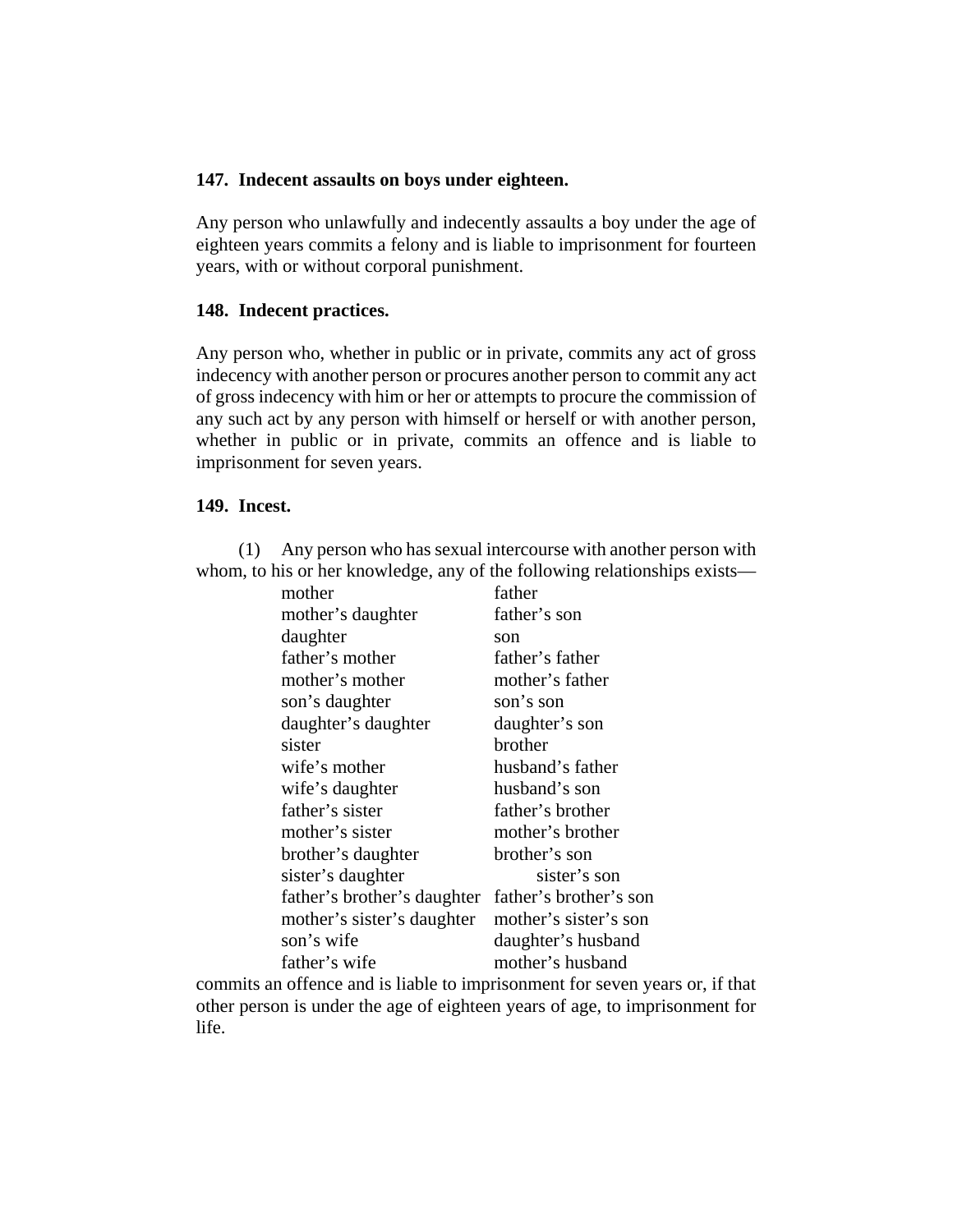(2) It is immaterial that sexual intercourse took place with the consent of the other person.

(3) Where a person is convicted of an offence under this section in relation to a person under the age of twenty-one years, the court may divest the offender of all authority over that person, and if the offender is the guardian of such person the court may order the termination of the guardianship and appoint another person as guardian.

(4) The High Court may, at any time, vary or rescind an order made under subsection (3) by the appointment of any other person as a guardian or in any other respect.

## **150. Test of relationship.**

In section 149, the expressions "brother" and "sister" respectively include half-brother and half-sister, and the section shall apply whether the relationship between the person charged with an offence and the person with whom the offence is alleged to have been committed is or is not traced through lawful wedlock.

## **151. Consent to prosecution.**

No prosecution for an offence under section 149 shall be commenced without the sanction of the Director of Public Prosecutions.

```
CHAPTER XV—OFFENCES RELATING TO MARRIAGE AND DOMESTIC
         OBLIGATIONS.
```
# **152. Fraudulent pretence of marriage.**

Any person who wilfully and by fraud causes any woman who is not lawfully married to him to believe that she is lawfully married to him and to cohabit or have sexual intercourse with him in that belief commits a felony and is liable to imprisonment for ten years.

## **153. Bigamy.**

Any person who, having a husband or wife living, goes through a ceremony of marriage which is void by reason of its taking place during the life of such husband or wife commits a felony and is liable to imprisonment for five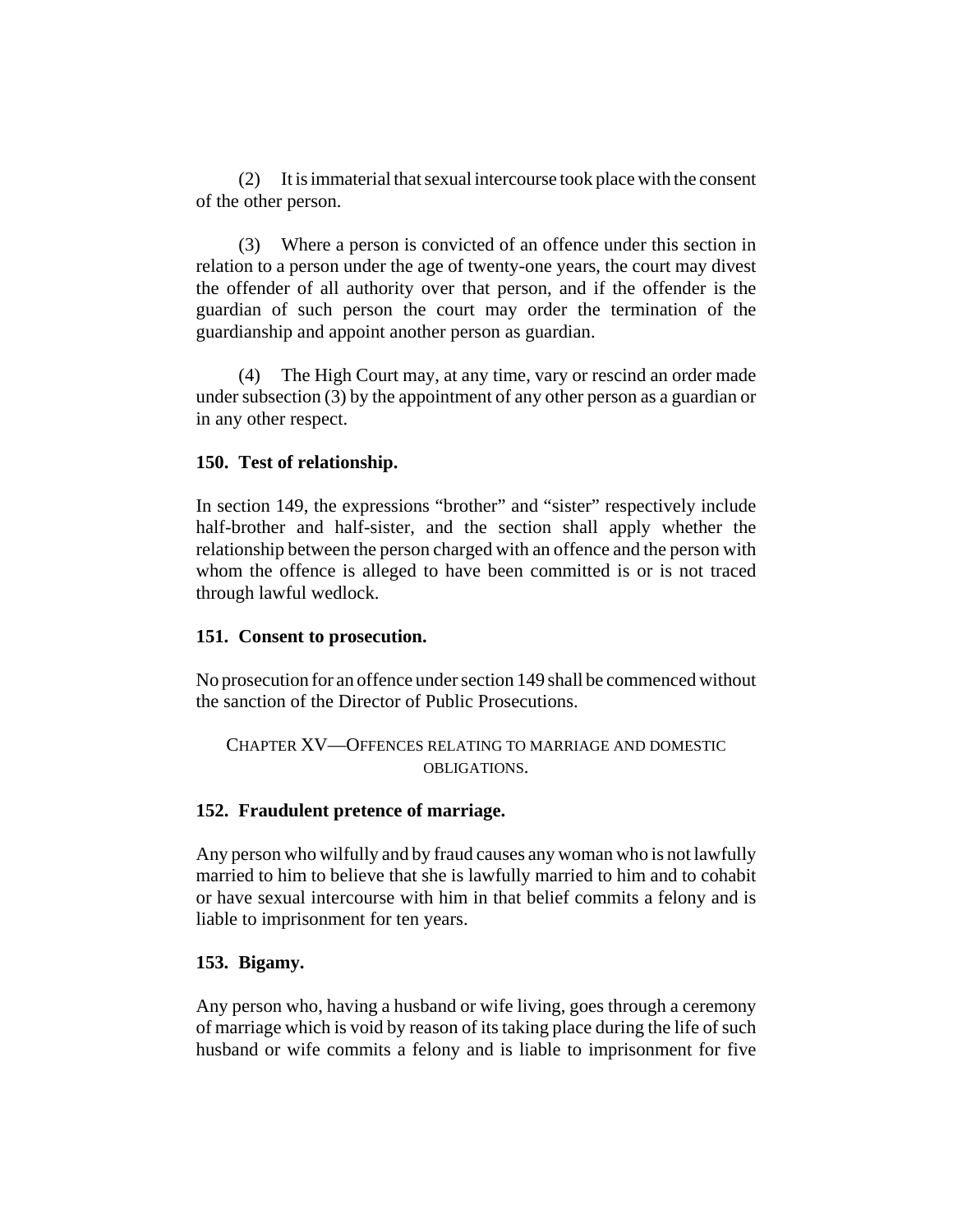years; except that this section shall not extend to any person whose marriage with such husband or wife has been declared void by a court of competent jurisdiction, nor to any person who contracts a marriage during the life of a former husband or wife, if such husband or wife, at the time of the subsequent marriage, shall have been continually absent from such person for the space of seven years, and shall not have been heard of by such person as being alive within that time.

### **154. Adultery.**

(1) Any man who has sexual intercourse with any married woman not being his wife commits adultery and is liable to imprisonment for a term not exceeding twelve months or to a fine not exceeding two hundred shillings; and, in addition, the court shall order any such man on first conviction to pay the aggrieved party compensation of six hundred shillings, and on a subsequent conviction compensation not exceeding twelve hundred shillings as may be so ordered.

(2) Any married woman who has sexual intercourse with any man not being her husband commits adultery and is liable on first conviction to a caution by the court and on a subsequent conviction to imprisonment for a term not exceeding six months.

## **155. Fraudulent marriage ceremony.**

Any person who dishonestly or with a fraudulent intention goes through the ceremony of marriage, knowing that he or she is not thereby lawfully married, commits a felony and is liable to imprisonment for five years.

## **156. Desertion of children.**

Any person who, being the parent, guardian or other person having the lawful care or charge of a child under the age of fourteen years, and being able to maintain such child, wilfully and without lawful or reasonable cause deserts the child and leaves it without means of support, commits a misdemeanour.

# **157. Neglecting to provide food, etc. for children.**

Any person who, being the parent or guardian or other person having the lawful care or charge of any child of tender years and unable to provide for itself, refuses or neglects, being able to do so, to provide sufficient food,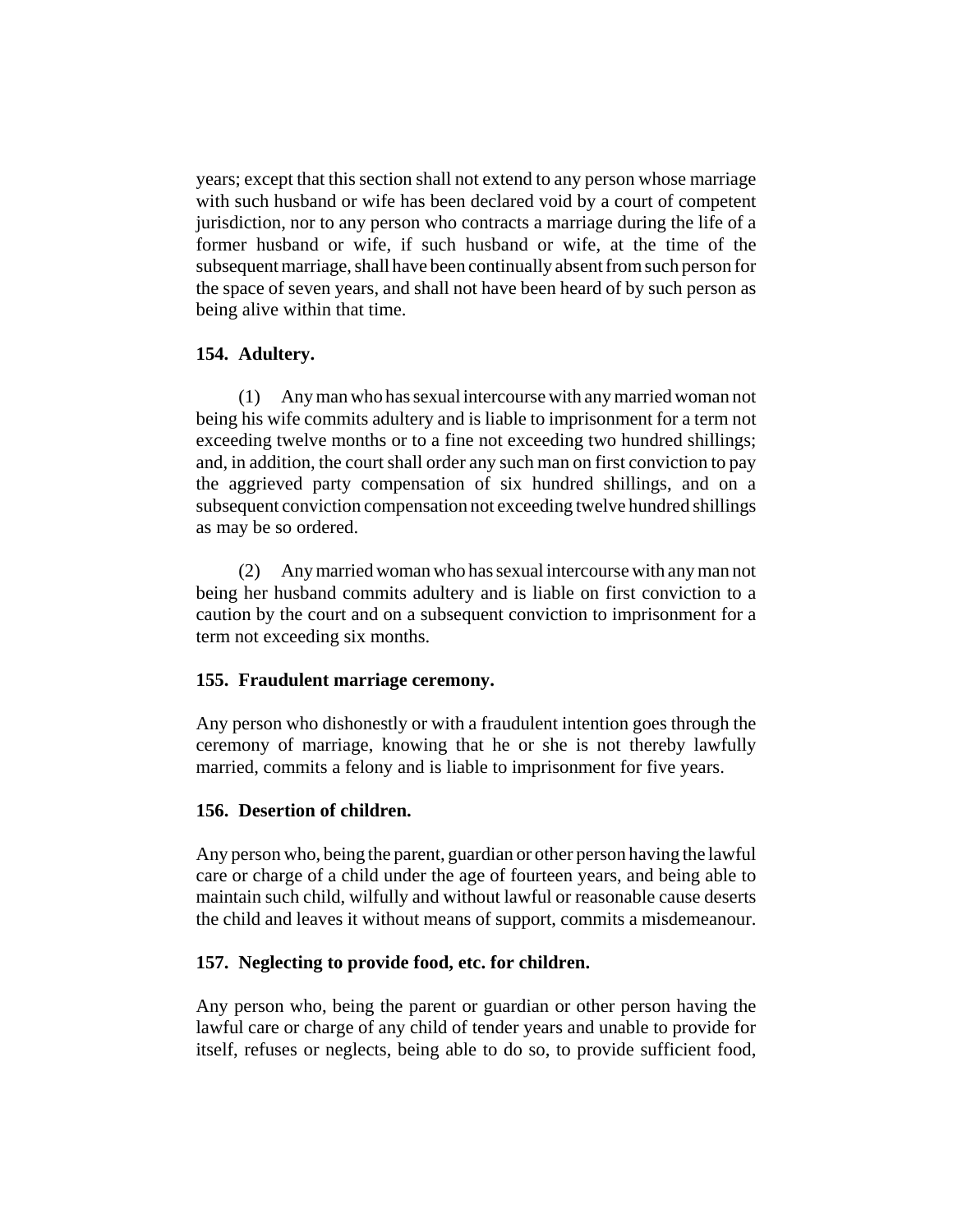clothes, bedding and other necessaries for such child, so as thereby to injure the health of the child, commits a misdemeanour.

#### **158. Master not providing for servants or apprentices.**

Any person who, being legally liable either as master or mistress to provide for any apprentice or servant necessary food, clothing or lodging, wilfully and without lawful excuse refuses or neglects to provide the same, or unlawfully and maliciously does or causes to be done any bodily harm to such apprentice or servant so that the life of such apprentice or servant is endangered or that his or her health has been or is likely to be permanently injured, commits a misdemeanour.

#### **159. Child stealing.**

(1) Any person who, with intent to deprive any parent, guardian or other person who has the lawful care or charge of a child under the age of fourteen years of the possession of such child—

- (a) forcibly or fraudulently takes or entices away, or detains the child; or
- (b) receives or harbours the child, knowing it to have been so taken or enticed away or detained,

commits a felony and is liable to imprisonment for seven years.

(2) It is a defence to a charge of any of the offences defined in this section to prove that the accused person claimed in good faith a right to the possession of the child, or in the case of an illegitimate child, is its mother or claimed to be its father.

#### CHAPTER XVI—NUISANCES AND OFFENCES AGAINST HEALTH AND CONVENIENCE.

#### **160. Common nuisance.**

(1) Any person who does an act not authorised by law or omits to discharge a legal duty and thereby causes any common injury, or danger or annoyance, or obstructs or causes inconvenience to the public in the exercise of common rights, commits the misdemeanour termed a common nuisance and is liable to imprisonment for one year.

(2) It is immaterial that the act or omission complained of is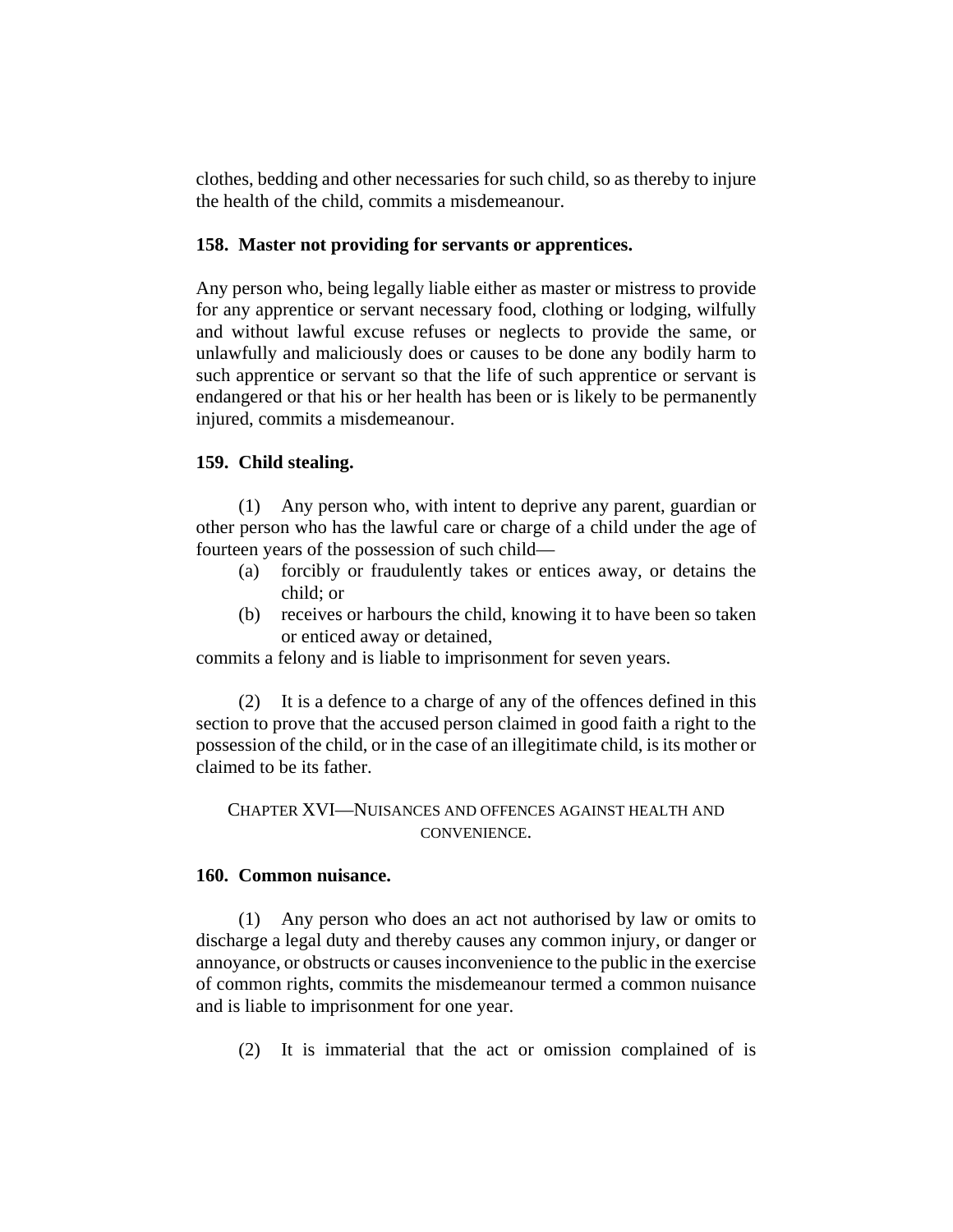convenient to a larger number of the public than it inconveniences, but the fact that it facilitates the lawful exercise of their rights by a part of the public may show that it is not a nuisance to any of the public.

#### **161. Gaming houses.**

(1) Any person being the owner or occupier, or having the use of, any house, room or place, who shall open, keep or use it for the purpose of unlawful gaming being carried on in it, and any person who, being the owner or occupier of any house, room or place, shall knowingly and wilfully permit it to be opened, kept or used by any other person for that purpose, and any person having the care or management of or in any manner assisting in conducting the business of any house, room or place opened, kept or used for that purpose, is said to keep a common gaming house.

(2) In this section, "unlawful gaming" means any game the chances of which are not alike favourable to all the players, including the banker or other person or persons by whom the game is managed, or against whom the other players stake, play or bet.

(3) Any person who keeps a common gaming house commits a misdemeanour.

(4) Any person other than the persons mentioned in subsection (1) who is found in a common gaming house shall be deemed, unless the contrary is proved, to be there for the purpose of unlawful gaming, and commits a misdemeanour and is liable to a fine of one thousand shillings for the first offence, and for each subsequent offence to a fine of three thousand shillings or to imprisonment for three months or to both such fine and imprisonment.

#### **162. Gaming machines.**

Any person who imports or has in his or her possession any machine or other contrivance for the purpose of gaming commits a misdemeanour and is liable on conviction to a fine not exceeding five hundred pounds or to imprisonment for a term not exceeding twelve months or to both such fine and imprisonment.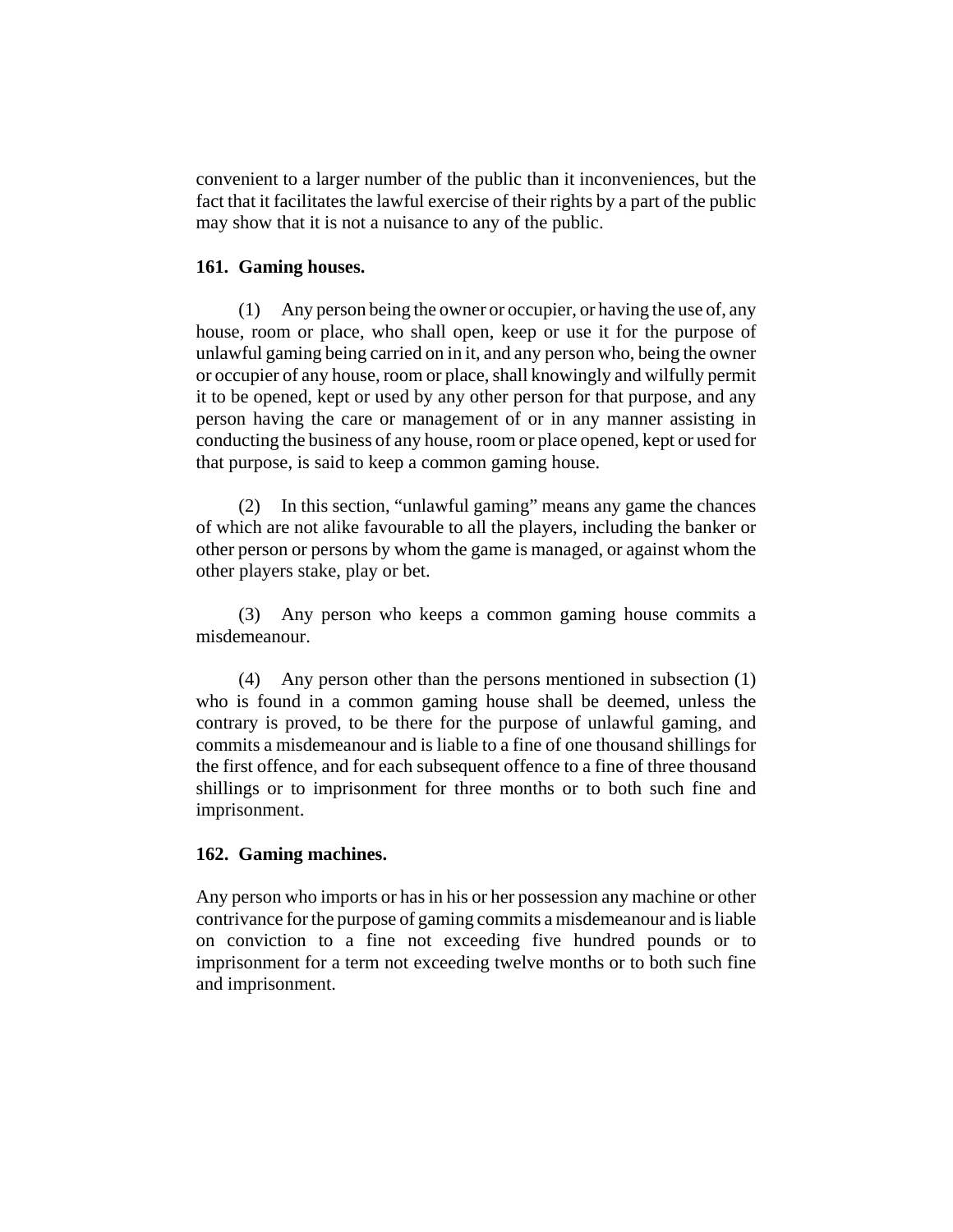#### **163. Betting houses.**

(1) Any house, room or place which is used for any of the following purposes—

- (a) for the purpose of bets being made in it between persons resorting to the place and—
	- (i) the owner, occupier or keeper of the place, or any person using the place;
	- (ii) any person procured or employed by or acting for or on behalf of any such owner, occupier or keeper, or person using the place; or any person having the care or management, or in any manner conducting the business, of the place; or
- (b) for the purpose of any money or other property being paid or received there by or on behalf of any such owner, occupier or keeper, or person using the place, as, or for the consideration—
	- (i) for an assurance, undertaking, promise or agreement, express or implied, to pay or give thereafter any money or other property on any event or contingency of or relating to any horse race or other race, fight, game, sport or exercise; or
	- (ii) for securing the paying or giving by some other person of any money or other property on any such event or contingency,

is called a common betting house.

(2) Any person who, being the owner or occupier of any house, room or place, knowingly and wilfully permits it to be opened, kept or used as a common betting house by another person or who has the use or management, or assists in conducting the business, of a common betting house, commits a misdemeanour and is liable to imprisonment for one year.

(3) Nothing in this section shall render illegal the use of a totalisator on any occasion approved by the Inspector General of Police.

(4) For the purpose of subsection (3), "totalisator" means and includes the instrument, machine or contrivance commonly known as the totalisator, and any other instrument, machine or contrivance of a like nature, or any scheme for enabling any number of persons to make bets with one another on the like principles.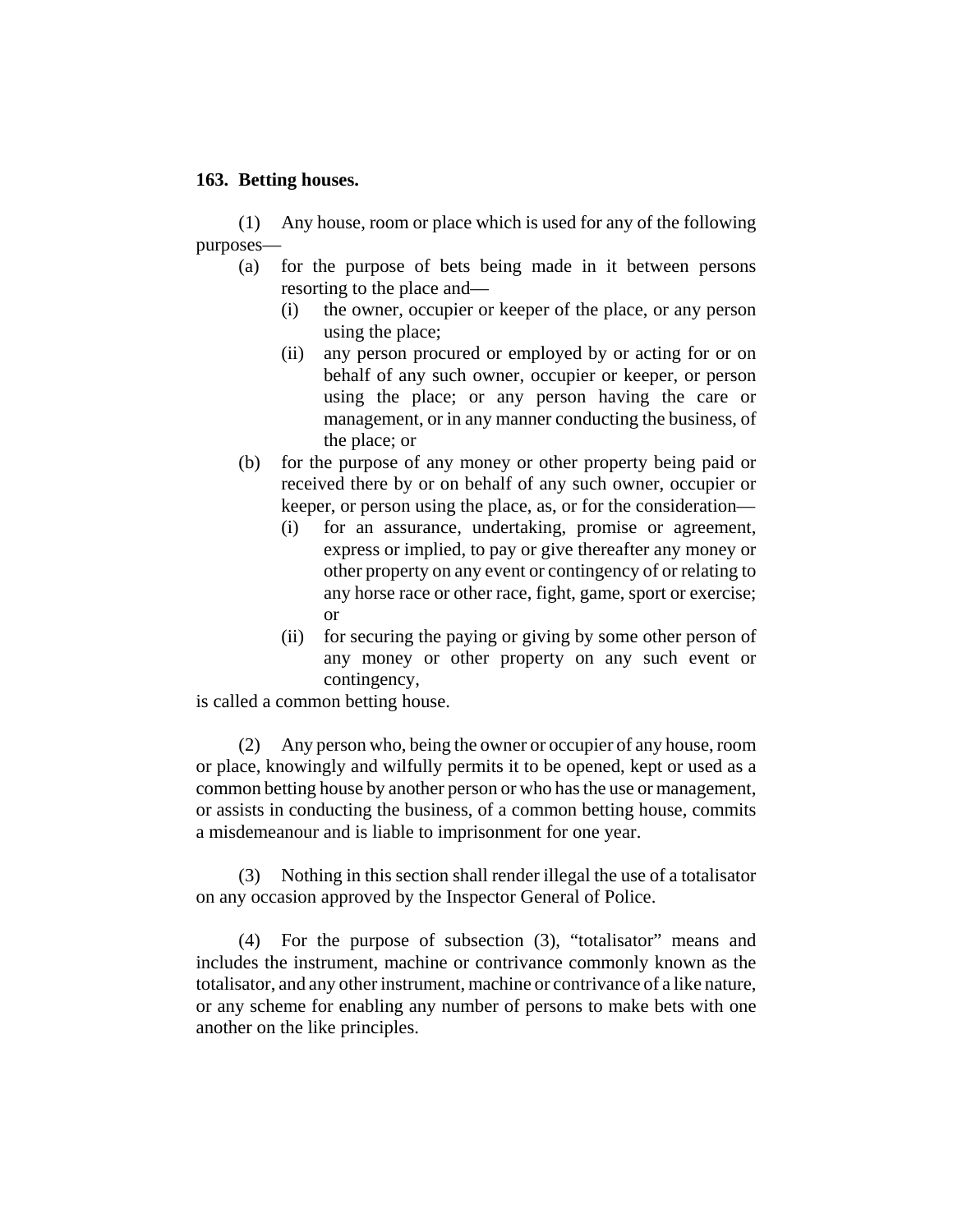## **164. Keeper of premises defined.**

Any person who appears, acts or behaves as master or mistress, or as the person having the care or management of any such house, room, set of rooms or place as is mentioned in sections 161 and 163 is to be taken to be the keeper thereof, whether he or she is or is not the real keeper.

## **165. Chain letters.**

(1) Any person who sends or causes to be sent any chain letter or who sends or receives any money or money's worth in connection with any chain letter commits a misdemeanour and is liable to imprisonment for six months or to a fine of four thousand shillings or to both such imprisonment and fine.

(2) For the purposes of this section, "chain letter" means any one of a series of similar documents addressed by one person to another person requesting the person to whom it is addressed—

- (a) to send a similar letter to a specified number of other persons; and
- (b) to remit to a person or to an address specified in the letter money or money's worth.

# **166. Traffic in obscene publications.**

- (1) Any person who—
- (a) for the purpose of or by way of trade or for the purpose of distribution or public exhibition, makes, produces or has in his or her possession any one or more obscene writings, drawings, prints, paintings, printed matter, pictures, posters, emblems, photographs, cinematograph films or any other obscene objects, or any other object tending to corrupt morals;
- (b) for any of the purposes above-mentioned imports, conveys or exports, or causes to be imported, conveyed or exported, any such matters or things, or in any manner puts any of them in circulation;
- (c) carries on or takes part in any business, whether public or private, concerned with any such matters or things, or deals in any such matters or things in any manner, or distributes any of them, or exhibits any of them publicly or makes a business of lending any of them;
- (d) advertises or makes known by any means with a view to assisting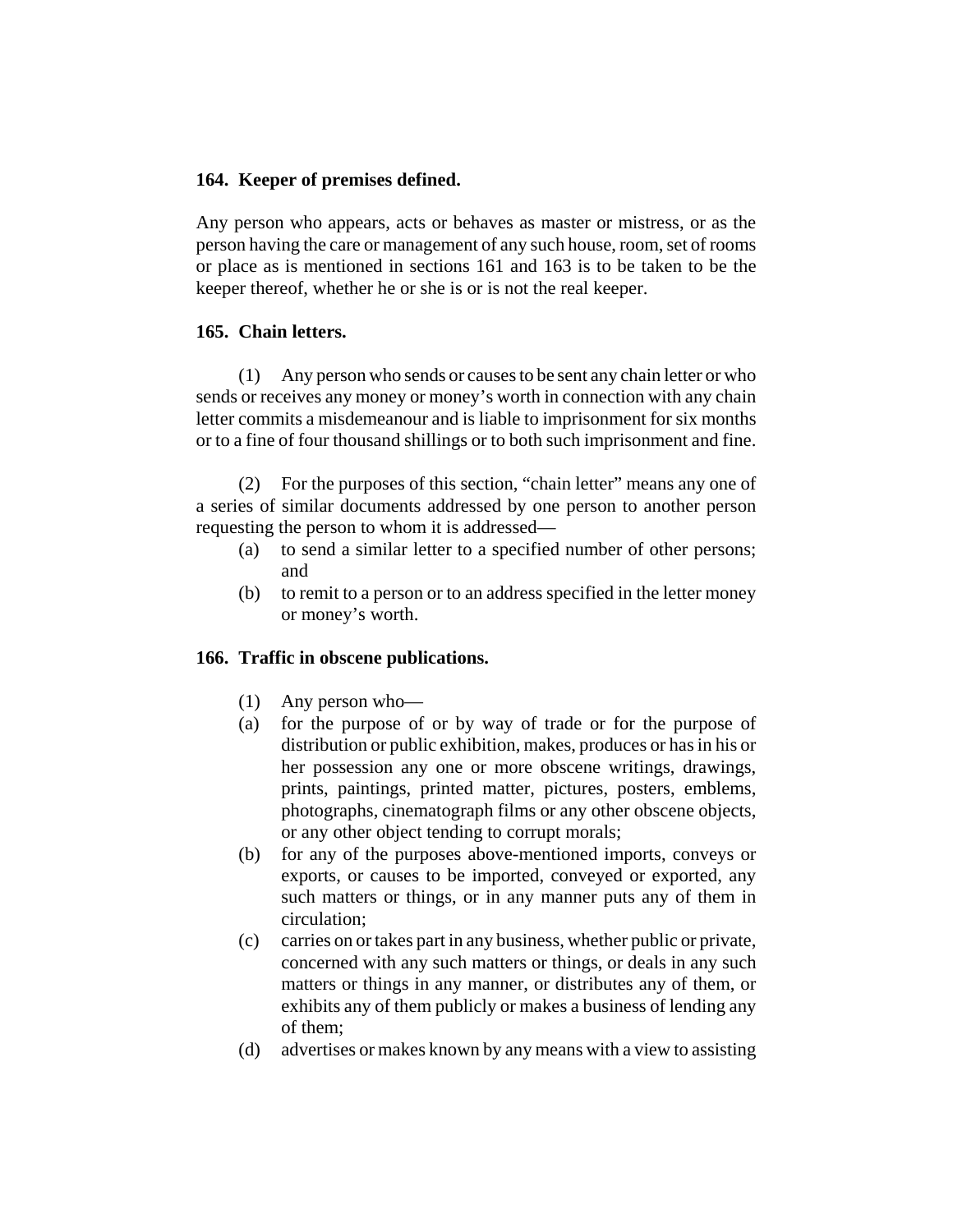the circulation of, or traffic in, any such matters or things, that a person is engaged in any of the acts referred to in this section, or advertises or makes known how, or from whom, any such matters or things can be procured either directly or indirectly; or

(e) publicly exhibits any indecent show or performance or any show or performance tending to corrupt morals,

commits a misdemeanour and is liable to imprisonment for two years or to a fine of two thousand shillings.

(2) If, in respect of any of the offences specified in subsection  $(1)(a)$ , (b), (c) or (d), any constituent element of the offence is committed in Uganda, that commission shall be sufficient to render the person accused of the offence triable for it in Uganda.

(3) A court, on convicting any person of an offence against this section, may order to be destroyed any matter or thing made, possessed or used for the purpose of that offence.

(4) A court may, on the application of the Director of Public Prosecutions, a state attorney, a public prosecutor or a superintendent of police, order the destruction of any obscene matter or thing to which this section relates, whether any person may or may not have been convicted under the provisions of this section in respect of such obscene matter or thing.

#### **167. Idle and disorderly persons.**

Any person who—

- (a) being a prostitute, behaves in a disorderly or indecent manner in any public place;
- (b) wanders or places himself or herself in any public place to beg or gather alms, or causes or procures or encourages any child to do so;
- (c) plays at any game of chance for money or money's worth in any public place;
- (d) publicly conducts himself or herself in a manner likely to cause a breach of the peace;
- (e) without lawful excuse, publicly does any indecent act;
- (f) in any public place solicits or loiters for immoral purposes;
- (g) wanders about and endeavours by the exposure of wounds or deformation to obtain or gather alms,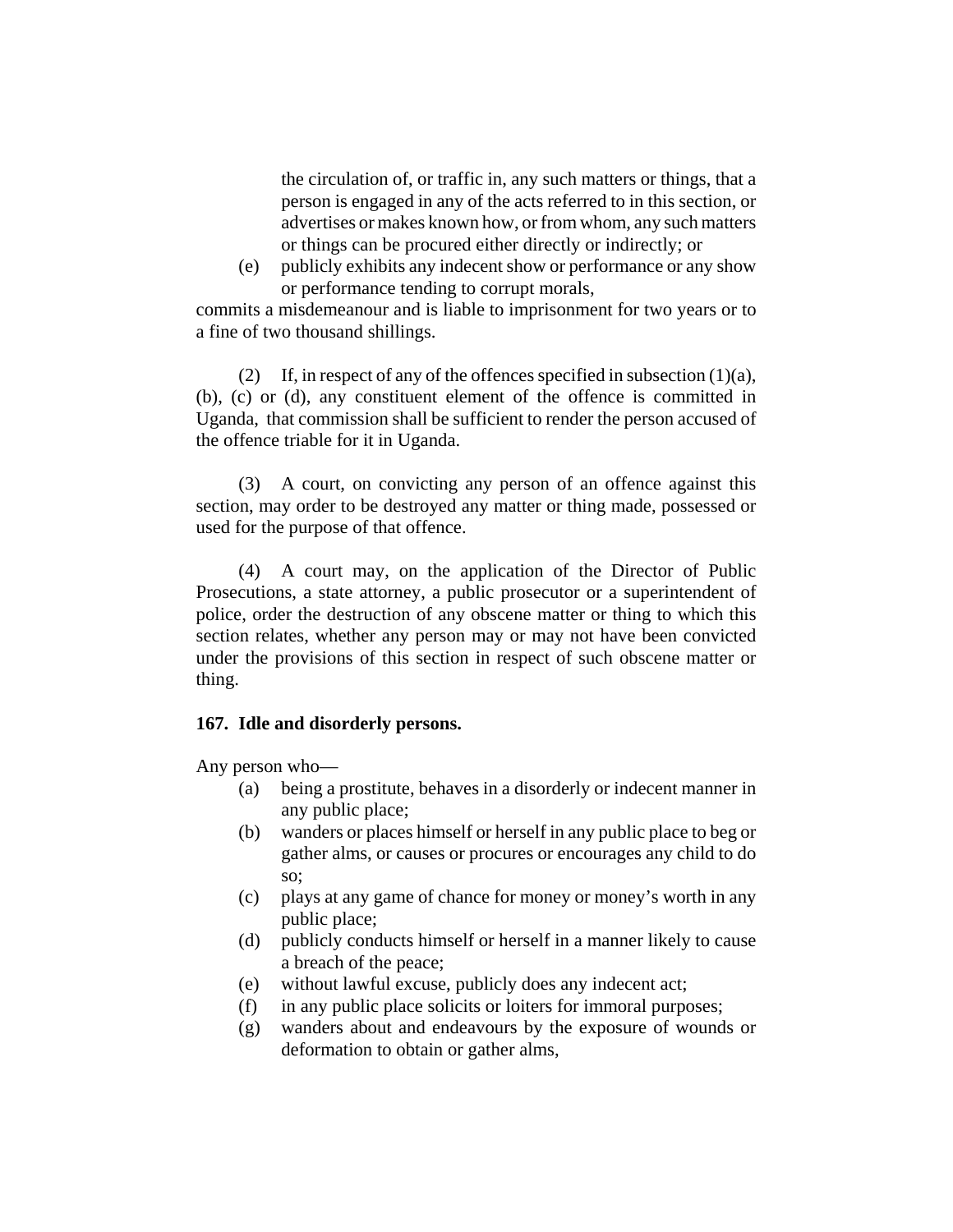shall be deemed an idle and disorderly person, and is liable on conviction to imprisonment for three months or to a fine not exceeding three thousand shillings or to both such fine and imprisonment, but in the case of an offence contrary to paragraph (a), (e) or (f) that person is liable to imprisonment for seven years.

#### **168. Rogues and vagabonds.**

- (1) Every—
- (a) person convicted of an offence under section 167 after having been previously convicted as an idle and disorderly person;
- (b) person going about as a gatherer or collector of alms, or endeavouring to procure charitable contributions of any nature or kind, under any false or fraudulent pretence;
- (c) suspected person or reputed thief who has no visible means of subsistence and cannot give a good account of himself or herself; and
- (d) person found wandering in or upon or near any premises or in any road or highway or any place adjacent thereto or in any public place at such time and under such circumstances as to lead to the conclusion that such person is there for an illegal or disorderly purpose,

shall be deemed to be a rogue and vagabond, and commits a misdemeanour and is liable for the first offence to imprisonment for six months, and for every subsequent offence to imprisonment for one year.

(2) Subsection (1)(b) shall not apply to collections made in any recognised building or place of religious worship.

#### **169. Offences in relation to uniforms.**

(1) Any person who, not being a person serving in the armed forces of Uganda or in a police force in Uganda, or in any naval, military, air or police force or constabulary of any other Commonwealth country, wears without the permission of the Minister the uniform of any of those forces or any dress having the appearance of bearing any of the regimental or other distinctive marks of such uniform, commits an offence and is liable to imprisonment for a term not exceeding seven years; except that nothing in this section shall prevent any person from wearing any uniform or dress in the course of a stage play performed in any place in which stage plays may lawfully be publicly performed, or in the course of a music hall or circus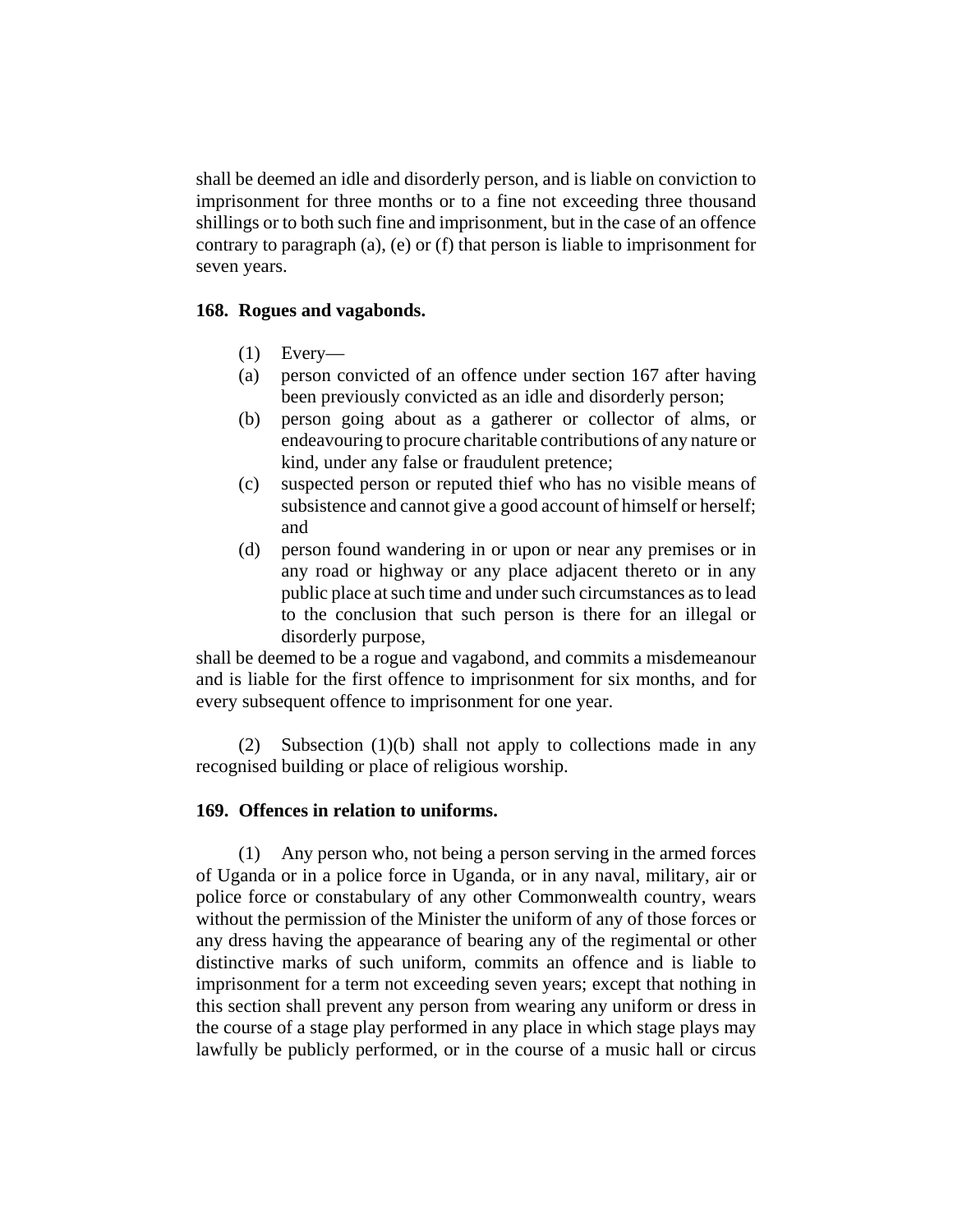performance, or in the course of any bona fide military representation.

(2) Any person who unlawfully wears the uniform of any of the forces aforesaid, or any dress having the appearance or bearing any of the regimental or other distinctive marks of any such uniform, in such a manner or in such circumstances as to be likely to bring contempt on that uniform, or employs any other person so to wear such uniform or dress, commits an offence and is liable to imprisonment for a term not exceeding seven years.

(3) Any person who, not being in the service of the Government or having previously received the written permission of the Minister so to do, imports or sells or has in his or her possession for sale any such uniform as aforesaid, or the buttons or badges appropriate thereto, commits an offence and is liable to imprisonment for a term not exceeding seven years.

(4) When any person is convicted of any offence under this section, the uniform, dress, button, badge or other thing in respect of which the offence has been committed shall be forfeited unless the Minister shall otherwise order.

## **170. Wearing of uniform declared to be for the exclusive use of persons performing services in the public interest.**

(1) The Minister may, upon the application of any persons who perform or who are members of any organisation which performs any service which in his or her opinion is in the public interest, by statutory order declare that any uniform, badge, button or other distinctive mark used by such persons and described in the notice shall be for the exclusive use of such persons.

(2) Any person who, without the authority of the persons upon whose application an order under this section has been made, uses or wears any uniform, badge, button or other distinctive mark described in the order, or any uniform, badge, button or other distinctive mark so closely resembling the same as to lead to the belief that it is a uniform, badge, button or other distinctive mark so described, commits a misdemeanour; except that nothing in this section shall prevent any person from using or wearing any such uniform, badge, button or other distinctive mark in the course of a stage play performed in any public place in which stage plays may lawfully be publicly performed, or in the course of a music hall or circus performance, if the uniform, badge, button or other distinctive mark is not used or worn in such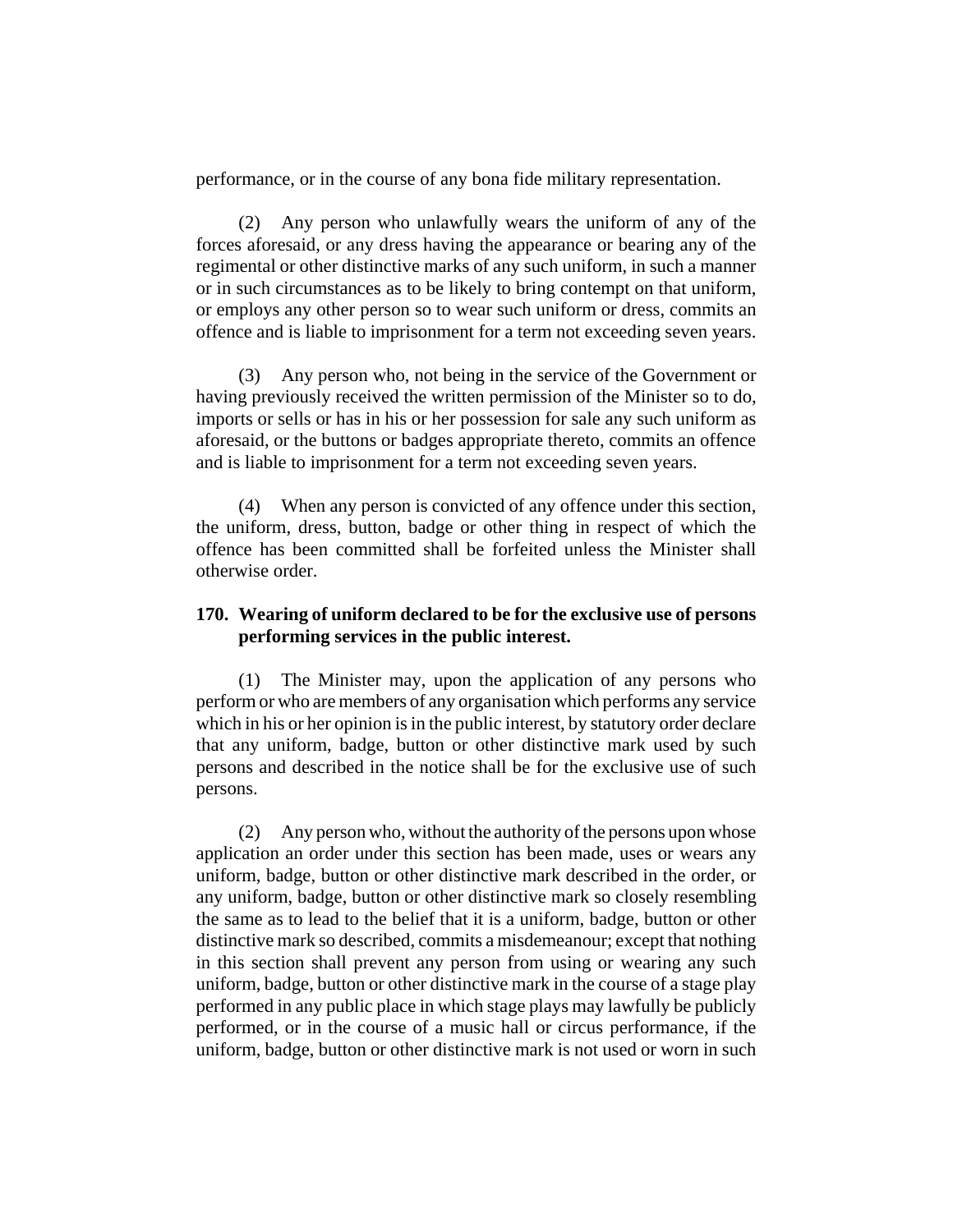a manner or in such circumstances as to bring it into contempt.

(3) Any person who, without the authority of the persons upon whose application an order under this section has been made, imports or sells or has in his or her possession for sale any uniform, badge, button or other distinctive mark described in the order commits a misdemeanour.

(4) When any person is convicted of any offence under this section, the uniform, badge, button or other distinctive mark in respect of which the offence has been committed shall be forfeited unless the Minister shall otherwise order.

## **171. Negligent act likely to spread infection of disease.**

Any person who unlawfully or negligently does any act which is and which he or she knows or has reason to believe to be likely to spread the infection of any disease dangerous to life commits an offence and is liable to imprisonment for seven years.

## **172. Adulteration of food or drink.**

Any person who adulterates any article of food or drink so as to make the article noxious as food or drink, intending to sell that article as food or drink, or knowing it to be likely that it will be sold as food or drink, commits a misdemeanour.

# **173. Sale of noxious food or drink.**

Any person who sells or offers or exposes for sale, as food or drink, any article which has been rendered or has become noxious or is in a state unfit for food or drink, knowing or having reason to believe that the same is noxious as food or drink, commits a misdemeanour.

# **174. Adulteration of drugs.**

Any person who adulterates any drug or medical preparation in such a manner as to lessen the efficacy or change the operation of such drug or medical preparation, or to make it noxious, intending that it shall be sold or used for or knowing it to be likely that it will be sold or used for any medicinal purpose, as if it had not undergone such adulteration, commits a misdemeanour.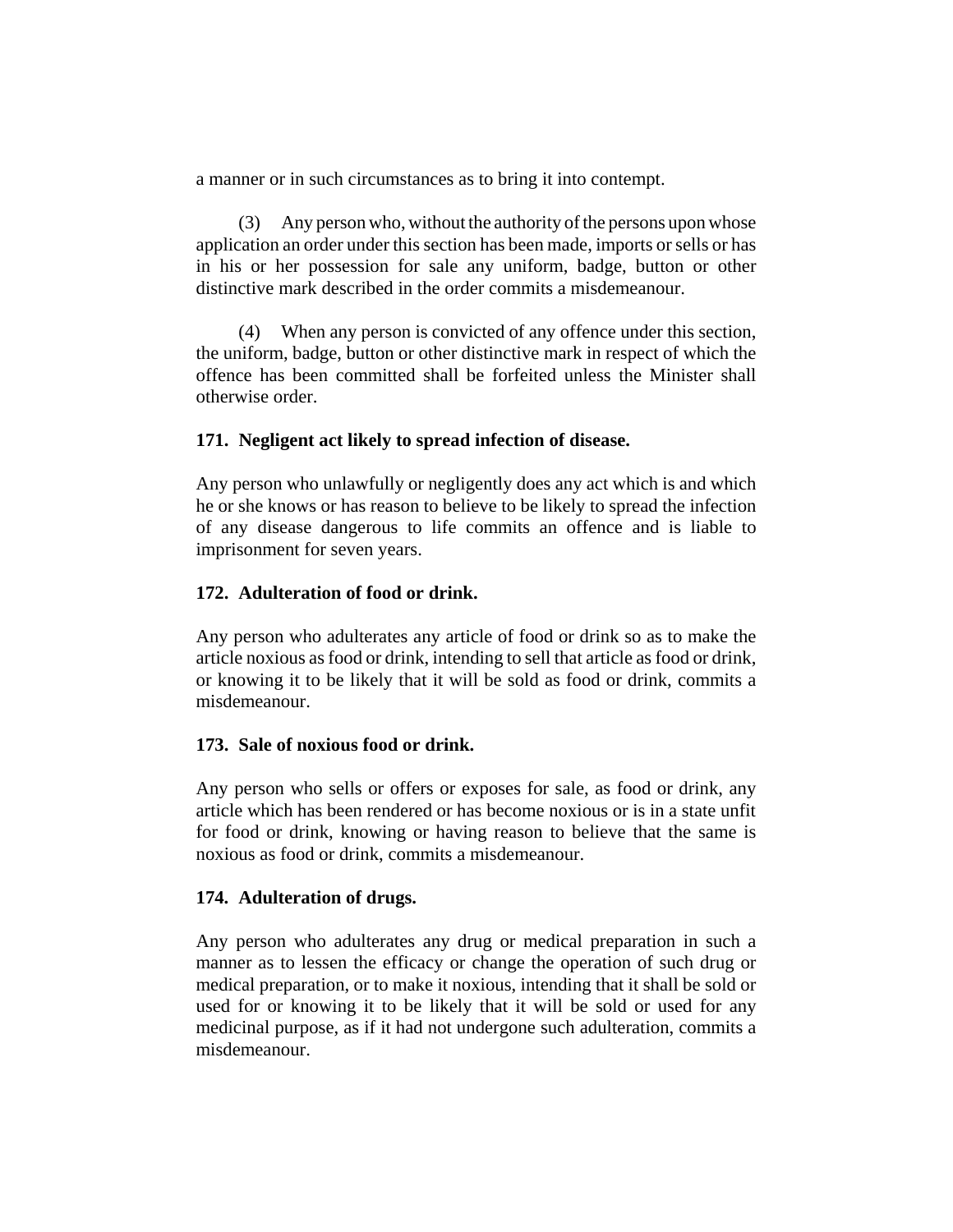## **175. Sale of adulterated drugs.**

Any person who, knowing any drug or medical preparation to have been adulterated in such a manner as to lessen its efficacy, to change its operation, or to render it noxious, sells the same or offers or exposes it for sale, or issues it from any dispensary for medicinal purposes as unadulterated, or causes it to be used for medicinal purposes by any person not knowing of the adulteration, commits a misdemeanour.

## **176. Fouling water.**

Any person who voluntarily corrupts or fouls the water of any public spring or reservoir, so as to render it less fit for the purpose for which it is ordinarily used, commits a misdemeanour.

## **177. Fouling air.**

Any person who voluntarily vitiates the atmosphere in any place so as to make it noxious to the health of persons in general dwelling or carrying on business in the neighbourhood or passing along a public way commits a misdemeanour.

## **178. Offensive trades.**

Any person who, for the purposes of trade or otherwise, makes loud noises or offensive or unwholesome smells in such places and circumstances as to annoy any considerable number of persons in the exercise of their common rights, commits an offence and is liable to be punished, as for a common nuisance.

## CHAPTER XVII—DEFAMATION.

# **179. Definition of libel.**

Any person who, by print, writing, painting, effigy or by any means otherwise than solely by gestures, spoken words or other sounds, unlawfully publishes any defamatory matter concerning another person, with intent to defame that other person, commits the misdemeanour termed libel.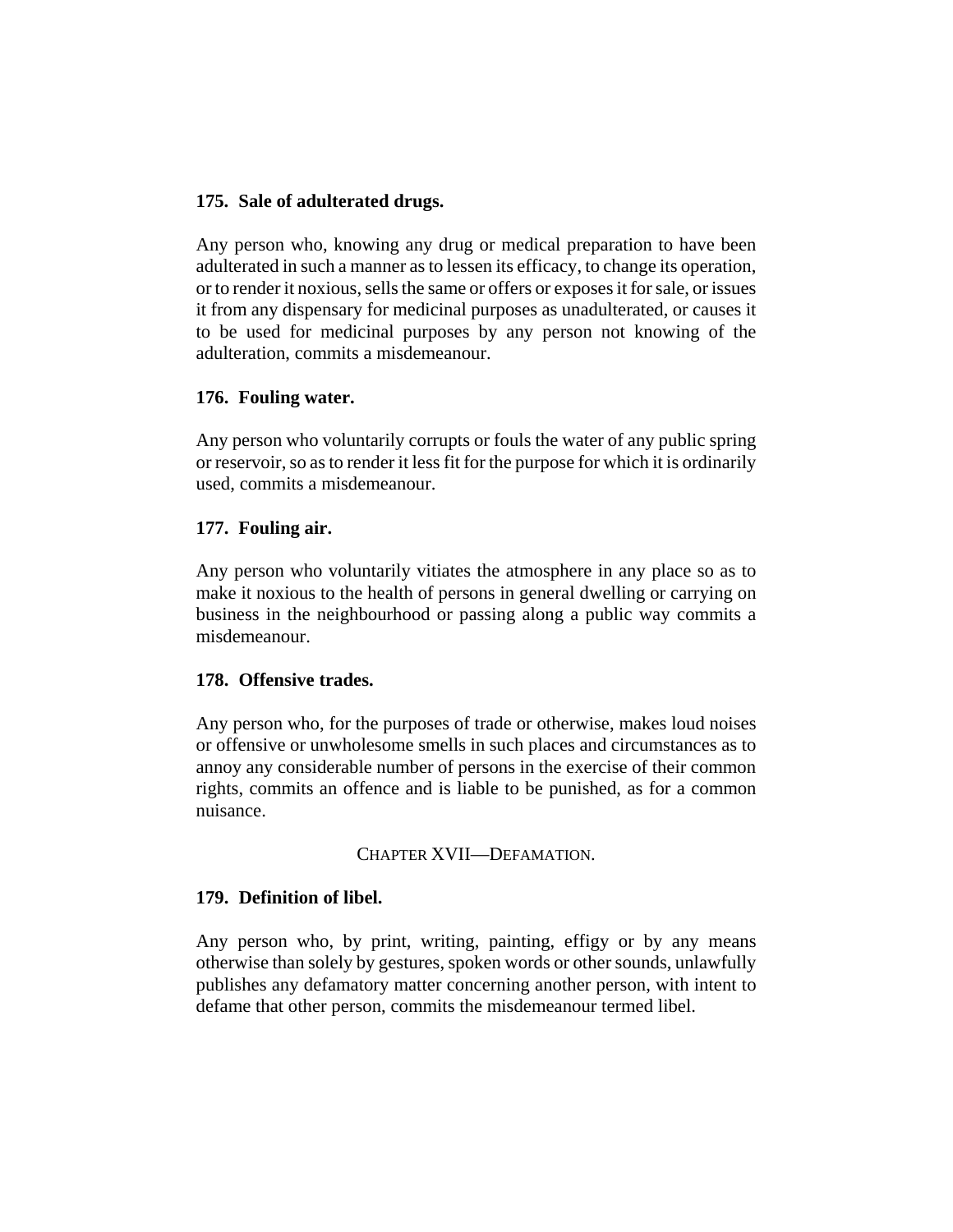#### **180. Definition of defamatory matter.**

(1) Defamatory matter is matter likely to injure the reputation of any person by exposing that person to hatred, contempt or ridicule, or likely to damage any person in his or her profession or trade by an injury to his or her reputation.

(2) It is immaterial whether at the time of the publication of the defamatory matter the person concerning whom such matter is published is living or dead.

(3) No prosecution for the publication of defamatory matter concerning a dead person shall be instituted without the consent of the Director of Public Prosecutions.

### **181. Definition of publication.**

(1) A person publishes a libel if he causes the print, writing, painting, effigy or other means by which the defamatory matter is conveyed to be so dealt with, either by exhibition, reading, recitation, description, delivery or otherwise, that the defamatory meaning thereof becomes known or is likely to become known to either the person defamed or any other person.

(2) It is not necessary for libel that a defamatory meaning should be directly or completely expressed, and it suffices if such meaning and its application to the person alleged to be defamed can be collected either from the alleged libel itself or from any extrinsic circumstances or partly by the one and partly by the other means.

## **182. Definition of unlawful publication.**

Any publication of defamatory matter concerning a person is unlawful within the meaning of this Chapter, unless—

- (a) the matter is true and it was for the public benefit that it should be published; or
- (b) it is privileged on one of the grounds mentioned in this Chapter.

#### **183. Absolute privilege of defamatory matter.**

(1) The publication of defamatory matter is absolutely privileged, and no person shall in any circumstances be liable to punishment under this Code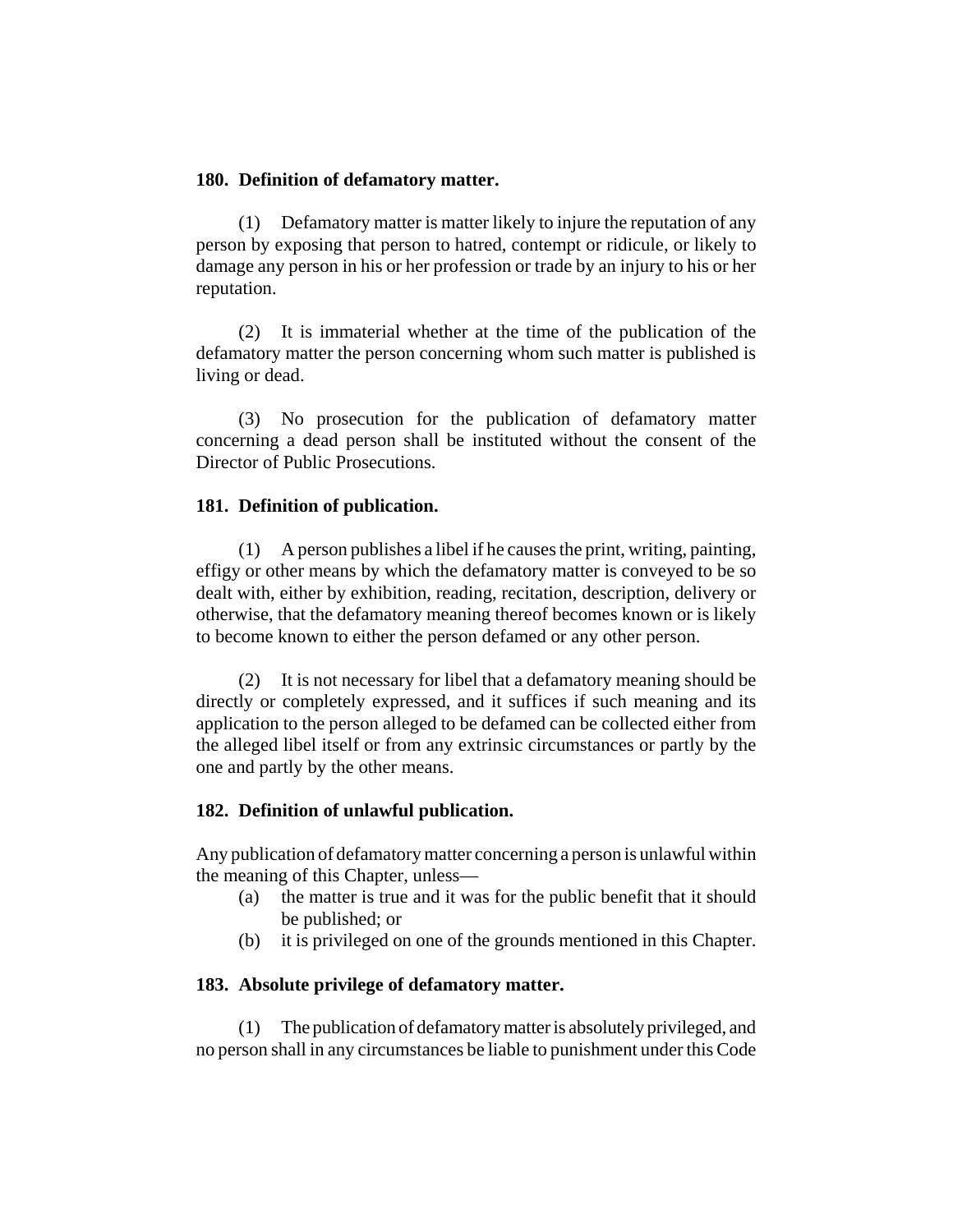in respect of such publication, in any of the following cases—

- (a) if the matter is published by the President, the Government or Parliament;
- (b) if the matter is published in Parliament by the Government or by any member of that Parliament or by the Speaker;
- (c) if the matter is published by order of the President or the Government;
- (d) if the matter is published concerning a person subject to military, naval or air force discipline for the time being, and relates to his or her conduct as a person subject to such discipline, and is published by some person having authority over him or her in respect of such conduct, and to some person having authority over him or her in respect of such conduct;
- (e) if the matter is published in the course of any judicial proceedings by a person taking part in them as a judge, magistrate, commissioner, advocate, assessor, juror, witness or party to the proceedings;
- (f) if the matter published is in fact a fair report of anything said, done or published in Parliament; or
- (g) if the person publishing the matter is legally bound to publish it.

(2) Where a publication is absolutely privileged, it is immaterial for the purposes of this Chapter whether the matter is true or false, and whether it is or is not known or believed to be false and whether it is or is not published in good faith; but nothing in this section shall exempt a person from any liability to punishment under any other Chapter of this Code or under any other written law in force in Uganda.

# **184. Conditional privilege of defamatory matter.**

The publication of defamatory matter is privileged if it is published in good faith and—

- (a) if the relation between the parties by and to whom the publication is made is such that the person publishing the matter is under some legal, moral or social duty to publish it to the person to whom the publication is made or has a legitimate personal interest in so publishing it;
- (b) if the matter published is in fact a fair report of anything said, done or shown in a civil or criminal inquiry or proceeding before any court; except that if the court prohibits the publication of anything said or shown before it, on the ground that it is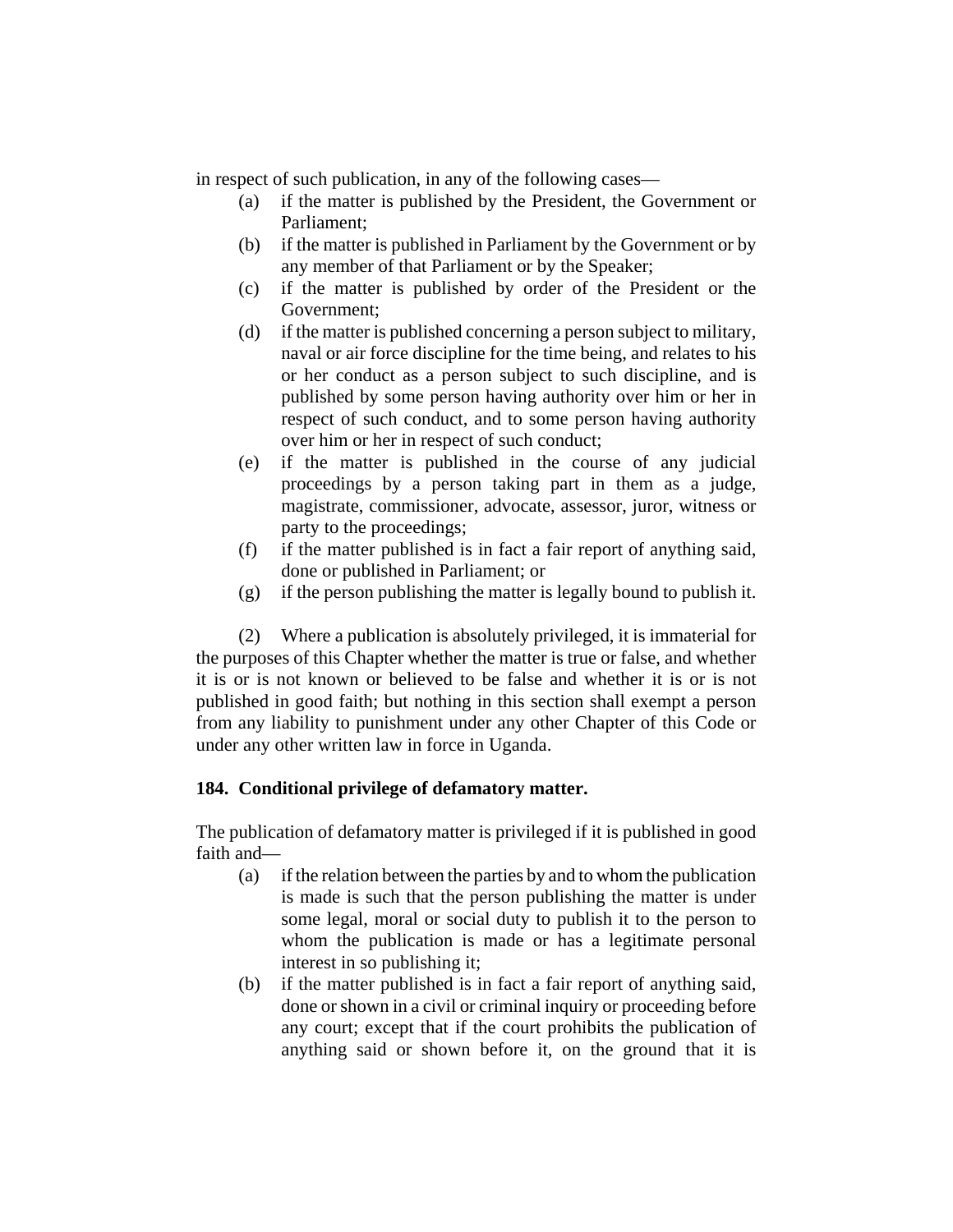seditious, immoral or blasphemous, the publication thereof shall not be privileged;

- (c) if the matter published is a copy or reproduction, or in fact a fair abstract, of any matter which has been previously published, and the previous publication of which was or would have been privileged under section 183;
- (d) if the matter is an expression of opinion in good faith as to the conduct of a person in a judicial, official or other public capacity or as to his or her personal character so far as it appears in such conduct;
- (e) if the matter is an expression of opinion in good faith as to the conduct of a person in relation to any public question or matter, or as to his or her personal character so far as it appears in such conduct;
- (f) if the matter is an expression of opinion in good faith as to the conduct of any person as disclosed by evidence given in a public legal proceeding, whether civil or criminal, or as to the conduct of any person as a party, witness or otherwise in any such proceeding or as to the character of any person so far as it appears in any such conduct as mentioned in this paragraph;
- (g) if the matter is an expression of opinion in good faith as to the merits of any book, writing, painting, speech or other work, performance or act published or publicly done or made, or submitted by a person to the judgment of the public or as to the character of the person so far as it appears therein;
- (h) if the matter is a censure passed by a person in good faith on the conduct of another person in any matter in respect of which he or she has authority, by contract or otherwise, over the other person or on the character of the other person, so far as it appears in such conduct;
- (i) if the matter is a complaint or accusation made by a person in good faith against another person in respect of his or her conduct in any matter, or in respect of his or her character so far as it appears in such conduct, to any person having authority, by contract or otherwise, over that other person in respect of such conduct or matter, or having authority by law to inquire into or receive complaints respecting such conduct or matter; or
- (j) if the matter is published in good faith for the protection of the rights or interests of the person who publishes it or of the person to whom it is published, or of some person in whom the person to whom it is published is interested.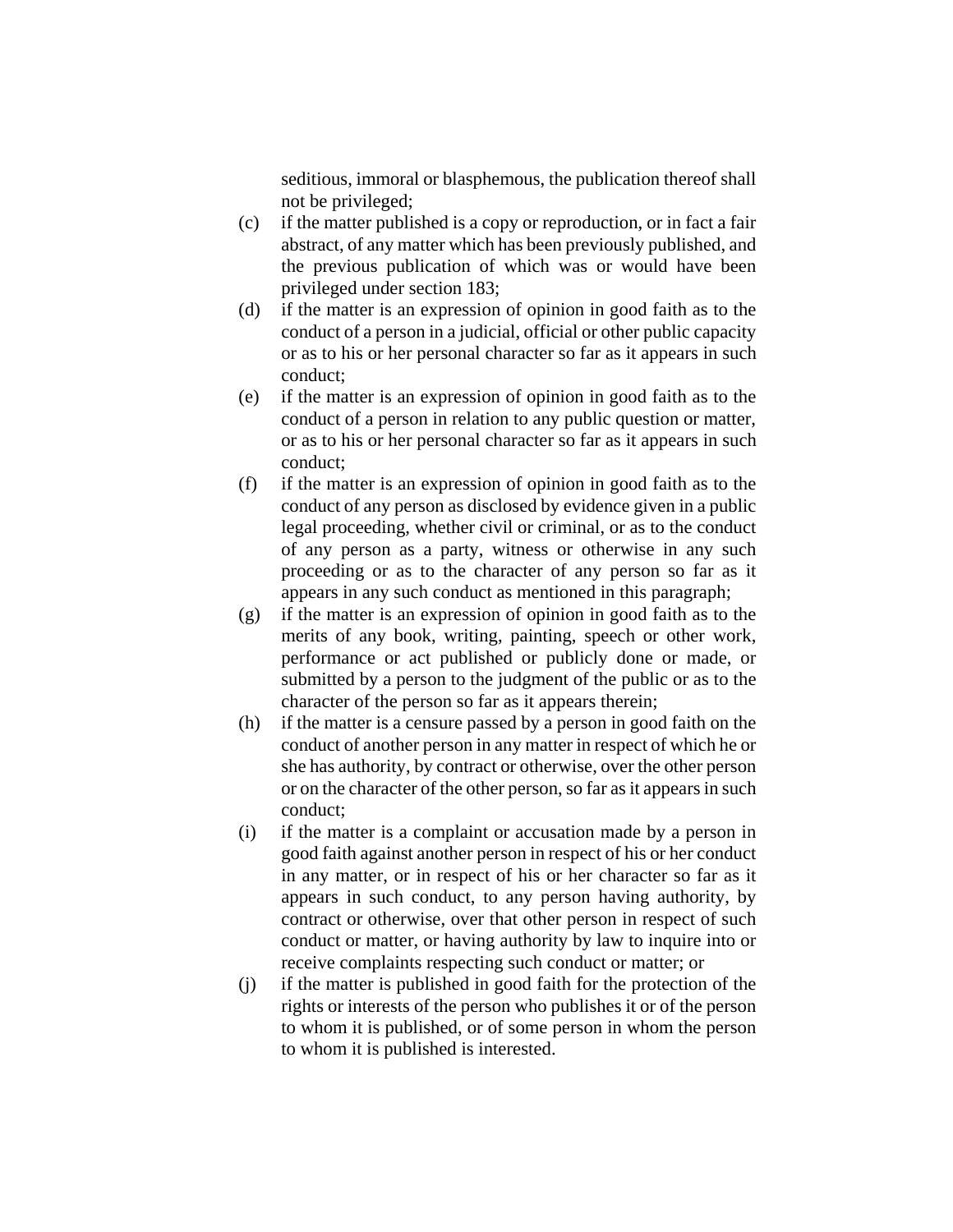### **185. Good faith defined.**

A publication of defamatory matter shall not be deemed to have been made in good faith by a person, within the meaning of section 184, if it is made to appear either—

- (a) that the matter was untrue and that he or she did not believe it to be true;
- (b) that the matter was untrue and that he or she published it without having taken reasonable care to ascertain whether it was true or false; or
- (c) that in publishing the matter, he or she acted with intent to injure the person defamed in a substantially greater degree or substantially otherwise than was reasonably necessary for the interest of the public or for the protection of the private right or interest in respect of which he or she claims to be privileged.

### **186. Presumption as to good faith.**

If it is proved on behalf of the accused person that the defamatory matter was published under such circumstances that the publication would have been justified if made in good faith, the publication shall be presumed to have been made in good faith until the contrary is made to appear, either from the libel itself, or from the evidence given on behalf of the accused person or from evidence given on the part of the prosecution.

*Division IV—Offences against the person.*

CHAPTER XVIII—MURDER AND MANSLAUGHTER.

#### **187. Manslaughter.**

(1) Any person who by an unlawful act or omission causes the death of another person commits the felony termed manslaughter.

(2) An unlawful omission is an omission amounting to culpable negligence to discharge a duty tending to the preservation of life or health, whether such omission is or is not accompanied by an intention to cause death or bodily harm.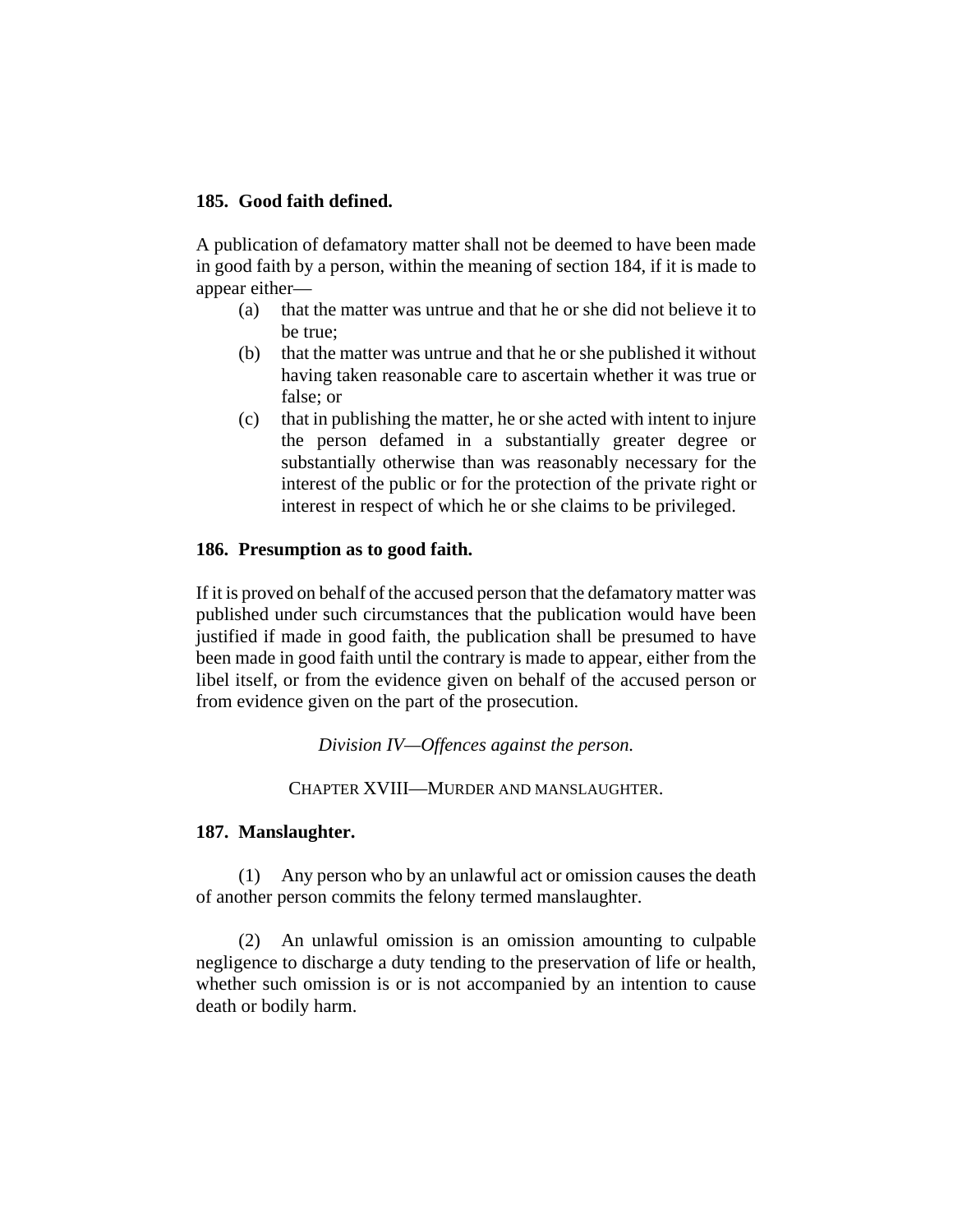## **188. Murder.**

Any person who of malice aforethought causes the death of another person by an unlawful act or omission commits murder.

## **189. Punishment of murder.**

Any person convicted of murder shall be sentenced to death.

# **190. Punishment of manslaughter.**

Any person who commits the felony of manslaughter is liable to imprisonment for life.

## **191. Malice aforethought.**

Malice aforethought shall be deemed to be established by evidence providing either of the following circumstances—

- (a) an intention to cause the death of any person, whether such person is the person actually killed or not; or
- (b) knowledge that the act or omission causing death will probably cause the death of some person, whether such person is the person actually killed or not, although such knowledge is accompanied by indifference whether death is caused or not, or by a wish that it may not be caused.

# **192. Killing on provocation.**

When a person who unlawfully kills another under circumstances which, but for this section, would constitute murder, does the act which causes death in the heat of passion caused by sudden provocation as defined in section 193, and before there is time for his or her passion to cool, he or she commits manslaughter only.

# **193. Provocation defined.**

(1) "Provocation" means and includes, except as stated in subsections (3) to (5), any wrongful act or insult of such a nature as to be likely—

- (a) when done or offered to an ordinary person; or
- (b) when done or offered in the presence of an ordinary person to another person—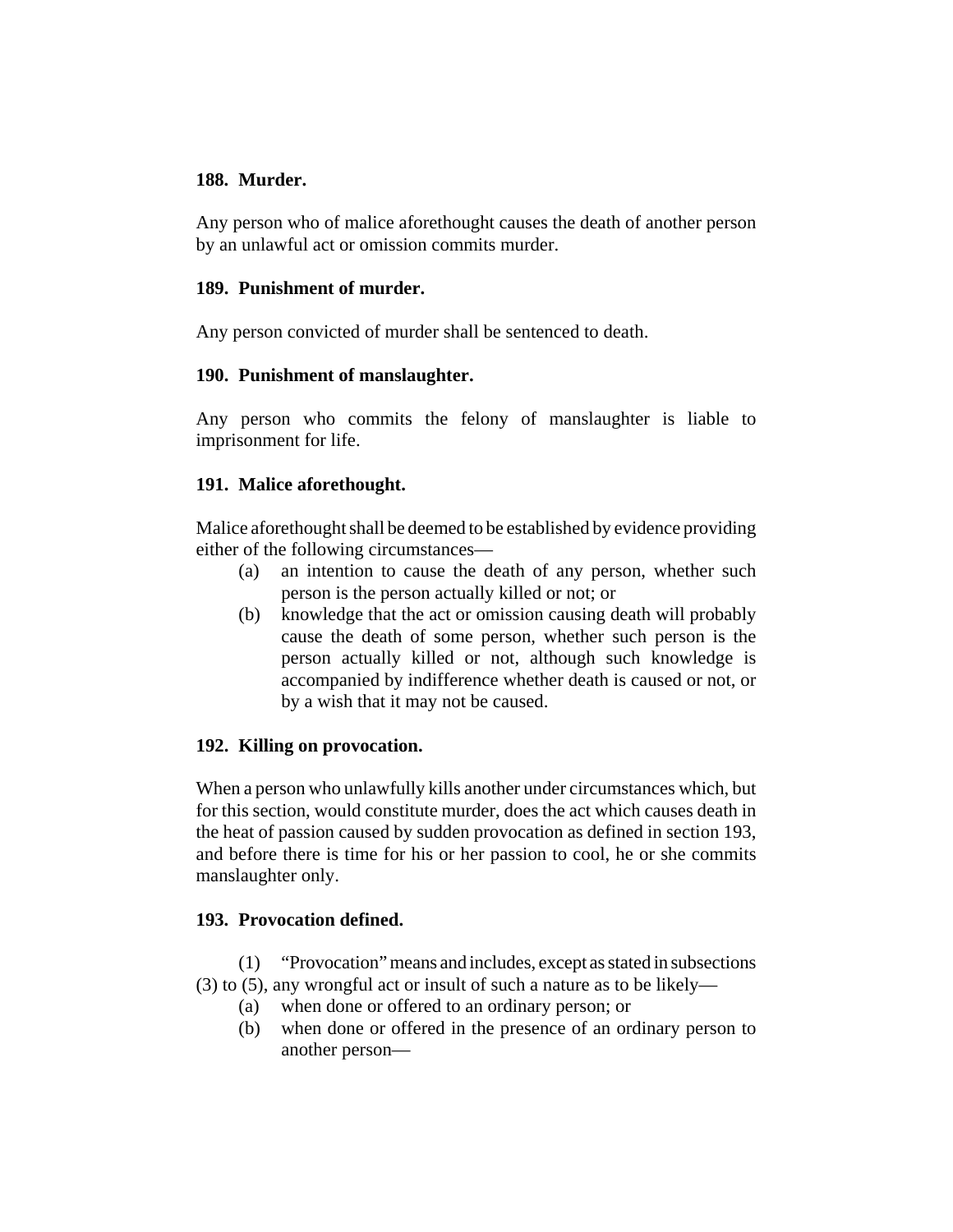- (i) who is under his or her immediate care; or
- (ii) to whom he or she stands in a conjugal, parental, filial or fraternal relation, or in the relation of master and servant,

to deprive him or her of the power of self-control and to induce him or her to commit an assault of the kind which the person charged committed upon the person by whom the act or insult is done or offered.

- (2) When such an act or insult is done or offered by one person—
- (a) to another; or
- (b) in the presence of another to a person—
	- (i) who is under the immediate care of that other; or

(ii) to whom that other stands in any such relation as aforesaid, the former is said to give to that other provocation for an assault.

(3) A lawful act is not provocation to any person for an assault.

(4) An act which a person does in consequence of incitement given by another person in order to induce him or her to do the act and thereby to furnish an excuse for committing an assault is not provocation to that other person for an assault.

(5) An arrest which is unlawful is not necessarily provocation for an assault, but it may be evidence of provocation to a person who knows of the illegality.

#### **194. Diminished responsibility.**

(1) Where a person is found guilty of the murder or of being a party to the murder of another, and the court is satisfied that he or she was suffering from such abnormality of mind, whether arising from a condition of arrested or retarded development of mind, or any inherent causes or induced by disease or injury, as substantially impaired his or her mental responsibility for his or her acts and omissions in doing or being a party to the murder, the court shall make a special finding to the effect that the accused was guilty of murder but with diminished responsibility.

(2) On a charge of murder, it shall be for the defence to prove that the person charged was suffering from such abnormality of mind as is mentioned in subsection (1).

(3) Where a special finding is made under subsection (1), the court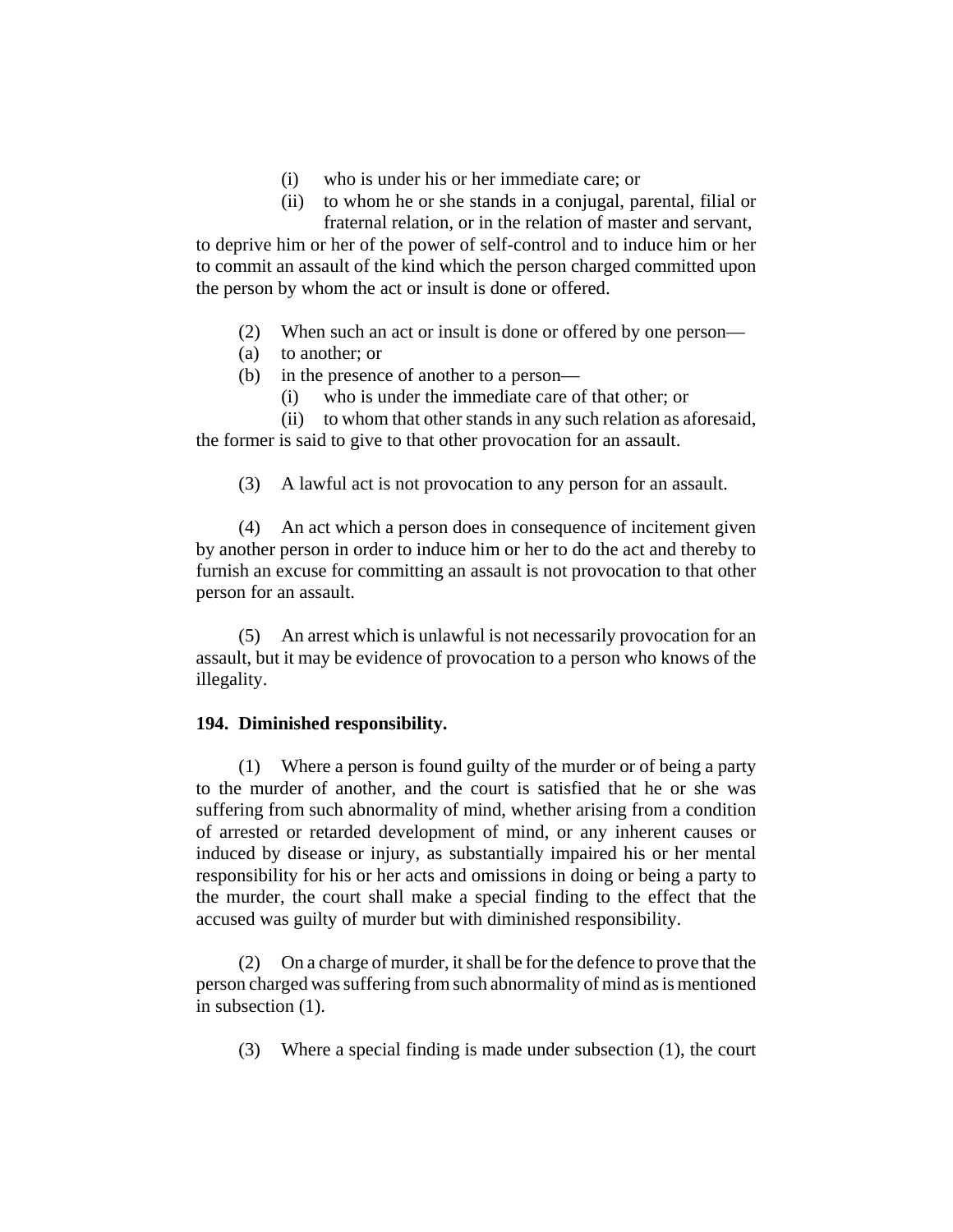shall not sentence the person convicted to death but shall order him or her to be detained in safe custody; and section 105 of the Trial on Indictments Act shall apply as if the order had been made under that section.

(4) The fact that one party to a murder is by virtue of this section not liable to be sentenced to death shall not affect the question whether any other party to it shall be sentenced to death.

#### **195. Suicide pacts.**

(1) It shall be manslaughter and shall not be murder for a person acting in pursuance of a suicide pact between him or her and another to kill the other or be a party to the other killing himself or herself or being killed by a third person.

(2) Where it is shown that a person charged with the murder of another killed the other or was a party to the other's killing himself or herself or being killed, it shall be for the defence to prove that the person charged was acting in pursuance of a suicide pact between him or her and the other.

(3) For the purposes of this section, "suicide pact" means a common agreement between two or more persons having for its object the death of all of them, whether or not each is to take his or her own life, but nothing done by a person who enters into a suicide pact shall be treated as done by him or her in pursuance of the pact unless it is done while he or she has the settled intention of dying in pursuance of the pact.

#### **196. Causing death defined.**

A person is deemed to have caused the death of another person although his or her act is not the immediate or sole cause of death in any of the following cases—

(a) if he or she inflicts bodily injury on another person in consequence of which that person undergoes surgical or medical treatment which causes death. In this case it is immaterial whether the treatment was proper or mistaken, if it was employed in good faith and with common knowledge and skill; but the person inflicting the injury is not deemed to have caused the death if the treatment which was its immediate cause was not employed in good faith or was so employed without common knowledge or skill;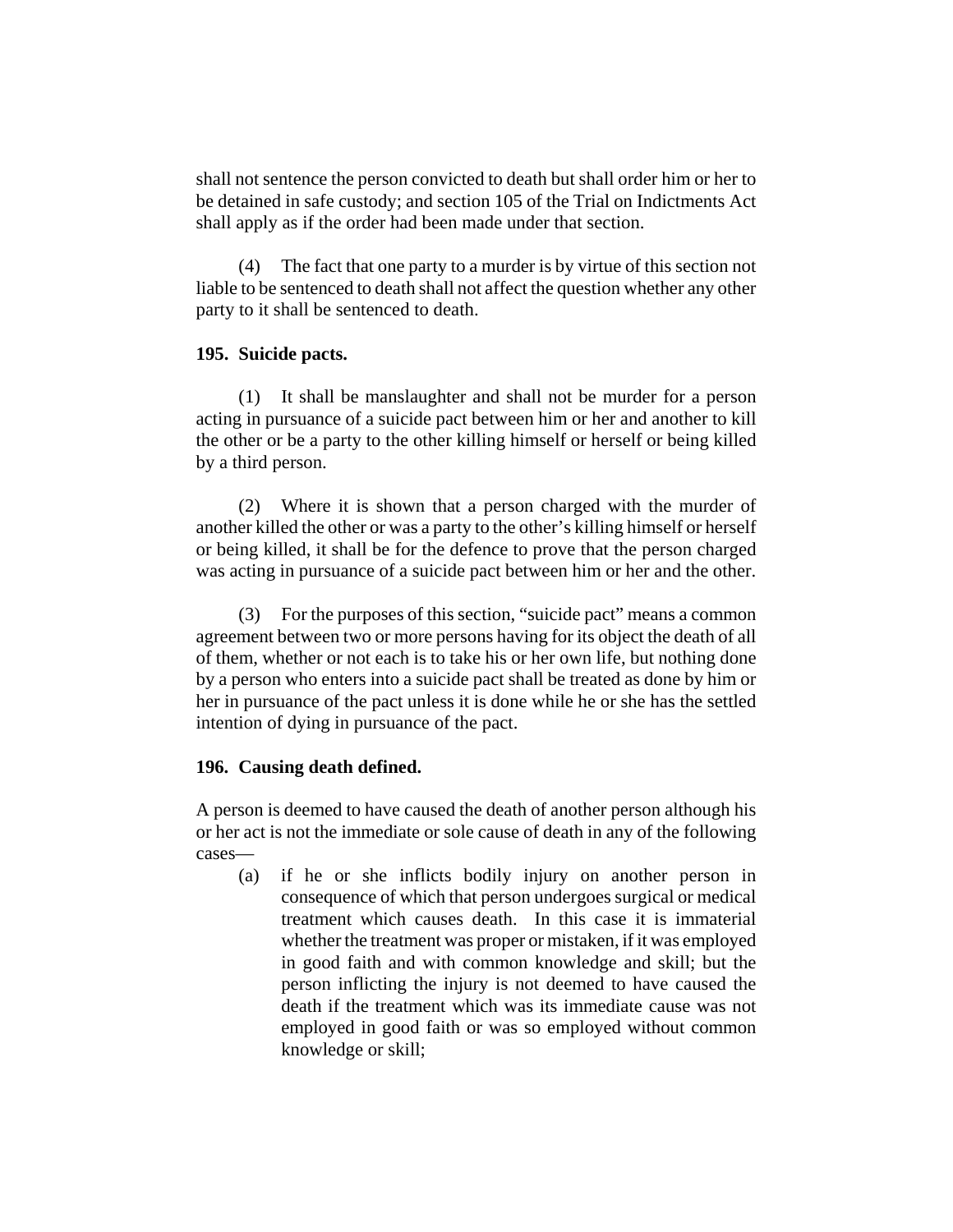- (b) if he or she inflicts a bodily injury on another which would not have caused death if the injured person had submitted to proper surgical or medical treatment or had observed proper precautions as to his or her mode of living;
- (c) if by actual or threatened violence he or she causes such other person to perform an act which causes the death of such person, such act being a means of avoiding such violence which in the circumstances would appear natural to the person whose death is so caused;
- (d) if by any act or omission he or she hastened the death of a person suffering under any disease or injury which apart from such act or omission would have caused death;
- (e) if his or her act or omission would not have caused death unless it had been accompanied by an act or omission of the person killed or of other persons.

### **197. When child deemed a person.**

A child becomes a person capable of being killed when it has completely proceeded in a living state from the body of its mother, whether it has breathed or not, and whether it has an independent circulation or not, and whether the navel string is severed or not.

#### **198. Limitation as to time of death.**

(1) A person is not deemed to have killed another if the death of that person does not take place within a year and a day of the cause of death.

(2) Such period is reckoned inclusive of the day on which the last unlawful act contributing to the cause of death was done, and when the cause of death is an omission to observe or perform a duty, the period is reckoned inclusive of the day on which the omission ceased.

(3) When the cause of death is in part an unlawful act and in part an omission to observe or perform a duty, the period is reckoned inclusive of the day on which the last unlawful act was done or the day on which the omission ceased, whichever is the later.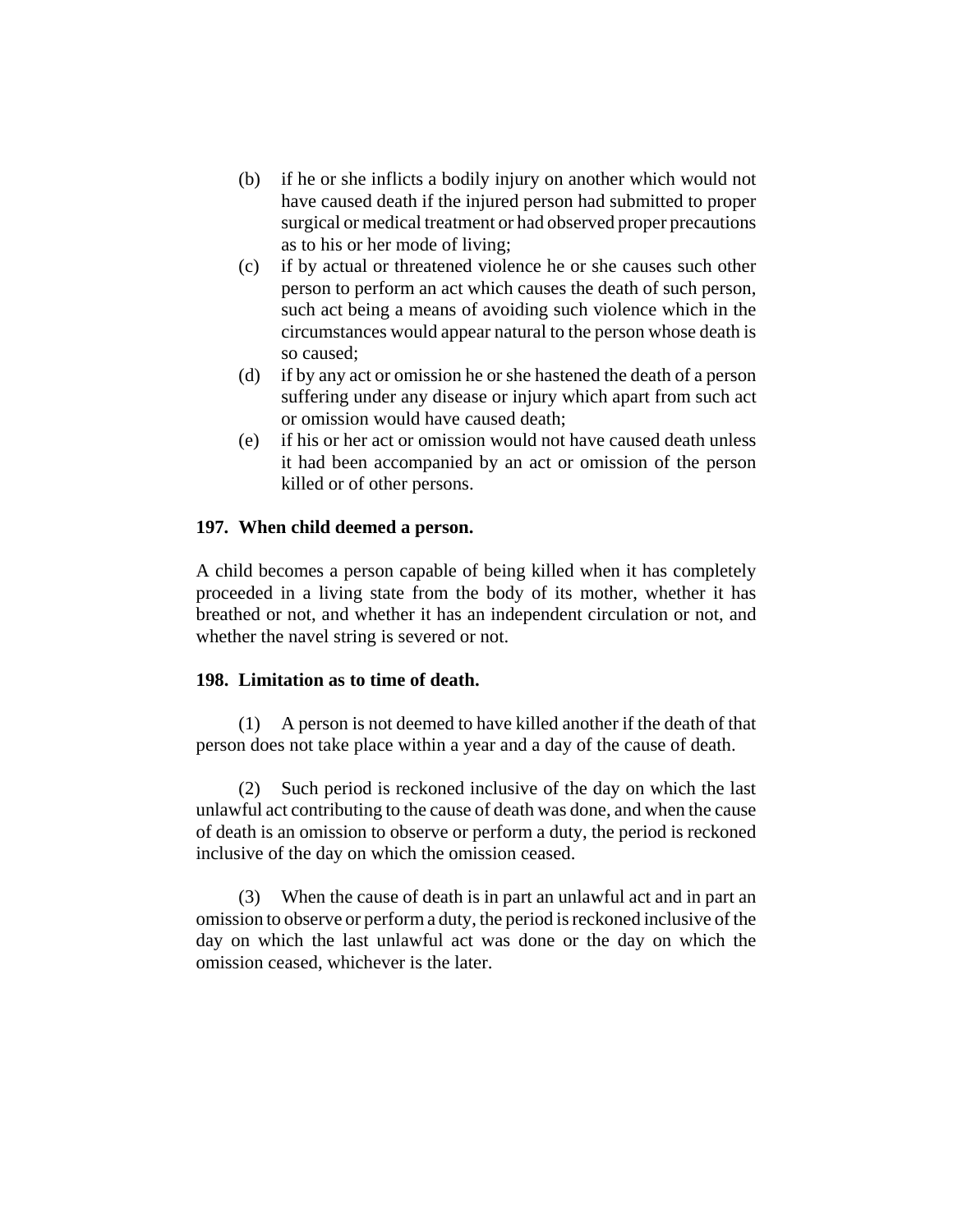## CHAPTER XIX—DUTIES RELATING TO THE PRESERVATION OF LIFE AND HEALTH.

### **199. Responsibility of person who has charge of another.**

It is the duty of every person having charge of another who is unable by reason of age, sickness, unsoundness of mind, detention or any other cause to withdraw himself or herself from such charge and who is unable to provide himself or herself with the necessaries of life, whether the charge is undertaken under a contract, or is imposed by law, or arises by reason of any act, whether lawful or unlawful, of the person who has such charge, to provide for that other person the necessaries of life; and he or she shall be deemed to have caused any consequences which adversely affect the life or health of the other person by reason of any omission to perform that duty.

### **200. Duty of head of family.**

It is the duty of every person who, as head of a family, has charge of a child under the age of fourteen years, being a member of his or her household, to provide the necessaries of life for such child; and he or she shall be deemed to have caused any consequences which adversely affect the life or health of the child by reason of any omission to perform that duty, whether the child is helpless or not.

## **201. Duty of masters.**

It is the duty of every person who, as master or mistress has contracted to provide necessary food, clothing or lodging for any servant or apprentice under the age of sixteen years to provide the same; and he or she shall be deemed to have caused any consequences which adversely affect the life or health of the servant or apprentice by reason of any omission to perform that duty.

## **202. Duty of persons doing dangerous acts.**

It is the duty of every person who, except in a case of necessity, undertakes to administer surgical or medical treatment to any other person, or to do any other lawful act which is or may be dangerous to human life or health, to have reasonable skill and to use reasonable care in doing such act; and he or she shall be deemed to have caused any consequences which adversely affect the life or health of any person by reason of any omission to observe or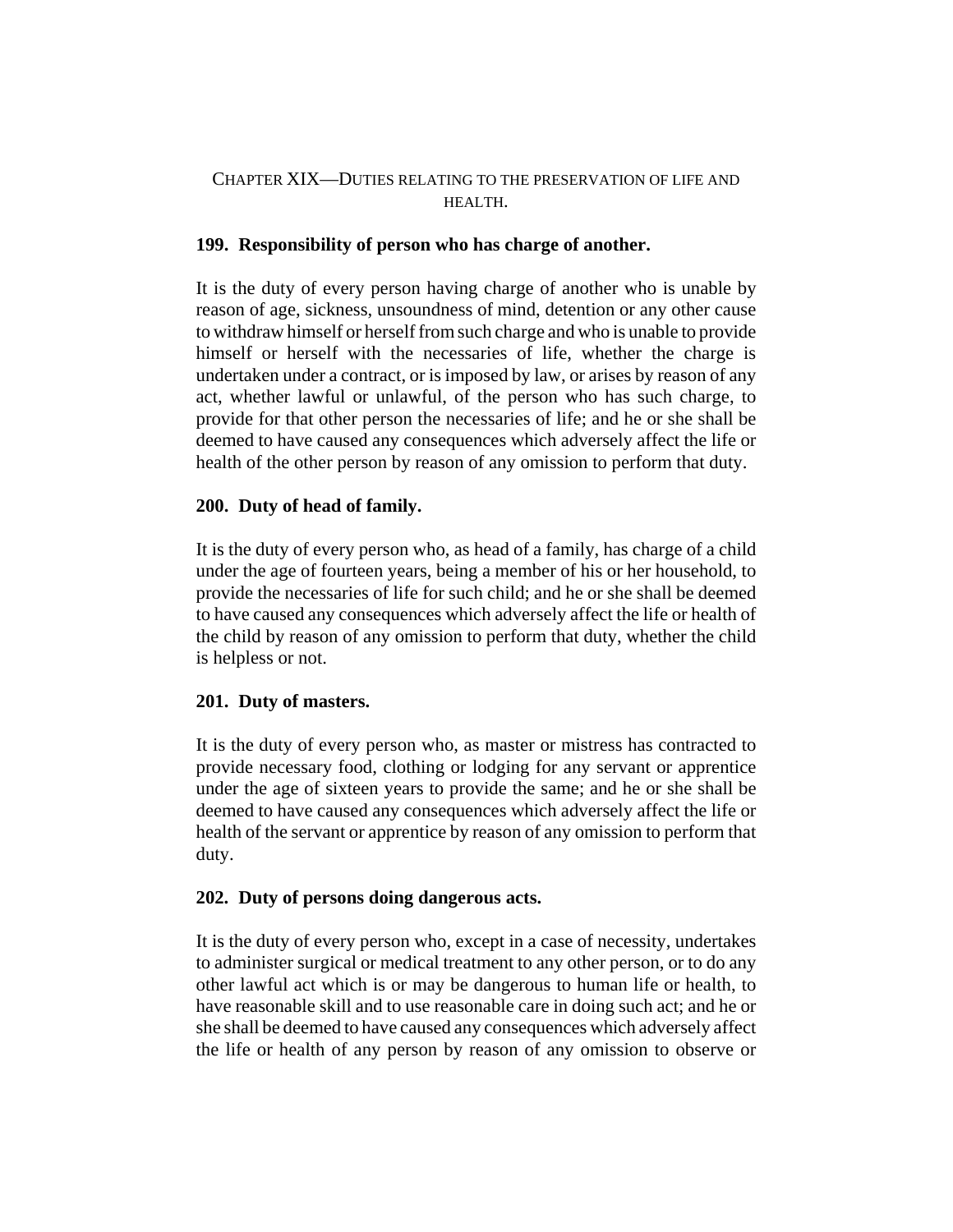perform that duty.

## **203. Duty of persons in charge of dangerous things.**

It is the duty of every person who has in his or her charge or under his or her control anything, whether living or inanimate, and whether moving or stationary, of such a nature that in the absence of care or precaution in its use or management, the life, safety or health of any person may be endangered, to use reasonable care and take reasonable precautions to avoid such danger; and he or she shall be deemed to have caused any consequences which adversely affect the life or health of any person by reason of any omission to perform that duty.

CHAPTER XX—OFFENCES CONNECTED WITH MURDER AND SUICIDE.

# **204. Attempt to murder.**

Any person who—

- (a) attempts unlawfully to cause the death of another; or
- (b) with intent unlawfully to cause the death of another, does any act or omits to do any act, which it is his or her duty to do, such act or omission being of such a nature as to be likely to endanger human life,

commits a felony and is liable to imprisonment for life.

# **205. Attempt to murder by convict.**

Any person who, being under sentence of imprisonment for three years or more, attempts to commit murder is liable to imprisonment for life, with or without corporal punishment.

# **206. Accessory after the fact to murder.**

Any person who becomes an accessory after the fact to murder commits a felony and is liable to imprisonment for seven years.

# **207. Written threats to murder.**

Any person who, knowing the contents of the writing, directly or indirectly causes any person to receive any writing threatening to kill any person commits a felony and is liable to imprisonment for seven years.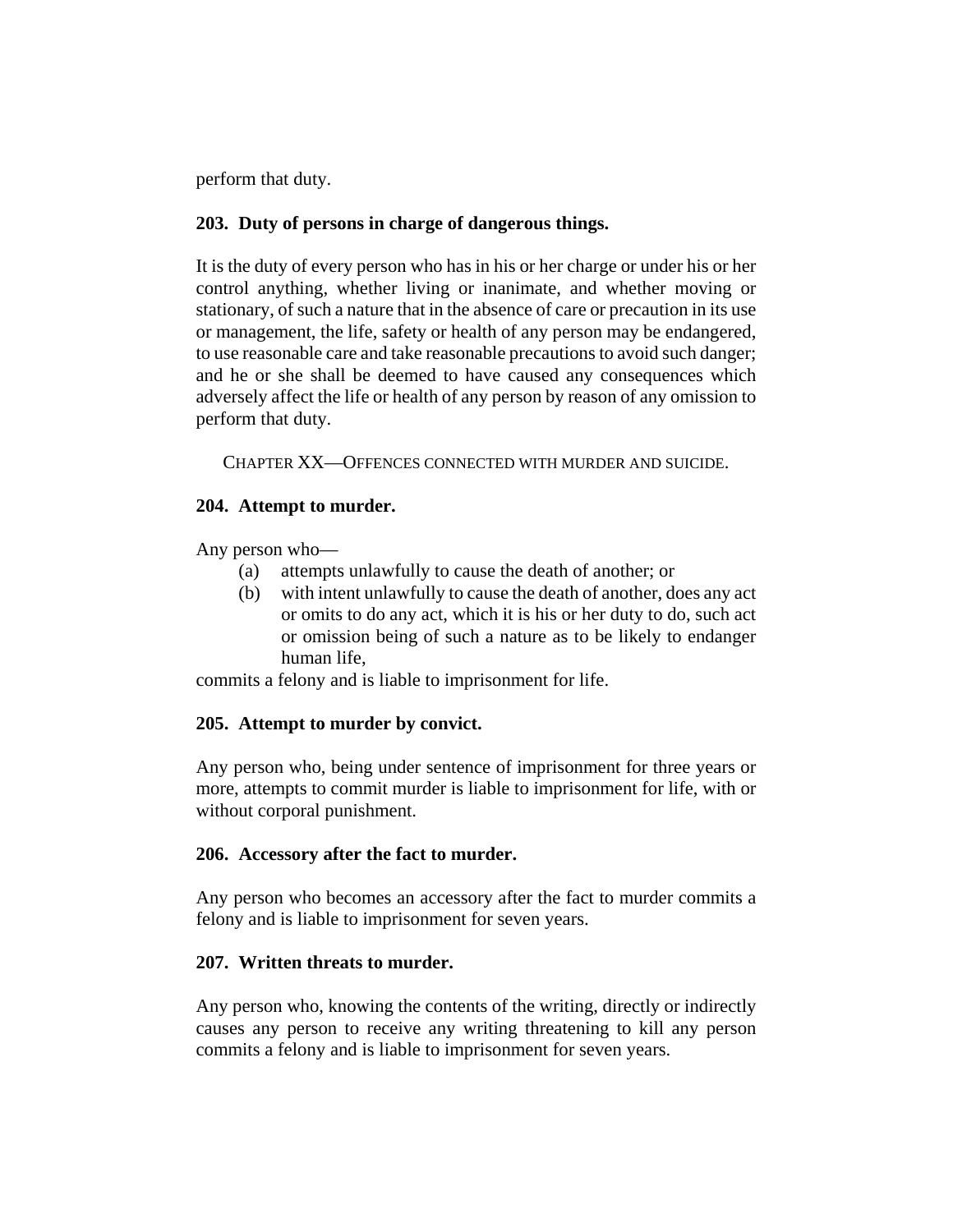## **208. Conspiracy to murder.**

Any person who conspires with any other person to kill any person, whether such person is in Uganda or elsewhere, commits a felony and is liable to imprisonment for fourteen years.

# **209. Aiding suicide.**

Any person who—

- (a) procures another to kill himself or herself;
- (b) counsels another to kill himself or herself and thereby induces him or her to do so; or
- (c) aids another in killing himself or herself,

commits a felony and is liable to imprisonment for life.

## **210. Attempting suicide.**

Any person who attempts to kill himself or herself commits a misdemeanour.

## **211. Concealing birth of child.**

Any person who, when a woman is delivered of a child, endeavours by any secret disposition of the dead body of the child to conceal the birth, whether the child died before, at or after its birth, commits a misdemeanour.

# **212. Killing unborn child.**

Any person who, when a woman is about to be delivered of a child, prevents the child from being born alive by any act or omission of such a nature that if the child had been born alive and had then died, he or she would be deemed to have unlawfully killed the child, commits a felony and is liable to imprisonment for life.

## **213. Infanticide.**

Where a woman by any wilful act or omission causes the death of her child being a child under the age of twelve months, but at the time of the act or omission the balance of her mind was disturbed by reason of her not having fully recovered from the effect of giving birth to the child or by reason of the effect of lactation consequent upon the birth of the child, then,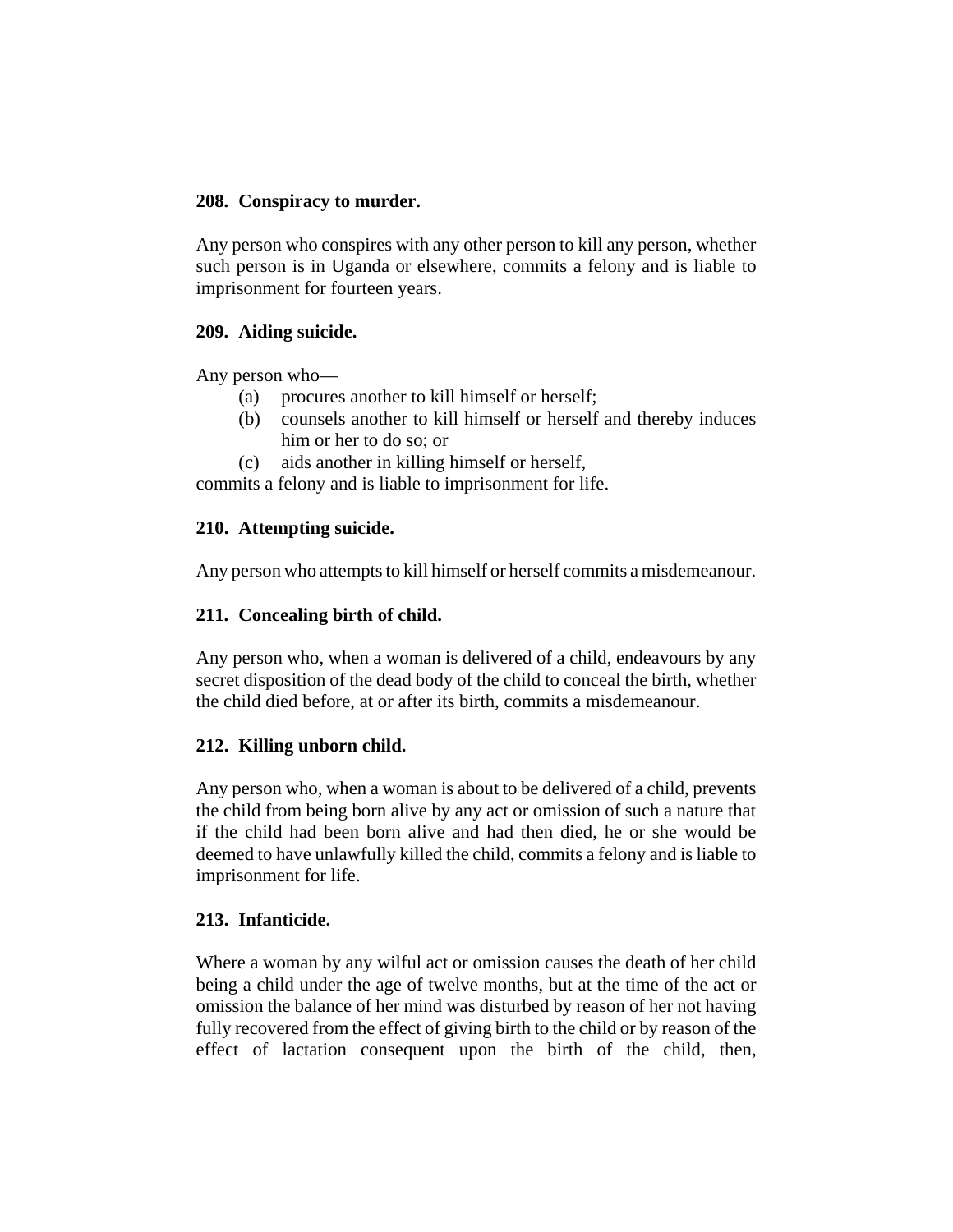notwithstanding that the circumstances were such that but for the provisions of this section the offence would have amounted to murder, she commits the felony of infanticide, and may for such offence be dealt with and punished as if she had been guilty of the offence of manslaughter of the child.

CHAPTER XXI—OFFENCES ENDANGERING LIFE OR HEALTH.

## **214. Disabling in order to commit felony or misdemeanour.**

Any person who, by any means calculated to choke, suffocate or strangle, and with intent to commit or to facilitate the commission of a felony or misdemeanour, or to facilitate the flight of an offender after the commission or attempted commission of a felony or misdemeanour, renders or attempts to render any person incapable of resistance commits a felony and is liable to imprisonment for life.

## **215. Stupefying in order to commit felony or misdemeanour.**

Any person who, with intent to commit or to facilitate the commission of a felony or misdemeanour, or to facilitate the flight of an offender after the commission or attempted commission of a felony or misdemeanour, administers or attempts to administer any stupefying or overpowering drug or thing to any person commits a felony and is liable to imprisonment for life.

# **216. Acts intended to cause grievous harm or prevent arrest.**

Any person who, with intent to maim, disfigure or disable any person, or to do some grievous harm to any person or to resist or prevent the lawful arrest or detention of any person—

- (a) unlawfully wounds or does any grievous harm to any person by any means;
- (b) unlawfully attempts in any manner to strike any person with any kind of projectile or with a spear, sword, knife or other dangerous or offensive weapon;
- (c) unlawfully causes any explosive substance to explode;
- (d) sends or delivers any explosive substance or other dangerous or noxious thing to any person;
- (e) causes any such substance or thing to be taken or received by any person;
- (f) puts any corrosive fluid or any destructive or explosive substance in any place; or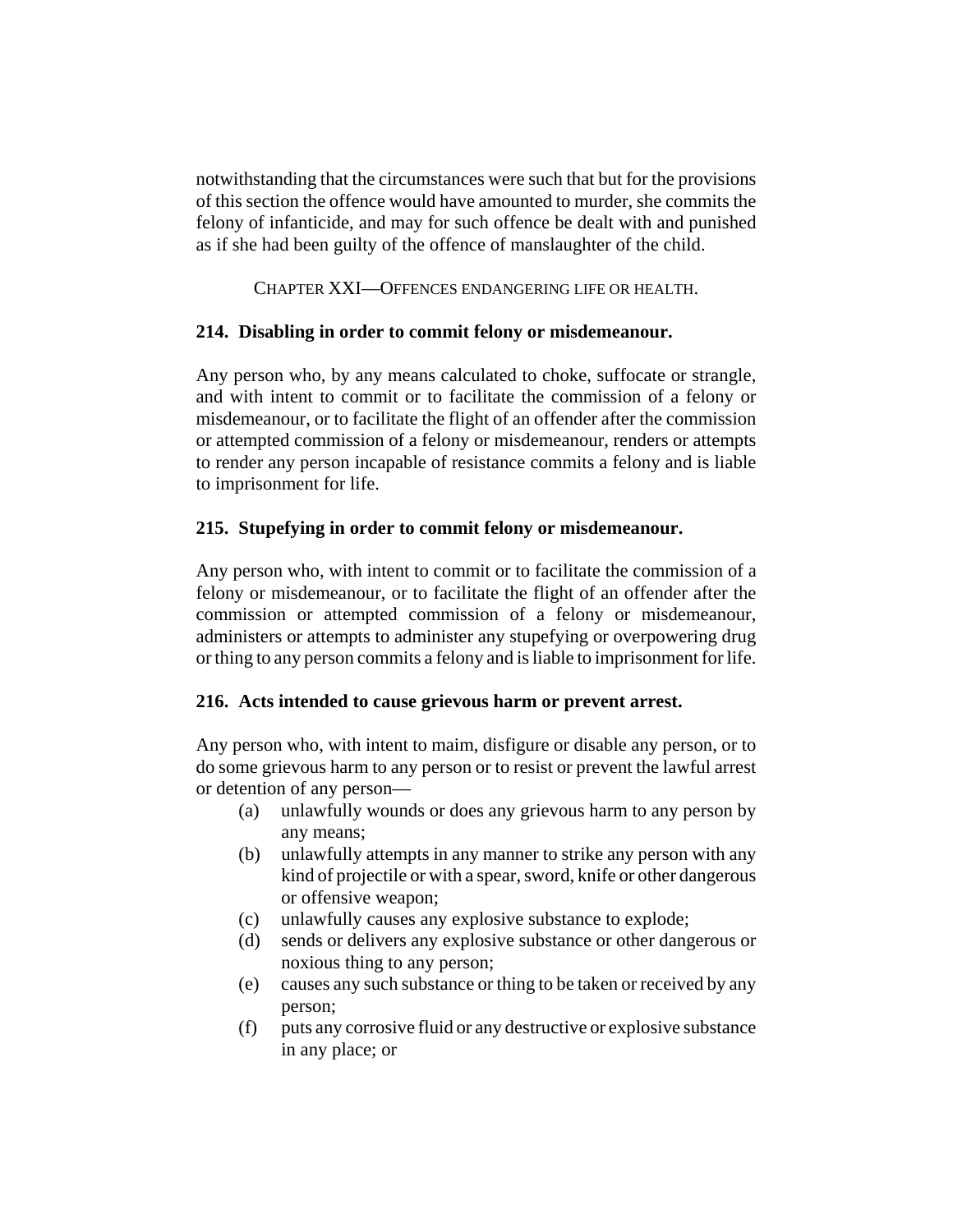(g) unlawfully casts or throws any such fluid or substance at or upon any person, or otherwise applies any such fluid or substance to the person of any person,

commits a felony and is liable to imprisonment for life.

## **217. Preventing escape from wreck.**

Any person who unlawfully—

- (a) prevents or obstructs any person who is on board of or is escaping from a vessel which is in distress or wrecked, in his or her endeavours to save his or her life; or
- (b) obstructs any person in his or her endeavours to save the life of any person so situated,

commits a felony and is liable to imprisonment for life.

### **218. Intentionally endangering safety of persons travelling by railway.**

Any person who, with intent to injure or to endanger the safety of any person, whether a particular person or not, travelling by any railway—

- (a) places anything on the railway;
- (b) deals with the railway or with anything upon or near the railway in such a manner as to affect or endanger the free and safe use of the railway or the safety of any such person;
- (c) shoots or throws anything at, into or upon or causes anything to come into contact with any person or thing on the railway;
- (d) shows any light or signal, or in any way deals with any existing light or signal, upon or near the railway; or
- (e) by any omission to do any act which it is his or her duty to do causes the safety of any such person to be endangered,

commits a felony and is liable to imprisonment for life.

#### **219. Doing grievous harm.**

Any person who unlawfully does grievous harm to another commits a felony and is liable to imprisonment for seven years.

#### **220. Attempting to injure by explosive substances.**

Any person who, unlawfully and with intent to do any harm to another, puts any explosive substance in any place commits a felony and is liable to imprisonment for fourteen years.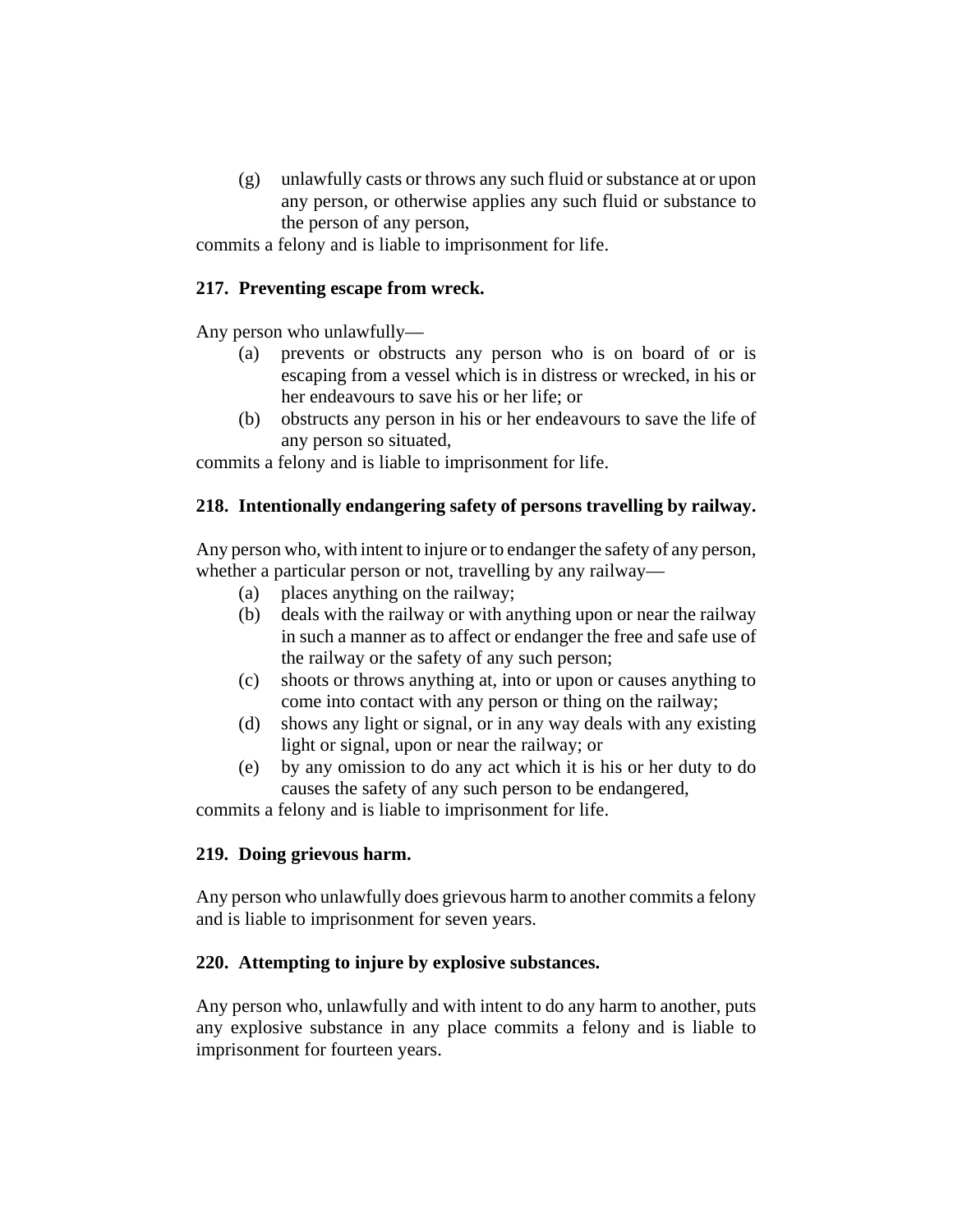## **221. Maliciously administering poison with intent to harm.**

Any person who, unlawfully and with intent to injure or annoy another, causes any poison or noxious thing to be administered to or taken by any person and thereby endangers his or her life or does him or her some grievous harm commits a felony and is liable to imprisonment for fourteen years.

# **222. Wounding and similar acts.**

Any person who—

- (a) unlawfully wounds another; or
- (b) unlawfully, and with intent to injure or annoy any person, causes any poison or other noxious thing to be administered to or taken by any person,

commits a misdemeanour and is liable to imprisonment for three years.

# **223. Failure to supply necessaries.**

Any person who, being charged with the duty of providing for another the necessaries of life, without lawful excuse fails to do so, whereby the life of that other person is or is likely to be endangered, or his or her health is or is likely to be permanently injured, commits a misdemeanour and is liable to imprisonment for three years.

# **224. Surgical operation.**

A person is not criminally responsible for performing in good faith and with reasonable care and skill a surgical operation upon any person for his or her benefit, or upon an unborn child for the preservation of the mother's life, if the performance of the operation is reasonable, having regard to the patient's state at the time, and to all the circumstances of the case.

## **225. Excess of force.**

Any person authorised by law or by the consent of the person injured by him or her to use force is criminally responsible for any excess, according to the nature and quality of the act which constitutes the excess.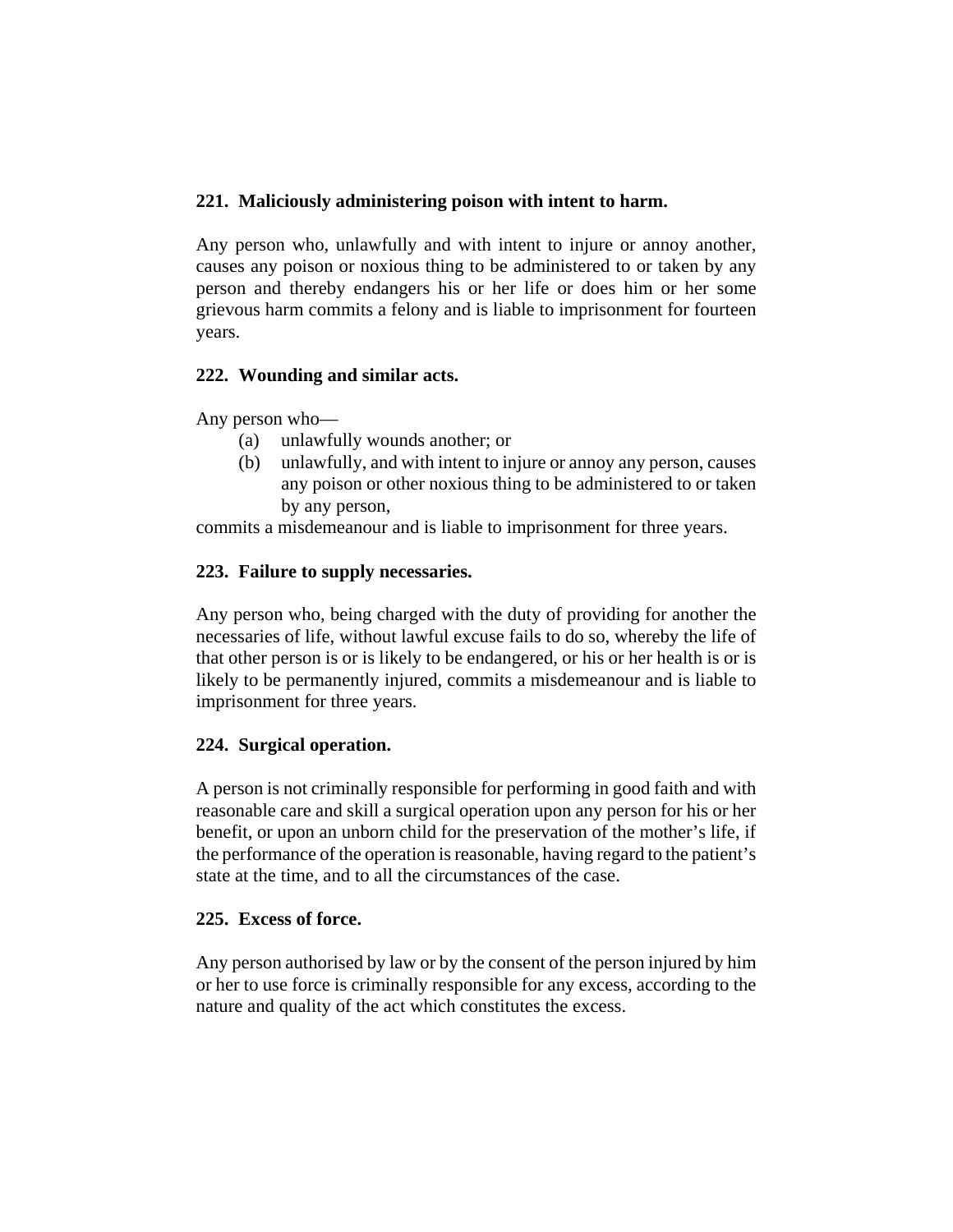## **226. Consent.**

Notwithstanding section 225, consent by a person to the causing of his or her own death or his or her own maim does not affect the criminal responsibility of any person by whom such death or maim is caused.

CHAPTER XXII—CRIMINAL RECKLESSNESS AND NEGLIGENCE.

## **227. Rash or negligent act causing death.**

Any person who, by any rash or negligent act not amounting to manslaughter, causes the death of another person is liable to imprisonment for a term not exceeding seven years or to a fine not exceeding seventy thousand shillings or to both such imprisonment and fine.

## **228. Specific rash and negligent acts.**

Any person who, in a manner so rash or negligent as to endanger human life or to be likely to cause harm to any other person—

- (a) drives any vehicle or rides on any public way;
- (b) navigates, or takes part in the navigation or working of any vessel;
- (c) does any act with fire or any combustible matter or omits to take precautions against any probable danger from any fire or any combustible matter in his or her possession;
- (d) omits to take precautions against any probable danger from any animal in his or her possession;
- (e) gives medical or surgical treatment to any person whom he or she has undertaken to treat;
- (f) dispenses, supplies, sells, administers or gives away any medicine or poisonous or dangerous matter;
- (g) does any act with respect to, or omits to take proper precautions against, any probable danger, from any machinery of which he or she is solely or partly in charge; or
- (h) does any act with respect to, or omits to take proper precautions against any probable danger from, any explosive in his or her possession,

commits a misdemeanour.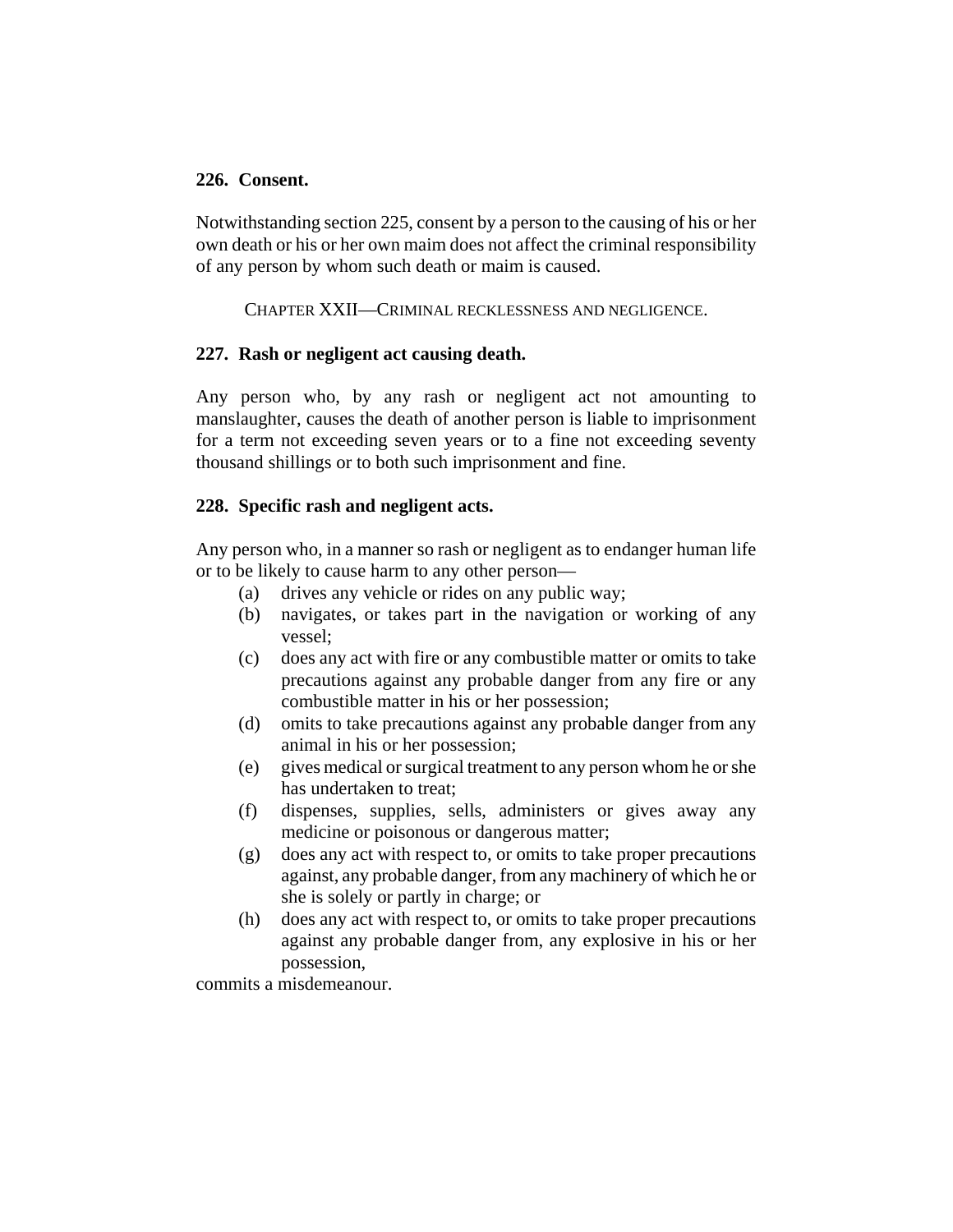## **229. Other rash and negligent acts.**

Any person who unlawfully does any act or omits to do any act which it is his or her duty to do, not being an act or omission specified in sections 227 and 228, by which act or omission harm is caused to any person, commits a misdemeanour and is liable to imprisonment for six months.

## **230. Dealing in poisonous substances in negligent manner.**

Any person who does with any poisonous substance any act in a manner so rash or negligent as to endanger human life, or to be likely to cause hurt or injury to any other person, or knowingly or negligently omits to take such care with any poisonous substance in his or her possession as is sufficient to guard against probable danger to human life from such poisonous substance, commits a misdemeanour and is liable to imprisonment for six months or to a fine of two thousand shillings.

# **231. Endangering safety of persons travelling by railway.**

Any person who, by any unlawful act or omission not specified in section 218, causes the safety of any person travelling by any railway to be endangered, commits a misdemeanour.

# **232. Exhibition of false light, mark or buoy.**

Any person who exhibits any false light, mark or buoy intending or knowing it to be likely that such exhibition will mislead any navigator is liable to imprisonment for seven years.

# **233. Conveying person by water for hire in unsafe vessel.**

Any person who knowingly or negligently conveys or causes to be conveyed for hire any person by water in any vessel, when that vessel is in such a state or so loaded as to be unsafe, commits a misdemeanour.

# **234. Danger or obstruction in public way, etc.**

Any person who, by doing any act or by omitting to take reasonable care with any property in his or her possession or under his or her charge, causes danger, obstruction or injury to any person in any public way or public line of navigation is liable to a fine.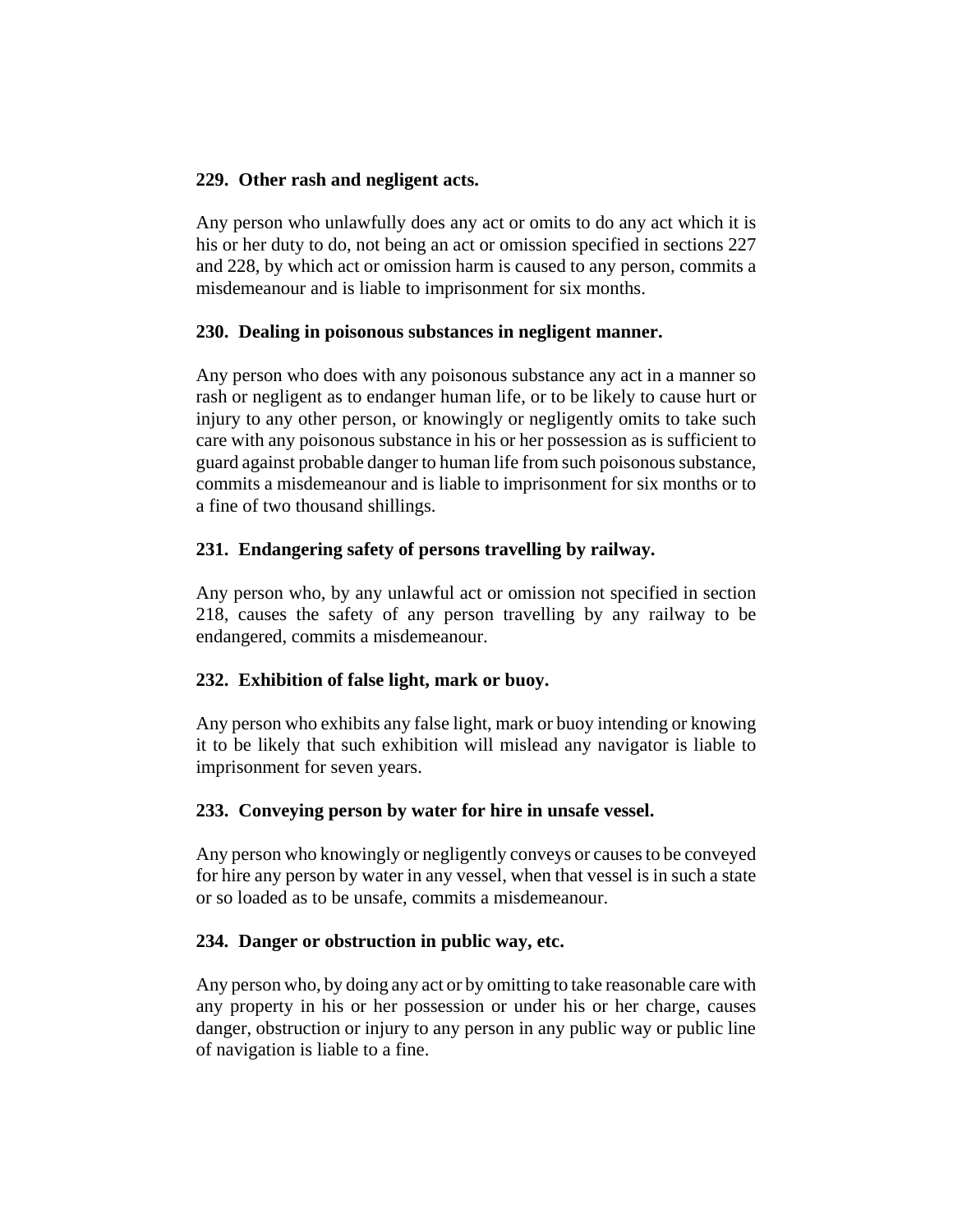## CHAPTER XXIII—ASSAULTS.

#### **235. Common assault.**

Any person who unlawfully assaults another commits a misdemeanour, and, if the assault is not committed in circumstances for which a greater punishment is provided in this Code, is liable to imprisonment for one year.

#### **236. Assaults causing actual bodily harm.**

Any person who commits an assault occasioning actual bodily harm commits a misdemeanour and is liable to imprisonment for five years.

### **237. Assaults on persons protecting wreck.**

Any person who assaults and strikes or wounds any magistrate, officer or other person lawfully authorised in or on account of the execution of his or her duty in or concerning the preservation of any vessel in distress, or of any vessel or goods or effects wrecked, stranded or cast on shore, or lying under water, commits a felony and is liable to imprisonment for seven years.

## **238. Assaults punishable with two years' imprisonment.**

Any person who—

- (a) assaults any person with intent to commit a felony or to resist or prevent the lawful apprehension or detainer of himself or herself or of any other person for any offence;
- (b) assaults, resists or wilfully obstructs any police officer in the due execution of his or her duty, or any person acting in aid of such officer;
- (c) assaults any person in pursuance of any unlawful combination or conspiracy to raise the rate of wages, or respecting any trade, business, or manufacture or respecting any person concerned or employed therein;
- (d) assaults, resists or obstructs any person engaged in the lawful execution of process, or in making a lawful distress, with intent to rescue any property lawfully taken under such process or distress; or
- (e) assaults any person on account of any act done by him or her in the execution of any duty imposed on him or her by law,

commits a misdemeanour.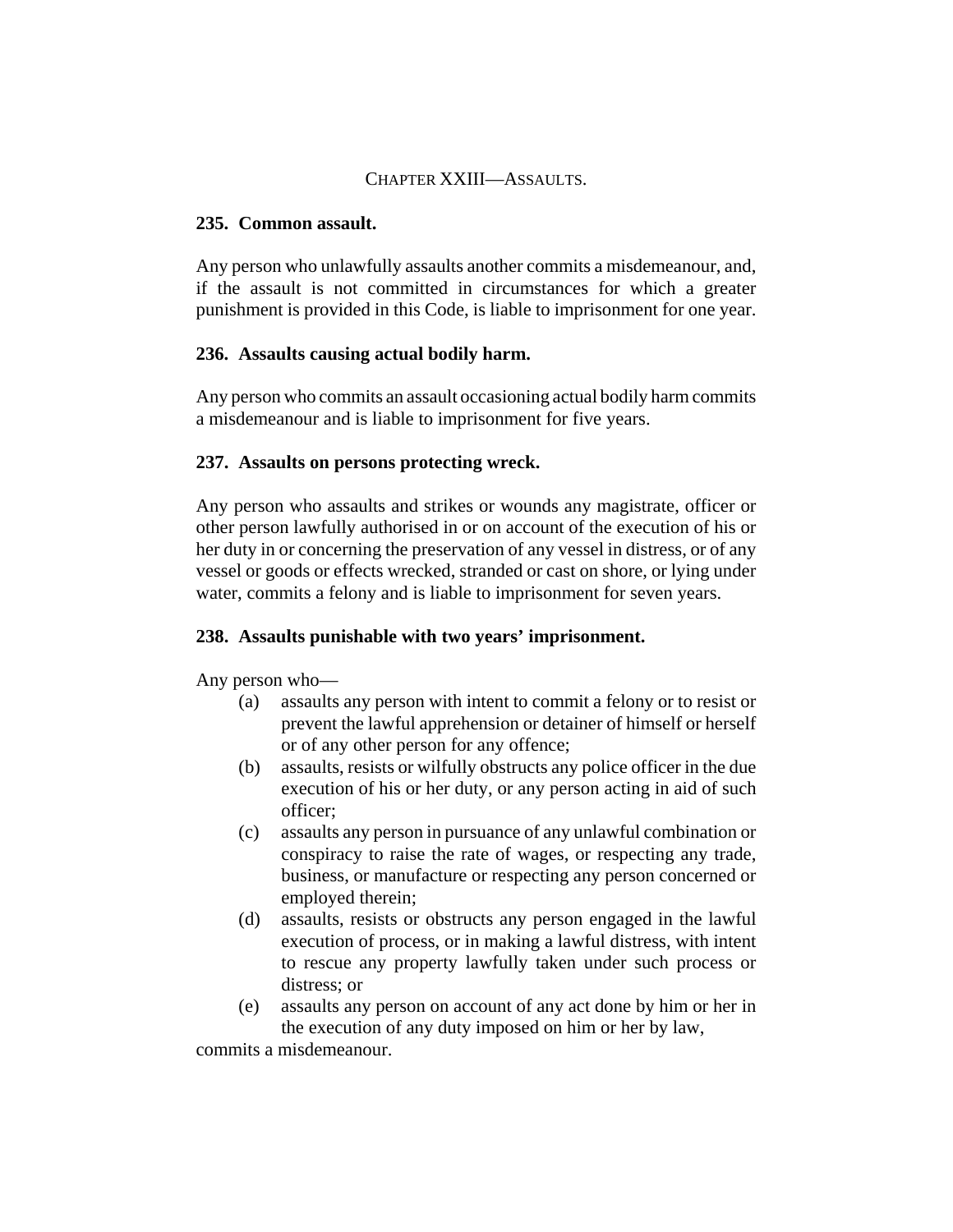### CHAPTER XXIV—OFFENCES AGAINST LIBERTY.

### **239. Definition of kidnapping from Uganda.**

Any person who conveys any person beyond the limits of Uganda without the consent of that person or of some person legally authorised to consent on behalf of that person is said to kidnap that person from Uganda.

### **240. Definition of kidnapping from lawful guardianship.**

Any person who takes or entices any minor under fourteen years of age if a male, or under sixteen years of age if a female, or any person of unsound mind, out of the keeping of the lawful guardian of that minor or person of unsound mind, without the consent of the guardian, is said to kidnap the minor or person from lawful guardianship.

### **241. Definition of abduction.**

Any person who by force compels, or by any deceitful means induces, any person to go from any place is said to abduct that person.

## **242. Punishment for kidnapping.**

Any person who kidnaps any person from Uganda or from lawful guardianship commits a felony and is liable to imprisonment for ten years.

## **243. Kidnapping or detaining with intent to murder, etc.**

(1) Any person who by force or fraud kidnaps, abducts, takes away or detains any person against his or her will—

- (a) with intent that such person may be murdered or may be so disposed of as to be put in danger of being murdered;
- (b) with knowledge that such person will probably be murdered; or
- (c) with intent to procure a ransom or benefit for the liberation of such a person from the danger of being murdered,

commits an offence and is liable on conviction to suffer death.

(2) Where a person so kidnapped or detained is thereafter not seen or heard of within a period of six months or more, the accused person shall be presumed to have had the intention and knowledge stipulated in subsection  $(1)(a)$  and  $(b)$ .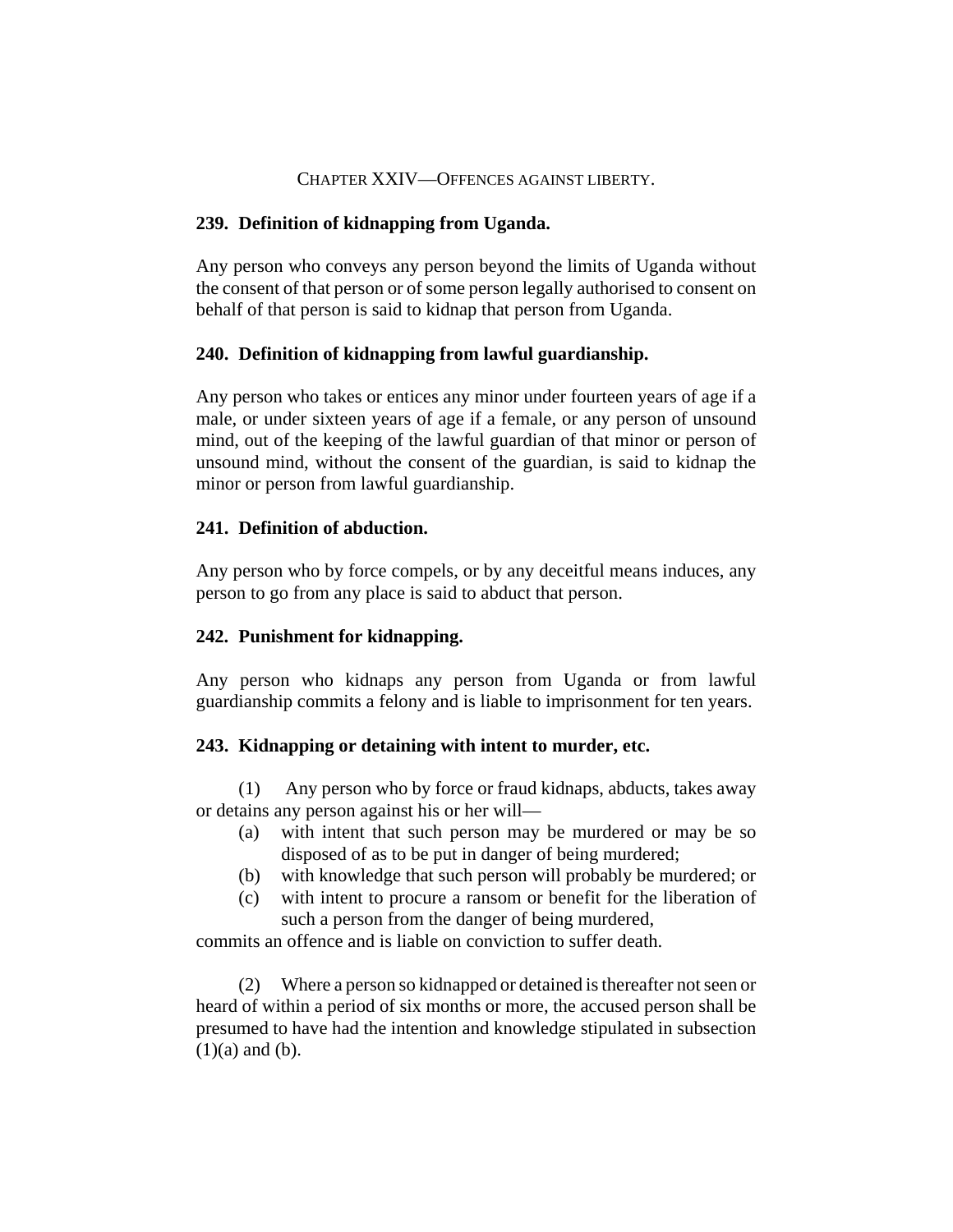## **244. Kidnapping or abducting with intent to confine person.**

Any person who kidnaps or abducts any person with intent to cause that person to be secretly and wrongfully confined commits a felony and is liable to imprisonment for ten years.

## **245. Kidnapping or abducting in order to subject person to grievous harm, slavery, etc.**

Any person who kidnaps or abducts any person in order that such person may be subjected or may be so disposed of as to be put in danger of being subjected to grievous harm, or slavery, or to the unnatural lust of any person, or knowing it to be likely that such person will be so subjected or disposed of, commits a felony and is liable to imprisonment for fifteen years.

## **246. Wrongfully concealing or confining kidnapped or abducted person.**

Any person who, knowing that any person has been kidnapped or has been abducted, wrongfully conceals or confines that person commits a felony and shall be punished in the same manner as if he or she had kidnapped or abducted the person with the same intention or knowledge, or for the same purpose, as that with or for which he or she conceals or detains the person in confinement.

# **247. Kidnapping or abducting child under fourteen years.**

Any person who kidnaps or abducts any child under the age of fourteen years with the intention of taking dishonestly any movable property from the person of such child commits a felony and is liable to imprisonment for ten years.

## **248. Wrongful confinement.**

Any person who wrongfully confines any other person commits a misdemeanour.

## **249. Buying, etc. of any person as a slave.**

Any person who imports, exports, removes, buys, sells or disposes of any person as a slave, or accepts, receives or detains against his will any person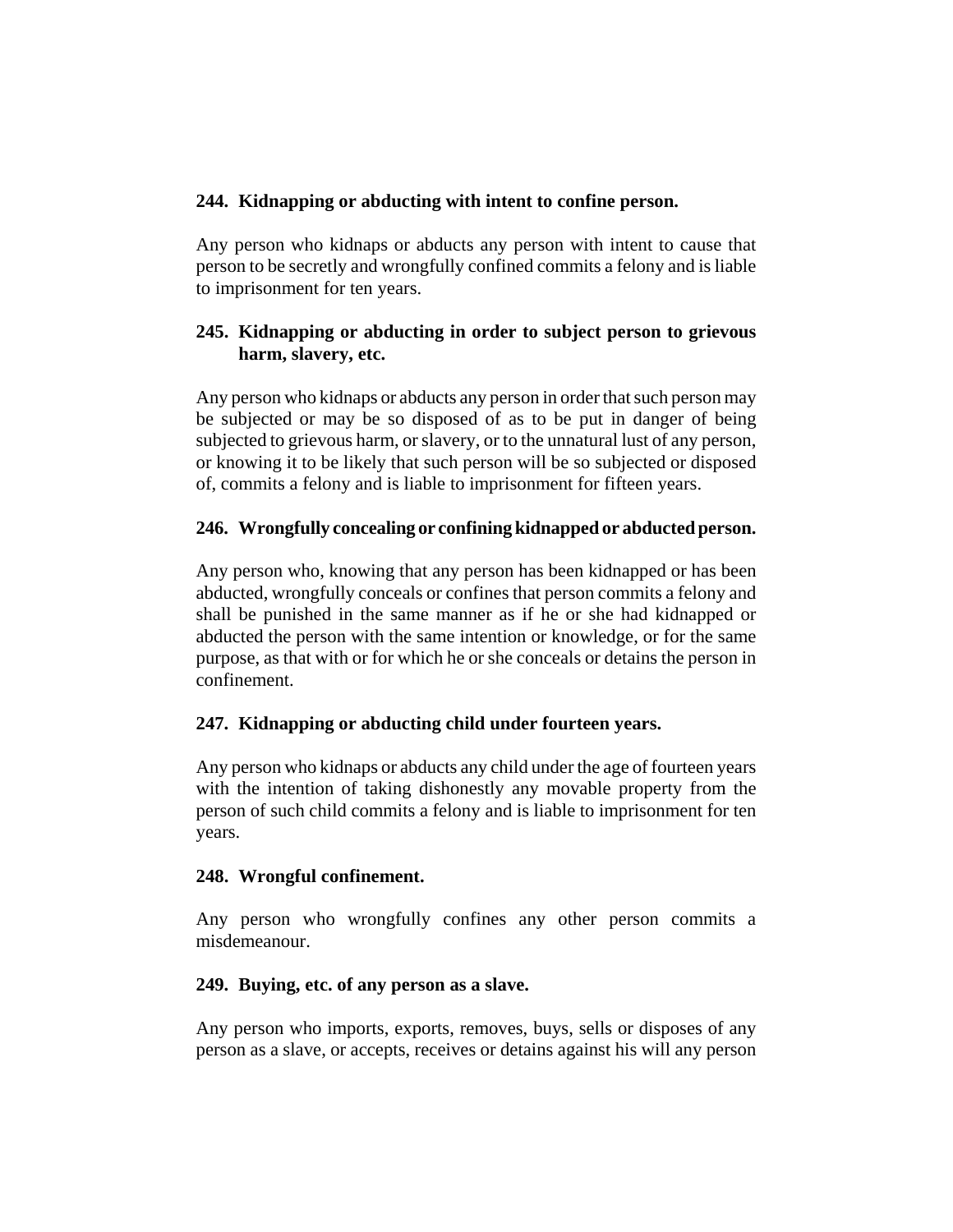as a slave, commits a felony and is liable to imprisonment for ten years.

### **250. Habitual dealing in slaves.**

Any person who habitually imports, exports, removes, buys, sells, traffics or deals in slaves commits a felony and is liable to imprisonment for fifteen years.

### **251. Inducing a person to give up himself or herself as a slave.**

(1) Any person who induces another person to give up himself or herself as a slave commits a felony and is liable on conviction to imprisonment for ten years.

(2) Any person who attempts or conspires with another person to induce a person to give up himself or herself as a slave or is an accessory thereto commits a felony and is liable on conviction to imprisonment for five years.

### **252. Unlawful compulsory labour.**

Any person who unlawfully compels any person to labour against the will of that person commits a misdemeanour.

*Division V—Offences relating to property.*

## CHAPTER XXV—THEFT.

## **253. Things capable of being stolen.**

(1) Every inanimate thing, which is the property of any person and which is movable, is capable of being stolen.

(2) Every inanimate thing which is the property of any person and which is capable of being made movable is capable of being stolen as soon as it becomes movable, although it is made movable in order to steal it.

(3) Every tame animal, whether tame by nature or wild by nature and tamed, which is the property of any person, is capable of being stolen.

(4) Animals wild by nature, of a kind which is not ordinarily found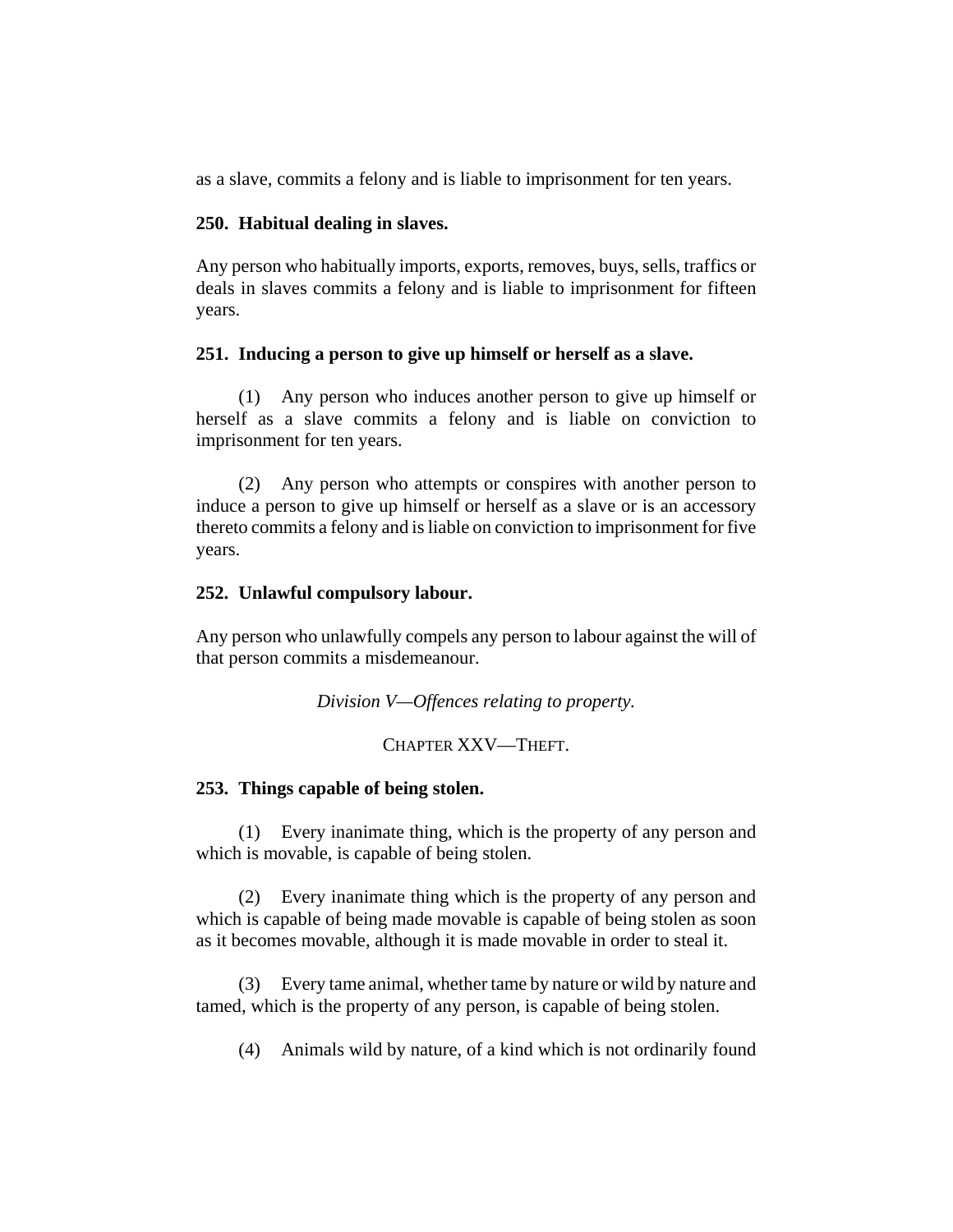in a condition of natural liberty in Uganda, which are the property of any person and which are usually kept in a state of confinement, are capable of being stolen, whether they are actually in confinement or have escaped from confinement.

(5) Animals wild by nature, of a kind which is ordinarily found in a condition of natural liberty in Uganda, which are the property of any person, are capable of being stolen while they are in confinement and while they are being actually pursued after escaping from confinement, but not at any other time.

(6) An animal wild by nature is deemed to be in a state of confinement so long as it is in a den, cage, sty, tank or other small enclosure, or is otherwise so placed that it cannot escape and that its owner can take possession of it at pleasure.

(7) Wild animals in the enjoyment of their natural liberty are not capable of being stolen, but their dead bodies are capable of being stolen.

(8) Everything produced by or forming part of the body of an animal capable of being stolen is capable of being stolen.

#### **254. Definition of theft.**

(1) A person who fraudulently and without claim of right takes anything capable of being stolen, or fraudulently converts to the use of any person other than the general or special owner thereof anything capable of being stolen, is said to steal that thing.

(2) A person who takes or converts anything capable of being stolen is deemed to do so fraudulently if he or she does so with any of the following intents—

- (a) an intent permanently to deprive the general or special owner of the thing of it;
- (b) an intent to use the thing as a pledge or security;
- (c) an intent to part with it on a condition as to its return which the person taking or converting it may be unable to perform;
- (d) an intent to deal with it in such a manner that it cannot be returned in the condition in which it was at the time of the taking or conversion;
- (e) in the case of money, an intent to use it at the will of the person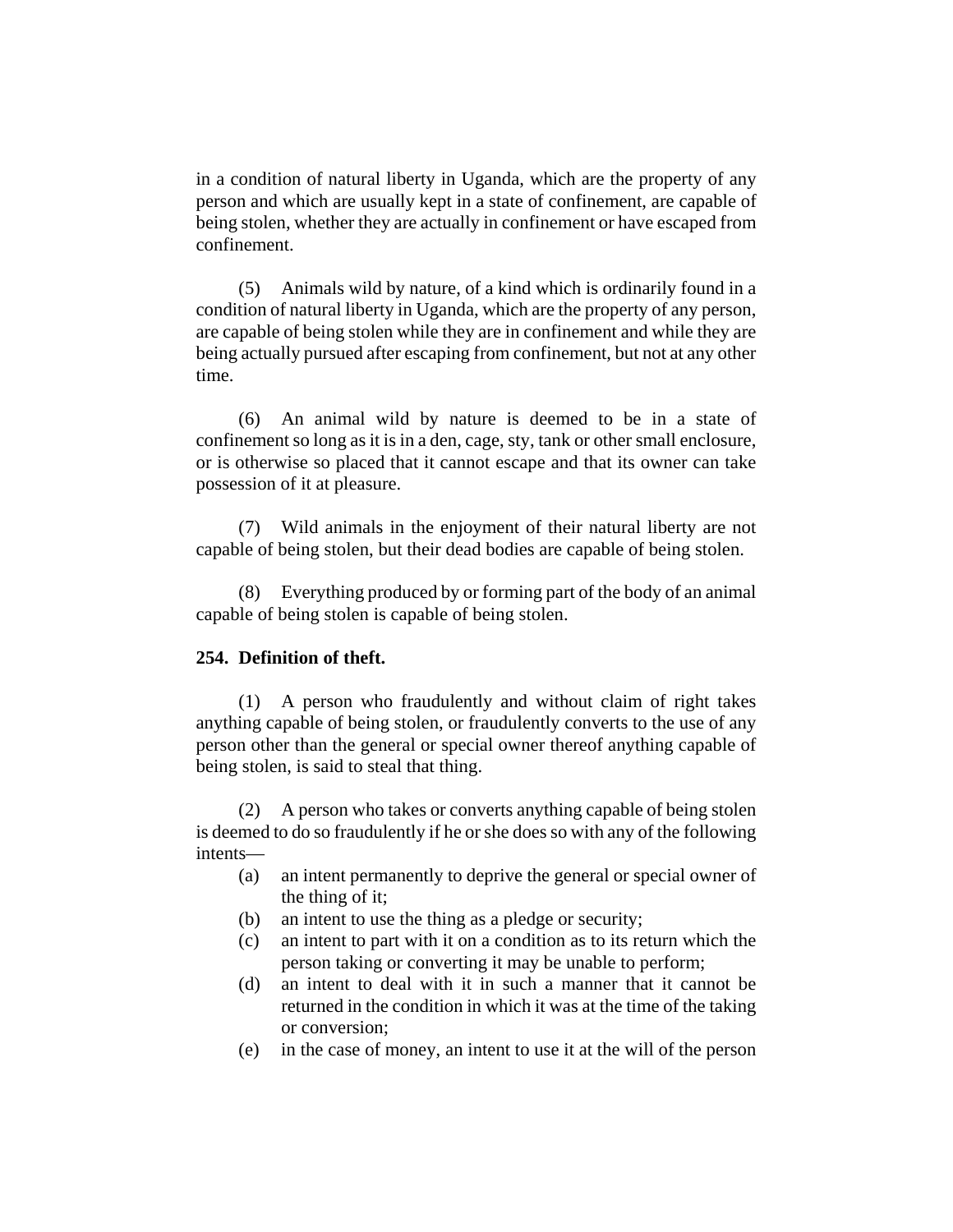who takes or converts it, although he or she may intend afterwards to repay the amount to the owner,

and "special owner" includes any person who has any charge or lien upon the thing in question or any right arising from or dependent upon holding possession of the thing in question.

(3) A person shall be taken to use money at his or her own will for the purposes of subsection  $(2)(e)$ , if that person deliberately or recklessly exceeds the limits of authority allowed to him or her, or deliberately or recklessly disregards any rules of procedure, prescribed by the owner in respect of the money.

- (4) When a thing stolen is converted, it is immaterial—
- (a) whether it is taken for the purpose of conversion or whether it is at the time of the conversion in the possession of the person who converts it;
- (b) that the person who converts the thing in question is the holder of a power of attorney for the disposition of it, or is otherwise authorised to dispose of it.

(5) When a thing converted has been lost by the owner and found by the person who converts it, the conversion is not deemed to be fraudulent if at the time of the conversion the person taking or converting the thing does not know who is the owner and believes on reasonable grounds that the owner cannot be discovered.

(6) A person shall not be deemed to take a thing unless he or she moves the thing or causes it to move.

(7) Without prejudice to the general effect of subsection (6), a person shall be taken to have moved money if that person moves or causes it to be moved from one account to another or otherwise out of the original account.

### **255. Special cases.**

(1) When a factor or agent pledges or gives a lien on any goods or document of title to goods entrusted to him or her for the purpose of sale or otherwise for any sum of money not greater than the amount due to him or her from his or her principal at the time of pledging or giving the lien, together with the amount of any bill of exchange or promissory note accepted or made by him or her for or on account of his or her principal, such dealing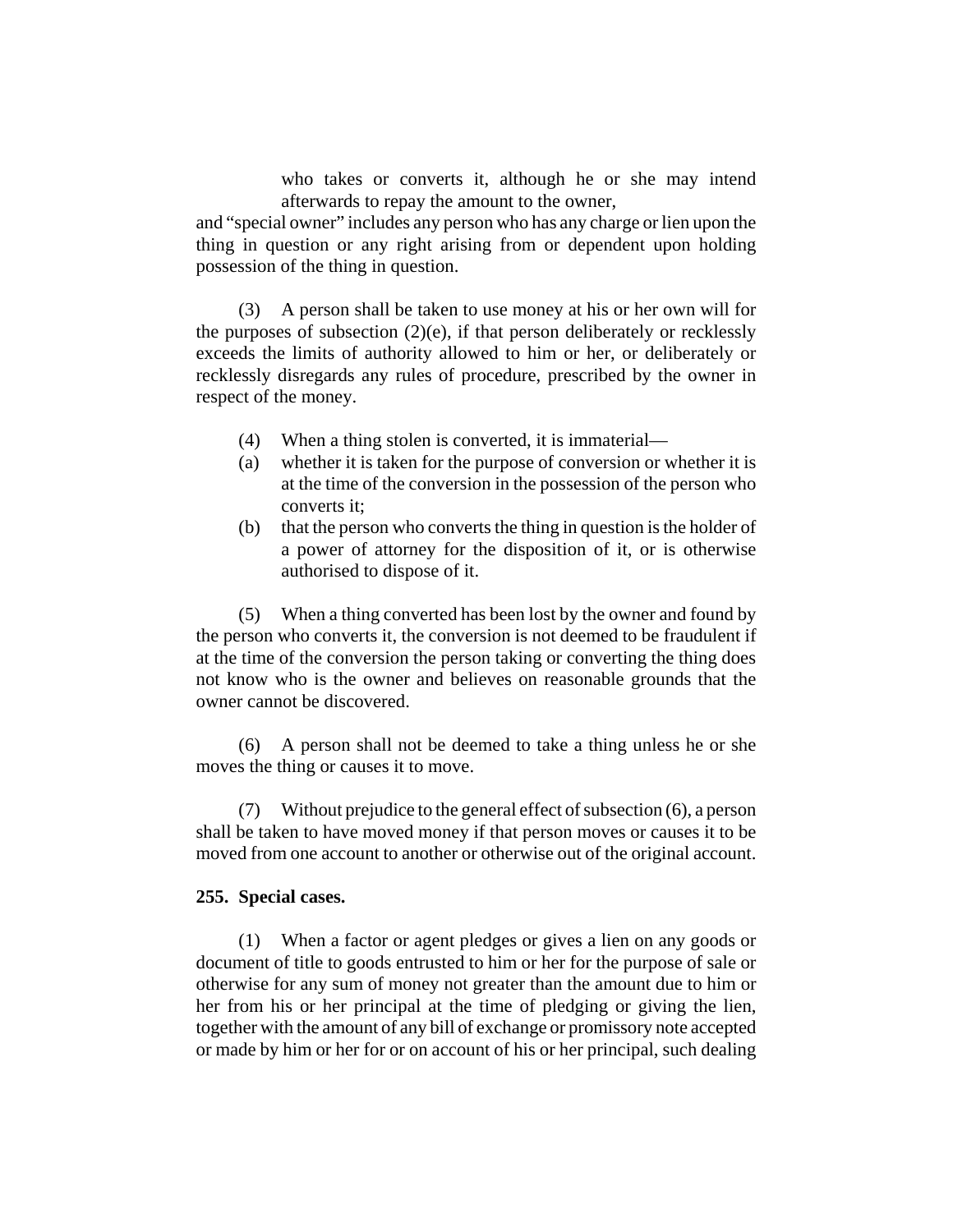with the goods or document of title is not deemed to be theft.

(2) When a servant, contrary to his or her master's orders, takes from his or her possession any food in order that it may be given to an animal belonging to or in the possession of his or her master, that taking is not deemed to be theft.

## **256. Funds, etc. held under direction.**

When a person receives, either alone or jointly with another person, any money or valuable security or a power of attorney for the sale, mortgage, pledge or other disposition of any property, whether capable of being stolen or not, with a direction in either case that such money or any part thereof, or any other money received in exchange for it, or any part thereof, or the proceeds or any part of the proceeds of such security, or of such mortgage, pledge or other disposition, shall be applied to any purpose or paid to any person specified in the direction, such money and proceeds are deemed to be the property of the person from whom the money, security or power of attorney was received until the direction has been complied with.

## **257. Funds, etc. received by agents for sale.**

When a person receives, either alone or jointly with another person, any property from another on terms authorising or requiring him or her to sell it or otherwise dispose of it and requiring him or her to pay or account for the proceeds of the property or any part of such proceeds, or to deliver anything received in exchange for the property to the person from whom it is received, or some other person, then the proceeds of the property, and anything so received in exchange for it, are deemed to be the property of the person from whom the property was so received, until they have been disposed of in accordance with the terms on which the property was received, unless it is a part of those terms that the proceeds, if any, shall form an item in a debtor and creditor account between him or her and the person to whom he or she is to pay them or account for them, and that the relation of debtor and creditor only shall exist between them in respect thereof.

## **258. Money received for another.**

When a person receives, either alone or jointly with another person, any money on behalf of another, the money is deemed to be the property of the person on whose behalf it is received, unless the money is received on the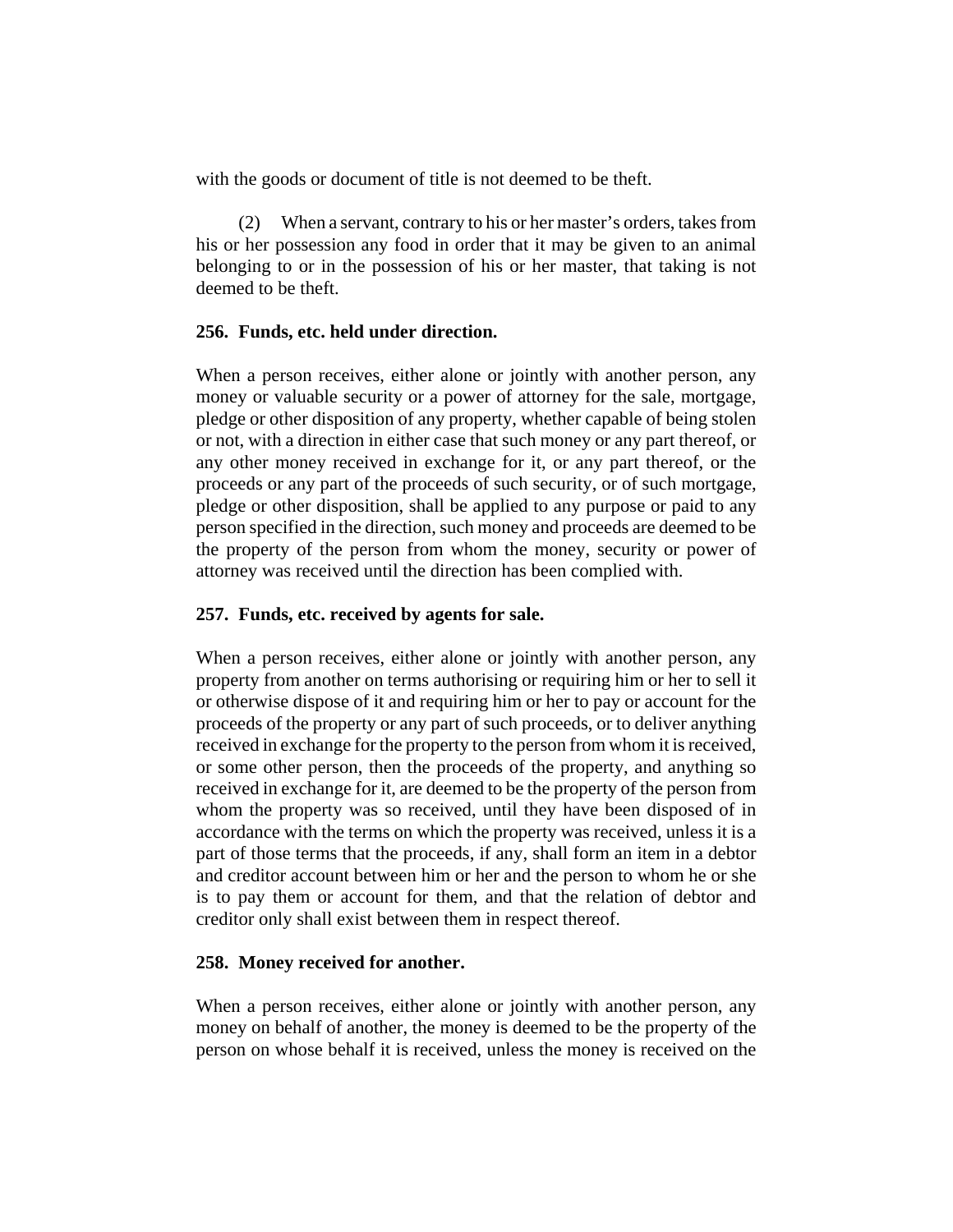terms that it shall form an item in a debtor and creditor account, and that the relation of debtor and creditor only shall exist between the parties in respect of it.

## **259. Theft by persons having an interest in the thing stolen.**

When any person takes or converts anything capable of being stolen, under such circumstances as would otherwise amount to theft, it is immaterial that he or she has a special property or interest in that thing, or that he or she is the owner of the thing taken or converted subject to some special property or interest of some other person in it, or that he or she is lessee of the thing, or that he or she is one of two or more joint owners of the thing, or that he or she is a director or officer of a corporation or company or society who are the owners of it.

### **260. Husband and wife.**

A person who, while a man and his wife are living together, procures either of them to deal with anything which is to his or her knowledge, the property of the other in a manner which would be theft if they were not married, is deemed to have stolen the thing and may be charged with theft.

## **261. General punishment for theft.**

Any person who steals anything capable of being stolen commits the felony called theft and is liable, unless owing to the circumstances of the theft or the nature of the thing stolen some other punishment is provided, to imprisonment not exceeding ten years.

## **262. Stealing wills.**

If the thing stolen is a testamentary instrument, whether the testator is living or dead, the offender is liable to imprisonment for ten years.

## **263. Stealing postal matter, etc.**

If the thing stolen is postal matter or any chattel, money or valuable security contained in any postal matter, the offender is liable to imprisonment for ten years.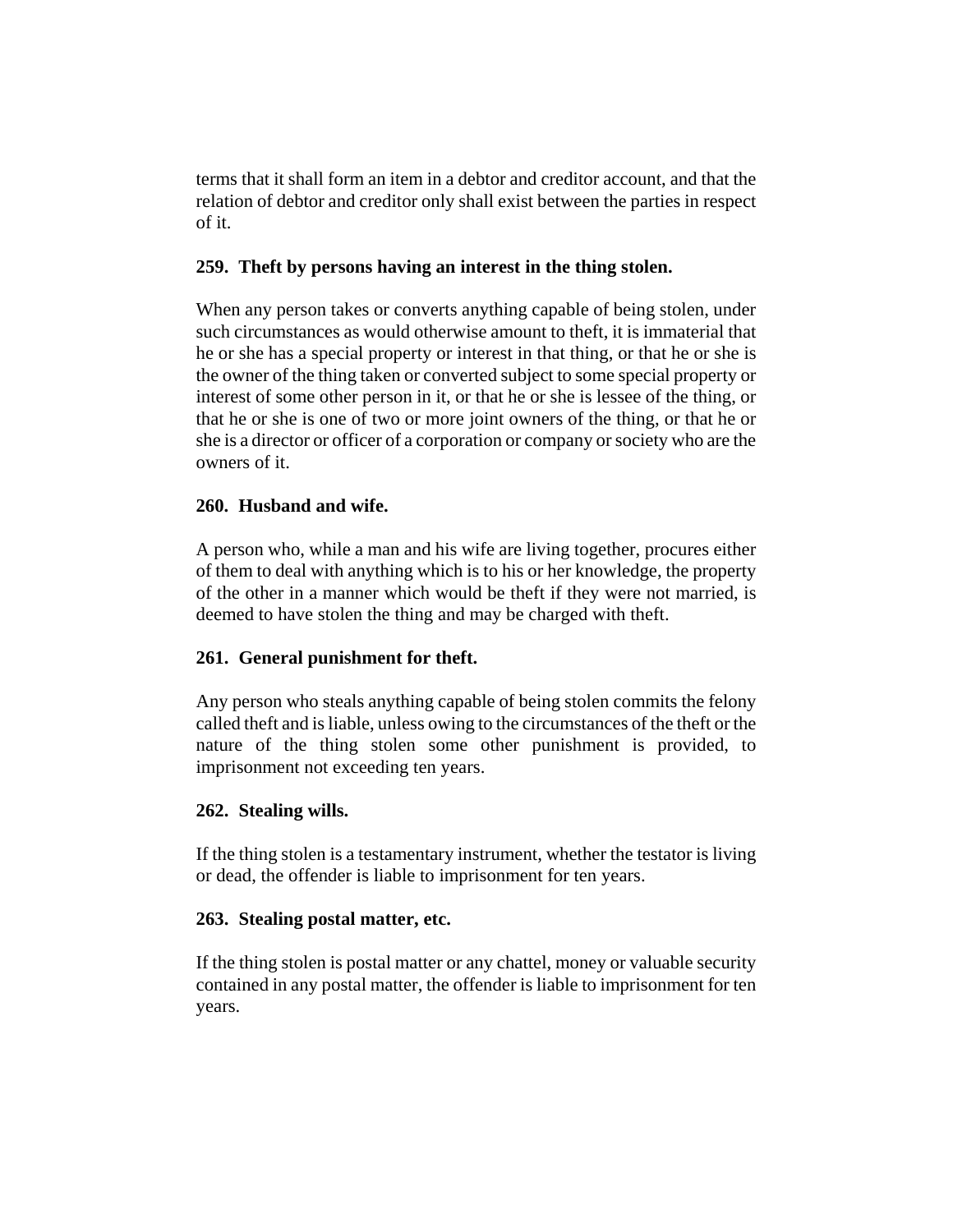## **264. Stealing cattle.**

If the thing stolen is a horse, mare, gelding, ass, mule, camel, bull, cow, ox, ram, ewe, wether, goat or pig, or the young of any such animal, the offender is liable on conviction for a first offence to imprisonment for seven years and for a subsequent offence to imprisonment for fifteen years.

## **265. Stealing vehicle.**

If the thing stolen is a vehicle, the offender is liable to imprisonment for seven years.

## **266. Cattle rustling.**

- (1) Any person who—
- (a) moves from a community where he or she is ordinarily resident to another community and steals or attempts to steal any cow, bull, ox, ram, ewe, wether, goat, pig, ass, mule, horse, mare, gelding or camel, or the young of any such animal from that other community and who at the time of, or immediately before, or immediately after the time of the stealing or attempted stealing, uses or threatens to use a deadly weapon or causes death or grievous harm to any person;
- (b) organises the stealing of the animals mentioned in paragraph (a) of this subsection in the manner provided in that paragraph; or
- (c) without lawful excuse or authority, the proof of which shall be on him or her, is found in possession of any of the animals mentioned in paragraph (a) of this subsection which is proved to have been stolen in the manner provided in that paragraph,

commits an offence termed cattle rustling and is liable on conviction to imprisonment for life.

(2) In this section, "deadly weapon" has the meaning assigned to it under section 286.

## **267. Stealing from the person; stealing goods in transit, etc.**

If a theft is committed in any of the following circumstances—

- (a) if the thing is stolen from the person of another;
- (b) if the thing is stolen in a dwelling house, and its value exceeds one hundred shillings, or the offender at or immediately before or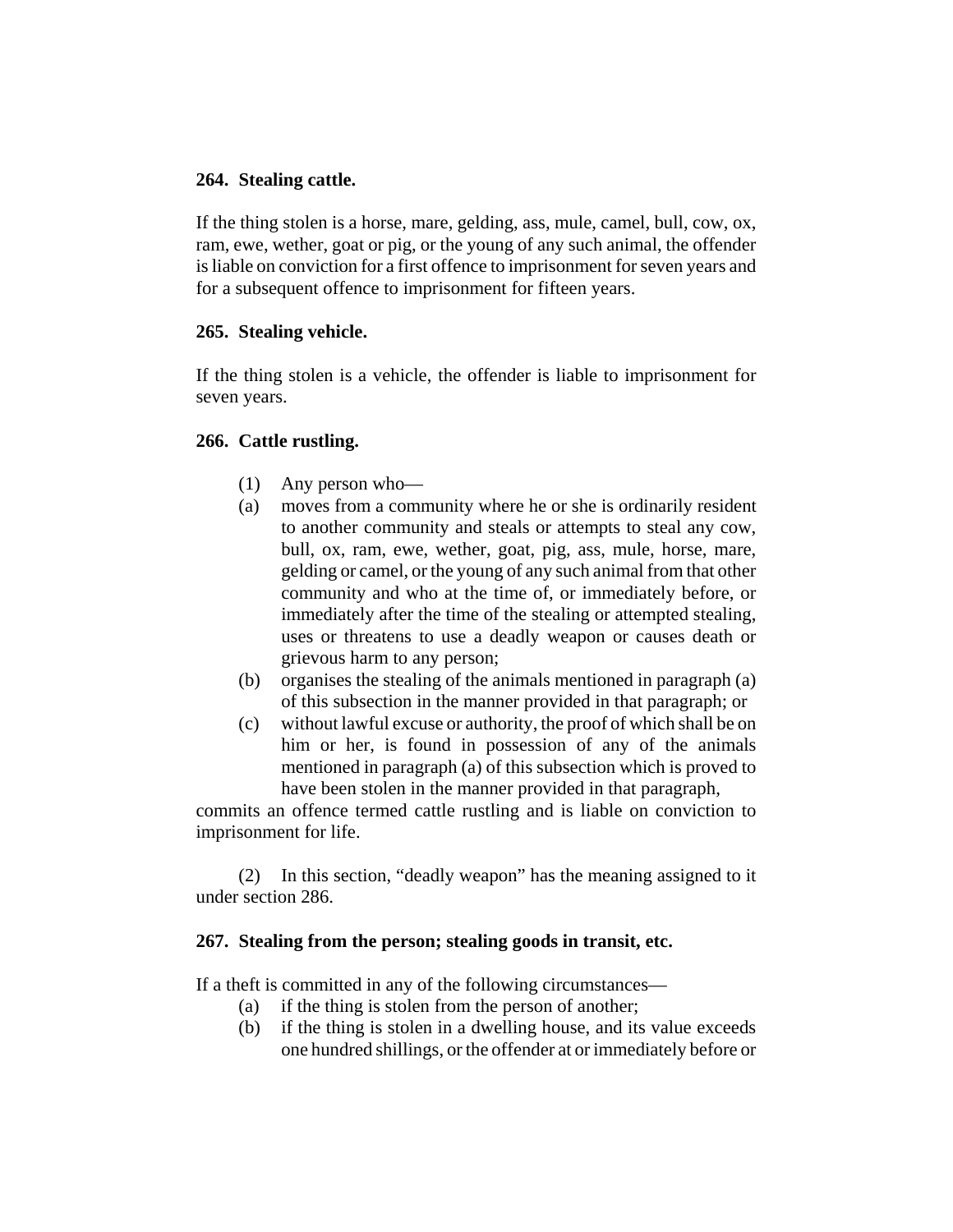after the time of stealing uses or threatens to use violence to any person in the dwelling house;

- (c) if the thing is stolen from any kind of vessel or vehicle or place of deposit;
- (d) if the thing stolen is attached to or forms part of a railway;
- (e) if the thing is stolen from a public office in which it is deposited or kept;
- (f) if the offender, in order to commit the offence, opens any locked room, box or other receptacle by means of a key or other instrument,

the offender is liable to imprisonment for seven years.

## **268. Embezzlement.**

Any person who being—

- (a) an employee, servant or officer of the Government or public body;
- (b) a director, officer or employee of a company or corporation;
- (c) a clerk or servant employed by any person, association or religious or other organisation;
- (d) a member of an association or religious or other organisation,

steals any chattel, money or valuable security—

- (e) being the property of his or her employer, association, company, corporation, person or religious or other organisation;
- (f) received or taken into possession by him or her for or on account of his or her employer, association, company, corporation, person or religious or other organisation; or
- (g) to which he or she has access by virtue of his or her office,

commits the offence of embezzlement and shall on conviction be sentenced to imprisonment for not less than three years and not more than fourteen years.

#### **269. Causing financial loss.**

(1) Any person employed by the Government, a bank, a credit institution, an insurance company or public body, who in the performance of his or her duties, does any act or omits to do any act knowing or having reason to believe that such act or omission will cause financial loss to the Government, bank, credit institution, insurance company, public body or customer of a bank or credit institution commits the offence of causing financial loss and is liable on conviction to a term of imprisonment of not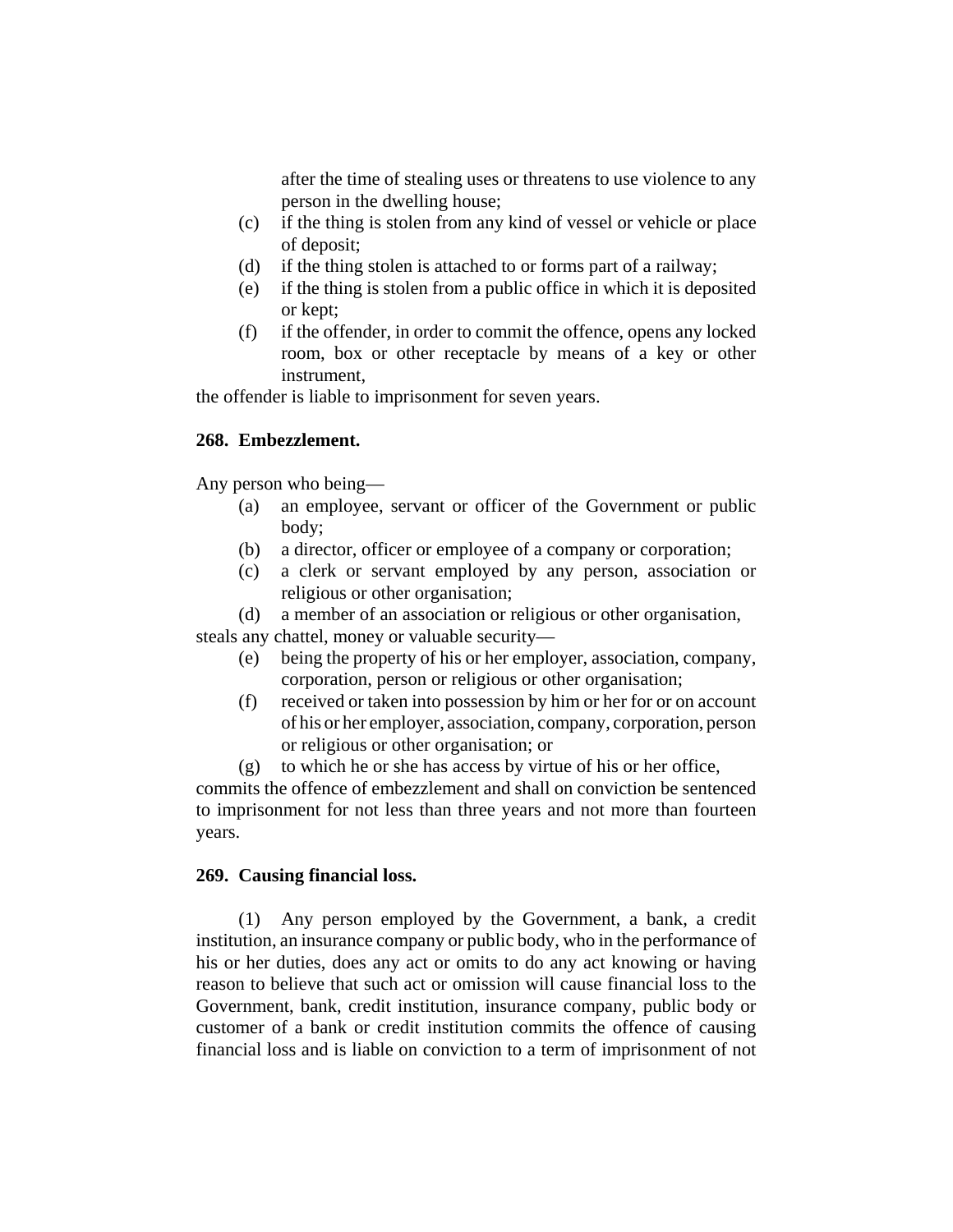less than three years and not more than fourteen years.

- (2) In this section—
- (a) "bank" and "credit institution" have the meanings assigned to them by the Financial Institutions Act;
- (b) "insurance company" means an insurance company within the meaning of section 4 of the Insurance Act; and
- (c) "public body" has the meaning assigned to it by section 1 of the Prevention of Corruption Act.

### **270. Compensation.**

Where a person is convicted under section 268 or 269 or where a convicted person is sentenced under section 271, the court shall, in addition to the punishment provided there, order such person to pay by way of compensation to the aggrieved party, such sum as in the opinion of the court is just, having regard to the loss suffered by the aggrieved party; and such order shall be deemed to be a decree under section 25 of the Civil Procedure Act, and shall be executed in the manner provided under section 38 of that Act.

### **271. Stealing by agents, etc.**

If the thing stolen is any of the following things—

- (a) property which has been received by the offender with a power of attorney for its disposition;
- (b) property which has been entrusted to the offender either alone or jointly with any other person for him or her to retain in safe custody or to apply, pay or deliver it or any part of it or any proceeds of it for any purpose or to any person;
- (c) property which has been received by the offender either alone or jointly with any other person for or on account of any other person;
- (d) the whole or part of the proceeds of any valuable security which has been received by the offender with a direction that the proceeds thereof should be applied to any purpose or paid to any person specified in the direction;
- (e) the whole or part of the proceeds arising from any disposition of any property which have been received by the offender by virtue of a power of attorney for such disposition, such power of attorney having been received by the offender with a direction that such proceeds should be applied to any purpose or paid to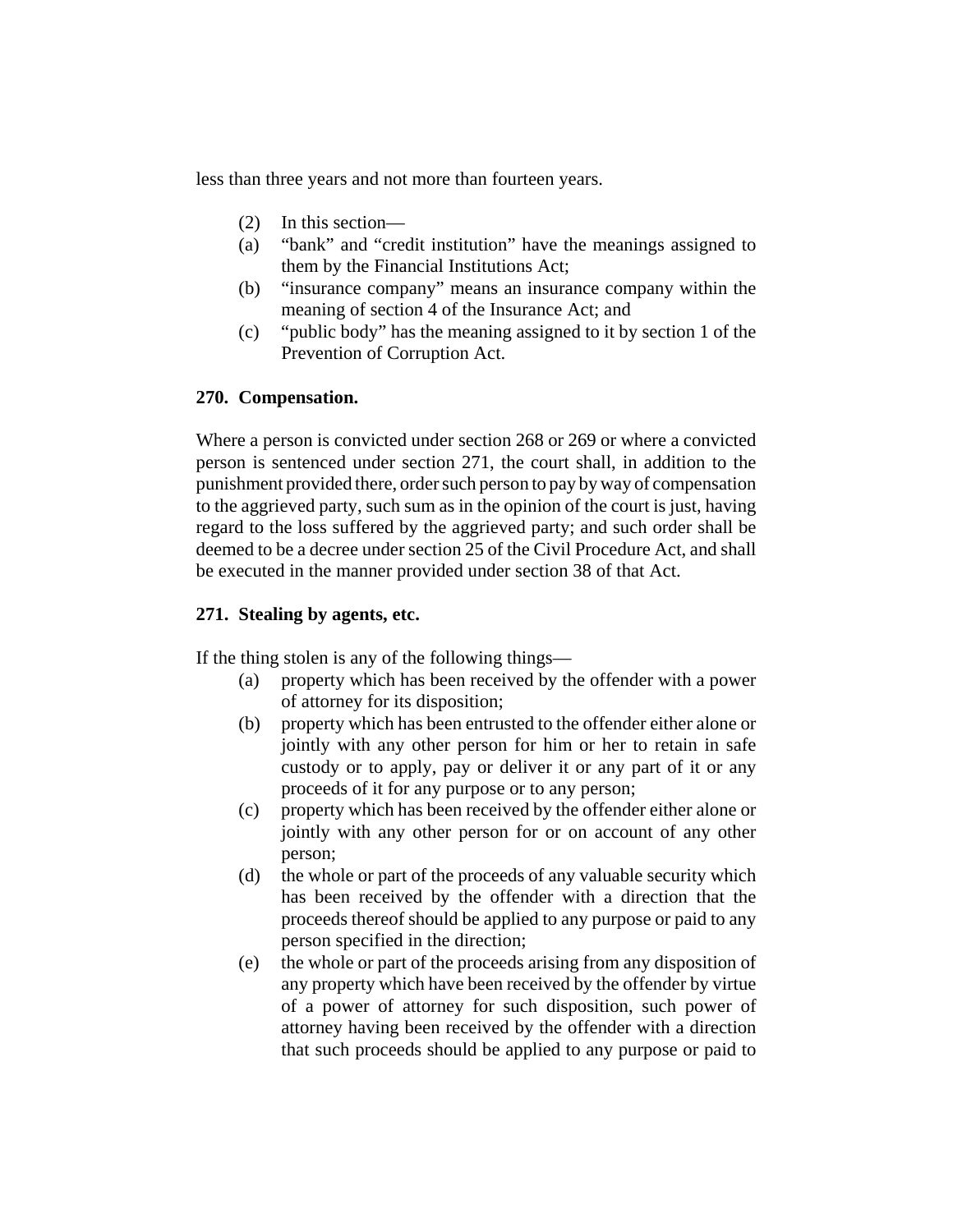any person specified in the direction, the offender is liable to imprisonment for fourteen years.

## **272. Stealing by tenants or lodgers.**

If the thing stolen is a fixture or chattel let to the offender to be used by him or her with a house or lodging, and its value exceeds one hundred shillings, he or she is liable to imprisonment for seven years.

## **273. Stealing after previous conviction.**

If the offender, before committing the theft, had been convicted of a theft punishable under any of sections 261 to 269, 271 and 272, he or she is liable to imprisonment for seven years.

## **274. Application of Director of Public Prosecution's powers under certain sections of the Prevention of Corruption Act.**

The powers of the Director of Public Prosecutions under sections 16 to 20 of the Prevention of Corruption Act shall, with the necessary modifications, apply to offences under sections 261, 268, 269 and 271 as they apply to offences under that Act, and the penalties prescribed in the applied sections shall apply accordingly.

## **275. Court to restrict disposal of assets or bank accounts of accused.**

(1) Any court may, upon application by the Director of Public Prosecutions, issue an order placing such restrictions as appear to the court to be reasonable, on the operation of any bank account of the accused person or a person suspected of having committed an offence or any person associated with any such offence or on the disposal of any property of the accused person or the suspected person or a person associated with the offence or the suspected person for the purpose of ensuring the payment of compensation to any victim of the offence or otherwise for the purpose of preventing the dissipation of any monies or other properties derived from or related to the offence.

(2) For the purposes of this section, the restriction on the operation of any bank account or disposal of property shall not exceed the withdrawal of an amount or disposal of property of a value that will be required to compensate the victim of the offence.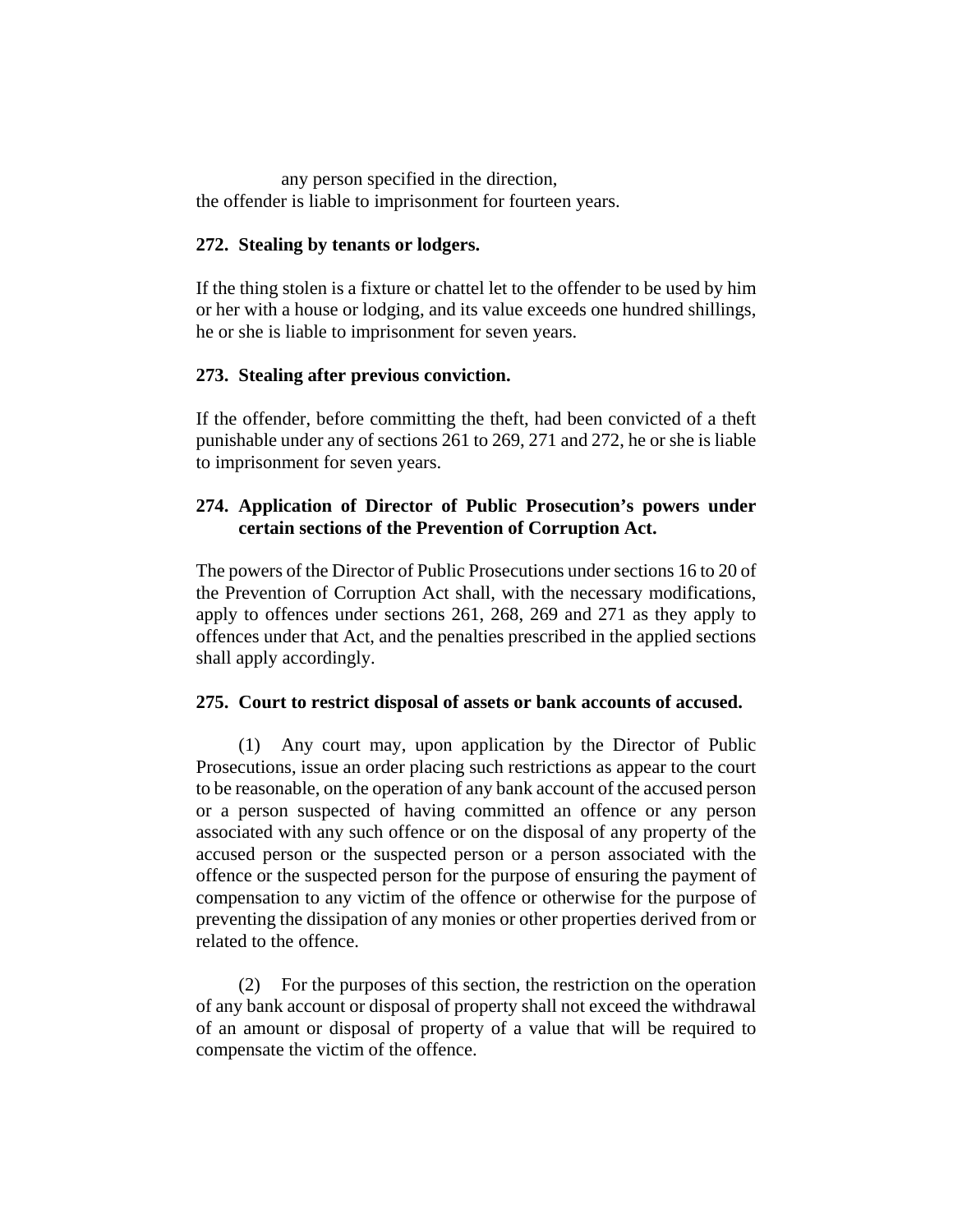(3) The order imposing the restrictions shall be reviewed by the court every six months if still in force.

(4) The order shall, unless earlier revoked, expire six months after the death of the person against whom it was made.

(5) The Director of Public Prosecutions shall ensure that any order issued by a court under subsection (1) is served on the banker, or accused person or suspected person and any other person to whom the order relates.

(6) Any person who knowingly fails to comply with an order issued under this section commits an offence and is liable on conviction to a fine not exceeding five million shillings or imprisonment not exceeding two years or both.

(7) This section applies only in relation to an offence to which sections 268 and 269 or 271 relate.

(8) After conviction of the accused person the court may direct that any funds standing to the credit of the convicted person and also any property established to the satisfaction of the court to belong to that person be applied in payment of any compensation awarded by the court under section 270; and in the case of property other than money, the court may order the sale of the property and the proceeds to be applied in payment of the compensation.

(9) Any monies remaining after the sale of any property and payment of compensation under subsection (8) shall be refunded to the convicted person.

(10) Any transfer of any property contrary to any restriction imposed under subsection (1) is void; and, in particular, the court may, by order, set aside any transaction aimed at defeating the purposes of subsection (8).

(11) Any person who obstructs the implementation of any order of a court under subsection (8) commits an offence and is liable on conviction to a fine not exceeding five million shillings or to imprisonment not exceeding five years or to both.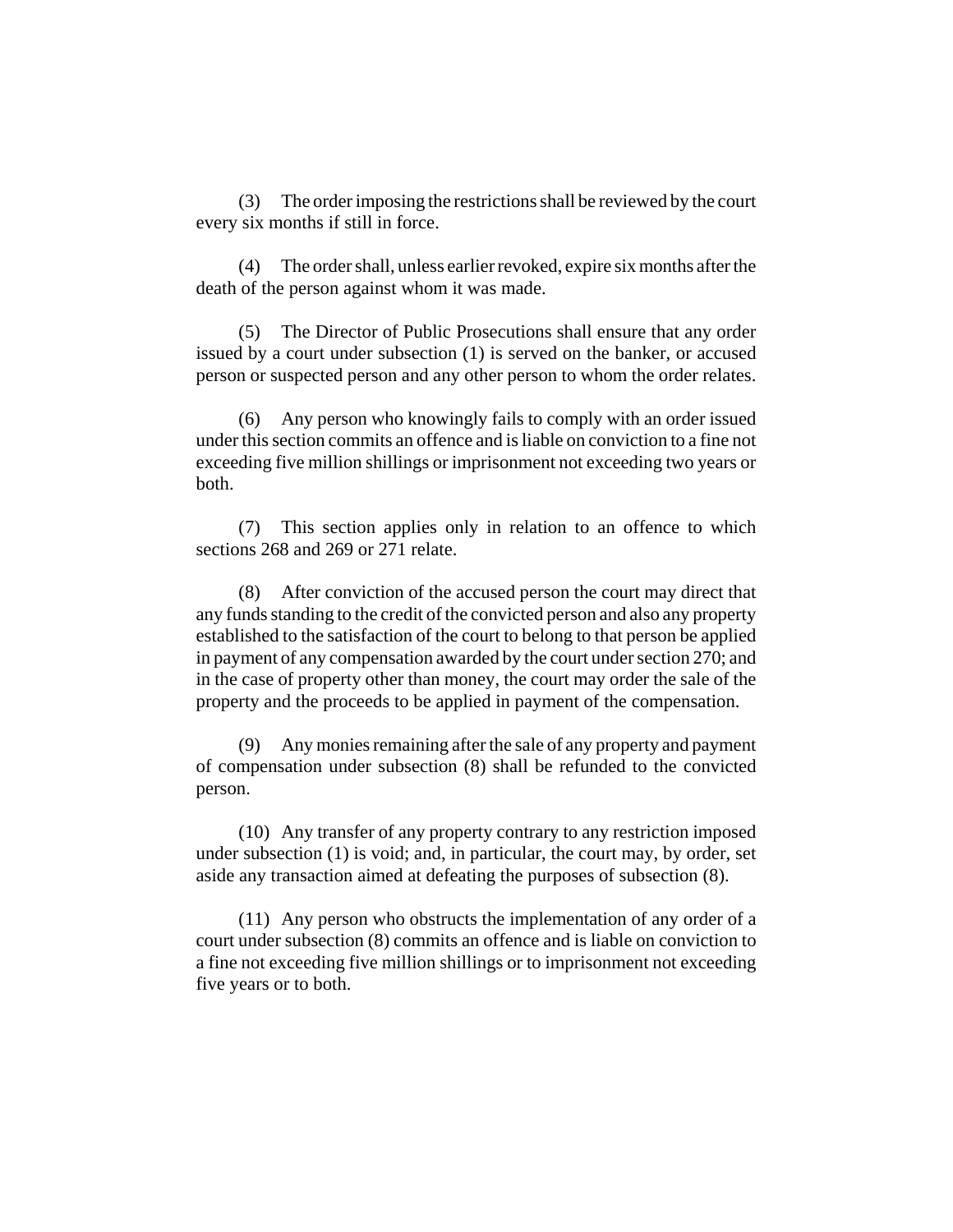#### CHAPTER XXVI—OFFENCES ALLIED TO STEALING.

#### **276. Concealing registers.**

Any person who, with intent to defraud, conceals or takes from its place of deposit any register which is authorised or required by law to be kept for authenticating or recording the title to any property, or for recording births, baptisms, marriages, deaths or burials, or a copy of any part of any such register which is required by law to be sent to any public office, commits a felony and is liable to imprisonment for ten years.

### **277. Concealing wills.**

Any person, who with intent to defraud, conceals any testamentary instrument, whether the testator is living or dead, commits a felony and is liable to imprisonment for ten years.

#### **278. Concealing deeds.**

Any person who, with intent to defraud, conceals the whole or part of any document which is evidence of title to any land or estate in land commits a felony and is liable to imprisonment for three years.

### **279. Killing animal with intent to steal.**

Any person who kills any animal capable of being stolen with intent to steal the skin or carcass, or any part of the skin or carcass, commits an offence and is liable to the same punishment as if he or she had stolen the animal.

#### **280. Severing with intent to steal.**

Any person who makes anything movable with intent to steal it commits an offence and is liable to the same punishment as if he or she had stolen the thing after it had become movable.

### **281. Fraudulent disposition of mortgaged goods.**

(1) Any person who, being the mortgagor of mortgaged goods, removes or disposes of the goods without the consent of the mortgagee, and with intent to defraud, commits a misdemeanour.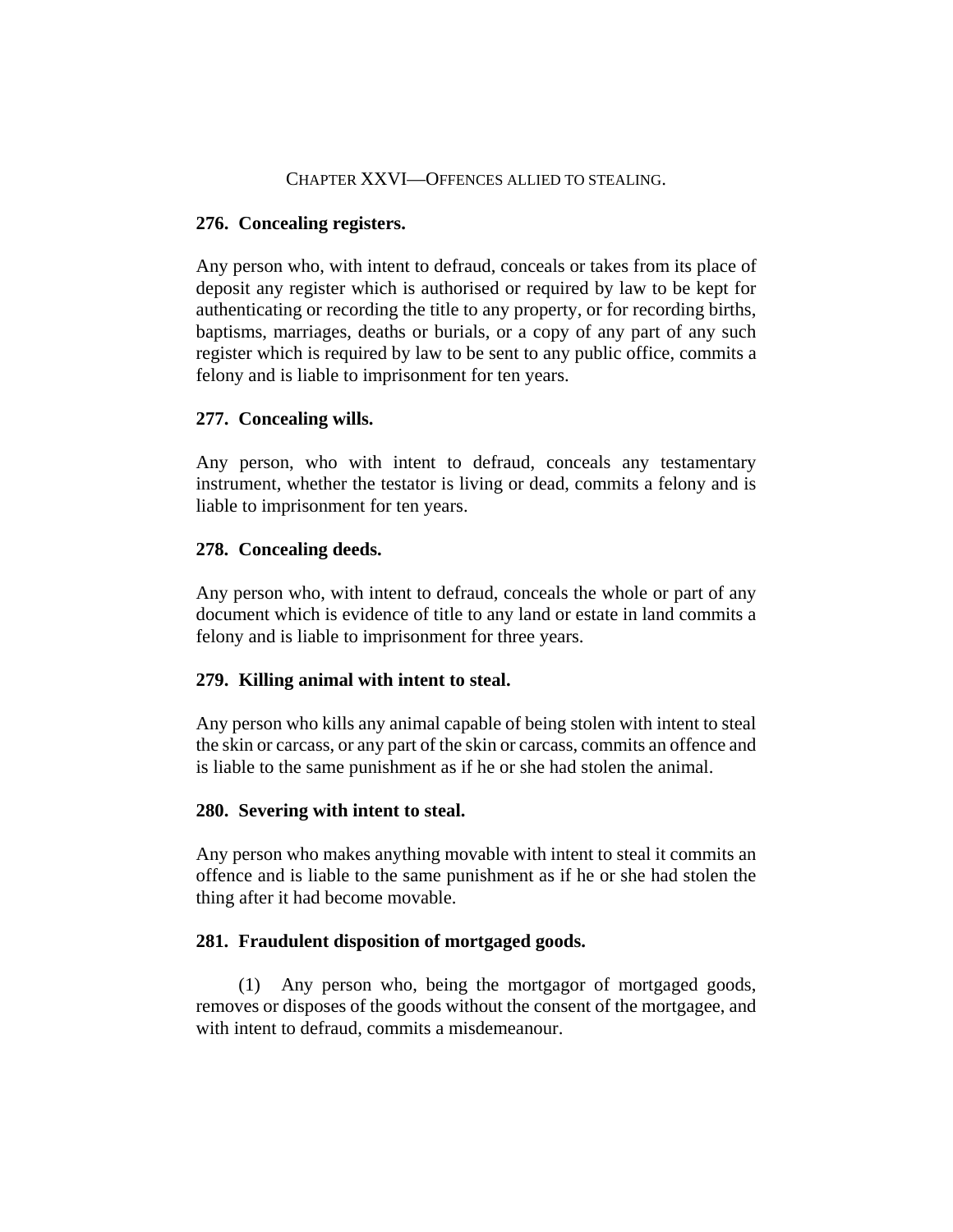(2) In this section, "mortgaged goods" includes any goods and chattels of any kind, and any animals, and any progency of any animals, and any crops or produce of the soil, whether growing or severed, which are subject for the time being, by virtue of the provisions of any written law or of any written instrument, to a valid charge or lien by way of security for any debt or obligation.

### **282. Fraudulent dealing in minerals.**

Any person who takes, conceals or otherwise disposes of any ore or any metal or mineral in or about a mine, with intent to defraud any person, commits a felony and is liable to imprisonment for five years.

### **283. Fraudulent appropriation of power.**

Any person who fraudulently abstracts or diverts to his or her own use or to the use of any other person any mechanical, illuminating or electrical power derived from any machine, apparatus or substance, the property of another person, commits a felony and is liable to imprisonment for five years.

#### **284. Unlawful use of vehicles, animals, etc.**

Any person who, unlawfully and without colour of right, but not so as to be guilty of stealing, takes or converts to his or her own use or to the use of any other person, any draught or riding animal or any vehicle or cycle, however propelled, or any vessel, commits a misdemeanour and is liable to imprisonment for six months or to a fine of one thousand shillings or to both such imprisonment and such fine.

CHAPTER XXVII—ROBBERY AND EXTORTION.

#### **285. Definition of robbery.**

Any person who steals anything and at or immediately before or immediately after the time of stealing it uses or threatens to use actual violence to any person or property in order to obtain or retain the thing stolen or to prevent or overcome resistance to its being stolen or retained commits the felony termed robbery.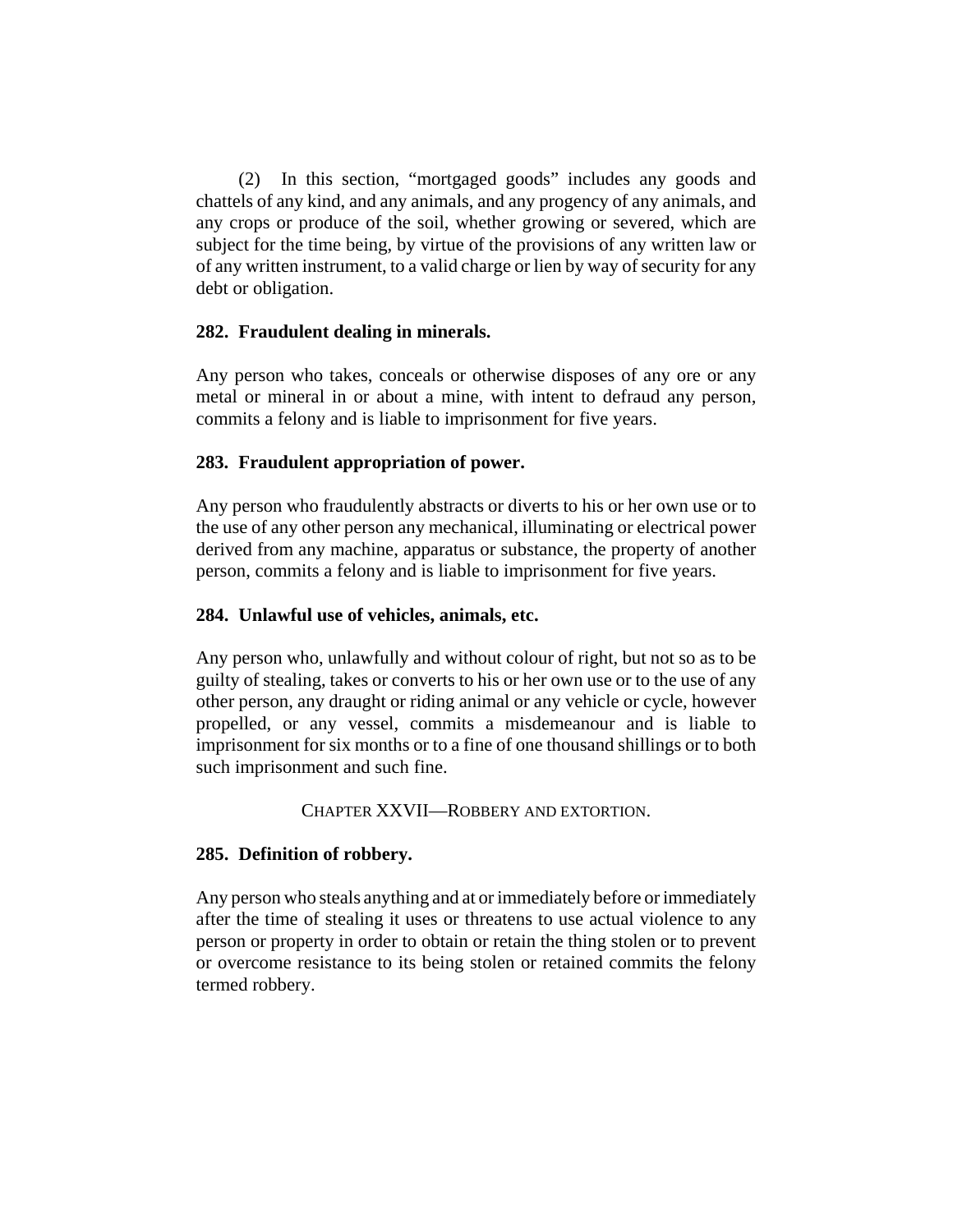#### **286. Punishment for robbery.**

- (1) Any person who commits the felony of robbery is liable—
- (a) on conviction by a magistrate's court, to imprisonment for ten years;
- (b) on conviction by the High Court, to imprisonment for life.

(2) Notwithstanding subsection (1)(b), where at the time of, or immediately before, or immediately after the time of the robbery, an offender uses or threatens to use a deadly weapon or causes death or grievous harm to any person, such offender and any other person jointly concerned in committing such robbery shall, on conviction by the High Court, be sentenced to death.

(3) In subsection (2), "deadly weapon" includes any instrument made or adapted for shooting, stabbing or cutting and any instrument which, when used for offensive purposes, is likely to cause death.

(4) Notwithstanding section 126 of the Trial on Indictments Act, where a person is convicted of the felony of robbery the court shall, unless the offender is sentenced to death, order the person convicted to pay such sum by way of compensation to any person to the prejudice of whom the robbery was committed, as in the opinion of the court is just having regard to the injury or loss suffered by such person, and any such order shall be deemed to be a decree and may be executed in the manner provided by the Civil Procedure Act.

### **287. Attempted robbery.**

(1) Any person who assaults any other person with intent to steal anything and at, immediately before or immediately after the assault, uses or threatens to use actual violence to any person or property in order to obtain the thing intended to be stolen or to prevent or overcome resistance to its being stolen commits a felony.

- (2) Any person who commits a felony under this section is liable—
- (a) on conviction by a magistrate's court, to imprisonment for seven years;
- (b) on conviction by the High Court, to imprisonment for life.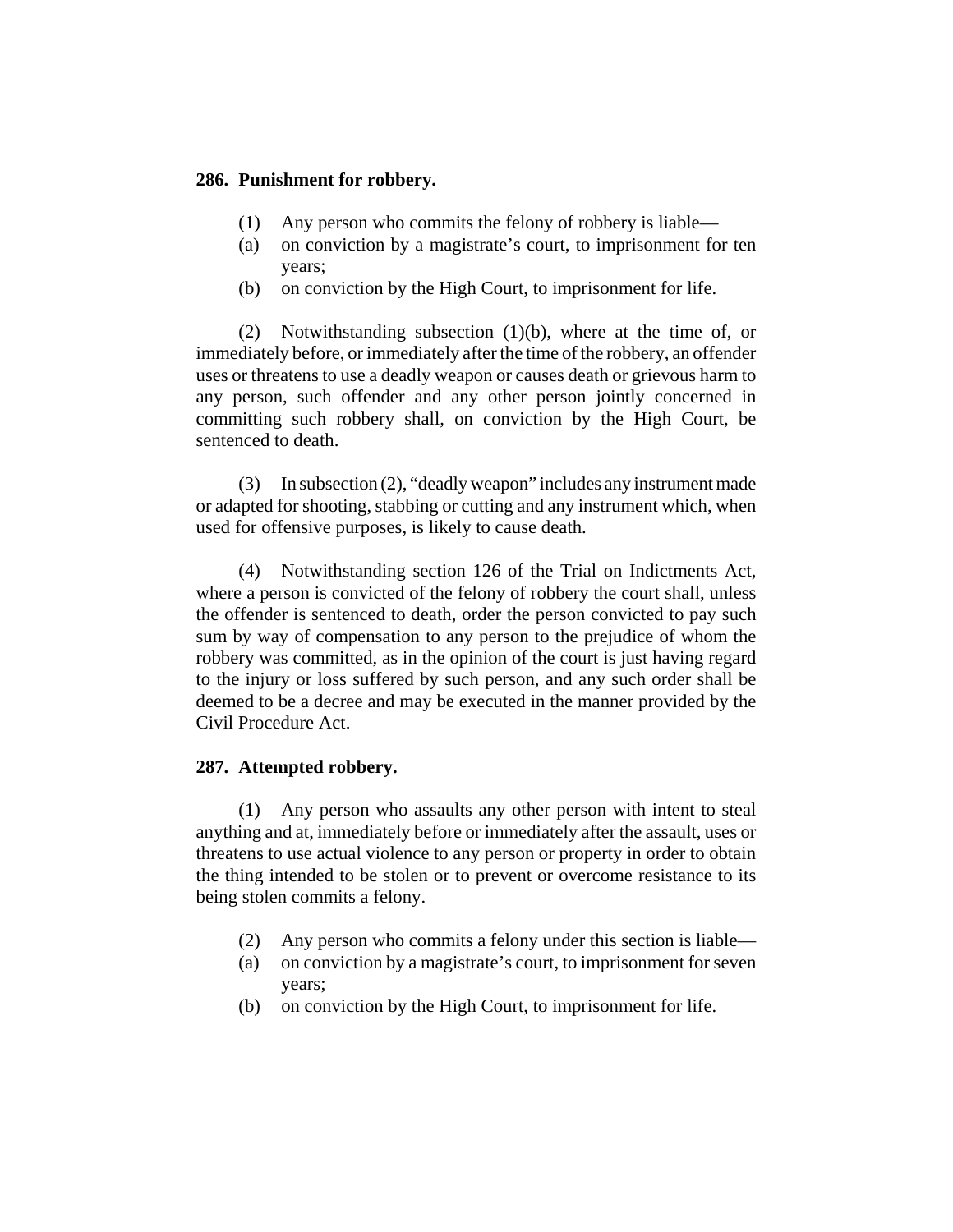### **288. Corporal punishment.**

Without prejudice to anything contained in any written law, any person who is sentenced to a term of imprisonment under section 286 or 287 shall, in addition, be sentenced to corporal punishment.

### **289. Assault with intent to steal.**

Any person who assaults any person with intent to steal anything commits a felony and is liable to imprisonment for five years.

## **290. Demanding property by written threats.**

Any person who, with intent to extort or gain anything from any person, and knowing the contents of the writing, causes any person to receive any writing demanding anything from any person without reasonable or probable cause, and containing threats of any injury or detriment of any kind to be caused to any person, either by the offender or any other person, if the demand is not complied with, commits a felony and is liable to imprisonment for fourteen years.

## **291. Attempts at extortion by threats.**

(1) Any person who, with intent to extort or gain anything from any person—

- (a) accuses or threatens to accuse any person of committing any felony or misdemeanour, or of offering or making any solicitation or threat to any person as an inducement to commit or permit the commission of a felony or misdemeanour;
- (b) threatens that any person shall be accused by any other person of any felony or misdemeanour, or of any such act; or
- (c) knowing the contents of the writing, causes any person to receive any writing containing any such accusation or threat as aforesaid,

commits a felony, and if the accusation or threat of accusation is of—

- (d) an offence for which the punishment of death or imprisonment for life may be inflicted;
- (e) any of the offences defined in Chapter XIV of this Code, or an attempt to commit any of such offences;
- (f) an assault with intent to have carnal knowledge of any person against the order of nature, or an unlawful and indecent assault upon a male person; or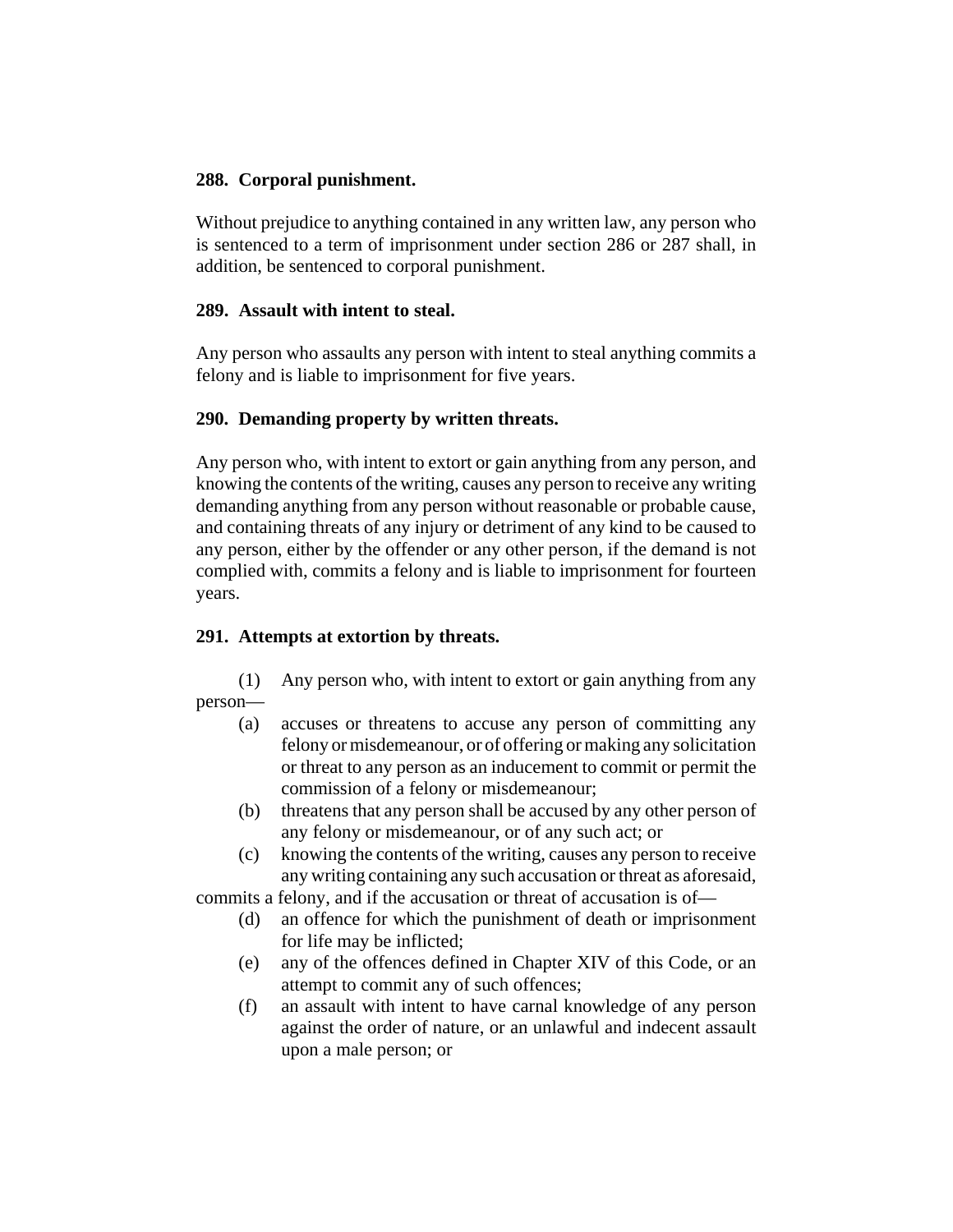(g) a solicitation or threat offered or made to any person as an inducement to commit or permit the commission of any of the offences set out in this subsection,

the offender is liable to imprisonment for fourteen years, and in any other case to imprisonment for three years.

(2) It is immaterial whether the person accused or threatened to be accused has or has not committed the offence or act of which he or she is accused or threatened to be accused.

## **292. Procuring execution of deeds, etc. by threats.**

Any person who, with intent to defraud, and by means of any unlawful violence to, or restraint of, the person of another, or by means of any threat of violence or restraint to be used to the person of another, or by means of accusing or threatening to accuse any person of committing any felony or misdemeanour, or by offering or making any solicitation or threat to any person as an inducement to commit or permit the commission of any offence, compels or induces any person—

- (a) to execute, make, accept, endorse, alter or destroy the whole or any part of any valuable security; or
- (b) to write any name or impress or affix any seal upon or to any paper or parchment, in order that it may be afterwards made or converted into or used or dealt with as a valuable security,

commits a felony and is liable to imprisonment for fourteen years.

## **293. Demanding property with menaces.**

Any person who, with intent to steal any valuable thing, demands it from any person with menaces or force, commits a felony and is liable to imprisonment for five years.

CHAPTER XXVIII—BURGLARY, HOUSEBREAKING AND SIMILAR OFFENCES.

### **294. Definition of breaking and entering.**

(1) A person who breaks any part of a building, whether external or internal, or opens by unlocking, pulling, pushing, lifting or any other means any door, window, shutter, cellar flap or other thing, intended to close or cover an opening in a building, or an opening giving passage from one part of a building to another, is deemed to break the building.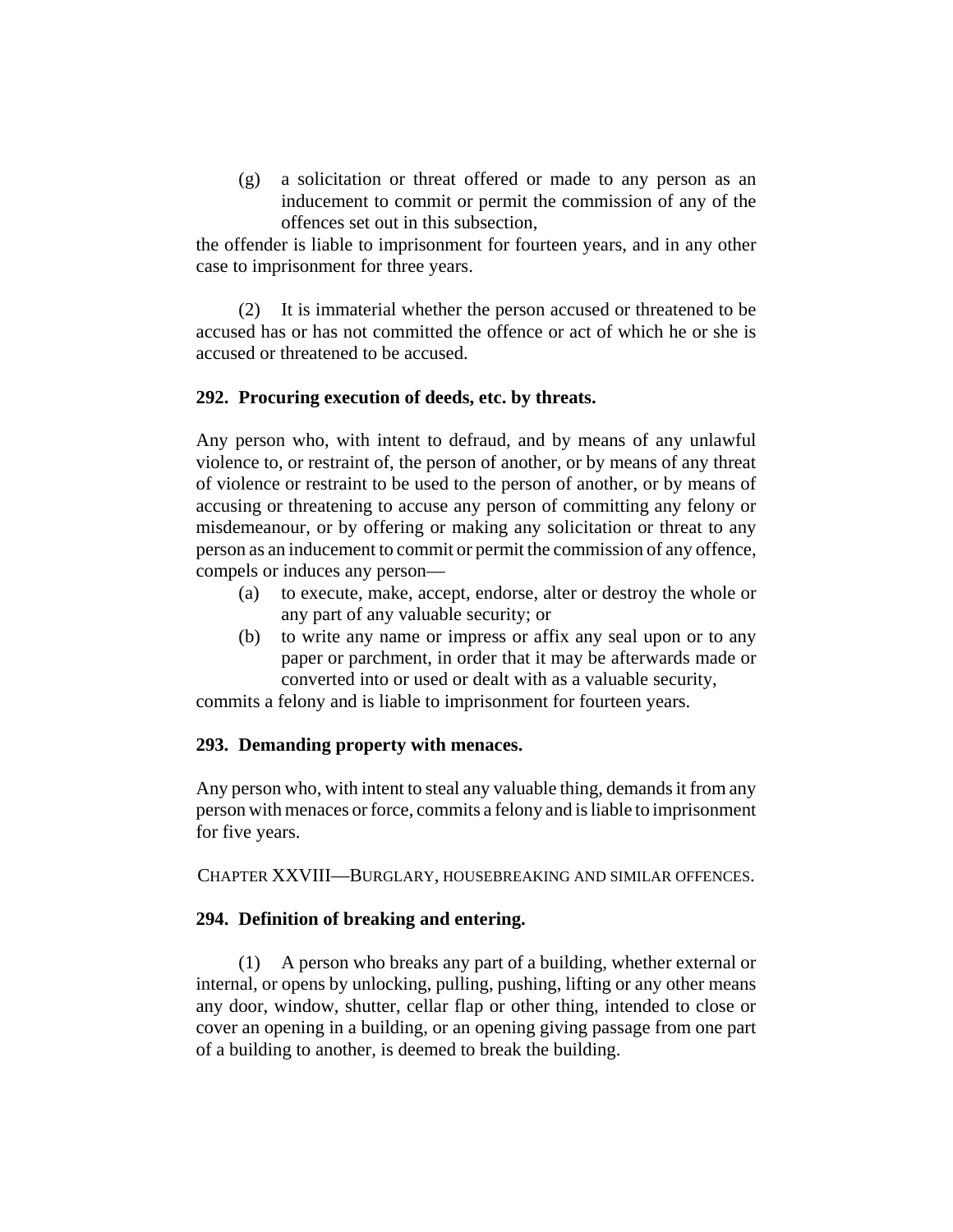(2) A person is deemed to enter a building as soon as any part of his or her body or any part of any instrument used by him or her is within the building.

(3) A person who obtains entrance into a building by means of any threat or artifice used for that purpose, or by collusion with any person in the building, or who enters any chimney or other aperture of the building permanently left open for any necessary purpose, but not intended to be ordinarily used as a means of entrance, is deemed to have broken and entered the building.

#### **295. Housebreaking and burglary.**

- (1) Any person who—
- (a) breaks and enters any building, tent or vessel used as a human dwelling with intent to commit a felony in it; or
- (b) having entered any building, tent or vessel used as a human dwelling with intent to commit a felony in it, or having committed a felony in any such building, tent or vessel, breaks out of it,

commits the felony termed housebreaking and is liable to imprisonment for seven years.

(2) If the offence is committed in the night, it is termed burglary, and the offender is liable to imprisonment for ten years.

### **296. Entering dwelling house with intent to commit felony.**

(1) Any person who enters or is in any building, tent or vessel used as a human dwelling with intent to commit a felony in it commits a felony and is liable to imprisonment for five years.

(2) If the offence is committed in the night, the offender is liable to imprisonment for seven years.

#### **297. Breaking into building and committing felony.**

Any person who—

(a) breaks and enters a schoolhouse, shop, warehouse, store, office or counting house or a building which is adjacent to a dwelling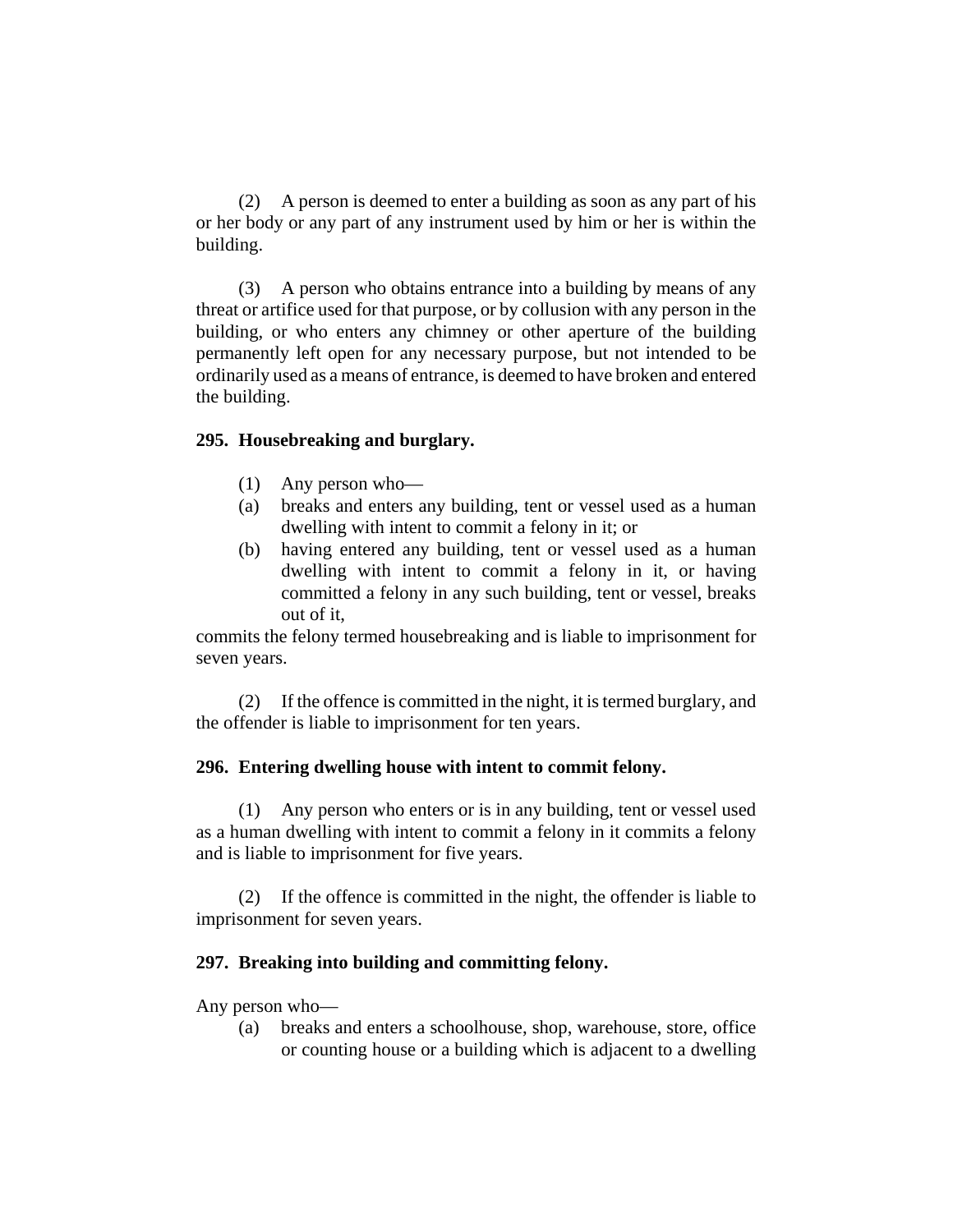house and occupied with it but is no part of it, or any building used as a place of worship, and commits a felony in it; or

(b) having committed a felony in a schoolhouse, shop, warehouse, store, office or counting house or in any such other building as mentioned in paragraph (a), breaks out of the building,

commits a felony and is liable to imprisonment for seven years.

### **298. Breaking into building with intent to commit felony.**

Any person who breaks and enters a schoolhouse, shop, warehouse, store, office or counting house, or a building which is adjacent to a dwelling house and occupied with it but is no part of it, or any building used as a place of worship, with intent to commit a felony in it, commits a felony and is liable to imprisonment for five years.

## **299. Penalty in case of breaking, etc. by armed persons.**

When a person committing or attempting to commit an offence under section 295, 296, 297 or 298 is at the time of committing or attempting to commit such offence armed with a dangerous or offensive weapon, he or she is liable to imprisonment for fourteen years.

## **300. Persons found, etc. with intent to commit felony.**

- (1) Any person who is found—
- (a) armed with any dangerous or offensive weapon or instrument, and being so armed, with intent to break or enter any building, structure or curtilage and to commit a felony in it;
- (b) having in his or her possession without lawful excuse, the proof of which lies on him or her, any housebreaking instrument;
- (c) having his or her face masked or otherwise disguised, with intent to commit a felony;
- (d) in any building, structure or curtilage by night with intent to commit a felony in it;
- (e) in any building, structure or curtilage by day with intent to commit a felony in it, and having taken precautions to conceal his or her presence;
- (f) by night wandering or moving about by whatever means and being armed with a dangerous or offensive weapon without lawful excuse, the proof of which lies on him or her,

commits an offence and is liable on conviction to imprisonment for seven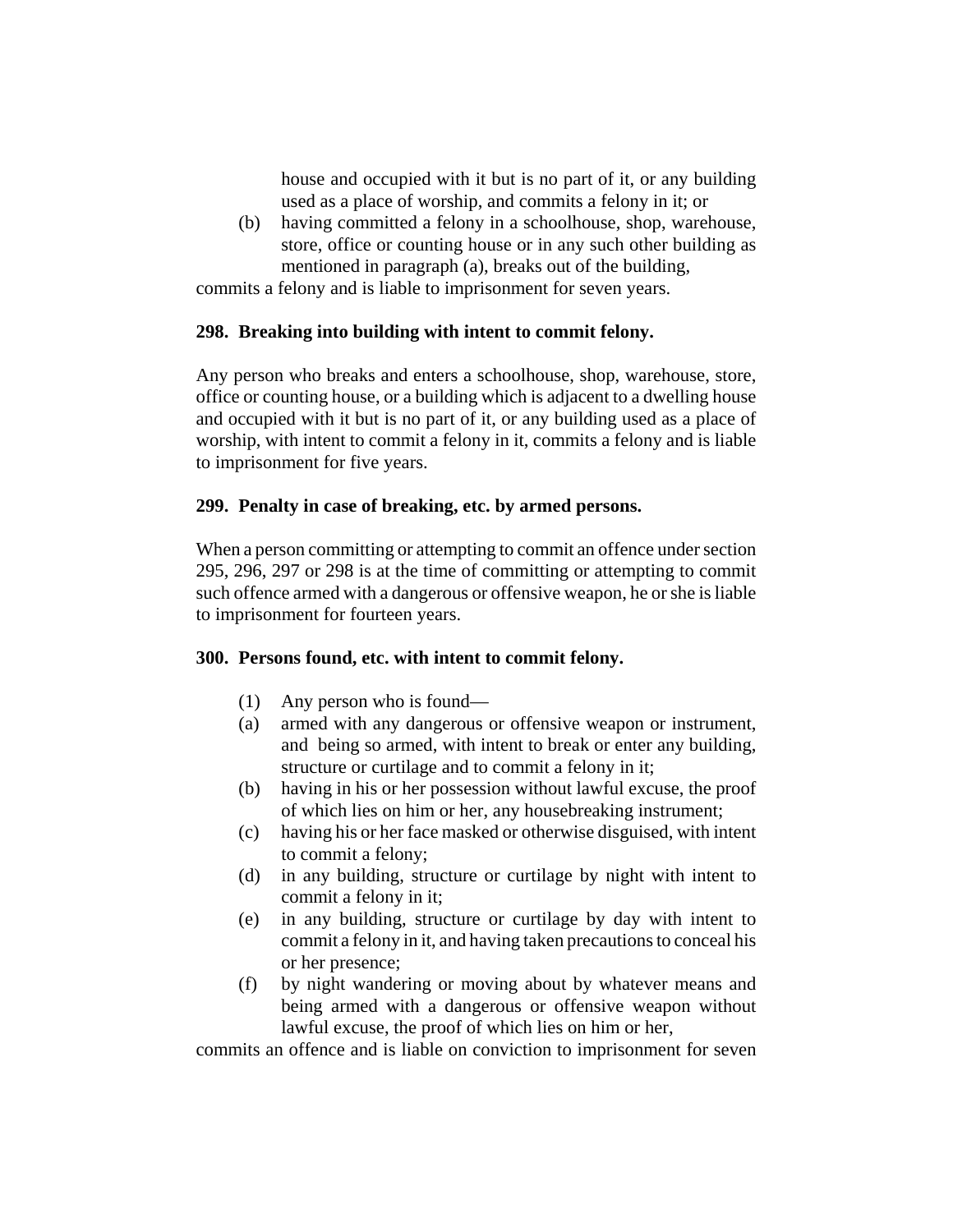years.

(2) Where a person who has been previously convicted of a felony relating to property is convicted of an offence under this section, he or she shall be liable on conviction to imprisonment for ten years.

#### **301. Persons found loitering, etc. with intent.**

(1) Where three or more persons are found loitering, wandering, moving about or concealing themselves, while any of them is armed with an article to which this section applies, with the intention of committing an offence relating to property or an offence against the person, every such person commits a felony and is liable to imprisonment for seven years.

(2) In a prosecution for an offence under this section, proof that the accused was so found and so armed shall be sufficient evidence that the accused had an intention to commit an offence relating to property or an offence against the person unless the accused gives an explanation of his or her conduct which satisfies the court that he or she had no such intention.

(3) This section applies to a dangerous or offensive weapon, an imitation firearm or a housebreaking instrument.

### **302. Criminal trespass.**

Any person who—

- (a) enters into or upon property in the possession of another with intent to commit an offence or to intimidate, insult or annoy any person; or
- (b) having lawfully entered into or upon such property remains there with intent thereby to intimidate, insult or annoy any person or with intent to commit any offence,

commits the misdemeanour termed criminal trespass and is liable to imprisonment for one year.

#### **303. Forfeiture.**

When any person is convicted of an offence under this Chapter, the court may order that any dangerous or offensive weapon or instrument of housebreaking carried or used in connection with any such offence shall be forfeited to the Government.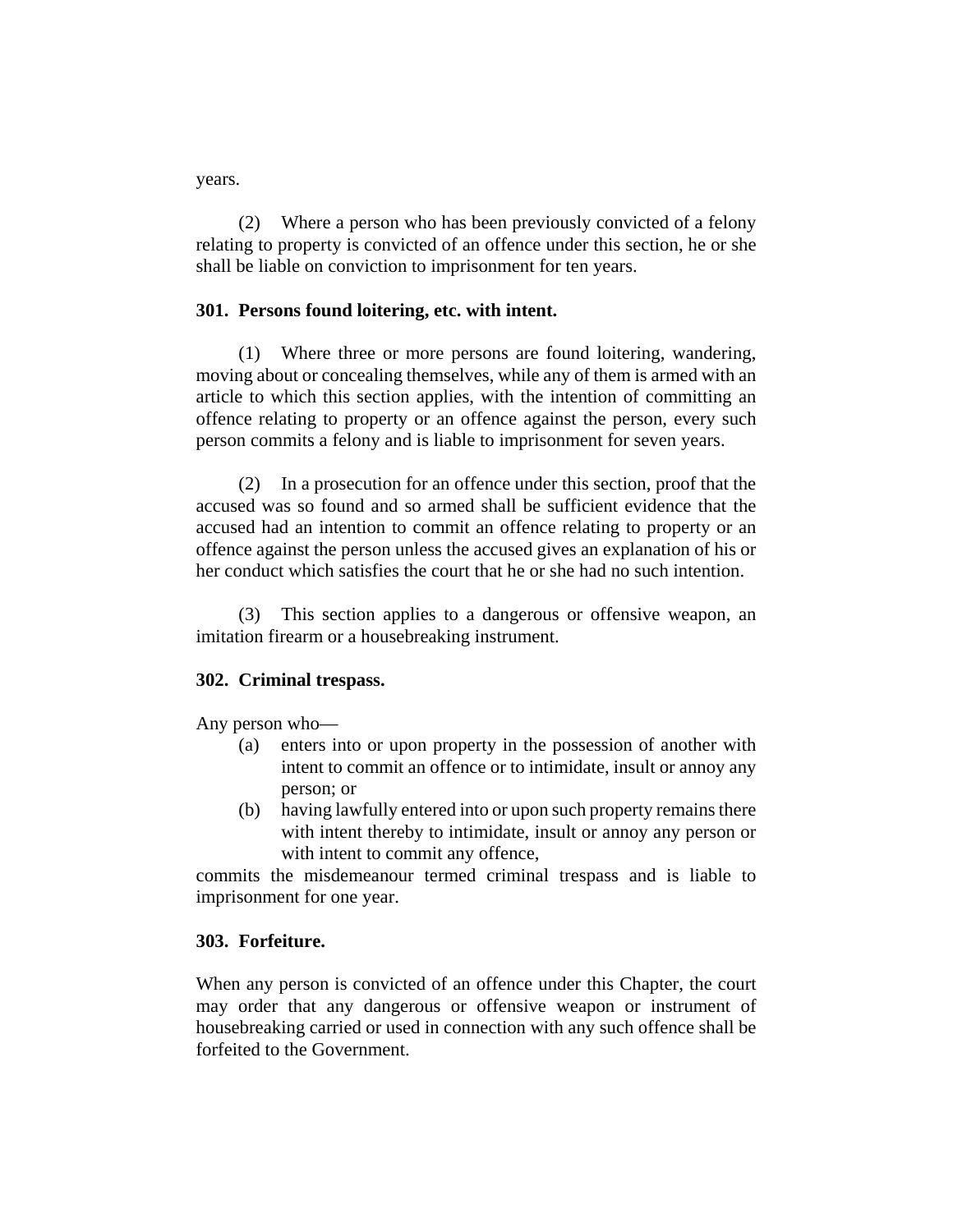#### CHAPTER XXIX—FALSE PRETENCES.

#### **304. Definition of false pretence.**

Any representation made by words, writing or conduct, of a matter of fact, either past or present, which representation is false in fact, and which the person making it knows to be false or does not believe to be true, is a false pretence.

#### **305. Obtaining goods by false pretences.**

Any person who by any false pretence, and with intent to defraud, obtains from any other person anything capable of being stolen, or induces any other person to deliver to any person anything capable of being stolen, commits a felony and is liable to imprisonment for five years.

#### **306. Obtaining execution of a security by false pretences.**

Any person who by any false pretence, and with intent to defraud, induces any person to execute, make, accept, endorse, alter or destroy the whole or any part of any valuable security, or to write any name or impress or affix any seal upon or to any paper or parchment in order that it may be afterwards made or converted into or used or dealt with as a valuable security, commits a misdemeanour and is liable to imprisonment for five years.

#### **307. Cheating.**

Any person who by means of any fraudulent trick or device obtains from any other person anything capable of being stolen, or induces any other person to deliver to any person anything capable of being stolen or to pay or deliver to any person any money or goods or any greater sum of money or greater quantity of goods than he or she would have paid or delivered but for such trick or device, commits a misdemeanour and is liable to imprisonment for three years.

#### **308. Obtaining credit, etc. by false pretences.**

Any person who—

- (a) in incurring any debt or liability obtains credit by any false pretence or by means of any other fraud;
- (b) with intent to defraud his or her creditors or any of them, makes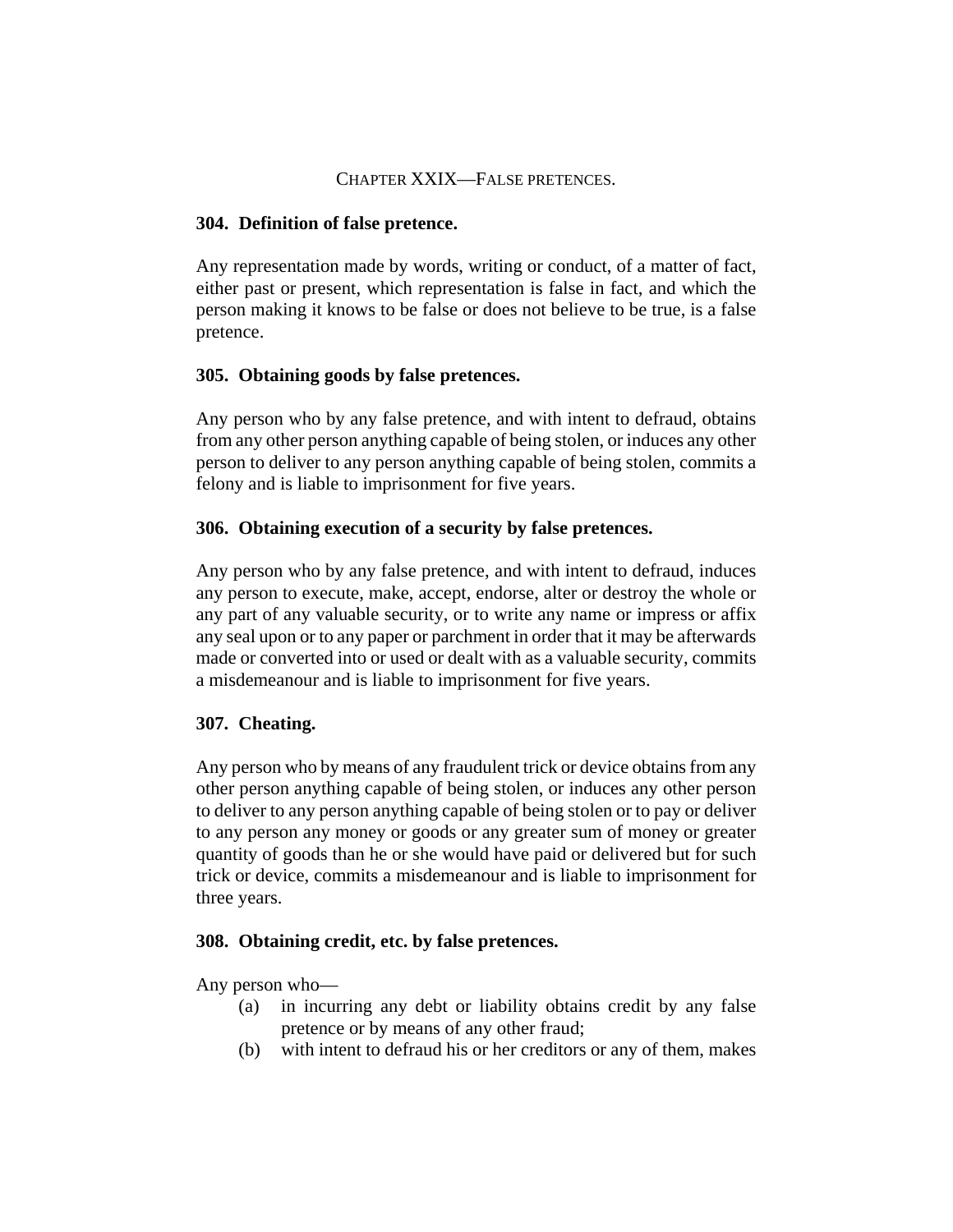or causes to be made any gift, delivery or transfer of or any charge on his or her property; or

(c) with intent to defraud his or her creditors or any of them, sells or removes any part of his or her property since or within two months before the date of any unsatisfied judgment or order for payment of money obtained against him or her,

commits a misdemeanour.

#### **309. Conspiracy to defraud.**

Any person who conspires with another by deceit or any fraudulent means to affect the market price of anything publicly sold, or to defraud the public or any person, whether a particular person or not, or to extort any property from any person, commits a misdemeanour and is liable to imprisonment for three years.

### **310. Frauds on sale or mortgage of property.**

Any person who, being a seller or mortgagor of any property, or being the advocate or agent of any such seller or mortgagor, with intent to induce the purchaser or mortgagee to accept the title offered or produced to him or her, and with intent to defraud—

- (a) conceals from the purchaser or mortgagee any instrument material to the title or any incumbrance;
- (b) falsifies any pedigree on which the title depends or may depend; or
- (c) makes any false statement as to the title offered or conceals any fact material to the title,

commits a misdemeanour and is liable to imprisonment for two years.

### **311. Pretending to tell fortunes.**

Any person who for gain or reward undertakes to tell fortunes or pretends from his or her skill or knowledge in any occult science to discover where or in what manner anything supposed to have been stolen or lost may be found commits a misdemeanour.

### **312. Obtaining registration, etc. by false pretence.**

Any person who wilfully procures or attempts to procure for himself or herself or any other person any registration, licence or certificate under any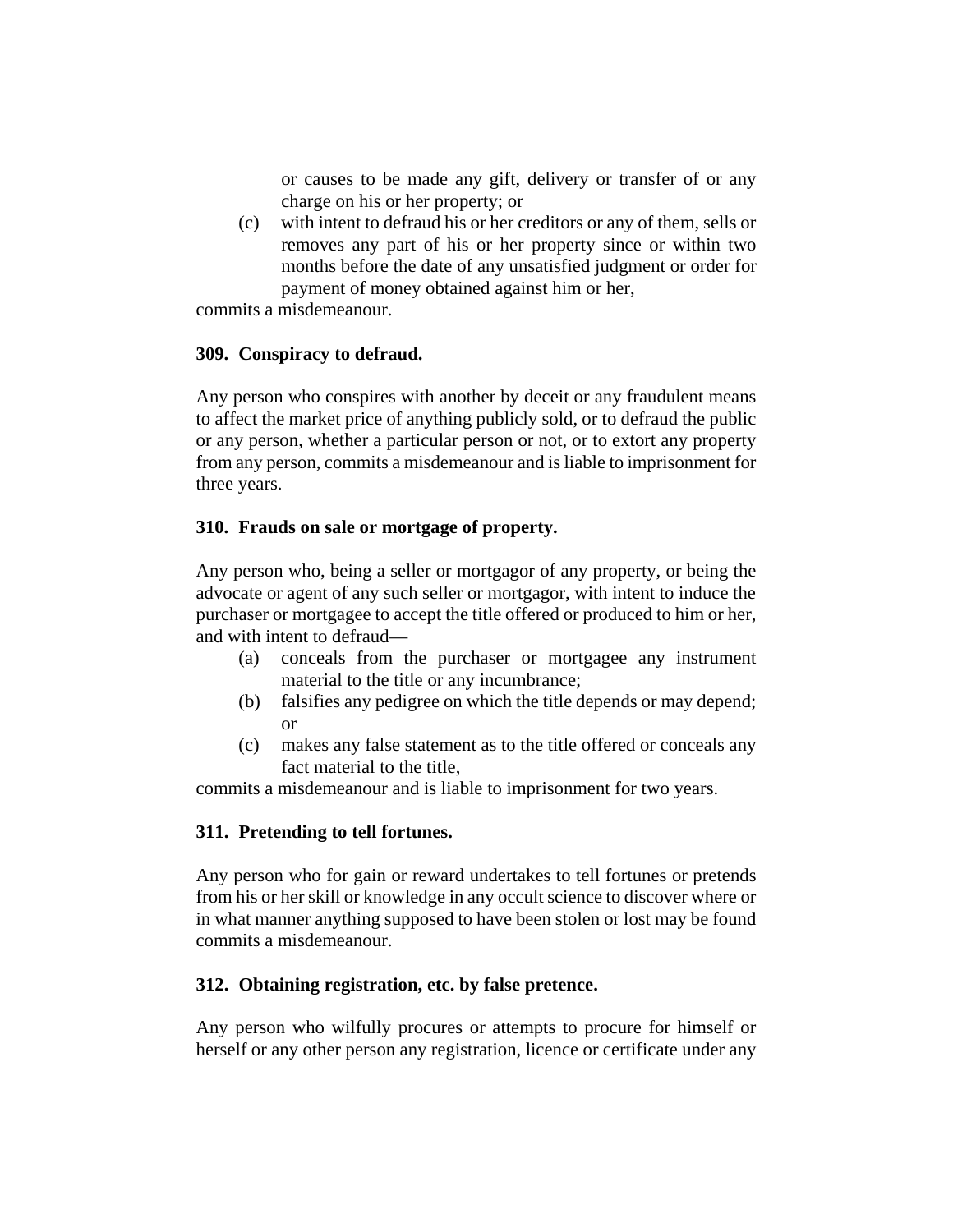law by any false pretence commits a misdemeanour and is liable to imprisonment for one year.

#### **313. False declaration for passport.**

Any person who makes a statement which is to his or her knowledge untrue for the purpose of procuring a passport, whether for himself or herself or for any other person, commits a misdemeanour.

#### CHAPTER XXX—RECEIVING PROPERTY STOLEN OR UNLAWFULLY OBTAINED AND LIKE OFFENCES.

#### **314. Receiving stolen property, etc.**

(1) Any person who receives or retains any chattel, money, valuable security or other property, knowing or having reason to believe the same to have been feloniously stolen, taken, extorted, obtained or disposed of, commits a felony and is liable to imprisonment for fourteen years.

(2) Any person who receives or retains any chattel, money, valuable security or other property, knowing or having reason to believe the same to have been unlawfully taken, obtained, converted or disposed of in a manner which constitutes a misdemeanour, commits a misdemeanour and is liable to the same punishment as the offender by whom the property was unlawfully obtained, converted or disposed of.

(3) No person, except a person pleading guilty, shall be convicted of an offence under this section unless it shall first be proved that the property which is the subject matter of the charge has in fact been stolen or feloniously or unlawfully taken, extorted, obtained, converted or disposed of.

(4) Whenever any person is being proceeded against under any of the provisions of this section for receiving or retaining any property, for the purpose of proving guilty knowledge there may be given in evidence at any stage of the proceedings—

- (a) the fact that other property stolen within the period of twelve months preceding the date of the offence charged was found or had been in his or her possession;
- (b) the fact that within the five years preceding the date of the offence charged he or she was convicted of any offence involving fraud or dishonesty; but this fact may not be proved unless—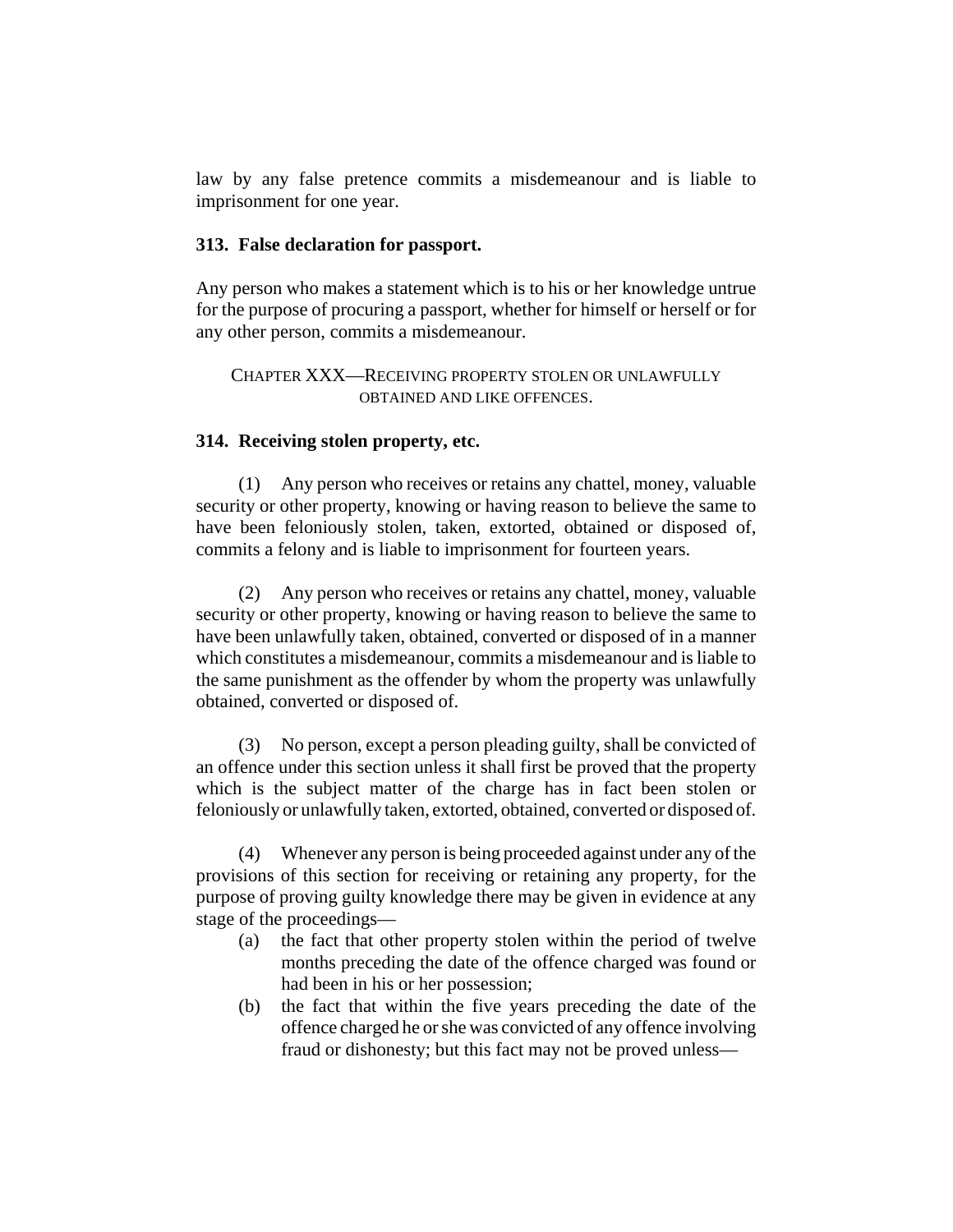- (i) seven days' notice in writing has been given to the offender that proof of such previous conviction is intended to be given; and
- (ii) evidence has been given that the property in respect of which the offender is being tried was found or had been in his or her possession, and

no evidence of the kind mentioned in this subsection may be given in any proceedings if there is included in the charge or indictment a count for any offence other than an offence under the provisions of this section.

### **315. Persons suspected of having or conveying stolen property.**

(1) When any police officer has stopped, searched or detained any vessel, boat, aircraft, vehicle or person under section 7 of the Criminal Procedure Code Act or searched any building, vessel, carriage, box, receptacle or place pursuant to a search warrant issued under section 69 of the Magistrates Courts Act and has seized anything which may reasonably be suspected of having been stolen or unlawfully obtained, and if the person in whose possession that thing was found does not give an account to the satisfaction of the court of how he or she came by it, the person commits a misdemeanour.

(2) For the purposes of subsection (1), a thing shall be deemed to be in the possession of a person if—

- (a) when found by a police officer acting under section 7 of the Criminal Procedure Code Act it is on the person of or being carried by such person or is part of his or her goods or luggage on a vessel, boat, aircraft or vehicle; or
- (b) when found by a police officer acting pursuant to a search warrant issued under section 70 of the Magistrates Courts Act it is in a part of a building in which such person resides, or which he or she occupies or is in a vessel, carriage, box, receptacle or place under his or her control.

### **316. Unlawful possession of Government stores.**

(1) The Minister may, by statutory instrument, give directions as to the marks which may be applied in or on any stores under the control of any branch or department, and being the property of the Government.

(2) Any person who is charged with conveying or with having in his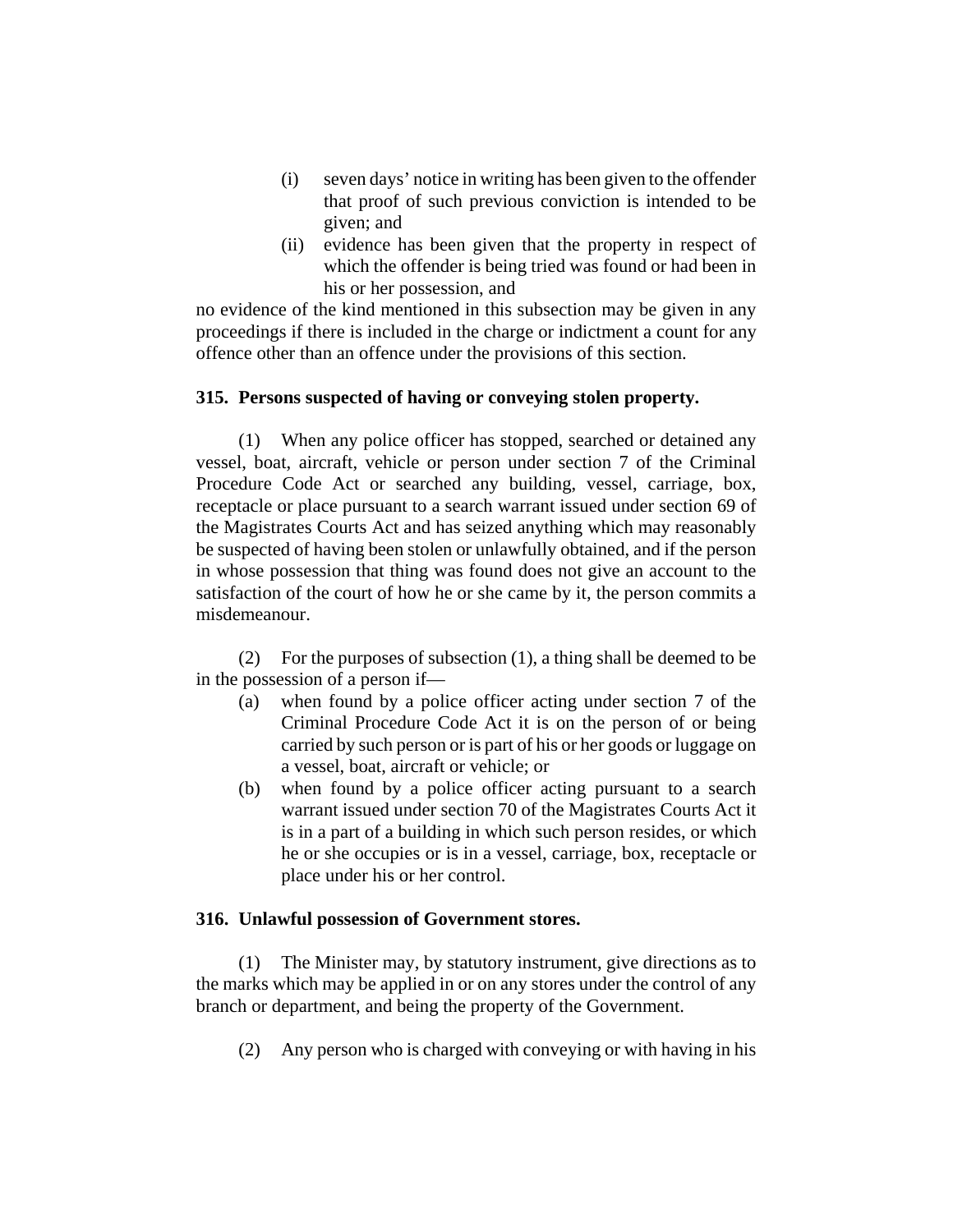or her possession, or keeping in any building or place, whether open or enclosed, any stores so marked, which may be reasonably suspected of having been stolen or unlawfully obtained, and who does not give an account to the satisfaction of the court of how he or she came by the stores, commits a misdemeanour.

- (3) For the purposes of this section—
- (a) "marks" includes mark or any part of a mark; and
- (b) "stores" includes all goods and chattels and any single store or article or part thereof.

#### **317. Receiving goods stolen outside Uganda.**

Any person who, without lawful excuse, knowing or having reason to believe the same to have been stolen or obtained in any way under such circumstances that if the act had been committed in Uganda the person committing it would have been guilty of a felony or misdemeanour, receives or has in his or her possession any property so stolen or obtained outside Uganda, commits an offence of the like degree (whether felony or misdemeanour) and is liable to imprisonment for seven years.

#### **318. Prohibition of exportation without licence.**

(1) The exportation or importation of goods from or into Uganda is prohibited except under licence granted by the Minister responsible and through such places of exit or entry as may be prescribed, from time to time, for that purpose by the Minister responsible; except that no licence shall be required for the exportation or importation of any goods which are—

- (a) for the personal use of the person exporting or importing them; or
- (b) gifts,

and are in either case in a quantity reasonable for the respective purpose.

(2) In subsection (1), "Minister responsible" means the Minister to whom the functions under that subsection are assigned.

(3) The customs posts in existence immediately before the 11th January 1980 shall, for the purpose of subsection (1), be deemed to be the prescribed places of exit or entry for the time being.

(4) An authorised officer shall not permit the exportation or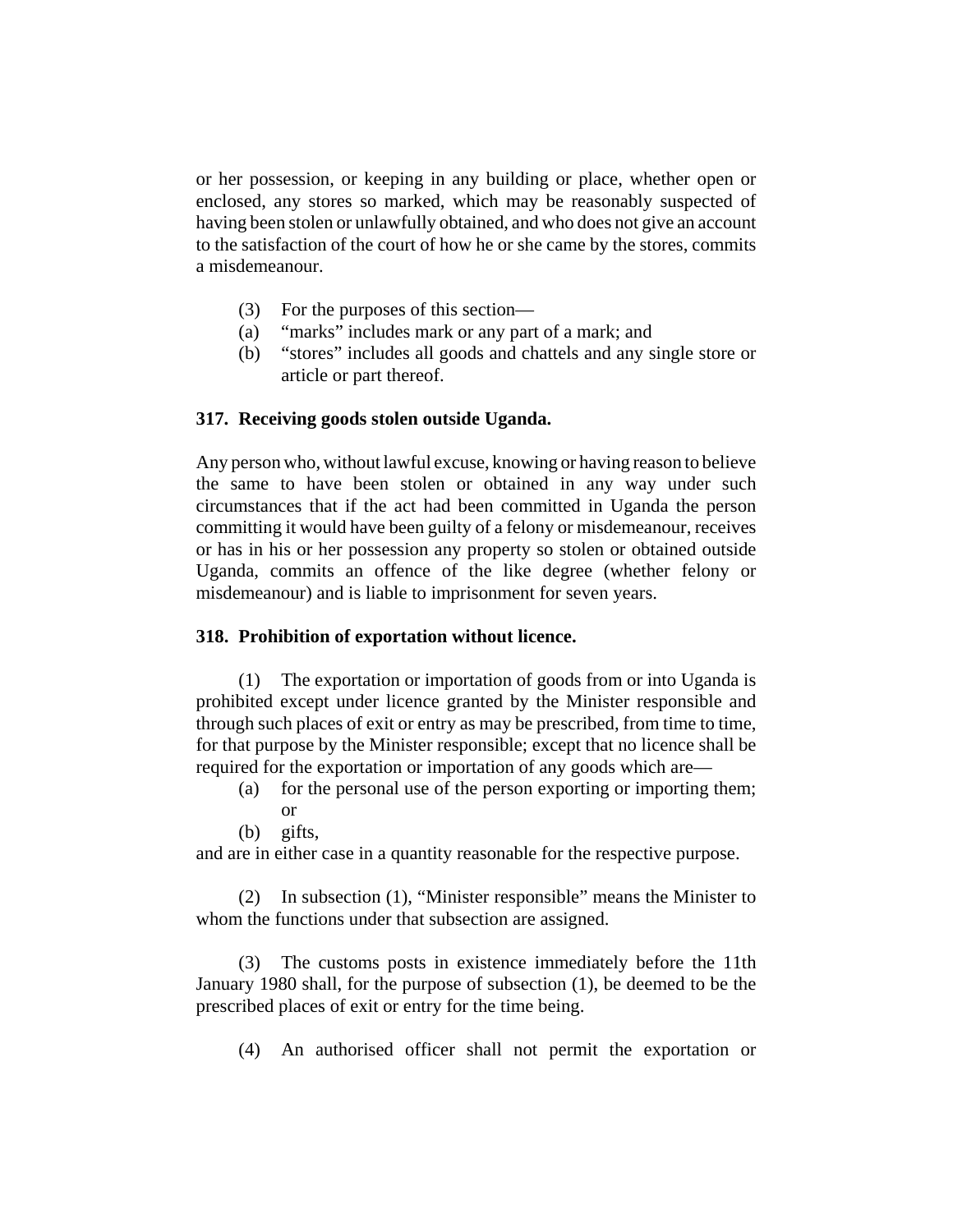importation of any goods in contravention of this section but shall in each case detain the goods being so exported or imported until he or she is satisfied that the appropriate licence has been obtained or any condition of such licence has been obtained or fulfilled, and any officer who fails to comply with this subsection commits an offence and shall on conviction be sentenced to imprisonment of not less than three years and not more than fourteen years and shall in addition pay a fine of not more than five million shillings and in default thereof shall be sentenced to a further term of imprisonment of not more than two years.

(5) In subsection (4), "authorised officer" means a customs officer in respect of matters of customs, a police officer, a trade development officer, a chief appointed under the Local Governments Act or vigilante groups.

### **319. Smuggling.**

(1) Any person who exports or imports any goods from or into Uganda—

- (a) in contravention of section 318;
- (b) in such manner that the goods are—
	- (i) concealed in any way;
	- (ii) packed in any package, whether or not with other goods, in a manner calculated to deceive any authorised officer;
	- (iii) contained in any package of which the entry or application for carriage out of or within Uganda does not correspond with such goods; or
- (c) in any manner by which he or she evades the control of customs over such exportation or importation,

commits the offence of smuggling and is liable on conviction to a term of imprisonment of not less than three years and not more than fourteen years and shall in addition pay a fine of not more than five million shillings and in default thereof shall be sentenced to a further term of imprisonment of not more than two years.

(2) Notwithstanding subsection (1), where in the course of committing the offence of smuggling an offender is armed with, uses or threatens to use a deadly weapon or causes death or grievous harm to any person or authorised officer, the offender and any other person jointly concerned in committing the offence of smuggling shall, on conviction by the High Court, be sentenced to death.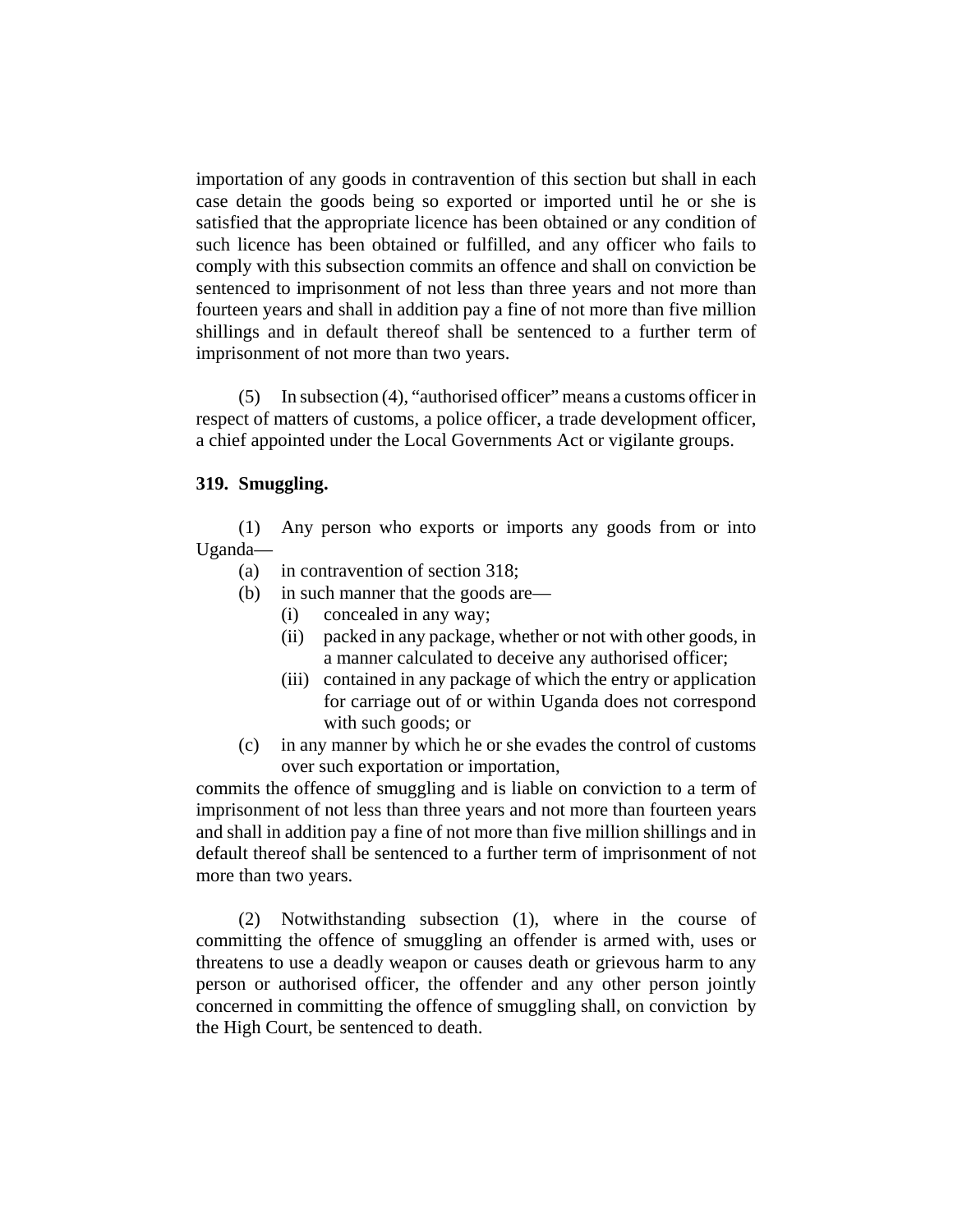(3) In subsection (2), "deadly weapon" includes any instrument made or adapted for shooting, stabbing or cutting and any instrument which, when used for offensive purposes, is likely to cause death.

(4) Where a court convicts a person for smuggling under this section, the court shall, in addition to the penalty prescribed under that subsection, order the goods found to have been smuggled to be forfeited to the Government, as well as the vessel, vehicle or aircraft, if any, used in the commission of the offence, where that vessel, vehicle or aircraft, belongs to the offender or its owner was privy to the offence; but a bona fide creditor of the accused person in respect of the goods or vessel, vehicle or aircraft forfeited under this section may, upon proof to the Minister responsible for finance of his or her interest in the goods, vessel, vehicle or aircraft be paid such part of the proceeds as the Minister may deem fit.

(5) For the avoidance of doubt, the payment by the Minister responsible for finance under subsection (4) shall be a good discharge of the accused to his or her creditor to the extent only of the actual amount so paid without prejudice to any further obligations outstanding.

#### **320. Possession of goods suspected to have been smuggled.**

Any person who is found in possession of property or goods reasonably suspected to have been smuggled into Uganda or about to be smuggled from Uganda in contravention of sections 318 and 319 commits an offence and is liable to the same penalties as are prescribed in section 319.

### **321. Attempting to smuggle.**

(1) Any person who transports any goods to a place within Uganda in such manner, towards such direction and in such quantity as to appear to be transporting such goods to a place outside Uganda in contravention of section 318 shall be presumed to be attempting to smuggle.

(2) When a vessel, vehicle, aircraft or other means of conveying or carrying transit goods in Uganda—

- (a) diverts, without reasonable cause, from its normal route;
- (b) off-loads the goods; or
- (c) loads other goods which were not in transit,

the owner or the person in charge of such vessel, vehicle, aircraft or other means of conveying shall be presumed to be attempting to smuggle.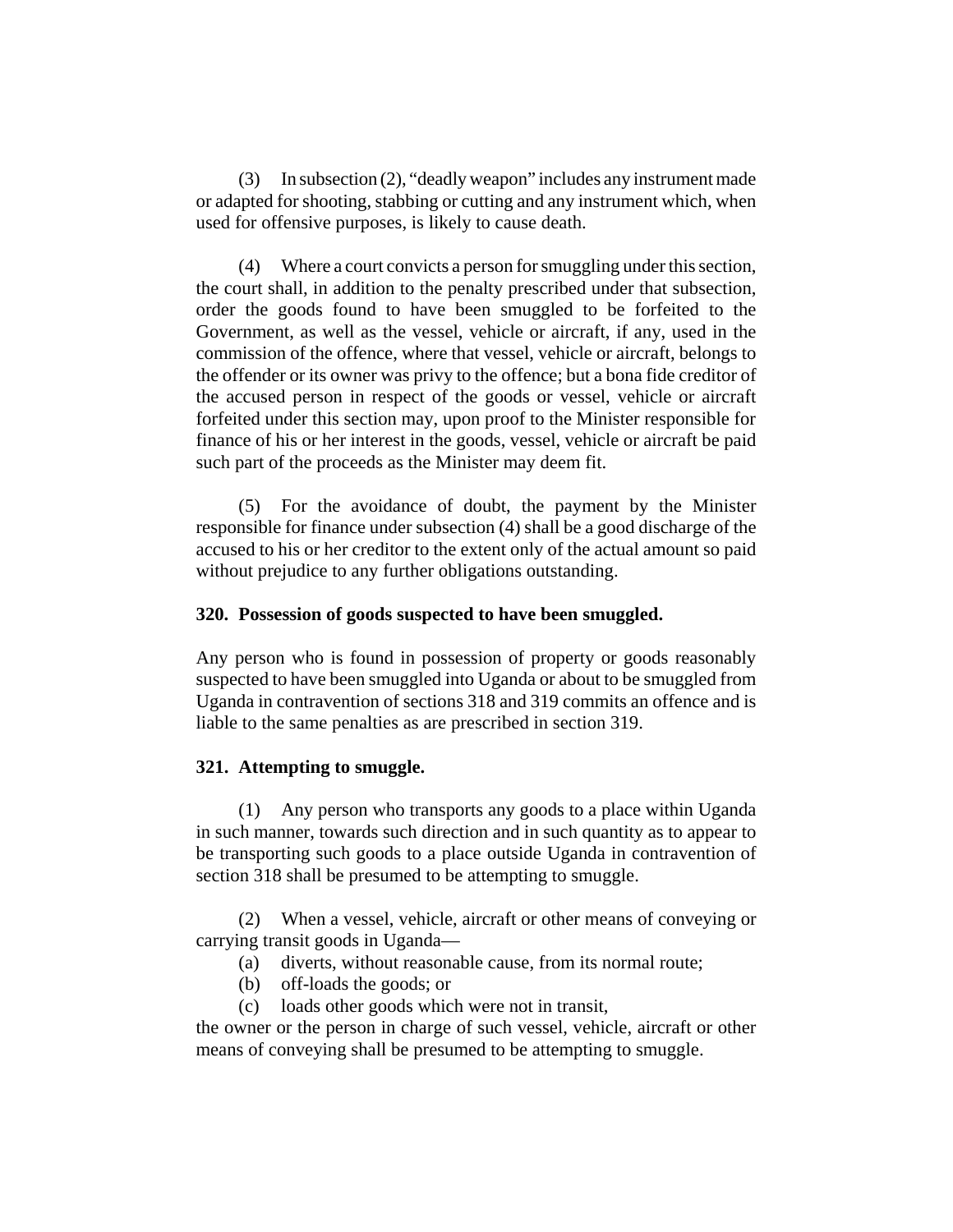(3) Any person convicted of the offence in this section is liable to the same penalties as are prescribed in section 319.

CHAPTER XXXI—FRAUDS BY TRUSTEES AND PERSONS IN A POSITION OF TRUST, AND FALSE ACCOUNTING.

#### **322. Fraudulent disposal of trust property.**

(1) Any person who, being a trustee of any property, destroys the property with intent to defraud, or, with intent to defraud, converts the property to any use not authorised by the trust, commits a felony and is liable to imprisonment for seven years.

(2) For the purposes of this section, the term trustee means the following persons and no others—

- (a) trustees upon express trusts created by a deed, will or instrument in writing, whether for a public or private or charitable purpose;
- (b) trustees appointed by or under the authority of a written law for any such purpose;
- (c) persons upon whom the duties of any such trust as aforesaid devolve;
- (d) executors and administrators.

### **323. Fraudulent offences by directors and officers of corporations or companies.**

Any person who—

- (a) being a director or officer of a corporation or company, receives or possesses himself or herself as such of any of the property of the corporation or company otherwise than in payment of a just debt or demand, and with intent to defraud, omits either to make a full and true entry of the property in the books and accounts of the corporation or company, or to cause or direct such an entry to be made in them; or
- (b) being a director, officer or member of a corporation or company, does any of the following acts with intent to defraud—
	- (i) destroys, alters, mutilates or falsifies any book, document, valuable security or account, which belongs to the corporation or company, or any entry in any such book, document or account, or is privy to any such act;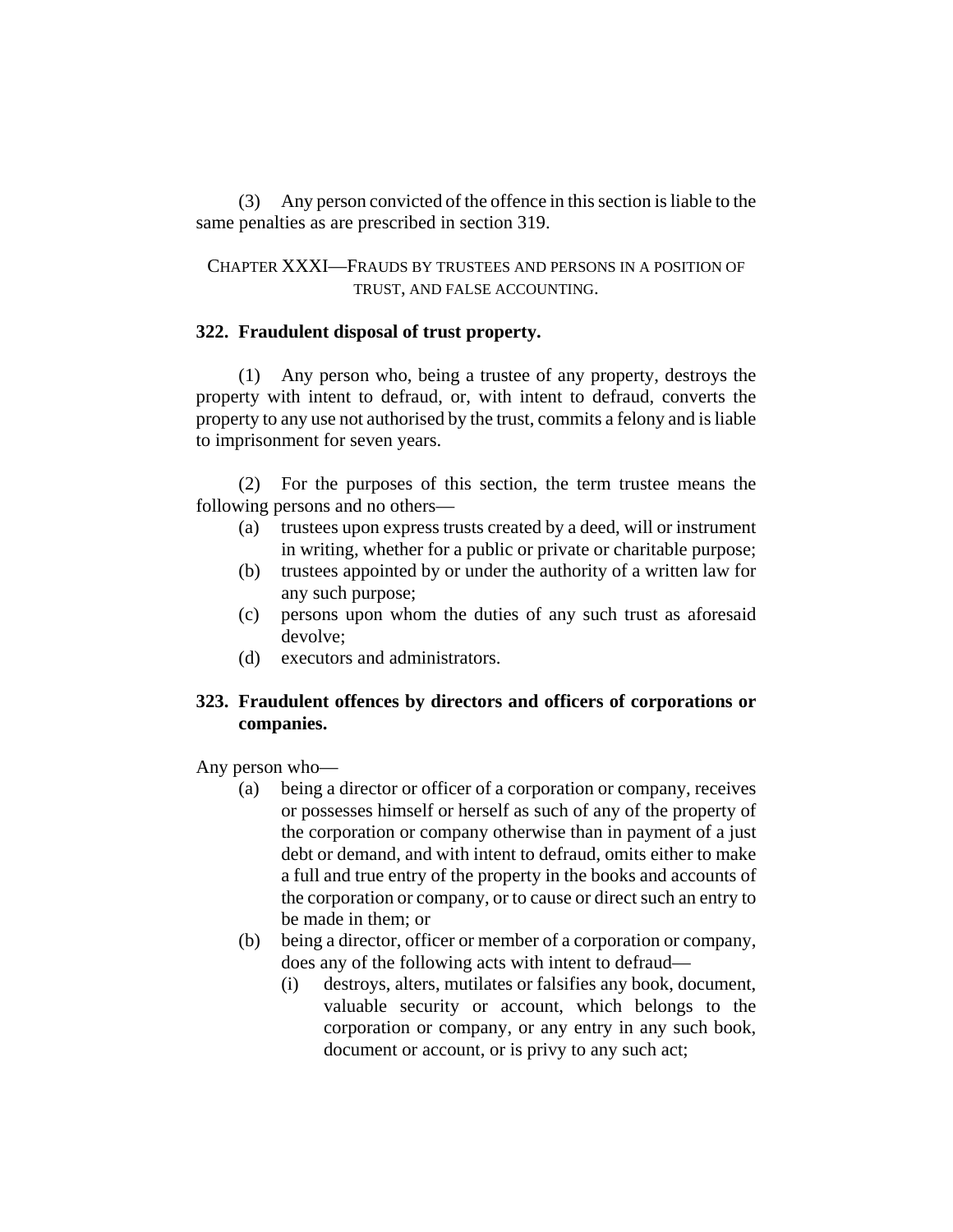- (ii) makes or is privy to making, any false entry in any such book, document or account; or
- (iii) omits, or is privy to omitting, any material particular from any such book, document or account,

commits a felony and is liable to imprisonment for seven years.

#### **324. False statements by officials of companies.**

Any person who, being a promoter, director, officer or auditor of a corporation or company, either existing or intended to be formed, makes, circulates or publishes, or concurs in making, circulating or publishing, any written statement or account which, in any material particular, is to his or her knowledge false, with intent thereby to effect any of the following purposes—

- (a) to deceive or to defraud any member, shareholder or creditor of the corporation or company, whether a particular person or not;
- (b) to induce any person, whether a particular person or not, to become a member of, or to entrust or advance any property to, the corporation or company, or to enter into any security for its benefit,

commits a felony and is liable to imprisonment for seven years.

### **325. Fraudulent false accounting.**

Any person who, being a clerk or servant, or being employed or acting in the capacity of a clerk or servant, does any of the following acts with intent to defraud—

- (a) destroys, alters, mutilates or falsifies any book, document, valuable security or account which belongs to or is in the possession of his or her employer, or has been received by him or her on account of his or her employer, or any entry in any such book, document or account, or is privy to any such act;
- (b) makes, or is privy to making, any false entry in any such book, document or account; or
- (c) omits or is privy to omitting, any material particular from any such book, document or account,

commits a felony and is liable to imprisonment for seven years.

### **326. False accounting by public officer.**

Any person who, being an officer charged with the receipt, custody or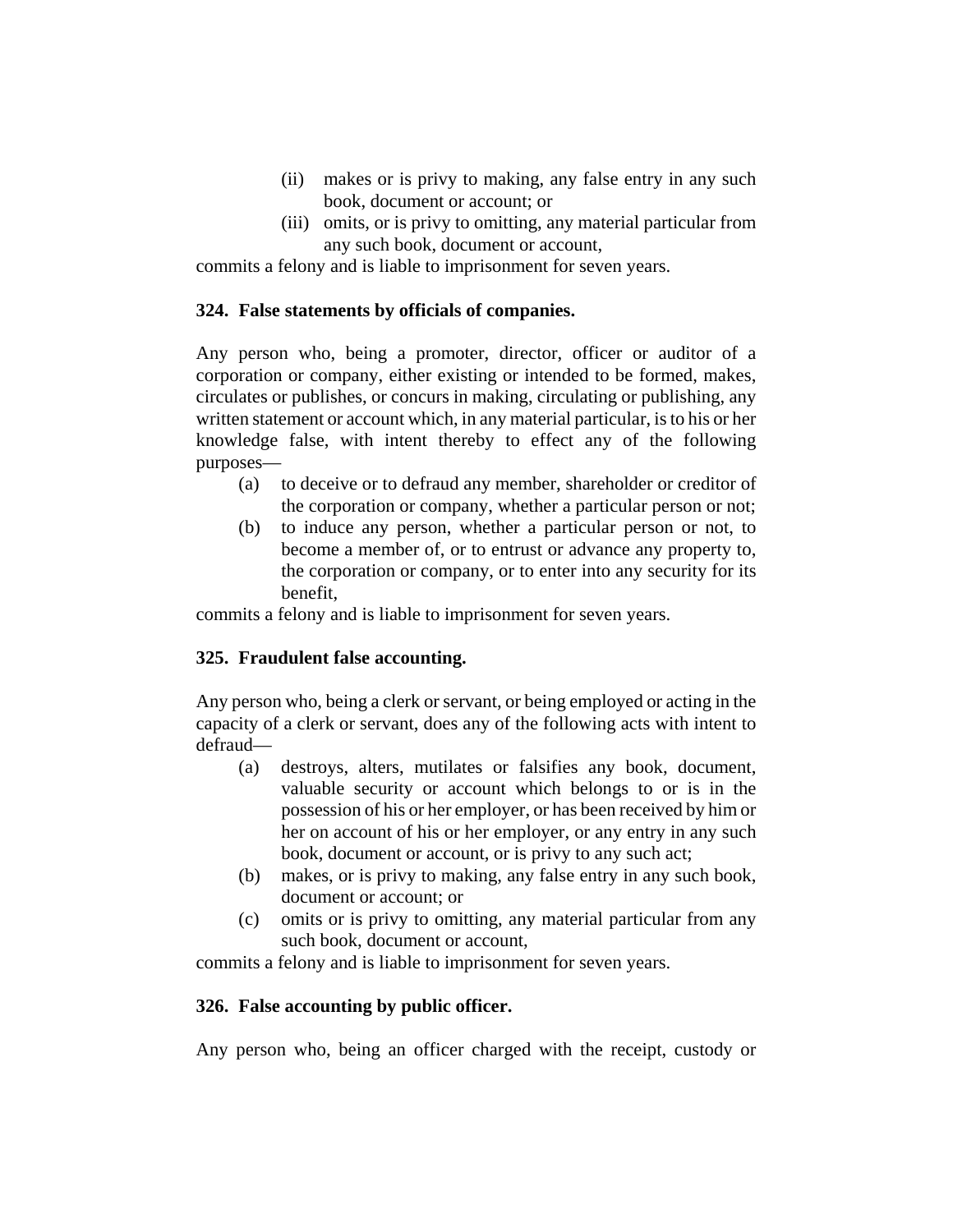management of any part of the public revenue or property, knowingly furnishes any false statement or return of any money or property received by him or her or entrusted to his or her care, or of any balance of money or property in his or her possession or under his or her control, commits a misdemeanour.

*Division VI—Malicious injuries to property.*

### CHAPTER XXXII—OFFENCES CAUSING INJURY TO PROPERTY.

### **327. Arson.**

Any person who wilfully and unlawfully sets fire to—

- (a) any building or structure, whether completed or not;
- (b) any vessel, whether completed or not;
- (c) any stack of cultivated vegetable produce, or of mineral or vegetable fuel; or
- (d) a mine, or the workings, fittings or appliances of a mine,

commits a felony and is liable to imprisonment for life.

#### **328. Attempt to commit arson.**

Any person who—

- (a) attempts unlawfully to set fire to any such thing as is mentioned in section 327; or
- (b) wilfully and unlawfully sets fire to anything which is so situated that any such thing as is mentioned in section 327 is likely to catch fire from it,

commits a felony and is liable to imprisonment for fourteen years.

### **329. Setting fire, etc. to crops and growing plants.**

Any person who wilfully and unlawfully sets fire to or otherwise destroys or damages—

- (a) a crop of cultivated produce, whether standing, picked or cut;
- (b) a crop of hay or grass under cultivation, whether the natural or indigenous product of the soil or not, and whether standing or cut; or
- (c) any standing trees, saplings or shrubs, whether indigenous or not, under cultivation,

commits a felony and is liable on conviction to imprisonment for a term of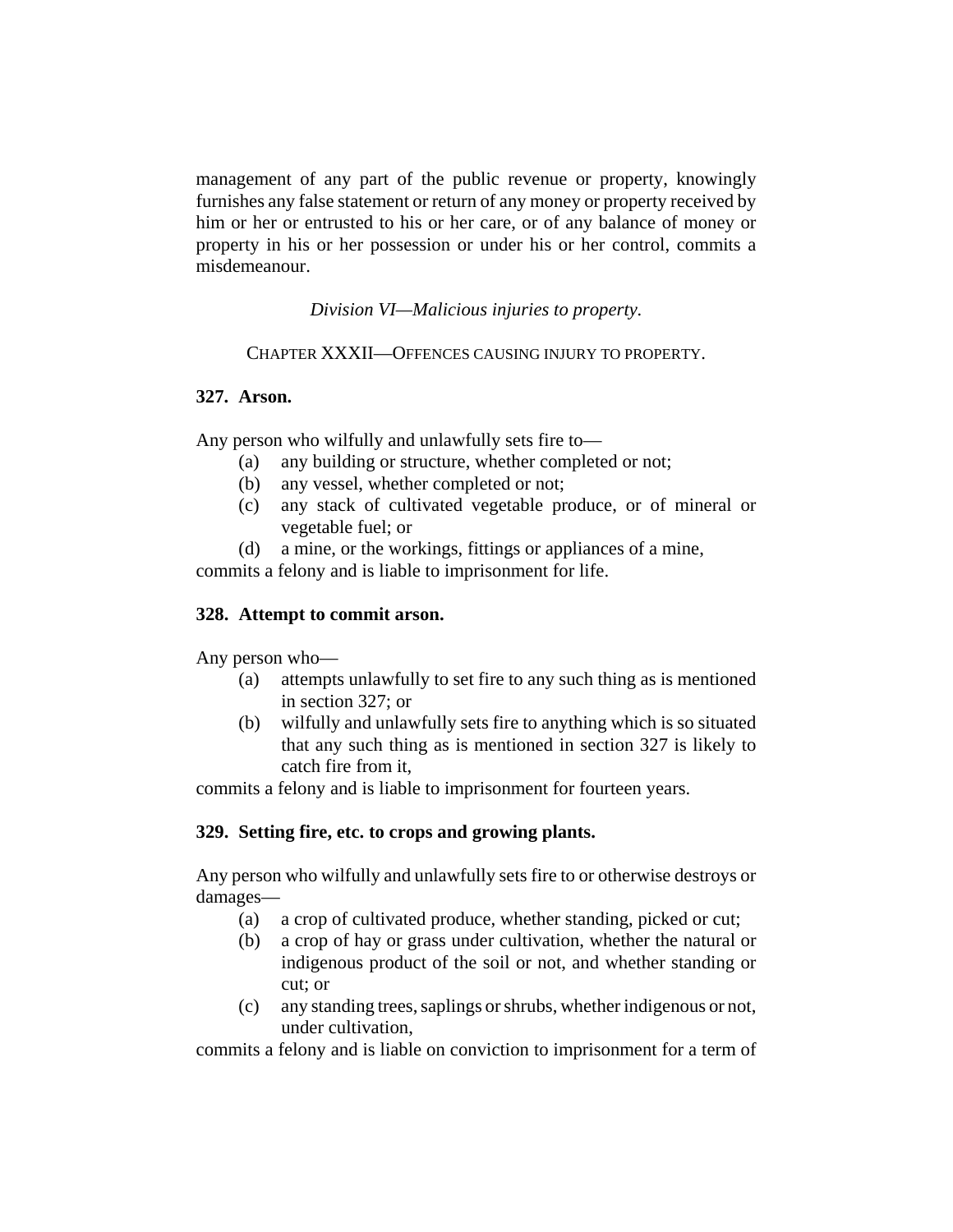seven years.

### **330. Attempt to set fire to crops, etc.**

Any person who—

- (a) attempts unlawfully to set fire to any such thing as is mentioned in section 329; or
- (b) wilfully and unlawfully sets fire to anything which is so situated that any such thing as is mentioned in section 329 is likely to catch fire from it,

commits a felony and is liable to imprisonment for seven years.

## **331. Prevention and control of fires.**

Any person who—

- (a) without the consent of the owner or occupier of any land, wilfully or negligently burns any crops, stubble, grass, trees, bush or herbage on the land;
- (b) leaves any fire which he or she may have lighted or used or authorised to be lighted or used in the open air before the fire is thoroughly extinguished; or
- (c) fails to prevent any fire lawfully lit by him or her on land occupied or owned by him or her, or lighted with his or her authority or consent, from extending on to the land of any other person or from causing damage to the property of any other person,

commits a misdemeanour.

### **332. Casting away ships.**

Any person who—

- (a) wilfully and unlawfully casts away or destroys any vessel, whether completed or not;
- (b) wilfully and unlawfully does any act which tends to the immediate loss or destruction of a vessel in distress; or
- (c) with intent to bring a vessel into danger, interferes with any light, beacon, buoy, mark or signal used for purposes of navigation, or exhibits any false light or signal,

commits a felony and is liable to imprisonment for life.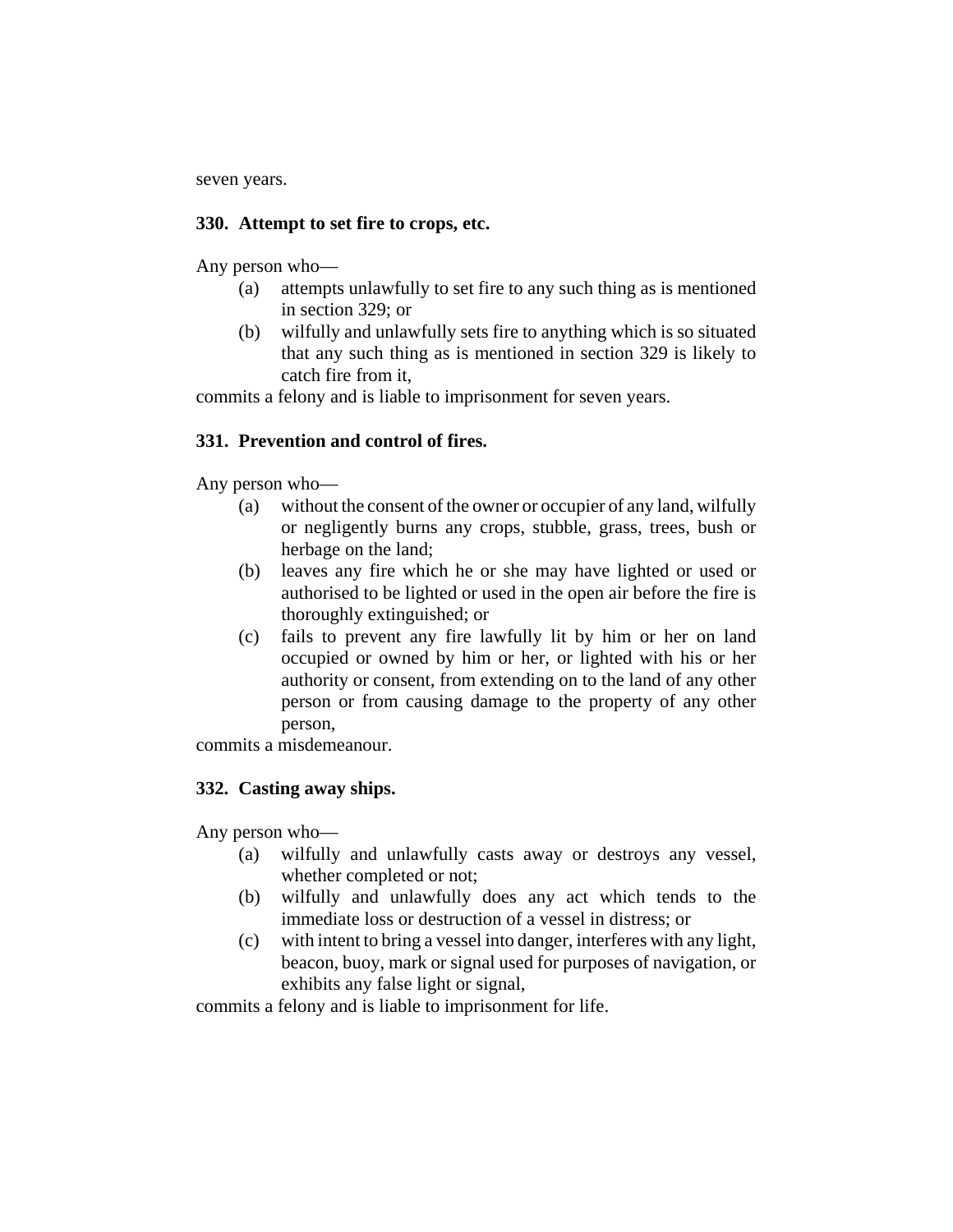#### **333. Attempt to cast away ships.**

Any person who attempts unlawfully to cast away or destroy a vessel, whether completed or not, or attempts unlawfully to do any act tending to the immediate loss or destruction of a vessel in distress, commits a felony and is liable to imprisonment for fourteen years.

#### **334. Injuring animals.**

(1) Any person who wilfully and unlawfully kills, maims or wounds any animal capable of being stolen commits an offence.

(2) If the animal in question is a horse, mare, gelding, ass, mule, camel, bull, cow, ox, goat, pig, ram, ewe, wether or ostrich, or the young of any such animal, the offender commits a felony and is liable to imprisonment for seven years; and in any other case the offender commits a misdemeanour.

#### **335. Punishment for malicious injuries in general.**

(1) Any person who wilfully and unlawfully destroys or damages any property commits an offence and is liable, if no other punishment is provided, to imprisonment for five years.

(2) If the property in question is a dwelling house or a vessel, and the injury is caused by the explosion of any explosive substance, and if—

- (a) any person is in the dwelling house or vessel; or
- (b) the destruction or damage actually endangers the life of any person,

the offender commits a felony and is liable to imprisonment for life.

- (3) If the property in question—
- (a) is a bank or wall of a river, canal, aqueduct, reservoir or inland water, or work which appertains to a dock, reservoir or inland water, and the injury causes actual danger of inundation or damage to any land or building;
- (b) is a railway or is a bridge, viaduct or aqueduct which is constructed over a highway, railway or canal, or over which a railway, highway or canal passes, and the property is destroyed; or
- (c) being a railway, or being any such bridge, viaduct or aqueduct, is damaged, and the damage is done with intent to render the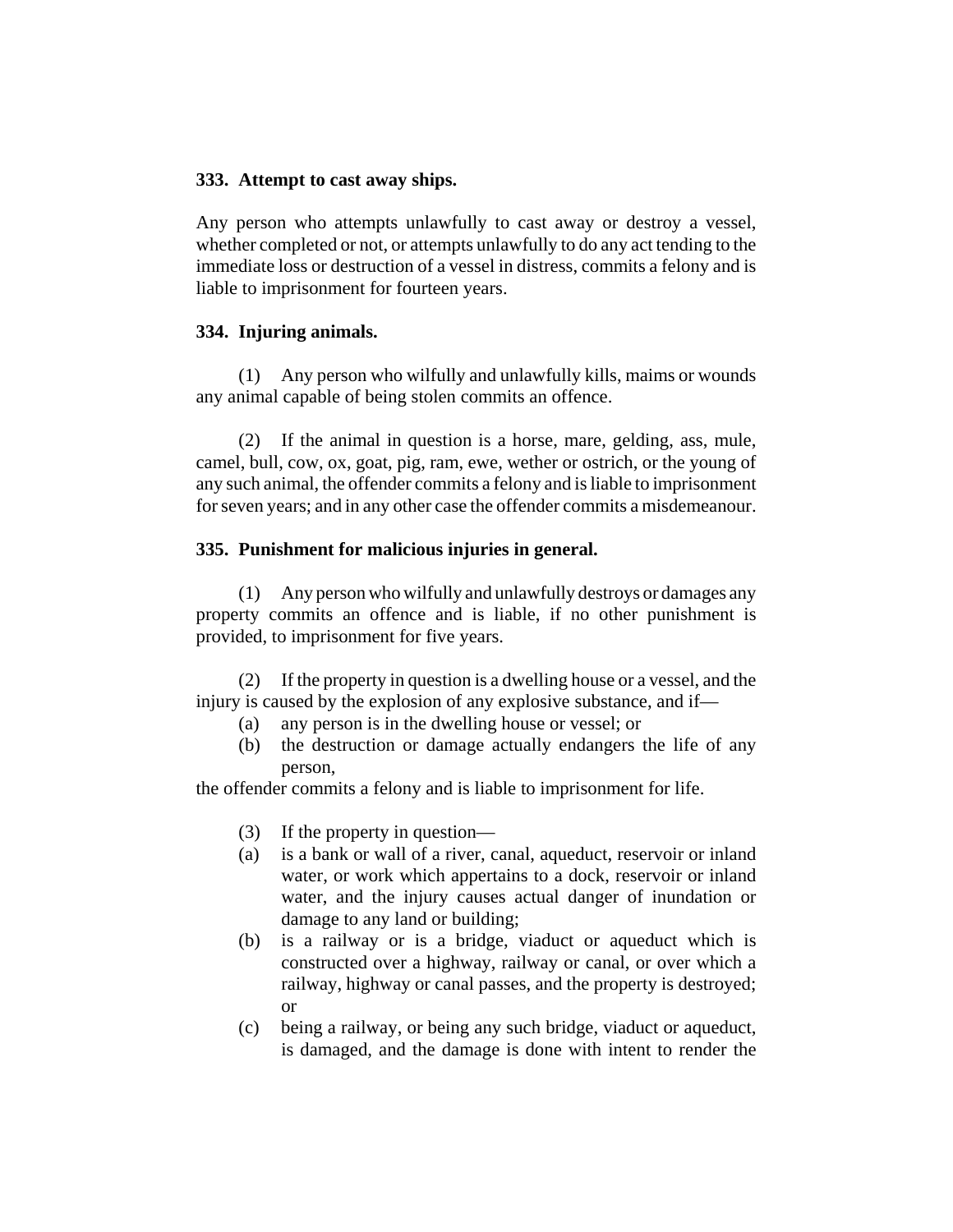railway, bridge, viaduct or aqueduct, or the highway, railway or canal passing over or under the same, or any part thereof, dangerous or impassable, and the same or any part thereof is thereby rendered dangerous or impassable,

the offender commits a felony and is liable to imprisonment for life.

(4) If the property in question is a testamentary instrument, whether the testator is living or dead, or a register which is authorised or required by law to be kept for authenticating or recording the title to any property or for recording births, baptisms, marriages, deaths or burials, or a copy of any part of any such register which is required by law to be sent to any public officer, the offender commits a felony and is liable to imprisonment for fourteen years.

(5) If the property in question is a vessel in distress, wrecked or stranded, or anything which belongs to such vessel, the offender commits a felony and is liable to imprisonment for seven years.

(6) If the property in question is any part of a railway or any work connected with a railway, the offender commits a felony and is liable to imprisonment for fourteen years.

- (7) If the property in question—
- (a) being a vessel, whether completed or not, is destroyed;
- (b) being a vessel, whether completed or not, is damaged, and the damage is done with intent to destroy it or render it useless;
- (c) is a light, beacon, buoy, mark or signal, used for the purposes of navigation, or for the guidance of persons engaged in navigation;
- (d) is a bank or wall of a river, canal, aqueduct, reservoir or inland water, or a work which appertains to a dock, canal, aqueduct, reservoir or inland water, or which is used for the purposes of lading or unlading goods;
- (e) being a railway or being a bridge, viaduct or aqueduct which is constructed over a highway, railway or canal, or over which a highway, railway or canal passes, is damaged and the damage is done with intent to render the railway, bridge, viaduct or aqueduct, or the highway, railway or canal passing over or under the same, or any part thereof, dangerous or impassable;
- (f) being anything in process of manufacture, or an agricultural or manufacturing machine, or a manufacturing implement, or a machine or appliance used or intended to be used for performing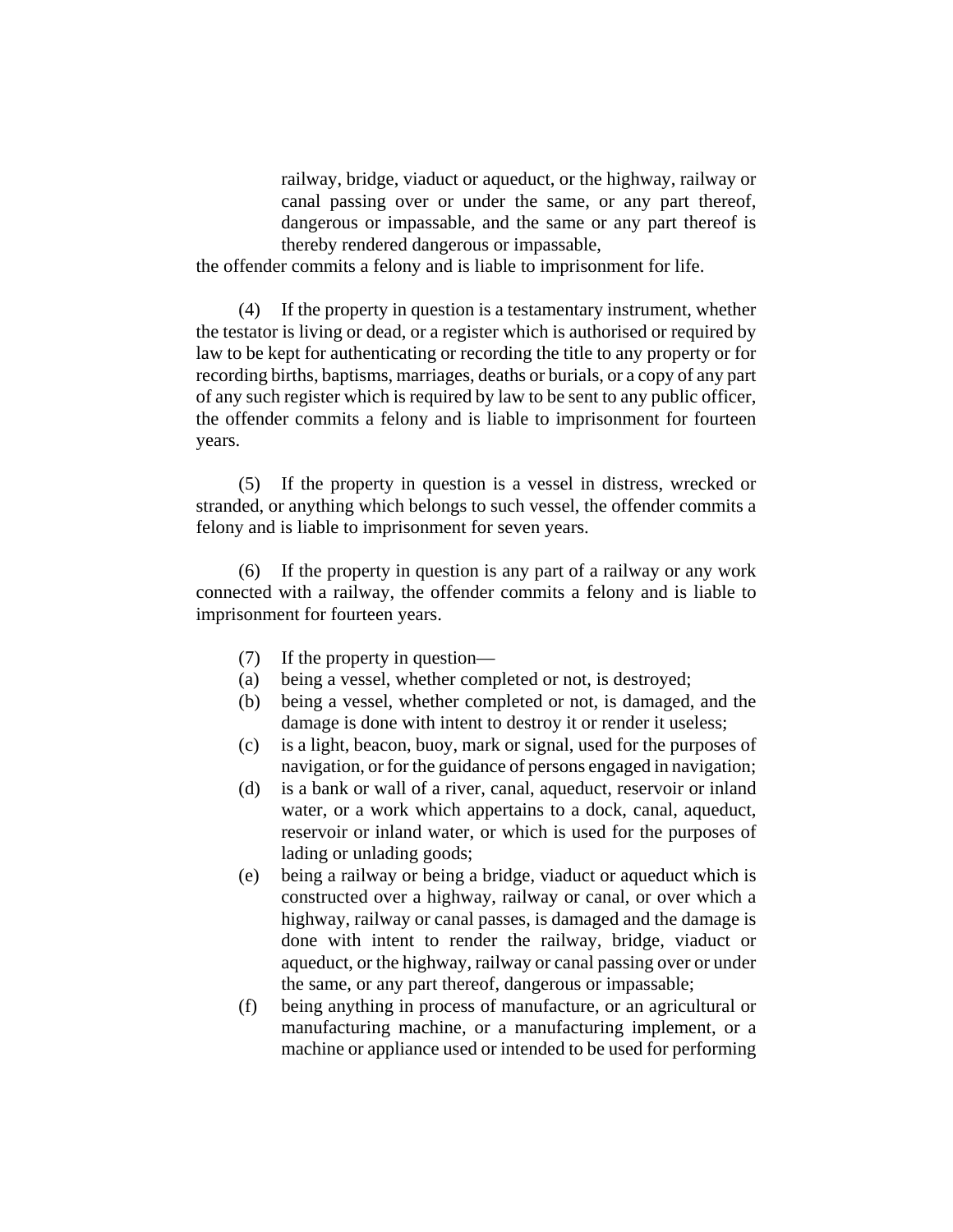any process connected with the preparation of any agricultural or pastoral produce, is destroyed;

- (g) being any such thing, machine, implement or appliance, as referred to in paragraph (f) of this subsection, is damaged and the damage is done with intent to destroy the thing in question or to render it useless;
- (h) is a shaft or a passage of a mine, and the injury is done with intent to damage the mine or to obstruct its working;
- (i) is a machine, appliance, apparatus, building, erection, bridge or road, appertaining to or used with a mine, whether the thing in question is completed or not;
- (j) being a rope, chain or tackle of whatever material, which is used in a mine, or upon any way or work appertaining to or used with a mine, is destroyed;
- (k) being any such rope, chain or tackle, as referred to in paragraph (j) of this subsection, is damaged, and the damage is done with intent to destroy the thing in question or to render it useless; or
- (l) is a well, or bore for water, or the dam, bank, wall or floodgate of a millpond or pool,

the offender commits a felony and is liable to imprisonment for seven years.

(8) If the property in question is a document which is deposited or kept in a public office or which is evidence of title to any land or estate in land, the offender commits a felony and is liable to imprisonment for seven years.

## **336. Attempt to destroy property by explosives.**

Any person who, unlawfully and with intent to destroy or damage any property, puts any explosive substance in any place commits a felony and is liable to imprisonment for fourteen years.

## **337. Communicating infectious diseases to animals.**

Any person who wilfully and unlawfully causes, or is concerned in causing, or attempts to cause, any infectious disease to be communicated to or among any animal or animals capable of being stolen commits a felony and is liable to imprisonment for seven years.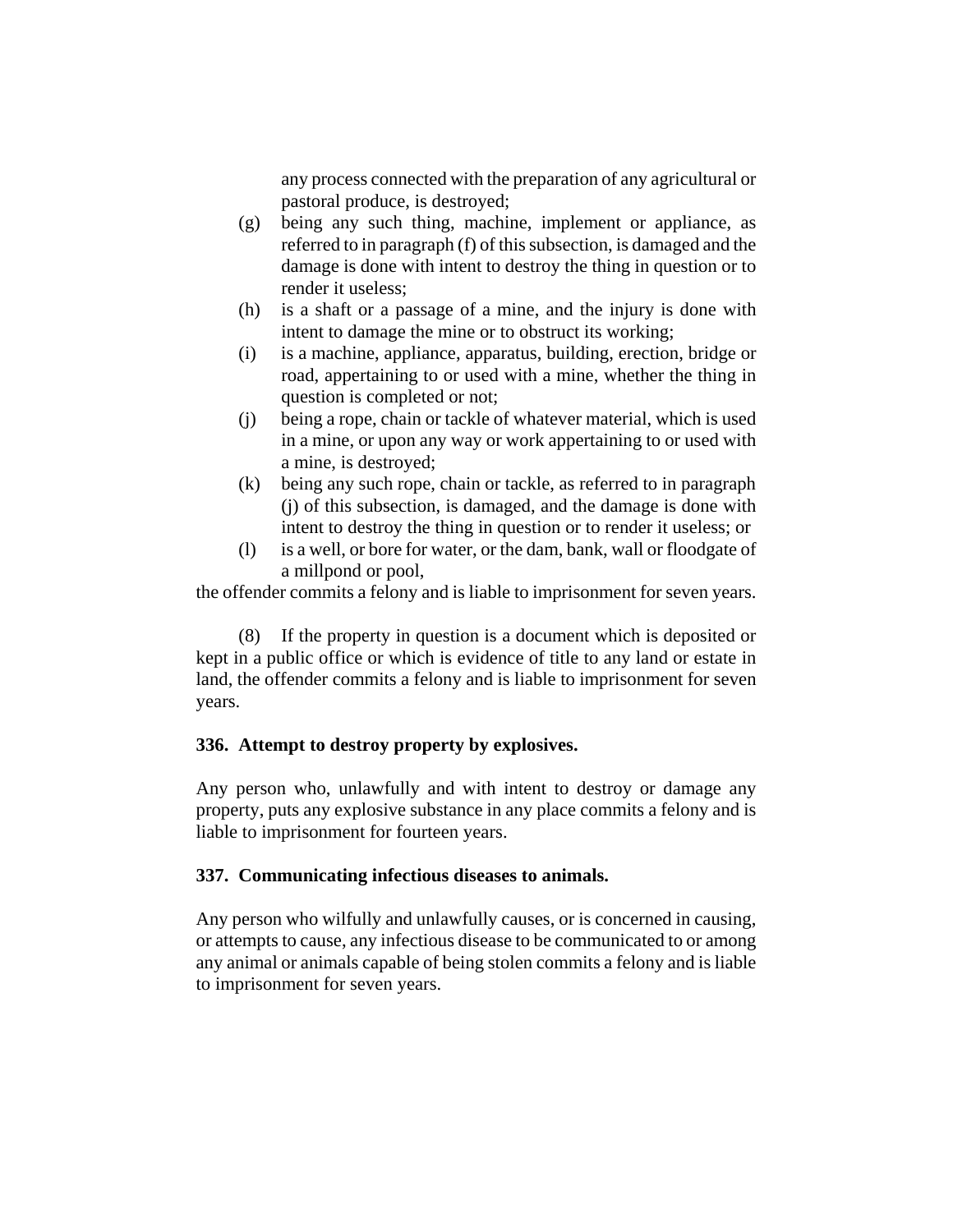### **338. Removing boundary marks.**

Any person who wilfully and unlawfully and with intent to defraud removes or defaces any object or mark which has been lawfully erected or made as an indication of the boundary of any land commits a felony and is liable to imprisonment for three years.

### **339. Wilful damage, etc. to survey and boundary marks.**

Any person who—

- (a) wilfully removes, defaces or injures any survey mark or boundary mark which shall have been made or erected by or under the direction of any Government department or in the course of or for the purposes of a Government survey;
- (b) being under an obligation to maintain in repair any boundary mark made or erected, as provided in paragraph (a) of this section, neglects or refuses to repair it; or
- (c) wilfully removes, defaces or injures any survey mark erected by any person authorised or licensed by the Government to conduct survey operations or any mark erected by the holder of, or by an intending applicant for, any lease, licence or right under a written law relating to mines or minerals,

commits a misdemeanour and is liable to imprisonment for three months or to a fine of four hundred shillings, and may further be ordered by the court to pay the cost of repairing or replacing the survey mark or boundary mark and of making any survey rendered necessary by the offender's act or neglect.

### **340. Penalties for damage, etc. to railway works.**

Any person who—

- (a) wilfully damages, injures or obstructs any work, way, road, building, turnstile, gate, toll bar, fence, weighing machine, engine, tender, carriage, wagon, truck, material or plant, acquired for or belonging to any railway works;
- (b) pulls up, removes, defaces or destroys or in any way interferes with any poles, stakes, flags, pegs, lines, marks or anything driven or placed in or upon the ground, trees, stones or buildings, or any other material, belonging to any railway works;
- (c) commits any nuisance or trespass in or upon any land, buildings or premises, acquired for or belonging to any railway works; or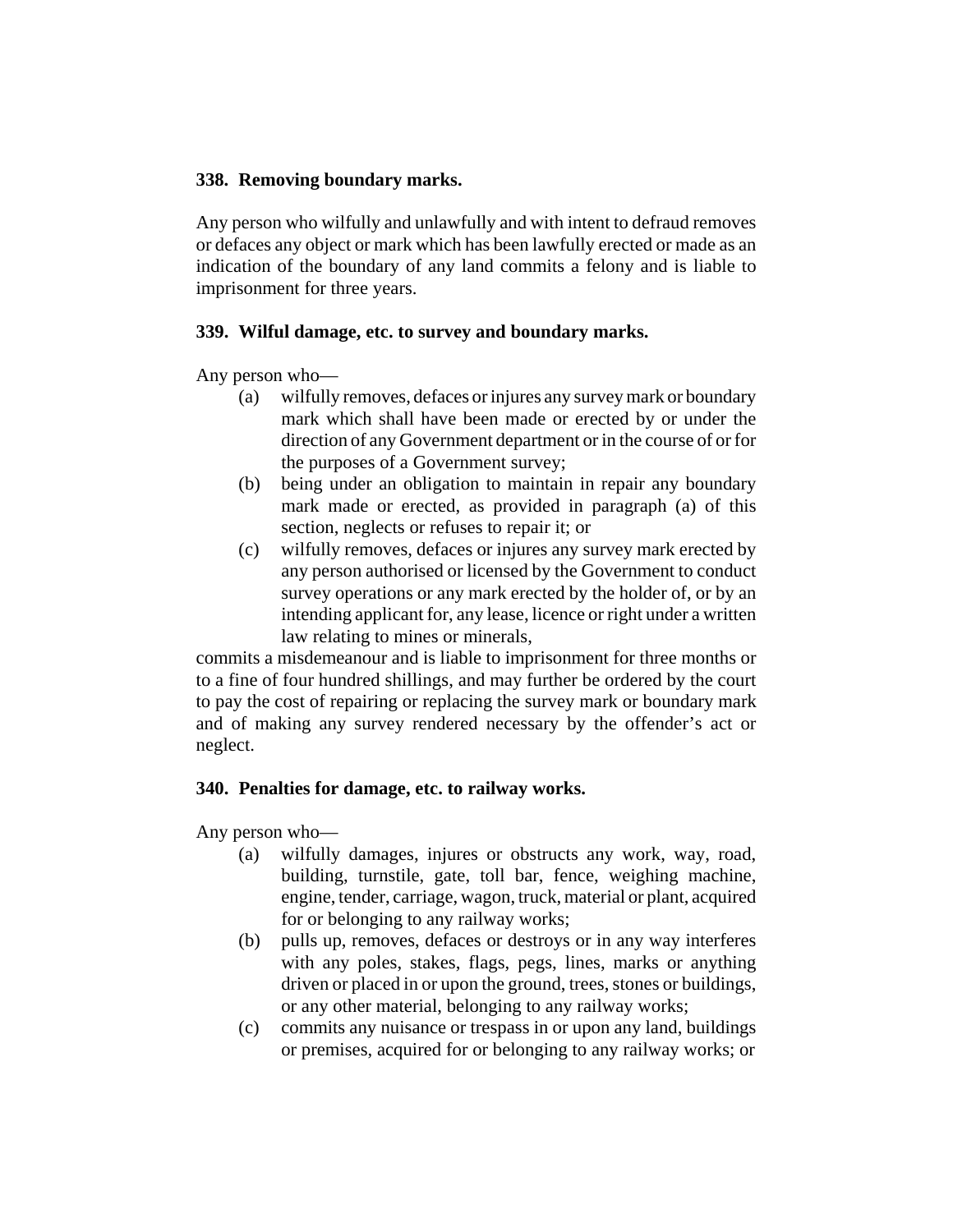(d) wilfully molests, hinders or obstructs the officer in charge of any railway or his or her assistants or workmen in the execution of any work done or to be done in reference to the construction or maintenance of any such railway,

commits an offence and is liable to imprisonment for five years or to a fine of fifty thousand shillings.

### **341. Threats to burn, etc.**

Any person who, knowing the contents of it, sends, delivers, utters or directly or indirectly causes to be received, any letter or writing threatening to burn or destroy any house, barn or other building, or any rick or stack of grain, hay or straw, or other agricultural produce, whether in or under any building or not, or any vessel, or to kill, maim or wound any cattle, commits a felony and is liable to imprisonment for ten years.

*Division VII—Forgery, coining, counterfeiting and similar offences.*

CHAPTER XXXIII—DEFINITIONS.

## **342. Forgery.**

Forgery is the making of a false document with intent to defraud or to deceive.

## **343. Document.**

In this division of this Code, "document" does not include a trademark or any other sign used in connection with articles of commerce though they may be written or printed.

### **344. Bank note and currency note.**

In this division of this Code, "bank note" and "currency note" include any notes, by whatever name called, which are legal tender in the country in which they are issued.

## **345. Making a false document.**

Any person makes a false document who—

(a) makes a document purporting to be what in fact it is not;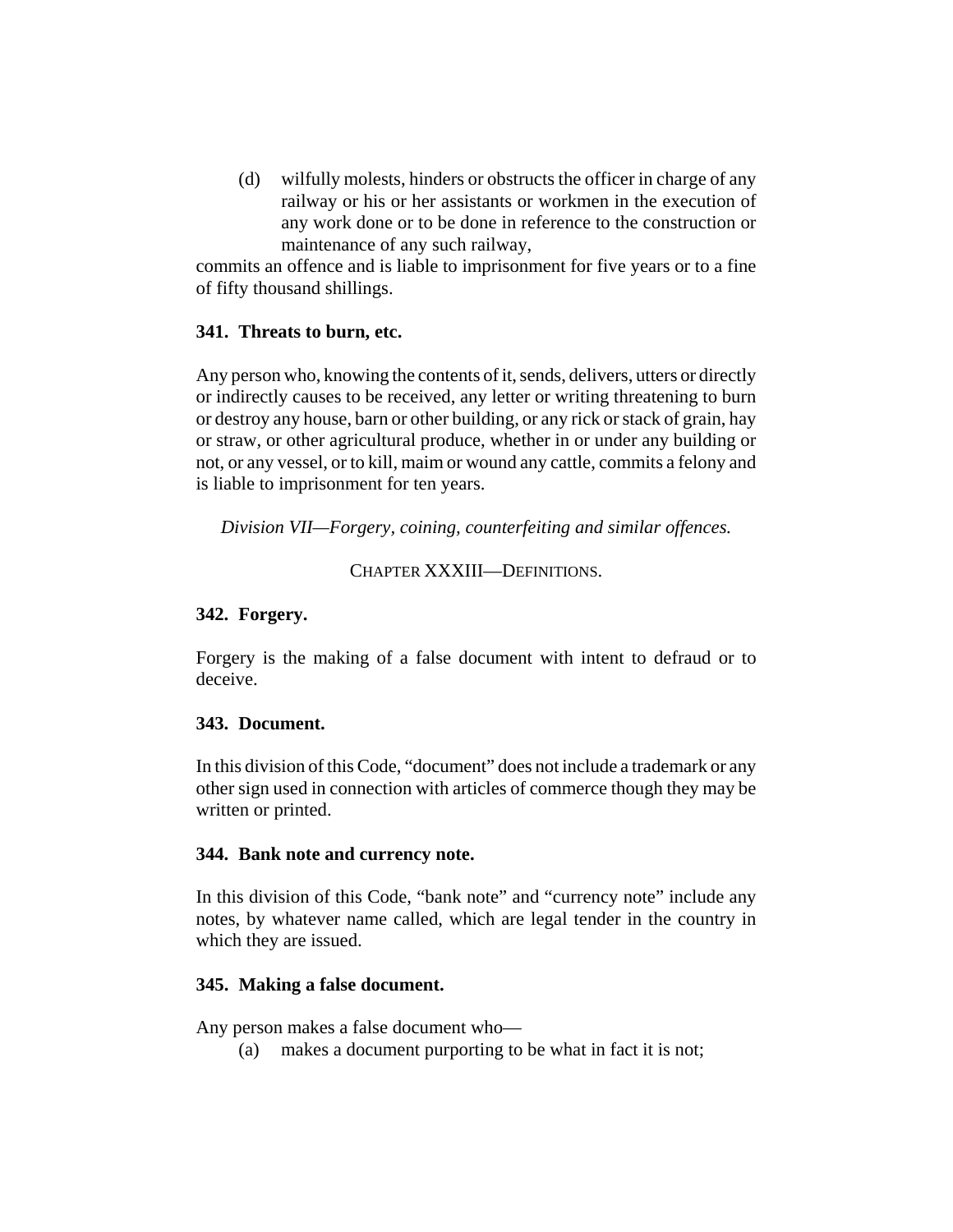- (b) alters a document without authority in such a manner that if the alteration had been authorised it would have altered the effect of the document;
- (c) introduces into a document without authority while it is being drawn up matter which if it had been authorised would have altered the effect of the document;
- (d) signs a document—
	- (i) in the name of any person without his or her authority whether such name is or is not the same as that of the person signing;
	- (ii) in the name of any fictitious person alleged to exist, whether the fictitious person is or is not alleged to be of the same name as the person signing;
	- (iii) in the name represented as being the name of a different person from that of the person signing it and intended to be mistaken for the name of that person;
	- (iv) in the name of a person personated by the person signing the document,

if the effect of the instrument depends upon the identity between the person signing the document and the person whom he or she professes to be.

### **346. Intent to defraud.**

An intent to defraud is presumed to exist if it appears that at the time when the false document was made there was in existence a specific person, ascertained or unascertained, capable of being defrauded by it, and this presumption is not rebutted by proof that the offender took or intended to take measures to prevent such person from being defrauded in fact, nor by the fact that he or she had, or thought he or she had, a right to the thing to be obtained by the false document.

#### CHAPTER XXXIV—PUNISHMENT FOR FORGERY.

### **347. General punishment for forgery.**

Any person who forges any document commits an offence which, unless otherwise stated, is a felony and is liable, unless owing to the circumstances of the forgery or the nature of the thing forged some other punishment is provided, to imprisonment for three years.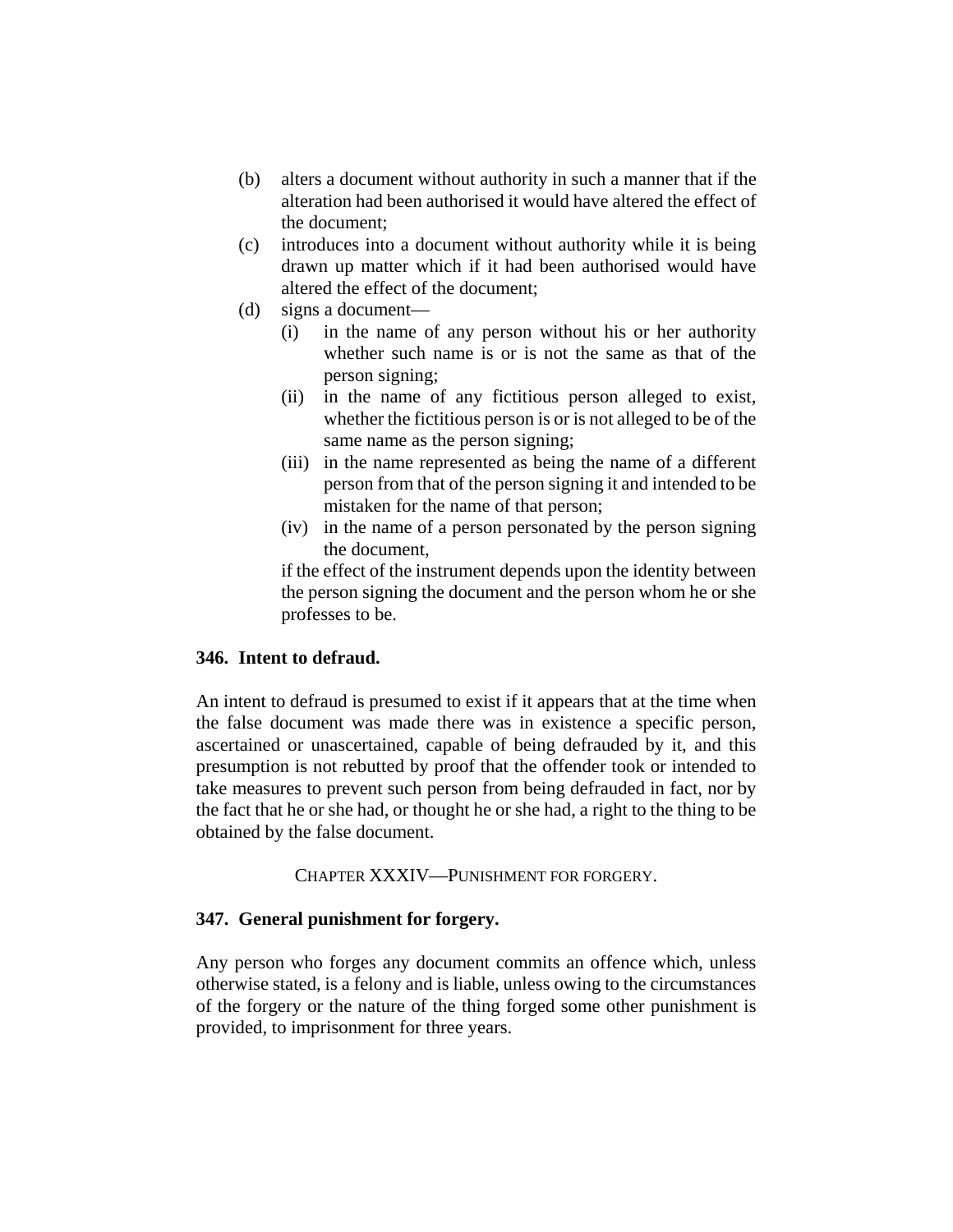#### **348. Forgery of wills, etc.**

(1) Any person who forges any will, document of title to land, judicial record, power of attorney, bank note, currency note, bill of exchange, promissory note or other negotiable instrument, policy of insurance, cheque or other authority for the payment of money by a person carrying on business as a banker is liable to imprisonment for life.

(2) The court may, in addition, order that the forged document referred to in subsection (1) shall be forfeited to the Government.

#### **349. Forgery of judicial or official document.**

Any person who forges any judicial or official document is liable to imprisonment for ten years.

#### **350. Forgery of and other offences in relation to stamps.**

Any person who—

- (a) forges any stamp, whether impressed or adhesive, used for the purposes of revenue or accounting by a Government department;
- (b) without lawful excuse, the proof whereof shall lie upon him or her, makes or has knowingly in his or her possession any die or instrument capable of making the impression of any such stamp;
- (c) fraudulently cuts, tears in any way or removes from any material any stamp used for purposes of revenue or accounting by the Government, with intent that another use shall be made of the stamp or any part of it;
- (d) fraudulently mutilates any stamp referred to in paragraph (c) of this section with intent that another use shall be made of the stamp;
- (e) fraudulently fixes or places upon any material or upon any stamp referred to in paragraph (d) of this section any stamp or part of a stamp which whether fraudulently or not has been cut, torn or in any way removed from any other material or out of or from any other stamp;
- (f) fraudulently erases or otherwise either really or apparently removes from any stamped material any name, sum, date or other matter or thing written on it with the intent that another use shall be made of the stamp upon such material; or
- (g) knowingly and without lawful excuse, the proof of which shall lie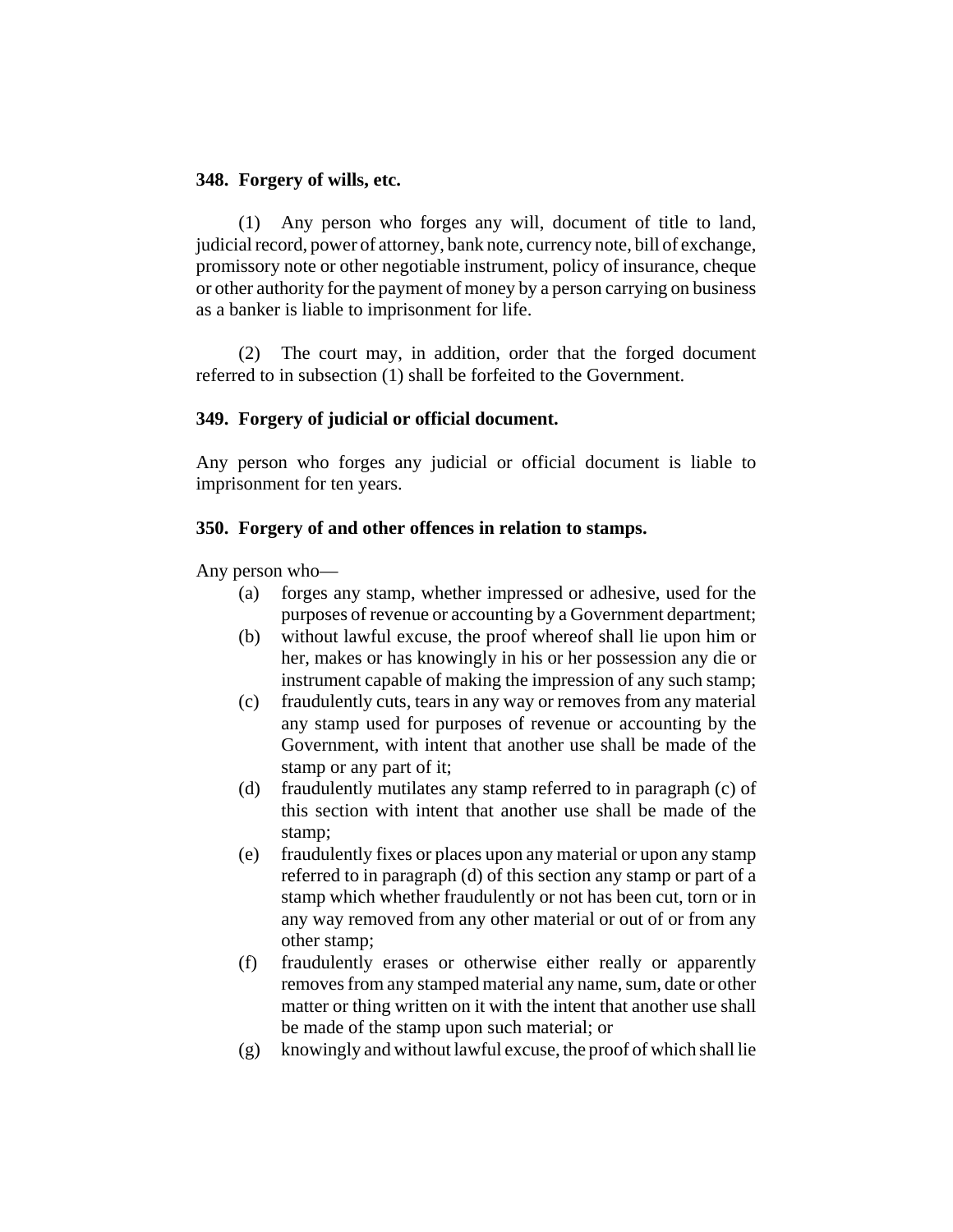upon him or her, has in his or her possession any stamp or part of a stamp which has been fraudulently cut, torn or otherwise removed from any material, or any stamp which has been fraudulently mutilated, or any stamped material out of which any name, sum, date or other matter or thing has been fraudulently erased or otherwise really or apparently removed,

is liable to imprisonment for seven years.

### **351. Uttering false documents.**

Any person who knowingly and fraudulently utters a false document commits an offence of the same kind and is liable to the same punishment as if he or she had forged the thing in question.

### **352. Uttering cancelled or exhausted documents.**

Any person who knowingly utters as and for a subsisting and effectual document, any document which has by any lawful authority been ordered to be revoked, cancelled or suspended, or the operation of which has ceased by effluxion of time or by death, or by the happening of any other event commits an offence of the same kind and is liable to the same punishment as if he or she had forged the document.

### **353. Procuring execution of documents by false pretences.**

Any person who by means of any false and fraudulent representation as to the nature, content or operation of a document, procures another to sign or execute the document commits an offence of the same kind and is liable to the same punishment as if he or she had forged the document.

### **354. Obliterating crossings on cheques.**

Any person who, with intent to defraud—

- (a) obliterates, adds to or alters the crossing on a cheque; or
- (b) knowingly utters a crossed cheque, the crossing on which has been obliterated, added to or altered,

commits a felony and is liable to imprisonment for seven years.

## **355. Making documents without authority.**

Any person who, with intent to defraud or to deceive—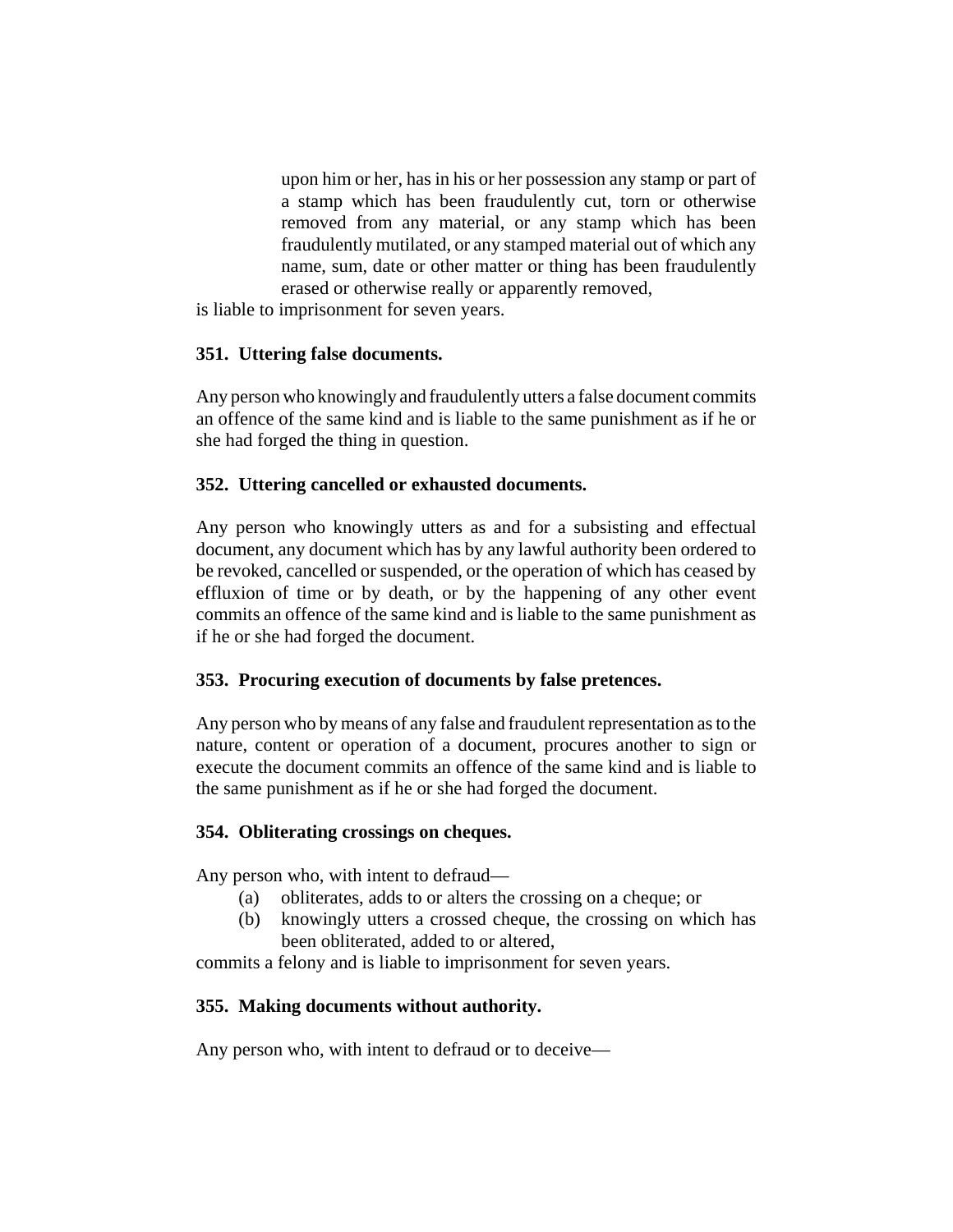- (a) without lawful authority or excuse, makes, signs or executes, for or in the name or on account of another person, whether by procuration or otherwise, any document or writing; or
- (b) knowingly utters any document or writing so made, signed or executed by another person,

commits a felony and is liable to imprisonment for seven years.

### **356. Demanding property upon forged testamentary instruments.**

Any person who procures the delivery or payment to himself or herself or any other person of any property or money by virtue of any probate or letters of administration granted upon a forged testamentary instrument, knowing the testamentary instrument to have been forged, or upon or by virtue of any probate or letters of administration obtained by false evidence, knowing the grant to have been so obtained, commits an offence of the same kind and is liable to the same punishment as if he or she had forged the document or thing by virtue of which he or she procures the delivery or payment.

### **357. Purchasing forged bank or currency notes.**

Any person who, without lawful authority or excuse, the proof of which lies on him or her, imports into Uganda or purchases or receives from any person, or has in his or her possession, a forged bank note or currency note, whether filled up or in blank, knowing it to be forged, commits a felony and is liable to imprisonment for seven years.

### **358. Falsifying warrant for money payable under public authority.**

Any person who, being employed in the public service, knowingly and with intent to defraud makes out or delivers to any person a warrant for the payment of any money payable by public authority, for a greater or less amount than that to which the person on whose behalf the warrant is made out is entitled, commits a felony and is liable to imprisonment for seven years.

### **359. Falsification of register.**

Any person who, having the actual custody of any register or record kept by lawful authority, knowingly permits any entry, which in any material particular is to his or her knowledge false, to be made in the register or record, commits a felony and is liable to imprisonment for seven years.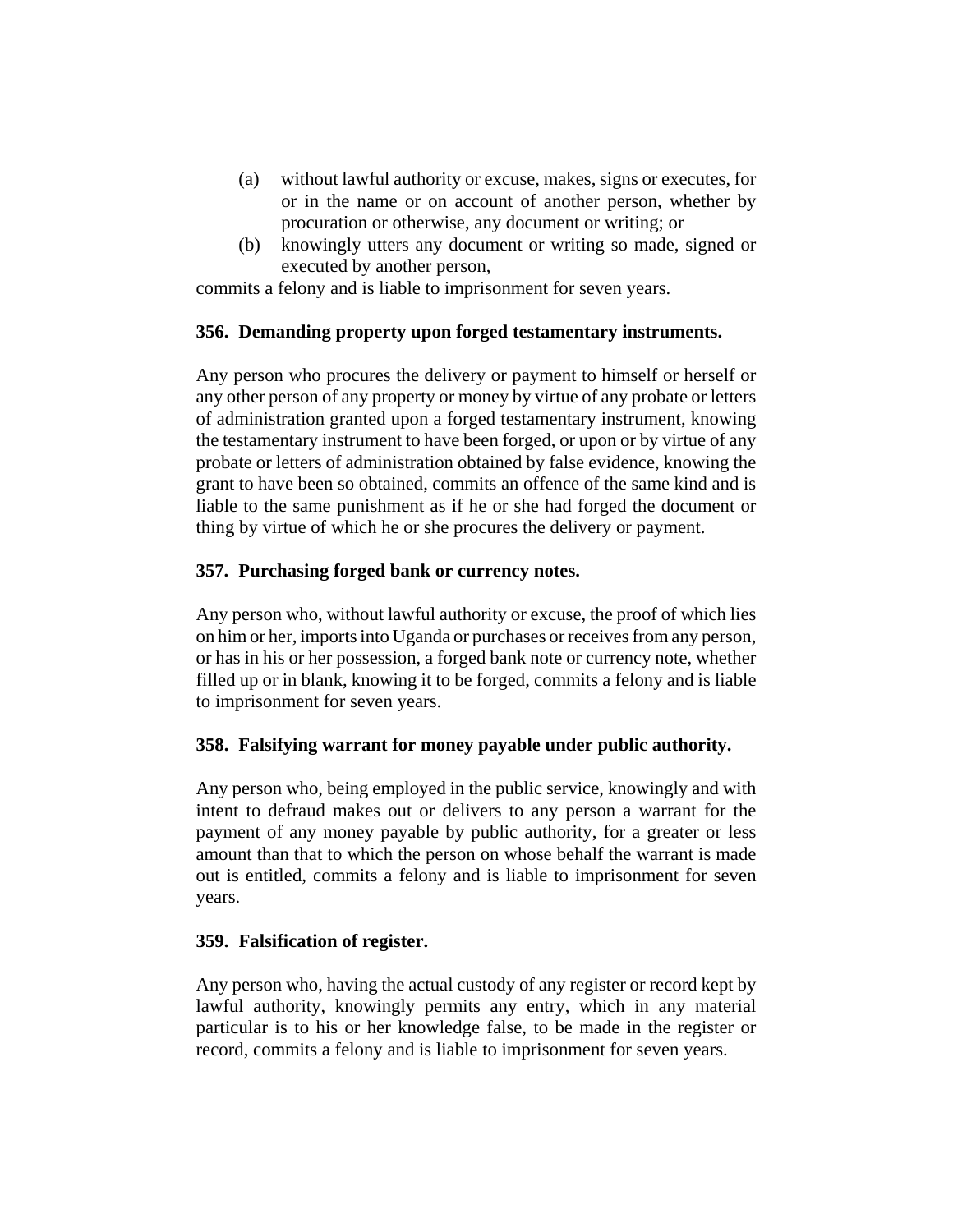### **360. Sending false certificate of marriage to registrar.**

Any person who signs or transmits to a person authorised by law to register marriages, a certificate of marriage, or any document purporting to be a certificate of marriage, which in any material particular is to his or her knowledge false, commits a felony and is liable to imprisonment for seven years.

## **361. False statements for registers of births, deaths and marriages.**

Any person who knowingly and with intent to procure the same to be inserted in a register of births, deaths or marriages makes any false statement touching any matter required by law to be registered in any such register, commits a felony and is liable to imprisonment for three years.

## CHAPTER XXXV—OFFENCES RELATING TO COIN AND BANK AND CURRENCY NOTES.

## **362. Definitions.**

In this Chapter—

- (a) "coin" includes any coin coined in any Government mint or lawfully current by virtue of any written law or otherwise in Uganda, or in any part of the Commonwealth, and any coin of a foreign sovereign or State;
- (b) "counterfeit coin" means a coin not genuine but resembling or apparently intended to resemble or pass for a genuine coin, and includes a genuine coin prepared or altered so as to pass for a coin of a higher denomination.

## **363. Counterfeiting coin.**

Any person who makes or begins to make any counterfeit coin commits a felony and is liable to imprisonment for life.

## **364. Preparations for coining.**

Any person who—

(a) gilds or silvers any piece of metal of a fit size or figure to be coined, with intent that it shall be coined into counterfeit coin;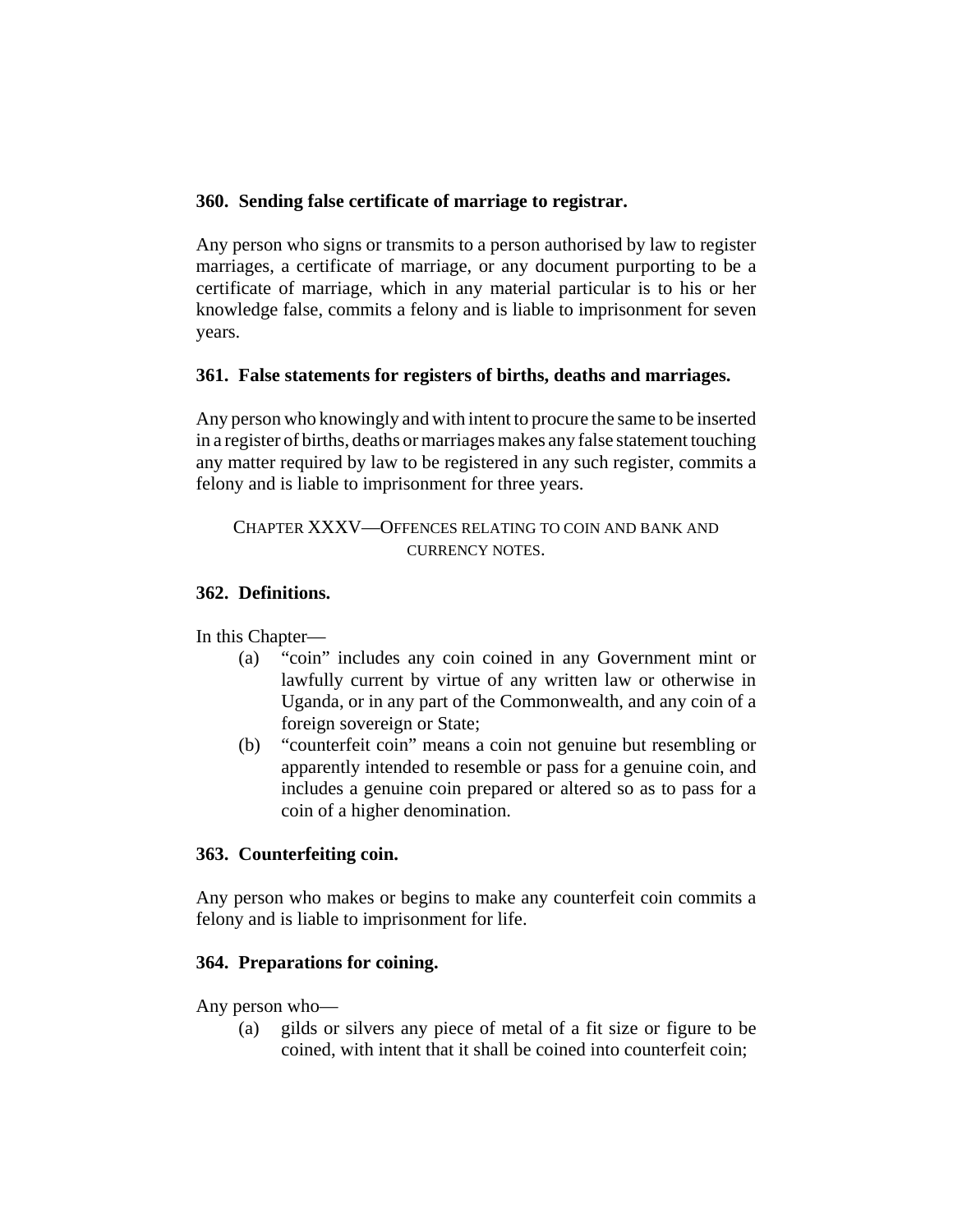- (b) makes any piece of metal into a fit size or figure to facilitate the coining from it of any counterfeit coin, with intent that such counterfeit coin shall be made from it; or
- (c) without lawful authority or excuse, the proof of which lies on him or her—
	- (i) buys, sells, receives, pays or disposes of any counterfeit coin at a lower rate than it imports or is apparently intended to import, or offers to do any such thing;
	- (ii) brings or receives into Uganda any counterfeit coin, knowing it to be counterfeit;
	- (iii) makes or mends, or begins or prepares to make or mend, or has in his or her possession, or disposes of any stamp or mould which is adapted to make the resemblance of both or either of the sides of any coin, or any part of either side of a coin, knowing the same to be a stamp or mould or to be so adapted;
	- (iv) makes or mends or begins or prepares to make or mend, or has in his or her possession, or disposes of any tool, instrument or machine which is adapted and intended to be used for marking coin round the edges with marks or figures apparently resembling those on the edges of any coin, knowing the same to be so adapted and intended; or
	- (v) makes or mends or begins or prepares to make or mend, or has in his or her possession, or disposes of any press for coinage, or any tool, instrument or machine which is adapted for cutting round blanks out of gold, silver or other metal, knowing such press, tool, instrument or machine to have been used or to be intended to be used for making any counterfeit coin,

commits a felony and is liable to imprisonment for life.

### **365. Making or having in possession paper or implements for forgery.**

Any person who, without lawful authority or excuse, the proof of which lies on him or her—

- (a) makes, uses or knowingly has in his or her custody or possession any paper intended to resemble and pass as a special paper such as is provided and used for making any bank note or currency note;
- (b) makes, uses or knowingly has in his or her custody or possession any frame, mould or instrument for making such paper or for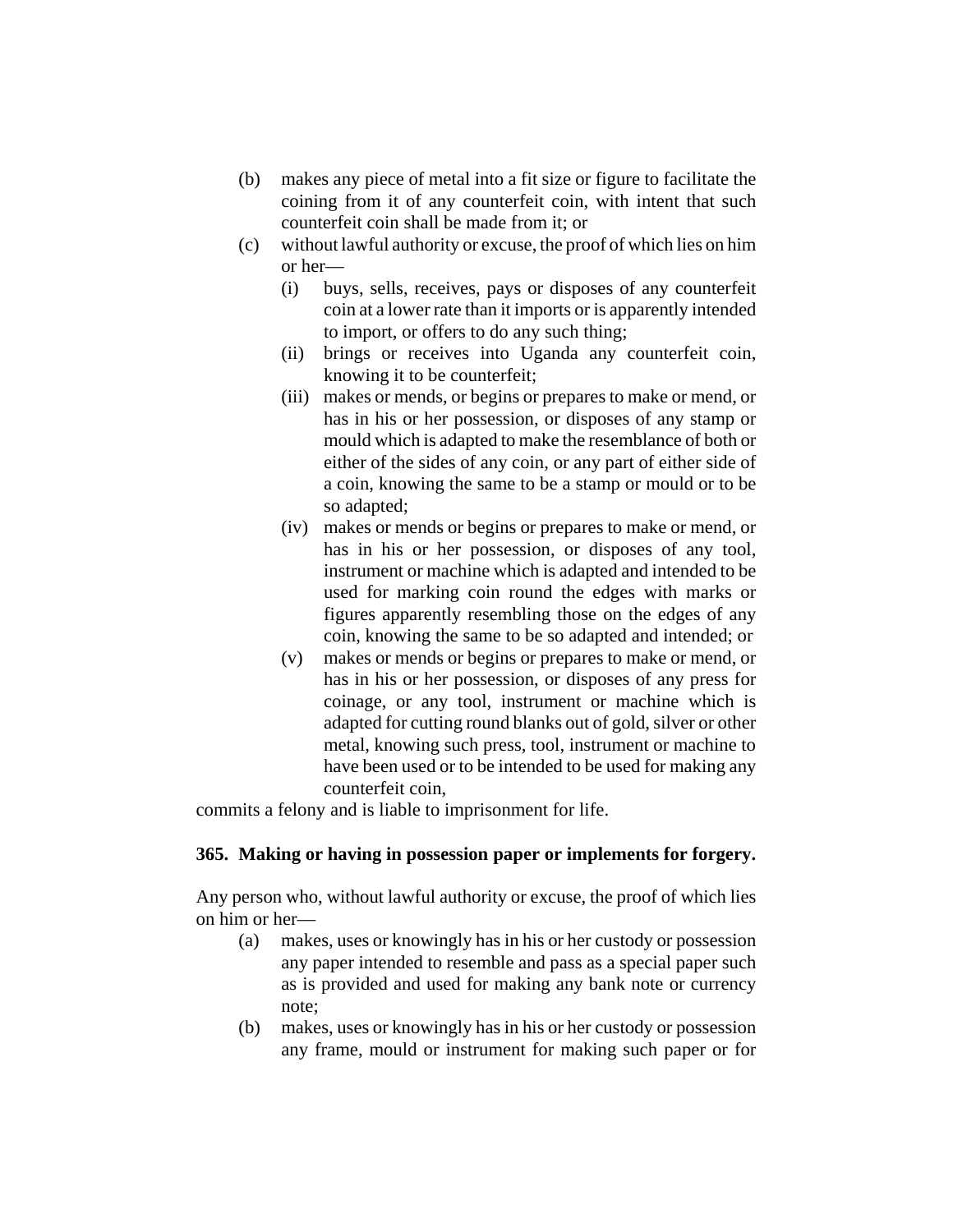producing in or on such paper any words, figures, letters, marks, lines or devices peculiar to and used in or on any such paper;

- (c) engraves or in any way makes upon any plate, wood, stone or other material, any words, figures, letters, marks, lines or devices, the print of which resembles in whole or in part any words, figures, letters, marks, lines or devices peculiar to and used in or on any bank note or currency note;
- (d) uses or knowingly has in his or her custody or possession any plate, wood, stone or other material, upon which any such words, figures, letters, marks, lines or devices have been engraved or in any way made as aforesaid; or
- (e) uses or knowingly has in his or her custody or possession any paper upon which any such words, figures, letters, marks, lines or devices have been printed or in any way made as aforesaid,

commits a felony and is liable to imprisonment for seven years.

#### **366. Clipping.**

Any person who deals with any coin in such a manner as to diminish its weight with intent that when so dealt with it may pass as coin commits a felony and is liable to imprisonment for seven years.

#### **367. Melting down of currency.**

(1) Any person who melts down, breaks up, defaces by stamping thereon any name, word or mark or uses otherwise than as currency any silver coin current for the time being in Uganda commits a misdemeanour and is liable to imprisonment for six months or to a fine not exceeding two thousand shillings or to both such imprisonment and fine; except that any officer of the Government or the manager of any bank who receives during the performance of his or her duties any coin which he or she has reasonable ground for believing to be counterfeit coin shall impound such coin and transmit it to the treasury officer of accounts, who may cut, deface or destroy it with or without compensation, as he or she thinks fit, if in his or her opinion it is counterfeit.

(2) The decision of the treasury officer of accounts that a coin is counterfeit and that compensation should be granted or withheld shall be final, and no person shall be entitled to claim, and no proceedings or action shall be brought against the treasury officer of accounts or the Government in respect of any loss or damage suffered by reason of such impounding and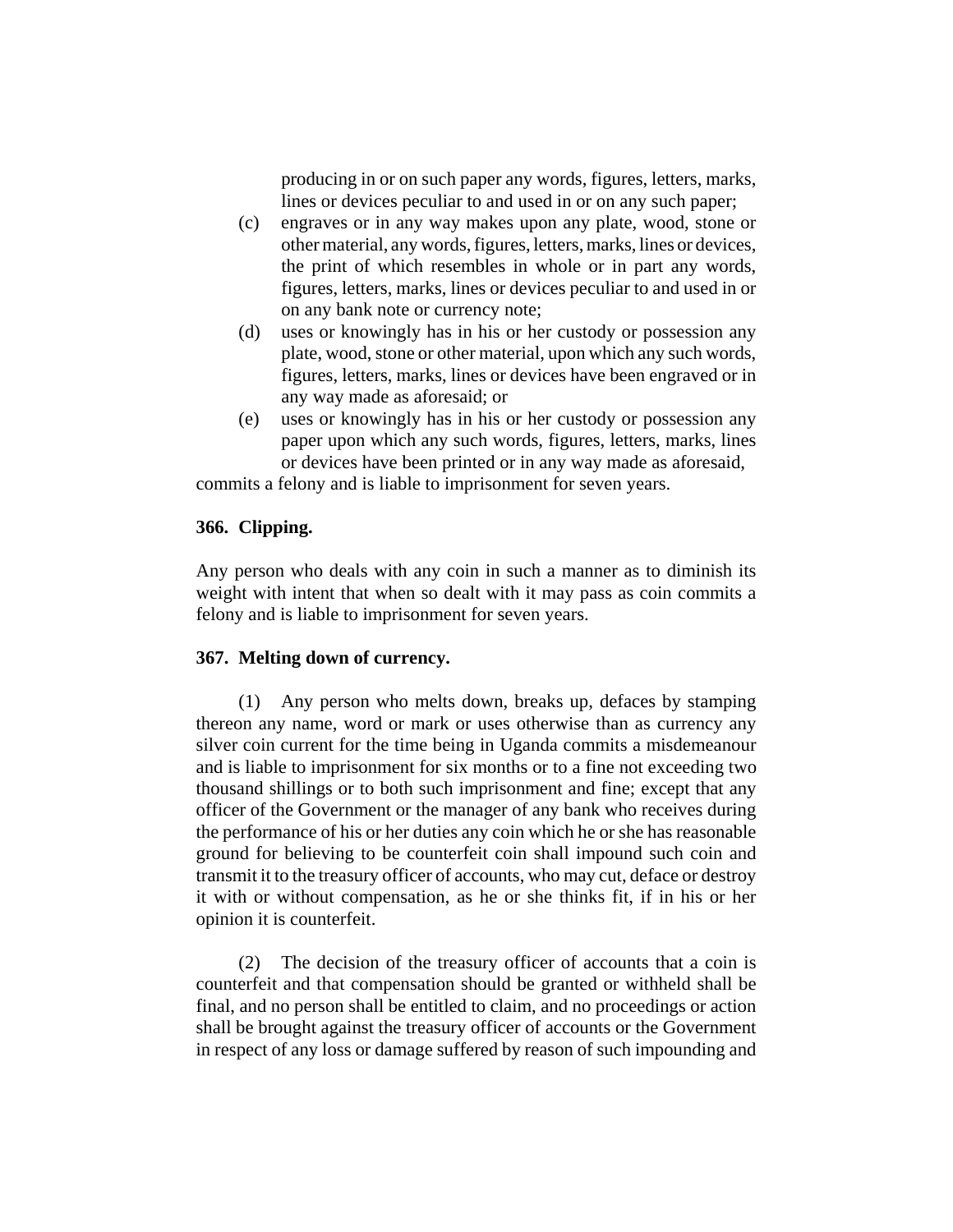cutting, defacing or destruction.

#### **368. Possession of clippings.**

Any person who unlawfully has in his or her possession or disposes of any filings or clippings of gold or silver, or any gold or silver in bullion, dust, solution, or any other state, obtained by dealing with gold or silver coin in such a manner as to diminish its weight, knowing the same to have been so obtained, commits a felony and is liable to imprisonment for seven years.

### **369. Uttering counterfeit coin.**

Any person who utters any counterfeit coin, knowing it to be counterfeit, commits a misdemeanour.

### **370. Repeated uttering.**

Any person who—

- (a) utters any counterfeit coin, knowing it to be counterfeit, and at the time of such uttering has in his or her possession any other counterfeit coin;
- (b) utters any counterfeit coin, knowing it to be counterfeit, and either on the same day or on any of the ten days next ensuing, utters any other counterfeit coin, knowing it to be counterfeit; or
- (c) receives, obtains or has in his or her possession any counterfeit coin, knowing it to be counterfeit, with intent to utter it,

commits a felony and is liable to imprisonment for three years.

### **371. Uttering metal or coin not current as coin.**

(1) Any person who, with intent to defraud, utters as and for coin any metal or piece of metal commits a misdemeanour and is liable to imprisonment for one year.

(2) Any person who, with intent to defraud, utters as and for coin lawfully current in Uganda by virtue of any written law or otherwise, any coin not so lawfully current commits a misdemeanour and is liable to imprisonment for one year.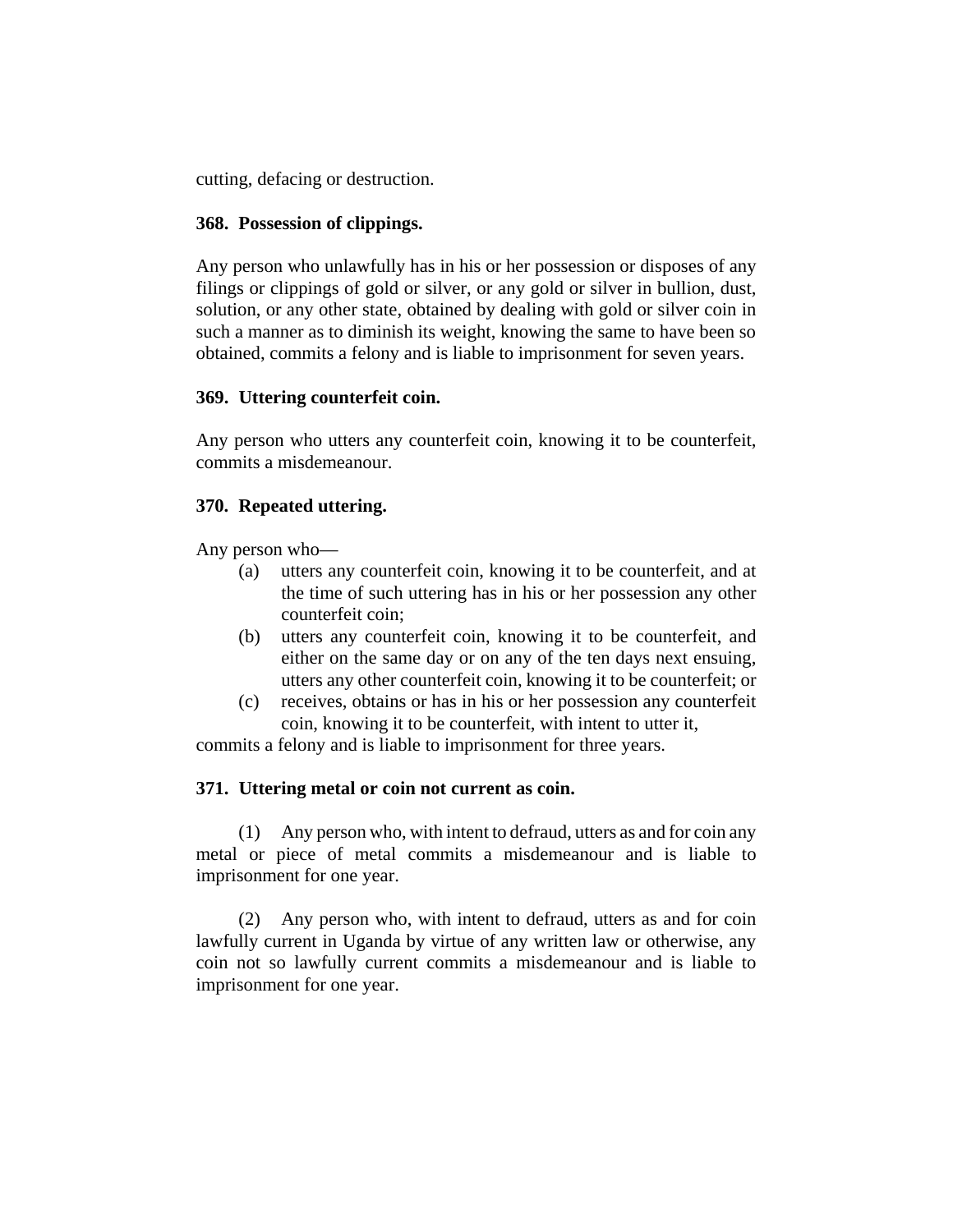## **372. Exporting counterfeit coin.**

Any person who, without lawful authority or excuse, the proof of which lies on him or her, exports or puts on board of a vessel or vehicle of any kind, for the purpose of being exported from Uganda, any counterfeit coin, knowing it to be counterfeit, commits a misdemeanour.

## **373. Selling articles bearing designs in imitation of currency.**

Any person who, without lawful authority or excuse, the proof of which lies upon him or her, sells or offers or exposes for sale any article which bears a design in imitation of any currency or bank note or coin in current use in Uganda or elsewhere commits an offence and is liable to imprisonment for five years.

# **374. Forfeiture.**

When any person is convicted of an offence under this Chapter or Chapter XXXIV, the court shall order the forfeiture to the Government of any forged bank note or currency note or of any counterfeit coin or any stamp, mould, tool, instrument, machine, press or any coin, bullion or metal or any article bearing a design in imitation of any currency note, bank note or coin used or employed in the commission of any such offence.

CHAPTER XXXVI—COUNTERFEIT STAMPS.

# **375. Possession of die used for purpose of making stamps.**

Any person who, without lawful authority or excuse, the proof of which lies on him or her—

(a) makes or mends, or begins or prepares to make or mend, or uses, or knowingly has in his or her possession, or disposes of any die, plate or instrument capable of making an impression resembling that made by any die, plate or instrument used for the purpose of making any stamp, whether impressed or adhesive, which is used for the purposes of the public revenue in Uganda or in any part of the Commonwealth, or in any foreign country or capable of producing in or on paper any words, figures, letters, marks or lines resembling any words, figures, letters, marks or lines used in or on any paper specially provided by the proper authority for any such purpose;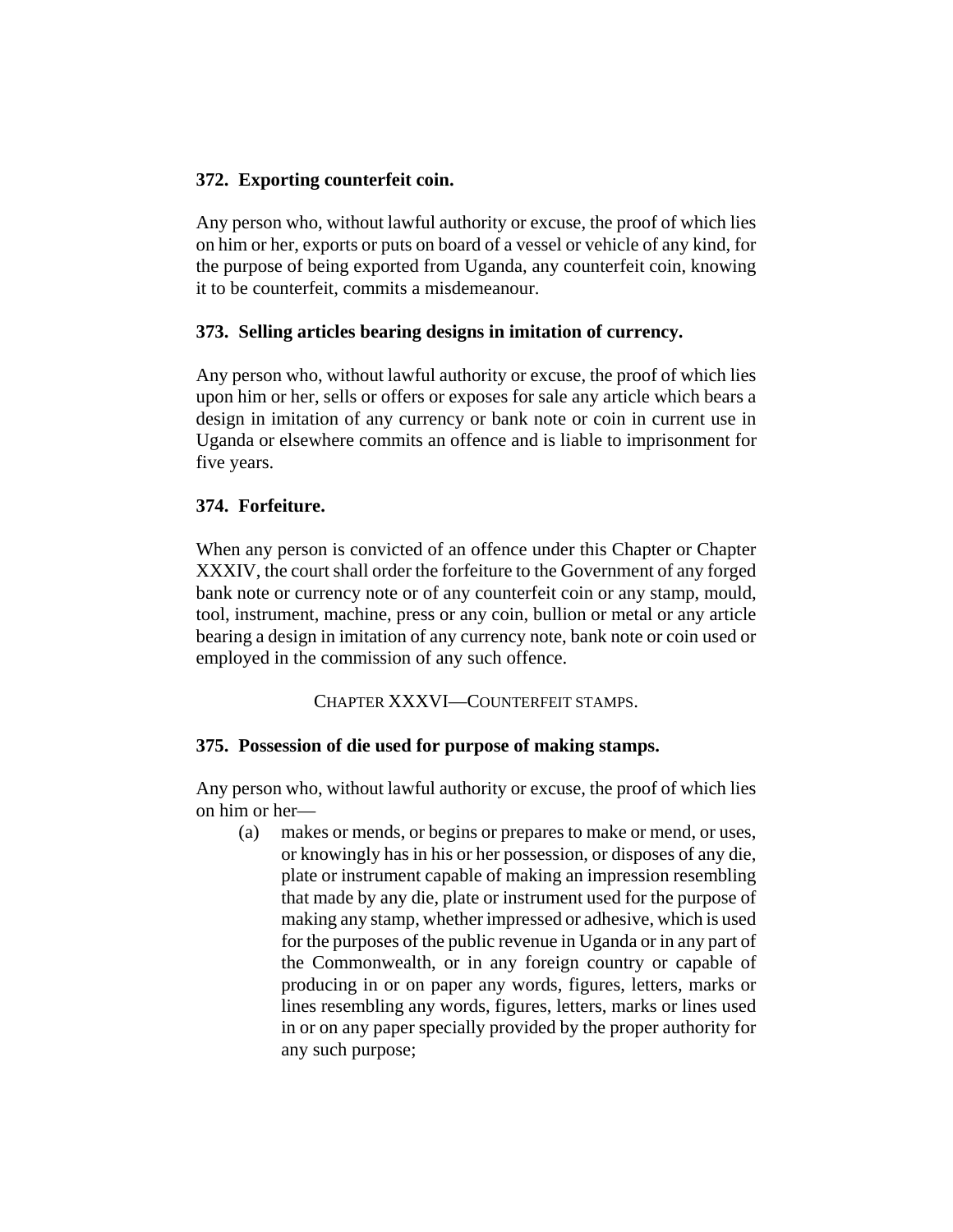- (b) knowingly has in his or her possession or disposes of any paper or other material which has on it the impression of any such die, plate or instrument, or any paper which has on it or in it any such words, figures, letters, marks or lines as aforesaid;
- (c) fraudulently, and with intent that use may be made of any such stamp as aforesaid, or of any part of it, removes the stamp from any material in any way;
- (d) fraudulently, and with intent that use may be made of any part of such stamp, mutilates the stamp;
- (e) fraudulently fixes or places upon any material or upon any such stamp, any stamp or part of a stamp which has been in any way removed from any other material, or out of or from any other stamp;
- (f) fraudulently, and with intent that use may be made of any such stamp which has been already impressed upon or attached to any material, erases or otherwise removes, either really or apparently, from such material anything written on it;
- (g) knowingly has in his or her possession or disposes of anything obtained or prepared by any such unlawful act as aforesaid; or
- (h) fraudulently, or with intent to cause loss to the Government, uses for any purpose a stamp issued by the Government for the purposes of revenue which he or she knows to have been used before,

commits a felony and is liable to imprisonment for seven years, and any die, plate, instrument, paper or other thing as aforesaid which is found in his or her possession shall be forfeited to the Government.

## **376. Paper and dies for postage stamps.**

(1) Any person who, without lawful authority or excuse, the proof of which lies on him or her—

- (a) makes, or begins or prepares to make, or uses for any postal purpose, or has in his or her possession, or disposes of any imitation or representation on paper or any other material, of any stamp used for denoting any rate of postage of Uganda, or of any part of the Commonwealth, or of any foreign country; or
- (b) makes or mends, or begins or prepares to make or mend, or uses, or has in his or her possession, or disposes of any die, plate, instrument or material for making any such imitation or representation,

commits a misdemeanour; and any stamps, and any other such things as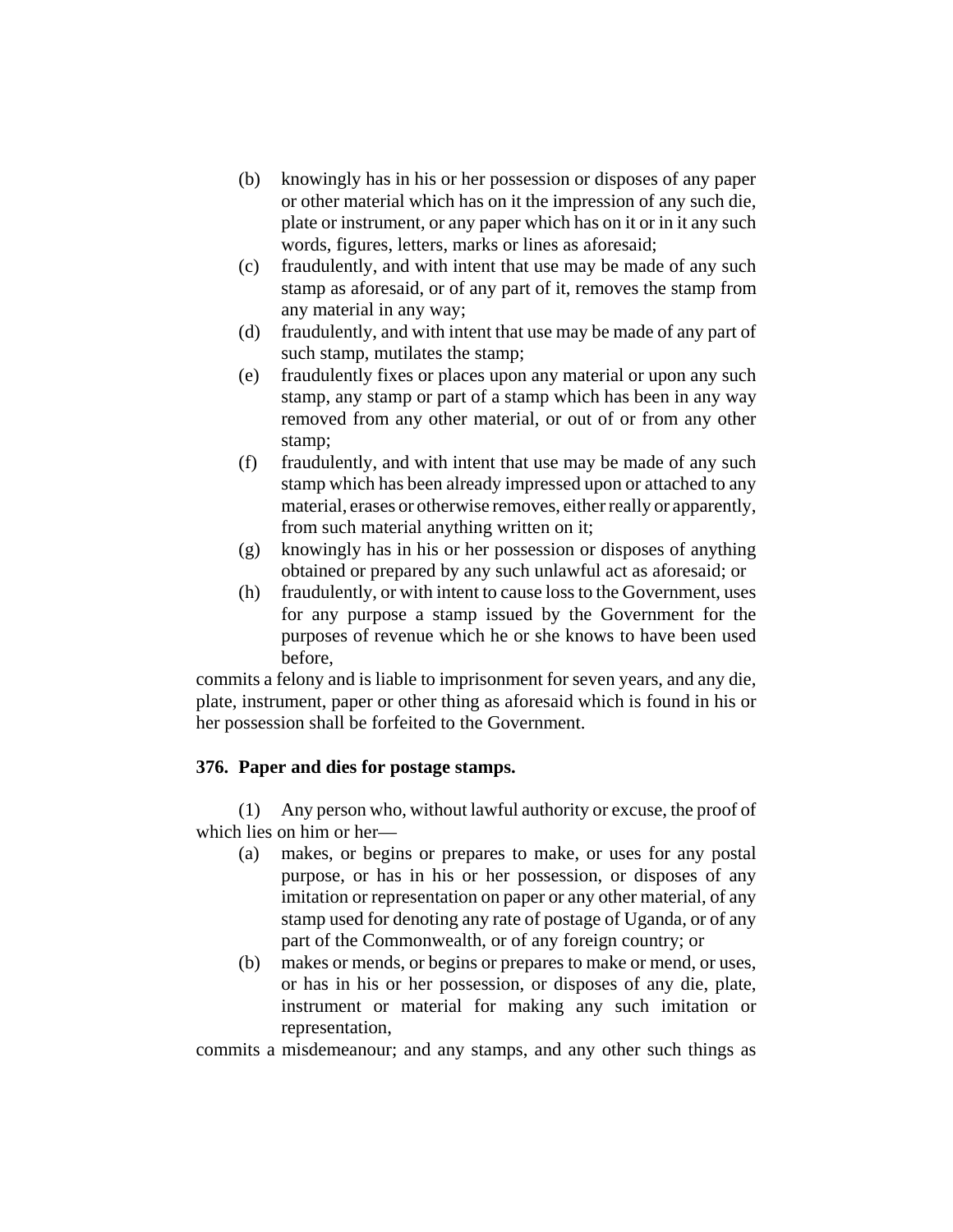aforesaid, which are found in his or her possession shall be forfeited to the Government.

(2) For the purposes of this section, a stamp purporting to denote a rate of postage of any country is to be taken to be a stamp used for postal purposes in that country until the contrary is shown.

#### CHAPTER XXXVII—COUNTERFEITING TRADEMARKS.

### **377. Trademarks defined.**

A trademark is—

- (a) a mark lawfully used by any person to denote any chattel to be an article or thing of the manufacture, workmanship, production or merchandise of such person or to be an article or thing of any peculiar or particular description made or sold by such person;
- (b) any mark or sign which in pursuance of any law in force for the time being relating to registered designs is to be put or placed upon or attached to any chattel or article during the existence or continuance of any copyright or other sole right acquired under such law.

### **378. Counterfeiting trademarks.**

Any person who with intent to defraud or to enable another to defraud any person does any of the following things—

- (a) forges or counterfeits any trademark;
- (b) applies any trademark, or any forged or counterfeit trademark, to any chattel or article not being the merchandise of any person whose trademark is so forged or counterfeited;
- (c) applies any trademark or any forged or counterfeit trademark to any chattel or article not being the particular or peculiar description of merchandise denoted or intended to be denoted by such trademark or by such forged or counterfeit trademark;
- (d) applies any trademark or any forged or counterfeit trademark to anything intended for any purpose of trade or manufacture, or in, on or with which any chattel or article is intended to be sold, or is sold or offered or exposed for sale;
- (e) encloses or places any chattel or article in, upon, under or with anything to which any trademark has been falsely applied, or to which any forged or counterfeit trademark has been applied;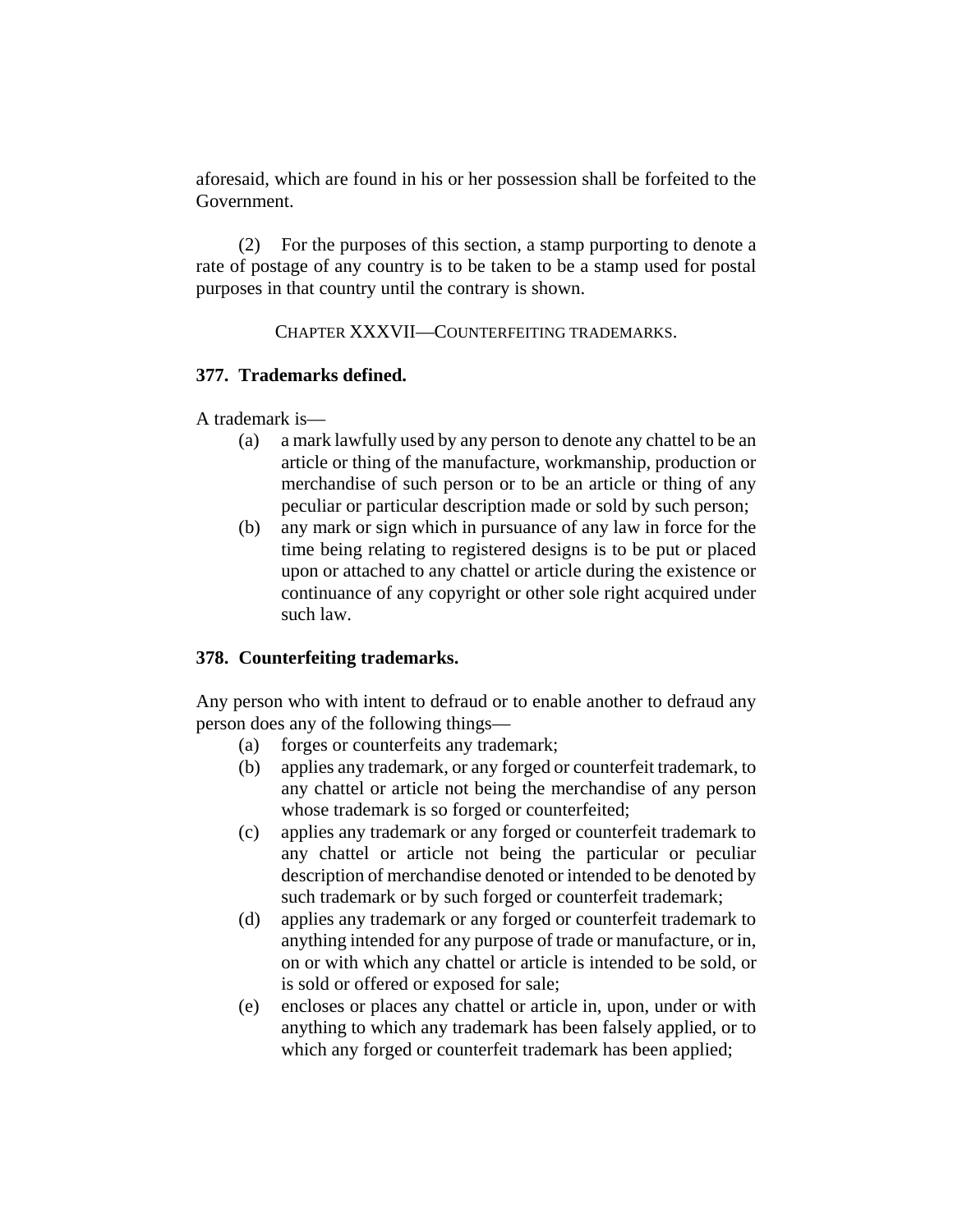- (f) applies or attaches any chattel or article to any case, cover, reel, ticket, label or other thing to which any trademark has been falsely applied, or to which any false or counterfeit trademark has been applied;
- (g) encloses, places or attaches any chattel or article in, upon, under, with or to any thing having on it any trademark of any other person,

commits a misdemeanour.

### **379. Selling goods marked with a counterfeit trademark.**

Any person who sells or exposes, or has in possession for sale or any purpose of trade or manufacture, any goods or things, with a counterfeit trademark affixed to or impressed upon them or to or upon any case, package or other receptacle in which the goods are contained, unless he or she proves that, having taken all reasonable precautions against committing an offence against this section, he or she had at the time of the commission of the alleged offence no reason to suspect the genuineness of the mark, commits a misdemeanour.

### **380. Forfeiture of goods marked with counterfeit trademark.**

All chattels, articles or instruments—

- (a) to which a counterfeit trademark has been applied;
- (b) which have been enclosed, or placed or attached contrary to any of the provisions of section 378 or 379; or

(c) which have been used for applying a counterfeit trademark, shall be forfeited.

### CHAPTER XXXVIII—PERSONATION.

### **381. Personation in general.**

(1) Any person who, with intent to defraud any person, falsely represents himself or herself to be some other person, living or dead, commits a misdemeanour.

(2) If the representation is that the offender is a person entitled by will or operation of law to any specific property, and he or she commits the offence to obtain that property or possession of it, he or she is liable to imprisonment for seven years.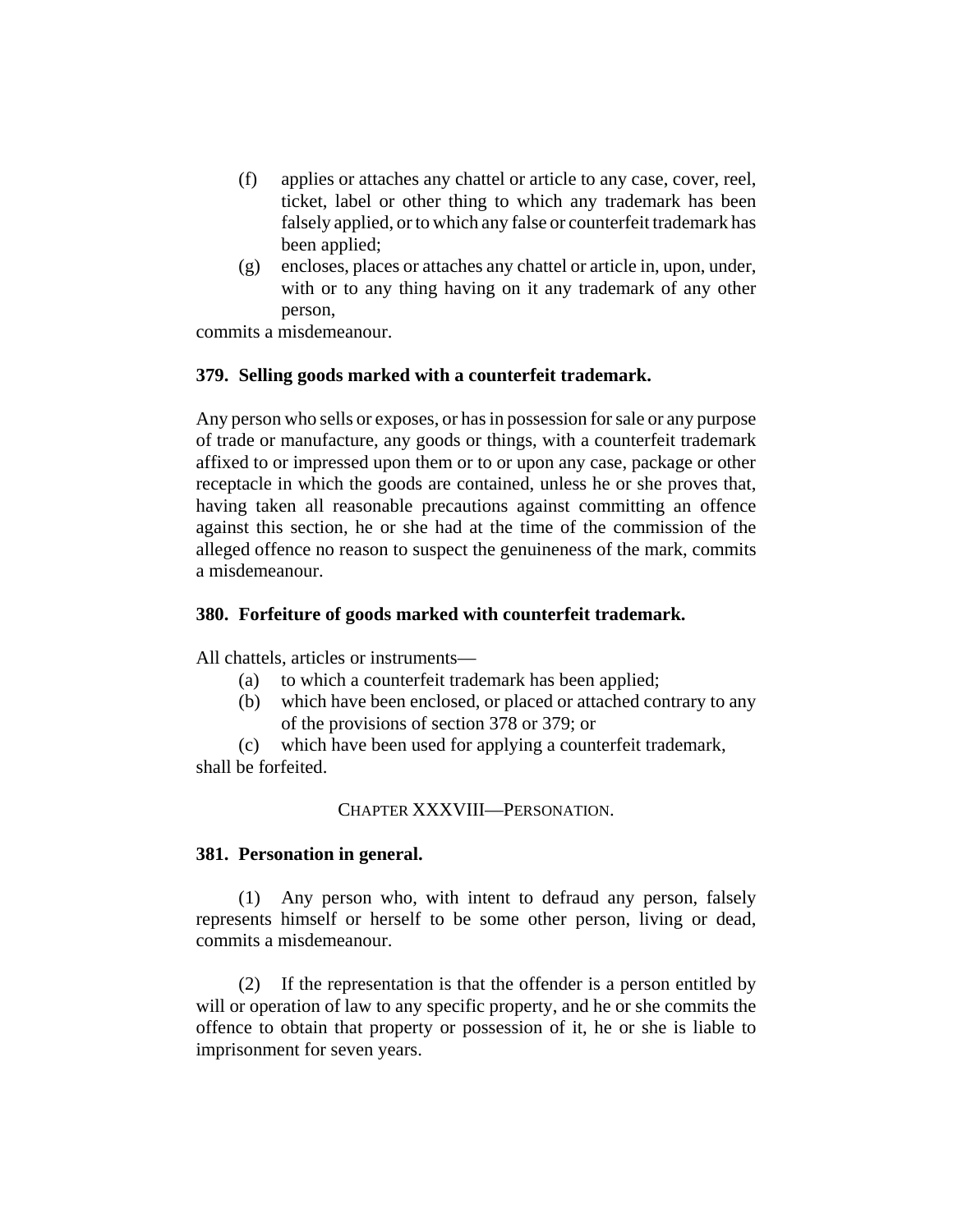### **382. Falsely acknowledging deeds, recognisances, etc.**

Any person who, without lawful authority or excuse, the proof of which lies on him or her, makes in the name of any other person, before any court or person lawfully authorised to take such an acknowledgment, an acknowledgment of liability of any kind, or an acknowledgment of a deed or other instrument, commits a misdemeanour.

### **383. Personation of a person named in a certificate.**

(1) Any person who utters any document which has been issued by lawful authority to another person, and by which that other person is certified to be a person possessed of any qualification recognised by law for any purpose, or to be the holder of any office, or to be entitled to exercise any profession, trade or business, or to be entitled to any right or privilege, or to enjoy any rank or status, and falsely represents himself or herself to be the person named in the document, commits an offence of the same kind and is liable to the same punishment as if he or she had forged the document.

(2) Any person who, being a person to whom any document has been issued by lawful authority by which he or she is certified to be a person possessed of any qualification recognised by law for any purpose, or to be the holder of any office, or to be entitled to exercise any profession, trade or business, or to be entitled to any right or privilege, or to enjoy any rank or status, sells, gives or lends the document to another person with intent that that other person may represent himself or herself to be the person named in the document, commits a misdemeanour.

#### **384. Personation of a person named in a testimonial of character.**

(1) Any person who, for the purpose of obtaining any employment, utters any document of the nature of a testimonial of character given to another person, commits a misdemeanour and is liable to imprisonment for one year.

(2) Any person who, being a person to whom any such document as is mentioned in subsection (1) has been given, gives, sells or lends such document to another person with the intent that that other person may utter such document for the purpose of obtaining any employment, commits a misdemeanour.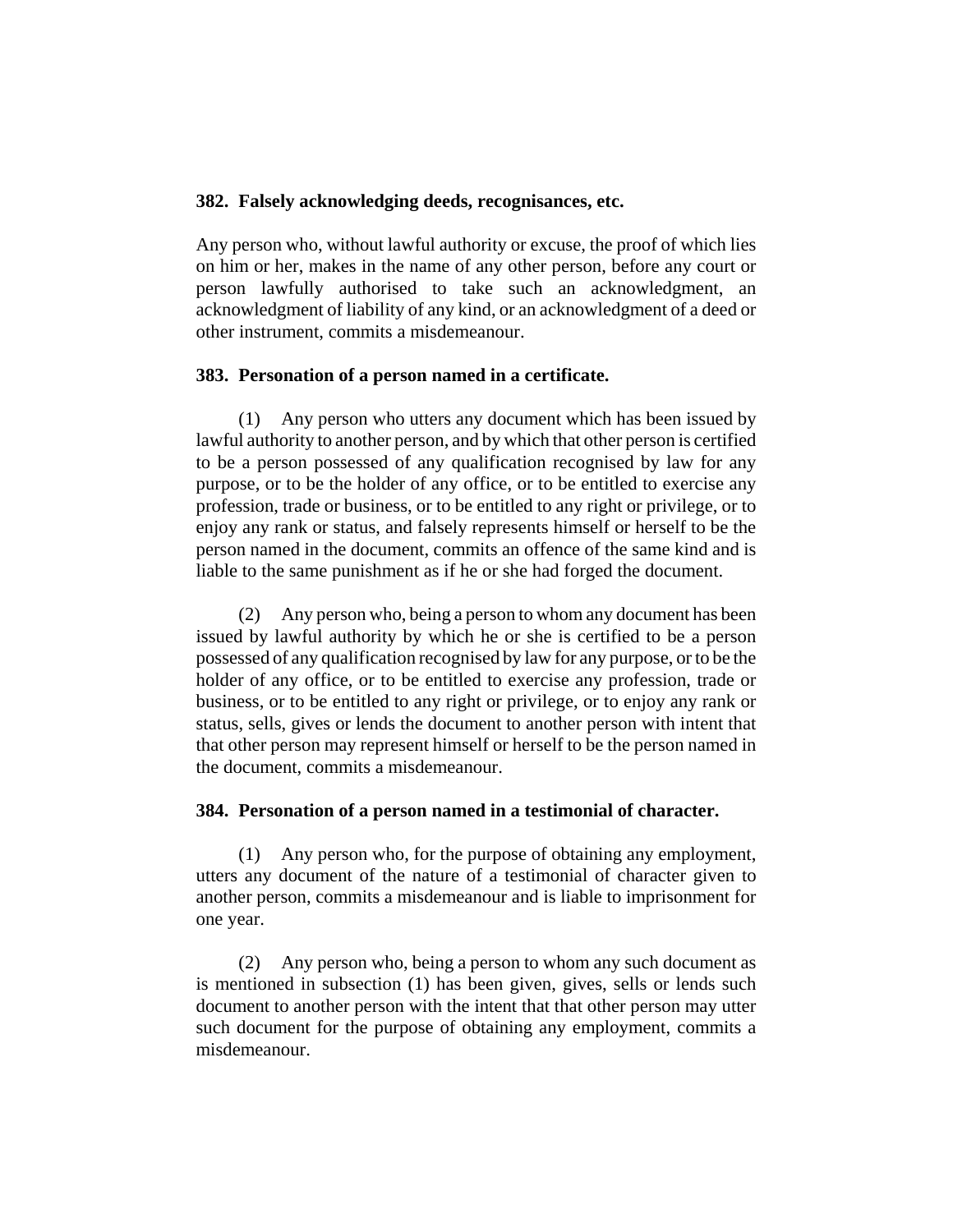# CHAPTER XXXIX—CHEQUES.

#### **385. Issue of false cheques.**

- (1) Any person, including a public officer in relation to public funds,
- who—
	- (a) without reasonable excuse, proof of which shall be on him or her, issues any cheque drawn on any bank where there is no account against which the cheque is drawn;
	- (b) issues any cheque in respect of any account with any bank when he or she has no reasonable ground, proof of which shall be on him or her, to believe that there are funds in the account to pay the amount specified on the cheque within the normal course of banking business; or
	- (c) with intent to defraud stops the payment of or countermands any cheque previously issued by him or her,

commits an offence and is liable on conviction to a fine not exceeding double the amount represented on the cheque or to imprisonment not exceeding five years or to both.

(2) No person commits an offence by virtue of subsection (1)(b) in respect of a cheque which is presented for payment later than three months after the date specified on the cheque for payment.

(3) Where a person is convicted of an offence by virtue of subsection (1)(c), the court may, if satisfied that there are adequate funds in the account of that person in respect of which the cheque in question was issued to meet the amount specified on the cheque, order the bank in question to honour the cheque; and any bank which complies with such an order shall not be liable to any claim in respect of that act.

- (4) In this section—
- (a) "cheque" and "issue" shall have the same meaning as assigned to them by the Bills of Exchange Act; and
- (b) a reference to the issue of a cheque includes a reference to the issue of a cheque to the Government.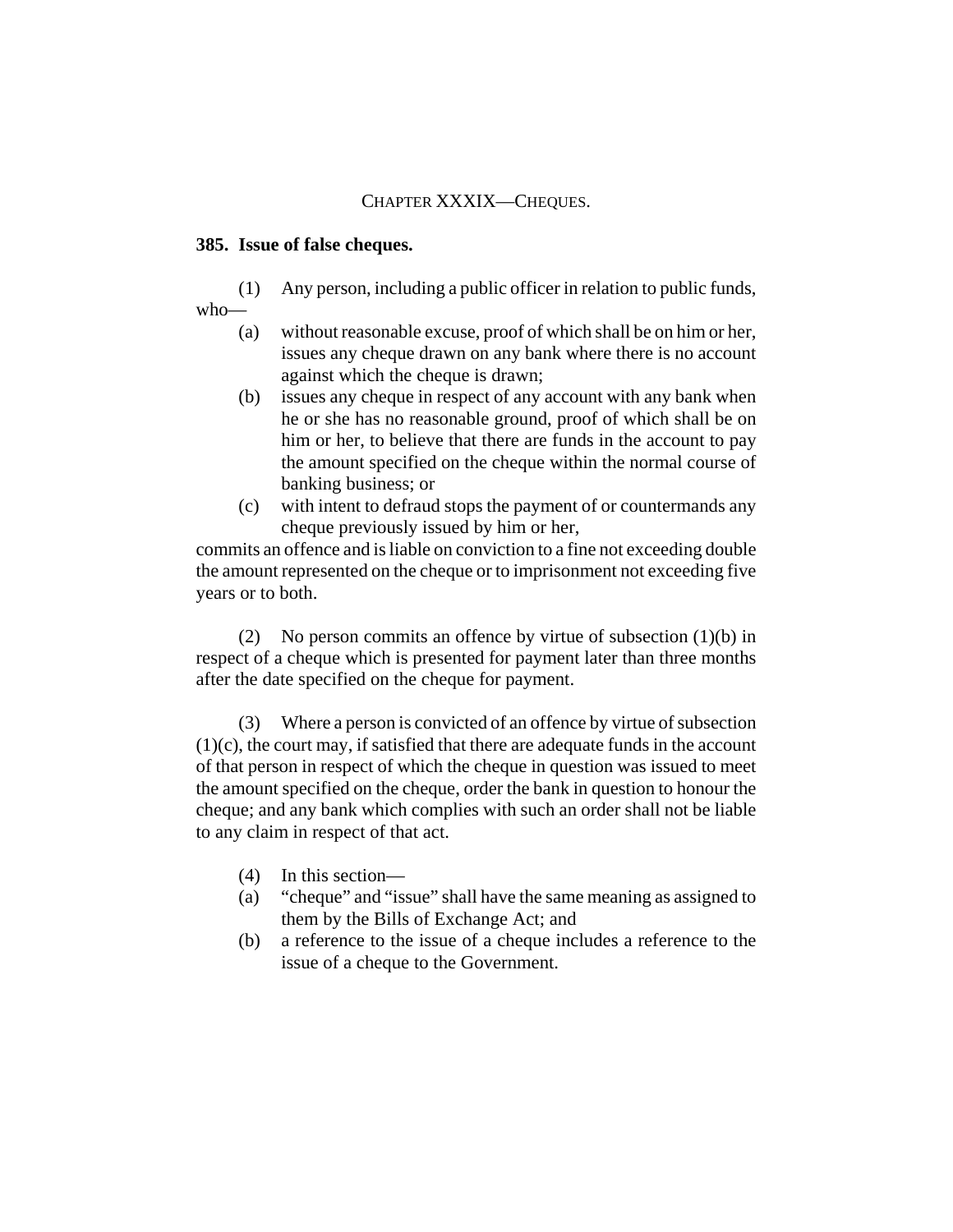# *Division VIII—Attempts and conspiracies to commit crimes, and accessories after the fact.*

# CHAPTER XL—ATTEMPTS.

## **386. Attempt defined.**

(1) When a person, intending to commit an offence, begins to put his or her intention into execution by means adapted to its fulfillment, and manifests his or her intention by some overt act, but does not fulfill his or her intention to such an extent as to commit the offence, he or she is deemed to attempt to commit the offence.

- (2) It is immaterial—
- (a) except so far as regards punishment, whether the offender does all that is necessary on his or her part for completing the commission of the offence, or whether the complete fulfillment of his or her intention is prevented by circumstances independent of his or her will, or whether the offender desists of his or her own motion from the further prosecution of his or her intention;
- (b) that by reason of circumstances not known to the offender it is impossible in fact to commit the offence.

# **387. Attempts to commit offences.**

Any person who attempts to commit a felony or a misdemeanour commits an offence, which unless otherwise stated, is a misdemeanour.

### **388. Punishment of attempts to commit certain felonies.**

Any person who attempts to commit a felony of such a kind that a person convicted of it is liable to the punishment of death or imprisonment for a period of fourteen years or upwards, with or without other punishment, commits a felony and is liable, if no other punishment is provided, to imprisonment for seven years.

## **389. Neglect to prevent felony.**

Every person who, knowing that a person designs to commit or is committing a felony, fails to use all reasonable means to prevent the commission or completion of the felony, commits a misdemeanour.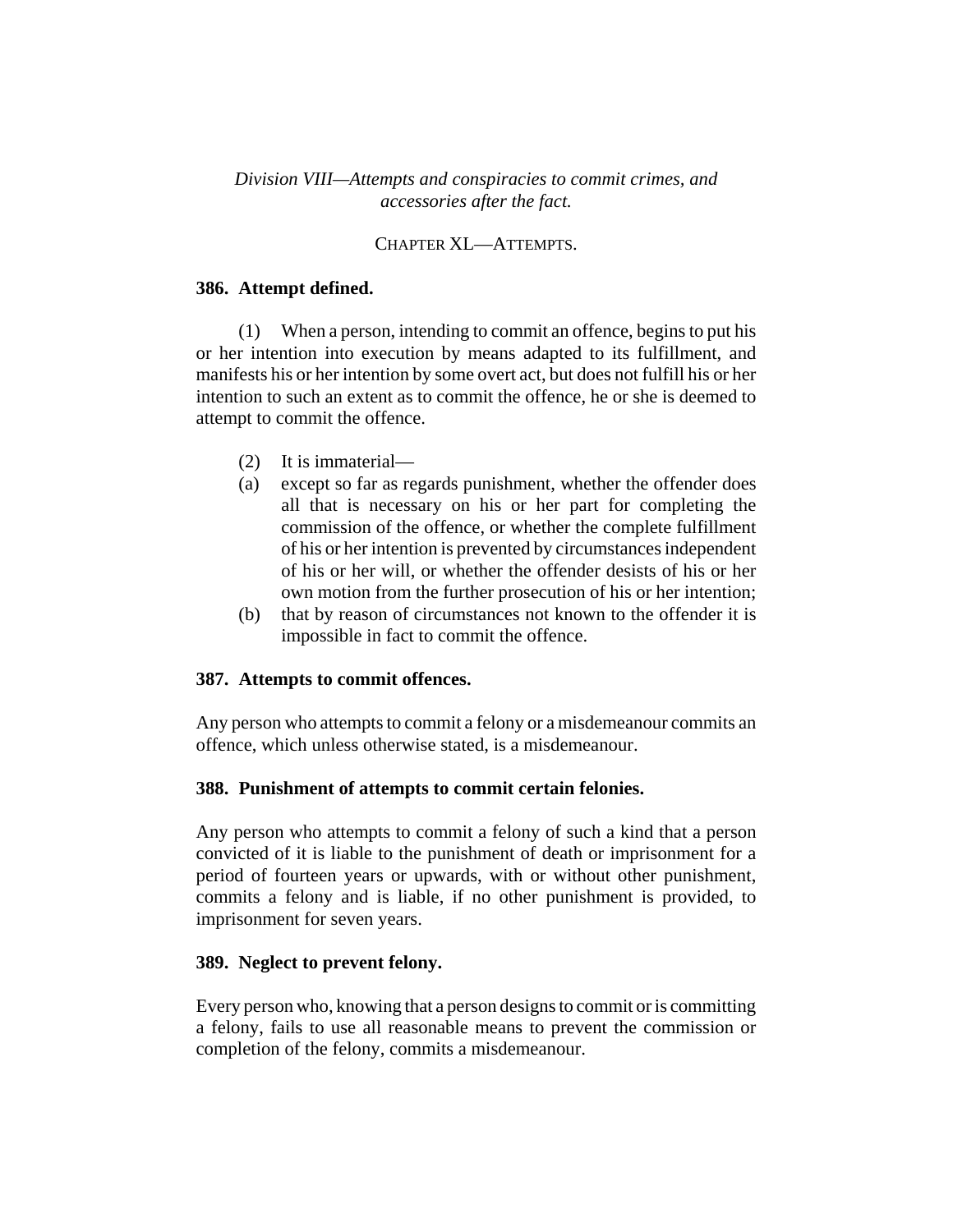# CHAPTER XLI—CONSPIRACIES.

### **390. Conspiracy to commit felony.**

Any person who conspires with another to commit any felony, or to do any act in any part of the world which if done in Uganda would be a felony and which is an offence under the laws in force in the place where it is proposed to be done, commits a felony and is liable, if no other punishment is provided, to imprisonment for seven years, or if the greatest punishment to which a person convicted of the felony in question is liable is less than imprisonment for seven years, then to such lesser punishment.

### **391. Conspiracy to commit misdemeanour.**

Any person who conspires with another to commit a misdemeanour, or to do any act in any part of the world which if done in Uganda would be a misdemeanour, and which is an offence under the laws in force in the place where it is proposed to be done, commits a misdemeanour and is liable to imprisonment for five years.

## **392. Other conspiracies.**

Any person who conspires with another to effect any of the following purposes—

- (a) to prevent or defeat the execution or enforcement of any written law;
- (b) to cause any injury to the person or reputation of any person, or to depreciate the value of any property of any person;
- (c) to prevent or obstruct the free and lawful disposition of any property by its owner for its fair value;
- (d) to injure any person in his or her trade or profession;
- (e) to prevent or obstruct, by means of any act or acts which if done by an individual person would constitute an offence on his or her part, the free and lawful exercise by any person of his or her trade, profession or occupation;
- (f) to effect any unlawful purpose; or
- (g) to effect any lawful purpose by any unlawful means,

commits a misdemeanour and is liable to imprisonment for five years.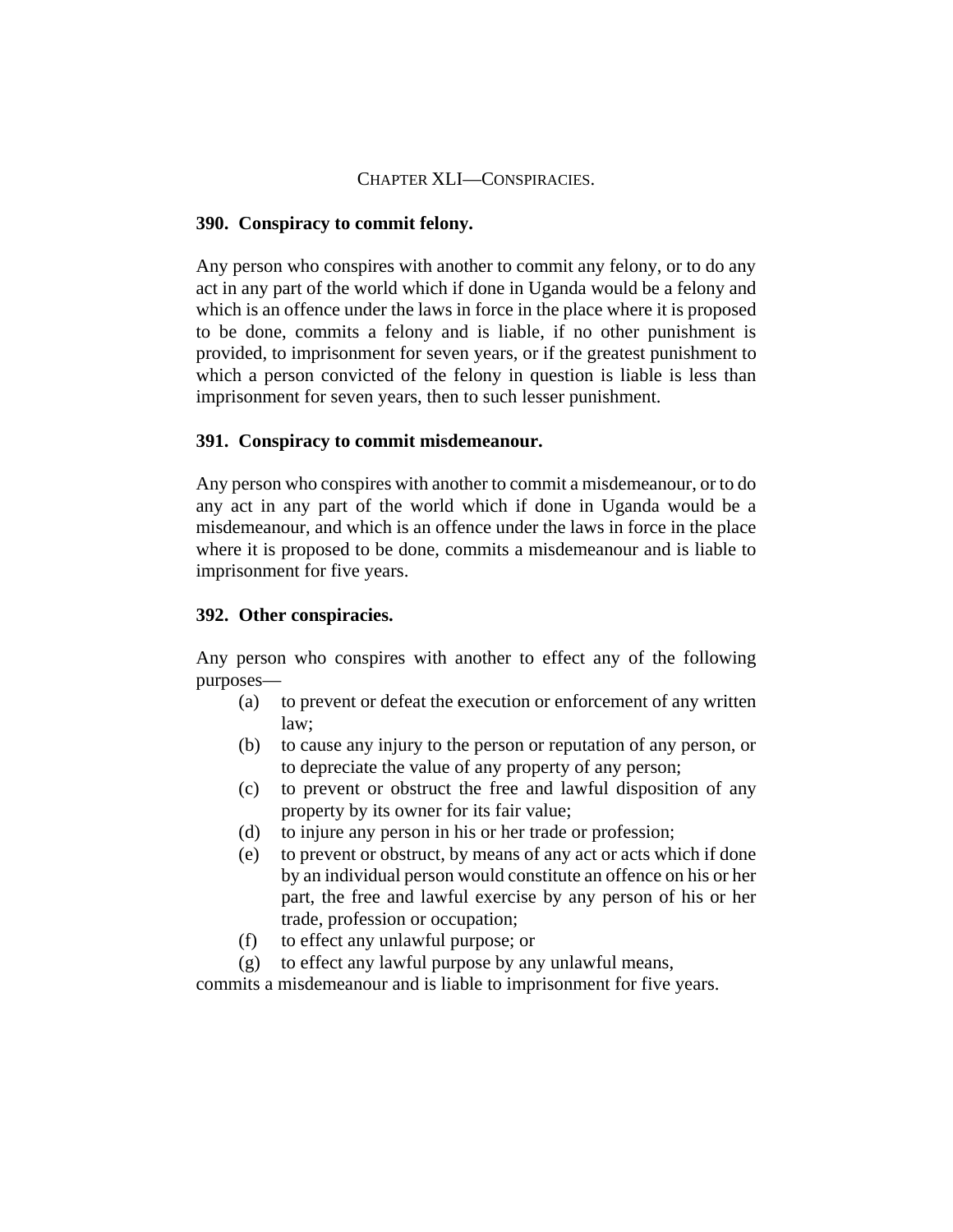#### CHAPTER XLII—ACCESSORIES AFTER THE FACT.

### **393. Definition of accessories after the fact.**

(1) A person who receives or assists another who is, to his or her knowledge, guilty of an offence, in order to enable him or her to escape punishment, becomes an accessory after the fact to the offence.

(2) A wife does not become an accessory after the fact to an offence of which her husband is guilty by receiving or assisting him in order to enable him to escape punishment; or by receiving or assisting, in her husband's presence and by his authority, another person who is guilty of an offence in the commission of which her husband has taken part, in order to enable that other person to escape punishment; nor does a husband become an accessory after the fact to an offence of which his wife is guilty by receiving or assisting her in order to enable her to escape punishment.

## **394. Punishment of accessories after the fact to felonies.**

Any person who, becomes an accessory after the fact to a felony commits a felony, and is liable, if no other punishment is provided, to imprisonment for three years.

### **395. Punishment of accessories after the fact to misdemeanours.**

Any person who, becomes an accessory after the fact to a misdemeanour, is guilty of a misdemeanour.

**History:** Cap. 106; Act 1/1966; Act 7/1966, s. 12; Act 20/1966; Act 24/1966; Act 7/1967, s. 11; Act 12/1968; S.I. 135/1968, s. 2; Act 8/1970, s. 30; Act 29/1970; Decree 11/1971; Decree 9/1972; Decree 4/1973; Decree 4/1974; Decree 26/1974; Decree 14/1976; Statute 3/1980; Act 9/1984; Statute 5/1987; Statute 9/1988; Statute 4A/1990; L.N. 4/1991; Statute 6/1996; Act 3/1998.

#### **Cross References**

Bills of Exchange Act, Cap. 68. Civil Procedure Act, Cap. 71. Criminal Procedure Code Act, Cap. 116. Financial Institutions Act, Cap. 54.